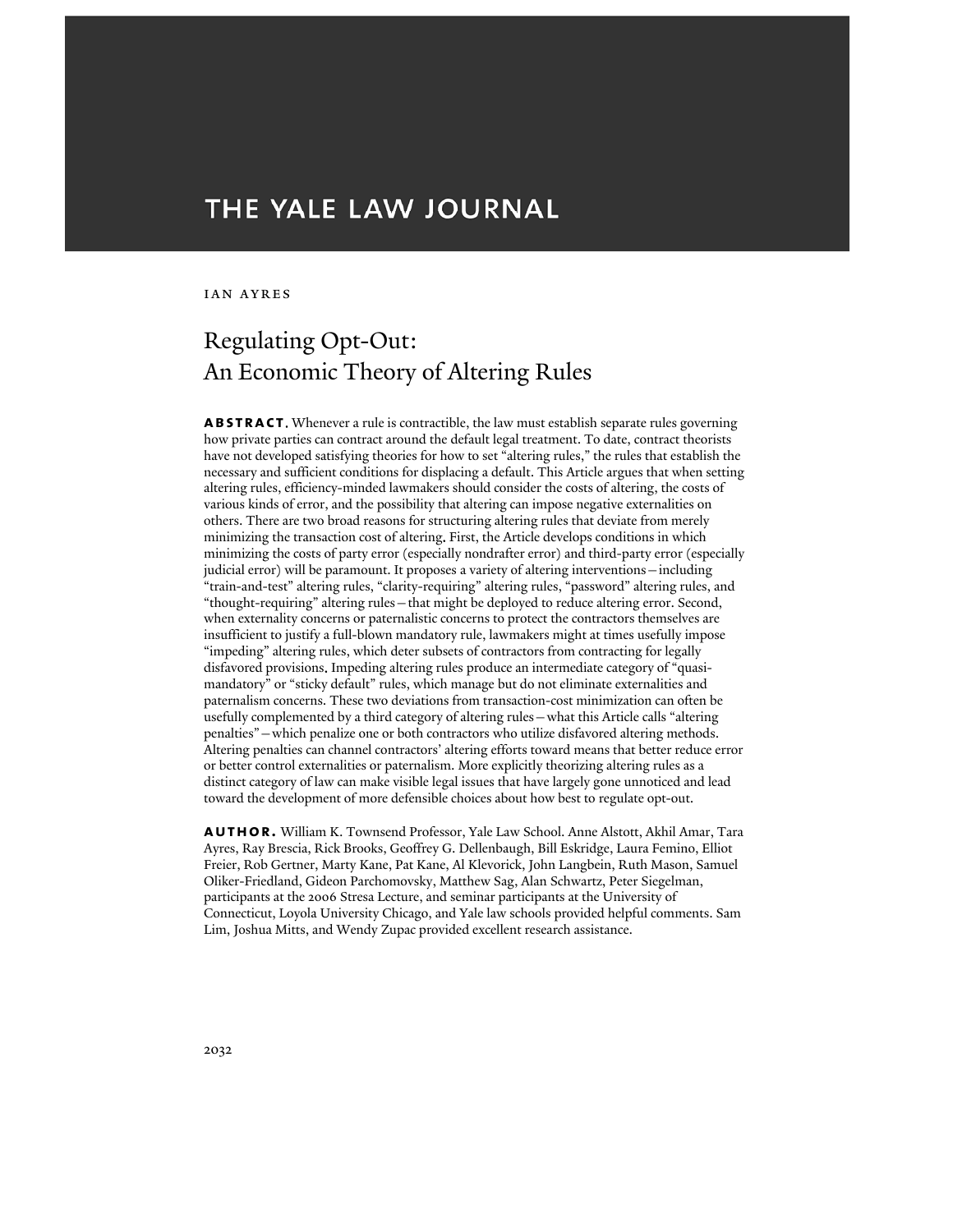

# **article contents**

| <b>I. INTRODUCTION</b>                                              | 2034 |
|---------------------------------------------------------------------|------|
| A. Terminological Parallels                                         | 2035 |
| <b>B.</b> Software Parallels                                        | 2039 |
| C. Pedagogical Parallels                                            | 2042 |
| D. Theory Parallels                                                 | 2043 |
| II. MINIMIZING COST VERSUS MINIMIZING ERROR                         | 2046 |
| A. Altering Rules Distinguished from Menus                          | 2049 |
| <b>B. Minimizing Transaction Cost</b>                               | 2054 |
| C. Transaction Cost/Error Tradeoff                                  | 2061 |
| D. Transaction Cost/Error Tradeoff in Software Confirmations        | 2063 |
| E. Modeling the Benefits and Costs of More Precise Altering Rules   | 2066 |
| F. Strategies for Implementing Error-Reducing Altering Rules        | 2068 |
| 1. Thought-Requiring Altering Rules                                 | 2069 |
| 2. Clarity-Requiring Altering Rules                                 | 2072 |
| 3. Altering Rules That Enhance Manifestations of Assent             | 2074 |
| 4. Train-and-Test Altering Rules                                    | 2076 |
| 5. Password Altering Rules                                          | 2080 |
| 6. Reversibility                                                    | 2083 |
| <b>III. STICKY DEFAULTS AS QUASI-MANDATORY RULES</b>                | 2084 |
| A. Numeric Example Comparing Relative Efficiency of Sticky Defaults | 2088 |
| B. Possible Applications of the Sticky Default Strategy             | 2092 |
| IV. ALTERING PENALTIES                                              | 2096 |
| A. Ex Post Penalties vs. Ex Ante (Lanham-Inspired) Safe Harbors     | 2100 |
| B. Competition-Enhancing Altering Rules                             | 2103 |
| V. DISCRIMINATORY ALTERING RULES                                    | 2109 |
| CONCLUSION: ALTERING RULES MATTER                                   | 2114 |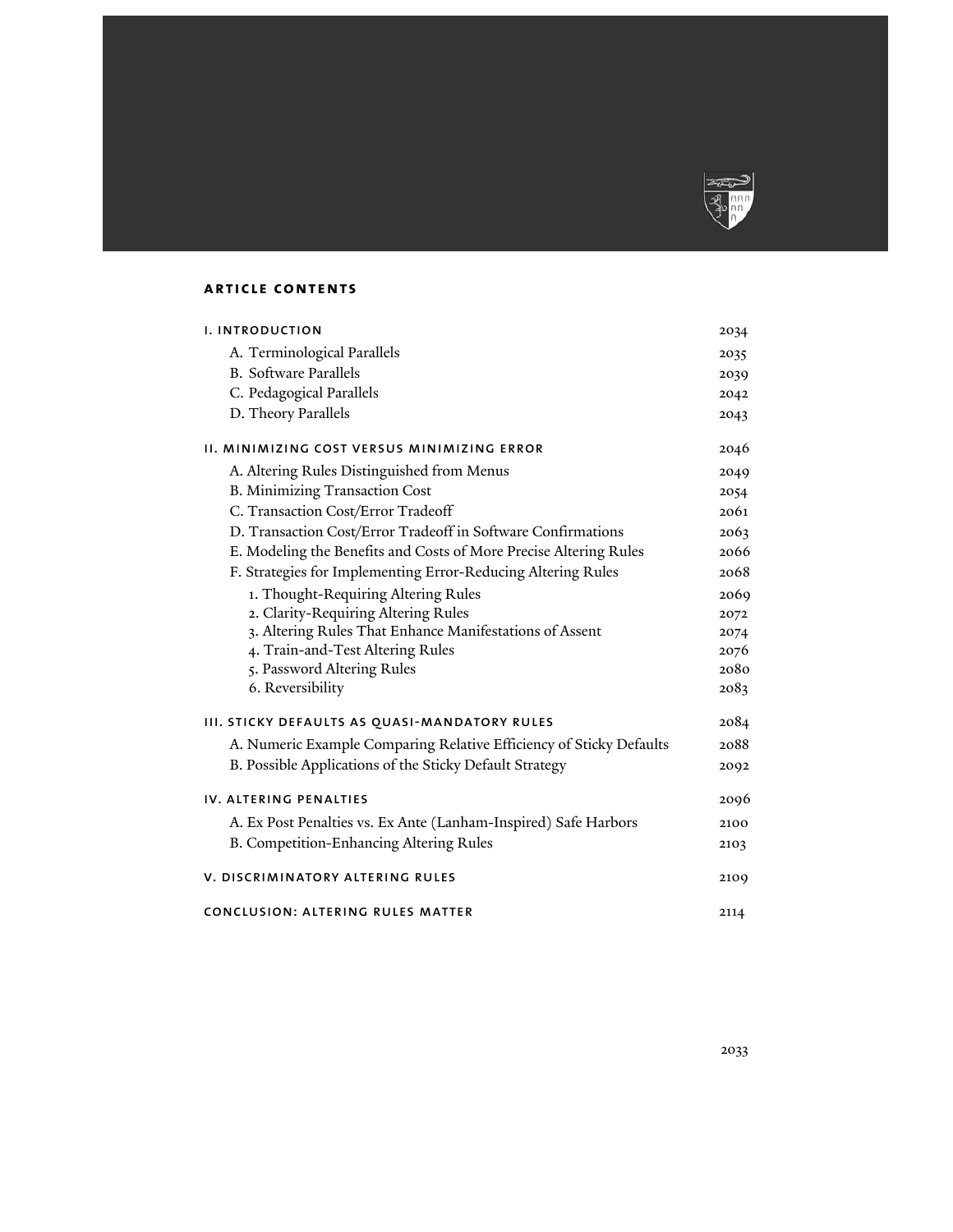## **i. introduction**

A default-centric vision of contract law must provide answers for three core questions:

- 1) Should a particular rule be mandatory or contractible?
- 2) If contractible, what should the default be? And finally,
- 3) If contractible, how should contractors be able to contract around the default? $1$

The history of modern contract theory can be seen as marching sequentially through these three questions. In the first stage, academics asked whether legal rules should be default or mandatory but paid little attention to the second or third questions.<sup>2</sup> At the time, it was implicitly or explicitly assumed that the answer to the second question was that efficient default rules should be set so as to provide the types of contractual provisions that the parties would have contracted for themselves.

Rob Gertner and I (both following and followed by a host of others) helped to complicate the answer to the second question by suggesting a number of reasons why optimal default setting should diverge from the simple *majoritarian* or *hypothetical contracting* approach.<sup>3</sup> This second stage of analysis

**3.** Ian Ayres & Robert Gertner, *Filling Gaps in Incomplete Contracts: An Economic Theory of Default Rules*, 99 YALE L.J. 87 (1989) [hereinafter Ayres & Gertner, *Filling Gaps*]; Ian Ayres & Robert Gertner, *Majoritarian vs. Minoritarian Defaults*, 51 STAN. L. REV. 1591 (1999) [hereinafter Ayres & Gertner, *Majoritarian*]; Ian Ayres & Robert Gertner, *Strategic Contractual Inefficiency and the Optimal Choice of Legal Rules*, 101 YALE L.J. 729 (1992) [hereinafter Ayres & Gertner, *Strategic Contractual Inefficiency*]; *see also* Randy E. Barnett, *The Sound of Silence: Default Rules and Contractual Consent*, 78 VA. L. REV. 821 (1992) (discussing the interaction between consent and default contractual rules); Lucian Arye Bebchuk & Steven Shavell, *Information and the Scope of Liability for Breach of Contract: The Rule of* Hadley v. Baxendale, 7 J.L. ECON. & ORG. 284 (1991) (analyzing consequences of limiting damages to losses that were foreseeable at the time of contracting); David Charny, *Hypothetical Bargains: The Normative Structure of Contract Interpretation*, 89 MICH. L. REV. 1815 (1991) (proposing a method and justification for engaging in hypothetical bargain analysis); Charles J. Goetz & Robert E. Scott, *The Limits of Expanded Choice: An Analysis of the Interactions Between Express and Implied Contract Terms*, 73 CALIF. L. REV. 261 (1985) (proposing an error-reduction theory of implied contract terms); Alan Schwartz, *The New Textualism and the Rule of Law Subtext in the Supreme Court's Bankruptcy Jurisprudence*,

**<sup>1.</sup>** Ian Ayres, *Empire or Residue: Competing Visions of the Contractual Canon*, 26 FLA. ST. U. L. REV. 897, 901 (1999).

**<sup>2.</sup>** I can still remember in 1988 attending an important conference at Columbia that focused solely on when and whether corporate rules should be contractible. *See* Lucian Arye Bebchuk, *Foreword: The Debate on Contractual Freedom in Corporate Law*, 89 COLUM. L. REV. 1395 (1989).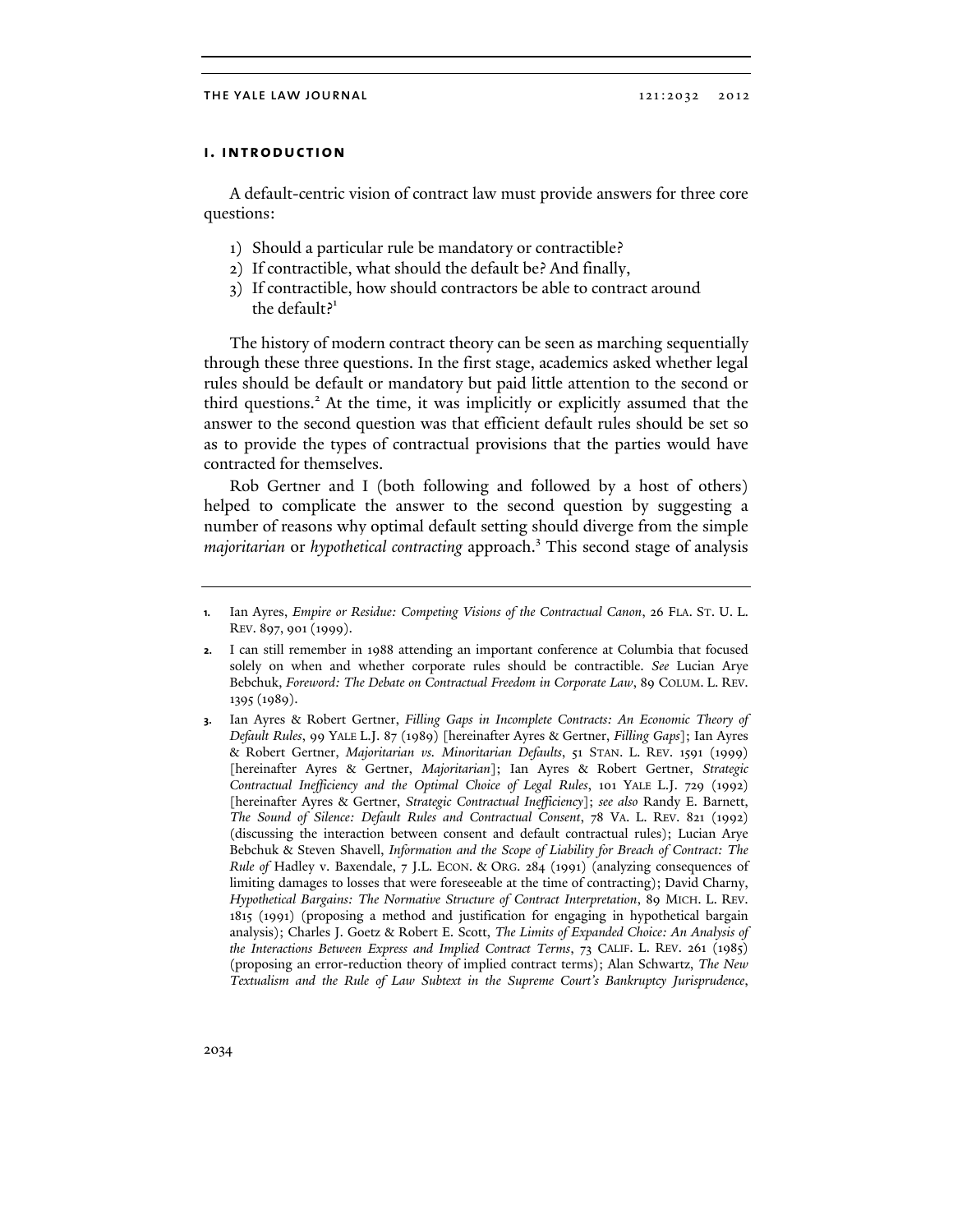has been in full bloom for more than two decades—with hundreds of articles explicitly considering whether "information-forcing" or "penalty" defaults might be preferable to various alternatives.<sup>4</sup>

The progress that has been made in theorizing how best to set default rules is all to the good. But it is long past time that we turn our attention to the third core question of a default-centric approach to contract law. It is time to ask the "how" question. How should the law regulate parties' means of contracting around a default? What should be the necessary and sufficient conditions for displacing the legal consequences of a default rule, default rights and duties, with some other legal consequences?<sup>5</sup>

Contract theory is at a stage of development with regard to this third question that parallels in several aspects the moment in the early 1980s when we began thinking about the second question. The parallels concern linguistics and pedagogy as well as an absence of explicit theories and the reliance on halfarticulated folk theorems.

## *A. Terminological Parallels*

It has been difficult to ask the third question of how best to displace a default in part because we are still linguistically impoverished, in ways that are reminiscent of the verbal conventions of twenty-five years ago governing what we now think of as the default/mandatory dichotomy. It is hard to believe, but in the early 1980s there was not a well-accepted terminology for distinguishing between rules that could be contracted around and those that could not.

<sup>45</sup> N.Y.L. SCH. L. REV. 149 (2001) (criticizing the Court's use of "new textualism" in the bankruptcy context).

**<sup>4.</sup>** *See* Ian Ayres, *Ya-HUH: There Are and Should Be Penalty Defaults*, 33 FLA. ST. U. L. REV. 589, 600-11 (2006) (discussing dozens of applications of information-forcing default setting in academic analysis and in the law itself). A recent Westlaw search of the Journals and Law Reviews database for *"penalty default"* or *"information forcing default"* returned 747 results.

**<sup>5.</sup>** Both defaults and altering rules can at times answer all of the "who, what, where, when, why, and how" questions. Thus, default rules might establish when and where delivery is due; what is to be delivered; who is to perform a duty; and even how the duty is to be performed. The altering rules governing how default consequences are displaced also might speak to the six ur-question types. For example, contracting around certain corporate defaults might or might not require shareholder approval (who) or might require that specific language (what) is used; opting for non-default treatment might be effective only after a cooling-off period (when) for door-to-door contracts (where), *see infra* notes 145-147 and accompanying text; or opt-out might be effective only if the contract recites sufficient reasons (why) for the alternative provision, *see infra* Subsection II.F.2. For these reasons, answering the "how" question to understand the legally effective *means* of contracting around a default can touch upon the five W's as well.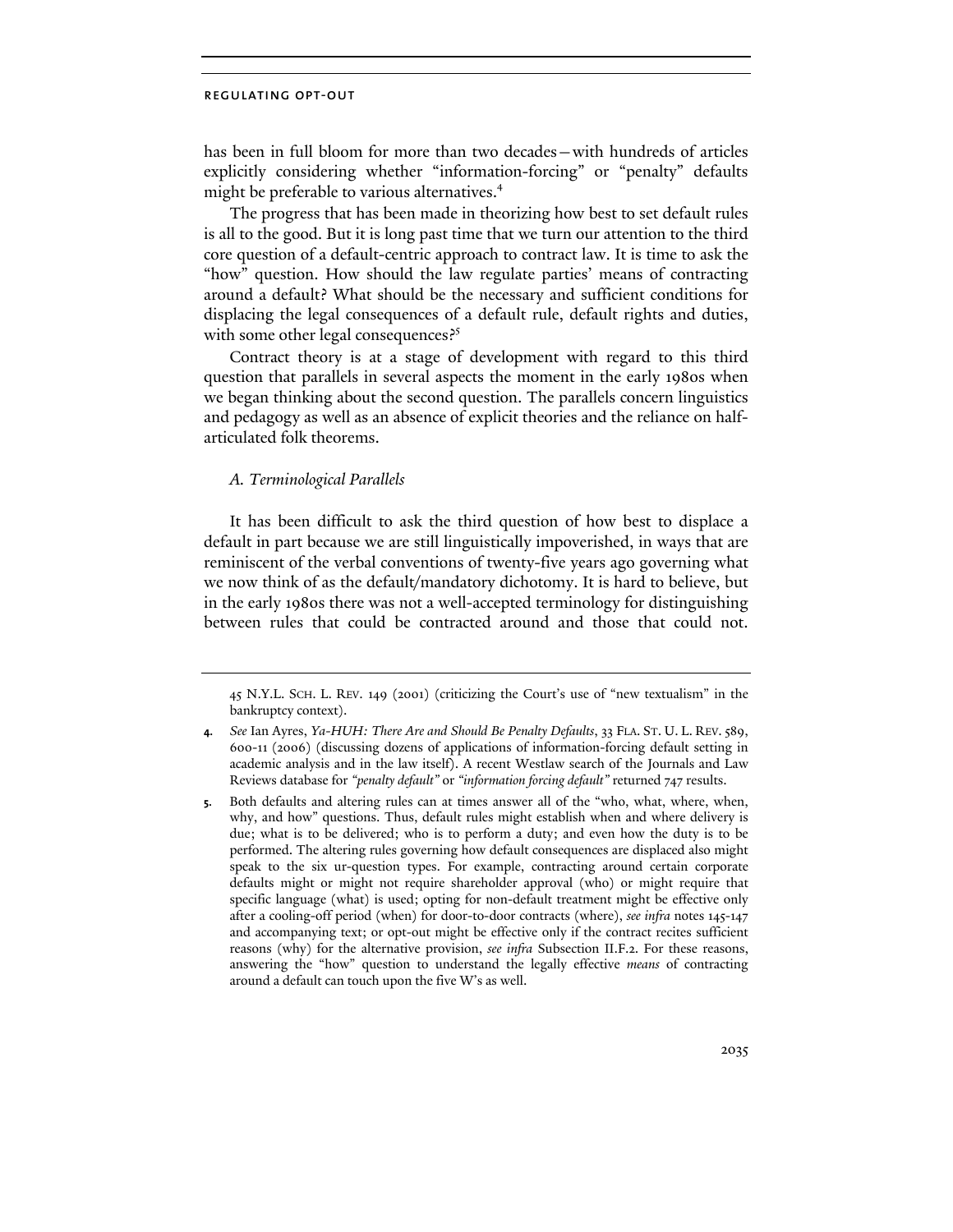Almost no one used (or even knew that Karl Llewellyn had used) the terms "iron" and "yielding" rules to describe the mandatory/default dichotomy.<sup>6</sup> Contract articles that proposed or defended particular legal rules rarely mentioned whether the proposal was privately contractible or not. When the default concept was mentioned, authors were forced to express the idea with a variety of nonstandard phrases, including background rules, backstop rules, and *jus dispositivum*. 7

This same lack of basic terminology hinders the ability to attack the third question. We don't really know what to call rules that govern how one contracts around the default. I propose that we call them "altering rules." *Altering rules are the necessary and sufficient conditions for displacing a default legal treatment with some particular other legal treatment.* I use the term "altering" not because the contractors alter the default, but because by complying with an altering rule contractors can alter the legal consequences.<sup>8</sup> There will be different altering rules for each alternative to the default. An altering rule in essence says that if contractors say or do this, they will achieve a particular contractual result. The title refers to "regulating opt-out" in the sense of regulating how contractors can opt out of the default legal consequences. As used here, the process of opting out of or away from a default is simultaneously the process of opting into some non-default consequence. Altering rules thus regulate both opt-in and opt-out.<sup>9</sup>

**<sup>6.</sup>** *See* Alan Schwartz, *Karl Llewellyn and the Origins of Contract Theor*y, *in* THE JURISPRUDENTIAL FOUNDATIONS OF CORPORATE AND COMMERCIAL LAW 12, 28 (Jody S. Kraus & Steven D. Walt eds., 2000).

**<sup>7.</sup>** *See, e.g.*, John H. Langbein, *The Nonprobate Revolution and the Future of the Law of Succession*, 97 HARV. L. REV. 1108, 1134 (1984). I still remember being asked by Stan Henderson to remove the term "default rule" from my first presentation to the Association of American Law Schools on the subject, because he felt that the phrase would be confusing to the contract section members. Even the terminology for the concept of a "mandatory" (i.e., non-displaceable) rule had not been settled. In our original article, Gertner and I favored the term "immutable" to describe rules that could not be privately reordered, but common usage has embraced the term "mandatory." A Westlaw search of the JLR database found 534 results for the term "immutable rule" but 3914 results using the term "mandatory rule."

**<sup>8.</sup>** Bill Eskridge almost convinced me to use the term "displacing" rule (instead of "altering" rule), because these types of rules displace the default treatment. But the term "altering rule" already has been used by a number of scholars, responding to brief earlier mentions of the term in my scholarship. A Westlaw search for ("altering rule" & ayres) in the JLR database found 19 articles. *See, e.g.*, Benjamin I. Sachs, *Enabling Employee Choice: A Structural Approach to the Rules of Union Organizing*, 123 HARV. L. REV. 655 (2010) (applying altering rule theory to an employee's transition from the nonunion default to union membership).

**<sup>9.</sup>** The default rule governing residential telephone land-line numbers is that telemarketers are free to call. The conditions that households use to (displace the default and) "opt in" to the do-not-call status represent the altering rules.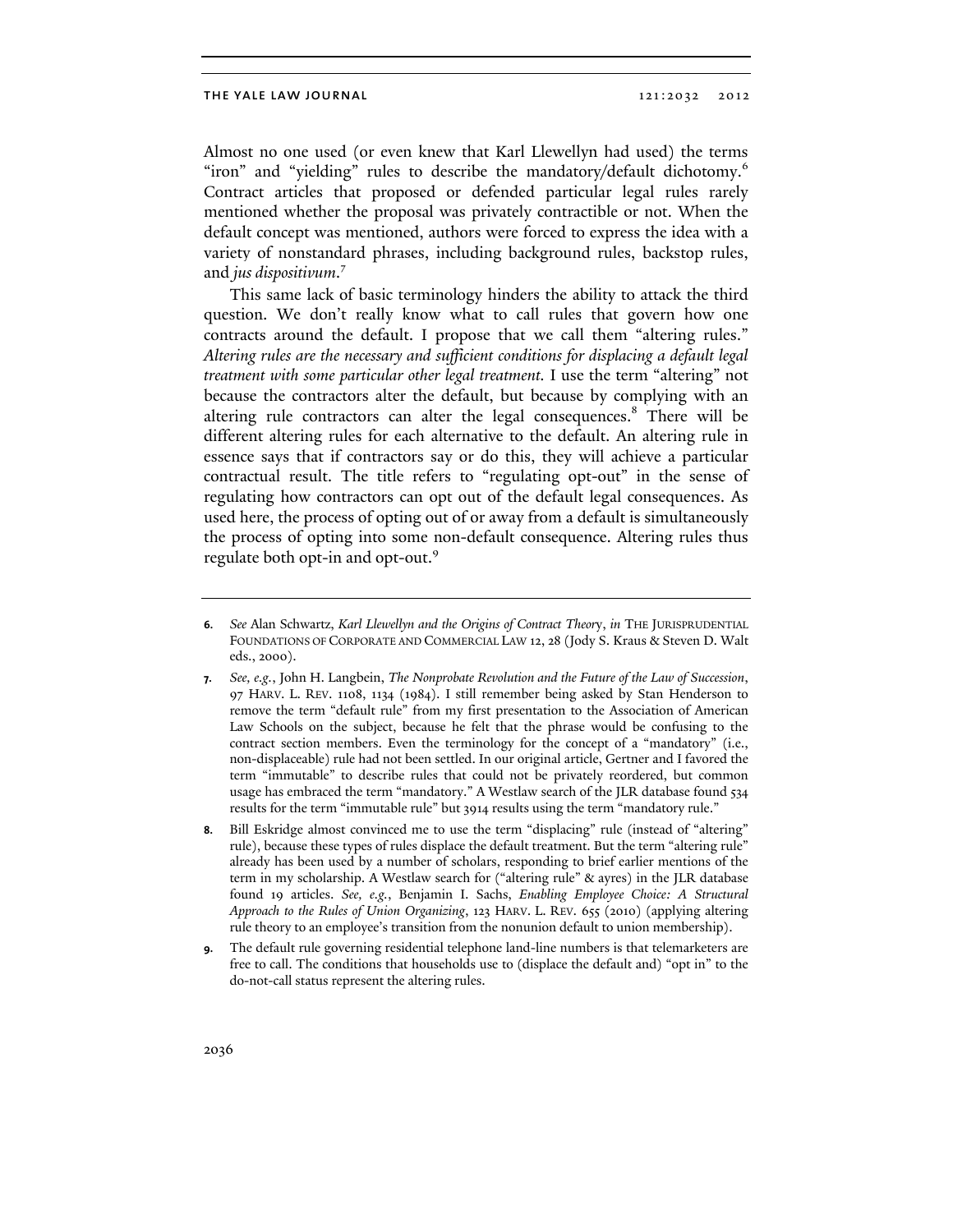An altering rule is a necessary condition if the altering rule specifies that a sine qua non for the parties' achieving an alternative treatment is to include a particular set of words or processes. For example, section 2-316 of the Uniform Commercial Code (UCC) ordains that "to exclude or modify the implied warranty of merchantability  $\dots$  the language [of the contract] must mention merchantability."<sup>10</sup> Necessary altering rules specify the exclusive means of achieving particular non-default alternatives. In other contexts, however, altering rules allow multiple, nonexclusive means of displacement—any one of which would be sufficient to achieve a particular non-default alternative. Indeed, in most contexts there are multiple routes to achieve each particular alternative non-default legal consequence. The very same section of the UCC that ordains that disclaimers "must mention merchantability" goes on to provide a sufficient altering rule that might be used as a disclaimer alternative: "Language to exclude all implied warranties of fitness is sufficient if it states, for example, that 'There are no warranties which extend beyond the description on the face hereof."<sup>11</sup>

Altering rules, like defaults, can vary in terms of their specificity, with the result that we could have "altering standards" as well as "altering rules."12 As with other aspects of law, an altering standard would be a set of displacement conditions that were not as clearly specified ex ante.<sup>13</sup> An altering standard, for example, might allow displacement of a default only if the contract language expresses an alternative intent that would be "reasonably understandable by a member of the interpretive community." In contrast, a requirement that particular magic words must be used would constitute an altering rule. For simplicity, the remainder of this Article refers to "altering rules" rather than "altering rules or standards," but the reader should bear in mind that standards at times will be the more appropriate choice.

Like defaults, altering rules can be created by statute or common law. When a judicial decision, such as *Baird v. Gimbel* or *Drennan v. Star Paving*,

**<sup>10.</sup>** U.C.C. § 2-316(2) (2003). U.C.C. § 2-316(3), however, provides another mechanism for excluding the warranty of merchantability (for example, by saying that the product is offered "with all faults")—thus rendering the warranty of merchantability to be a non-necessary altering rule.

**<sup>11.</sup>** *Id*. § 2-316(2).

**<sup>12.</sup>** One could imagine that either necessary or sufficient conditions could be formulated as rules or standards.

**<sup>13.</sup>** *See generally* Ian Ayres, *Preliminary Thoughts on Optimal Tailoring of Contractual Rules*, 3 S. CAL. INTERDISC. L.J. 1 (1993) (arguing that the optimal level of tailoring of default rules depends on their contractibility); Louis Kaplow, *Rules Versus Standards: An Economic Analysis*, 42 DUKE L.J. 557 (1992) (analyzing the economic efficiency of legal rules as opposed to standards).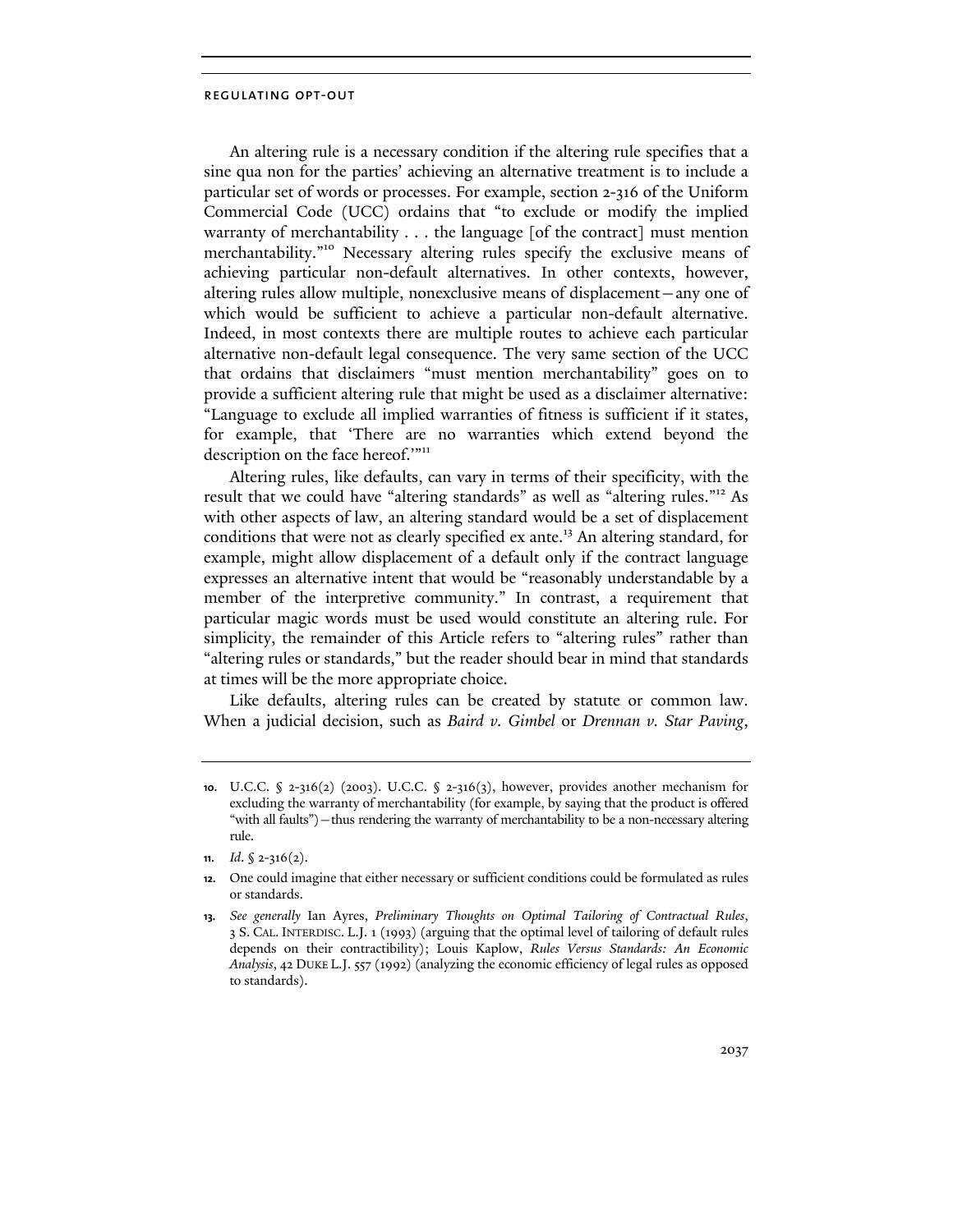determines that a particular contractual attempt is insufficient to displace a default, $14$  that decision is helping to specify the contours of altering rules. When the UCC says that an offer invites acceptance by any reasonable means "[u]nless otherwise unambiguously indicated by the language or circumstances,"15 it is helping to specify the contours of altering rules. Like defaults, altering rules can also be created by administrative agencies. For example, the Internal Revenue Service through its regulations<sup>16</sup> and revenue procedures<sup>17</sup> is a major source of altering rules. In addition, the illustrations and examples of restatements and uniform laws are an important source of altering rules—particularly providing examples of what is and is not sufficient.<sup>18</sup>

- **14.** Baird Co. v. Gimbel Bros., 64 F.2d 344, 346 (2d Cir. 1933); Drennan v. Star Paving Co., 333 P.2d 757 (Cal. 1958). Both *Baird* and *Drennan* involved the question of whether subcontractors could revoke an offer upon which a general contractor had relied. Judge Hand in *Baird* found a subcontractor's bid to be revocable, while Justice Traynor in *Drennan*  found a subcontractor's bid to be irrevocable. But both opinions made clear that the parties might have expressly contracted for an alternative result. *Baird*, 64 F.2d at 345-46 ("While it is true that the plaintiff might in advance have secured a contract conditional upon the success of its bid, this was not what the defendant suggested. . . . The contractors had a ready escape from their difficulty by insisting upon a contract before they used the figures; and in commercial transactions it does not in the end promote justice to seek strained interpretations in aid of those who do not protect themselves."); *Drennan*, 333 P.2d at 759 ("Had defendant's bid expressly stated or clearly implied that it was revocable at any time before acceptance we would treat it accordingly."); *see* Victor P. Goldberg, *Traynor (*Drennan*) Versus Hand (*Baird*): Much Ado About (Almost) Nothing*, 3 J. LEGAL ANALYSIS 539  $(2011).$
- **15.** U.C.C. § 2-206(1).
- **16.** For example, the "check-the-box" rules found in section 301.7701-1-3 of the Treasury Regulations are altering rules governing the election of tax treatment of various business entities. By default, entities with two or more members that are not "per se" corporations are treated for tax purposes as partnerships. Treas. Reg. §  $301.7701-3(b)(1)(i)$  (2010). But merely by "checking a box" on IRS Form 8832 in a timely manner, the entity can opt to be treated for tax purposes as a corporation. Treas. Reg. § 301.7701-3(a). The check-the-box requirement is an altering rule.
- **17.** For example, Treasury Department Revenue Procedures 93-27 and 2001-43 provide a safe harbor procedure for treating the issuance of partnership profits interests as non-taxable. Rev. Proc. 93-27, 1993-27 C.B. 343; Rev. Proc. 2001-43, 2001-34 I.R.B. 191.
- **18.** *See, e.g.*, U.C.C. § 2-609 cmt. 4 (describing what is sufficient and insufficient to constitute "adequate assurance"); U.C.C. § 2-207 cmt. 4 & 5 (providing examples of what mismatched terms of acceptance do and do not "materially alter" an initial offer); RESTATEMENT (SECOND) OF CONTRACTS § 2 cmt. e, illus. 3 (1981) ("Illustration: A says to B, 'I will employ you for a year at a salary of \$5,000 if I go into business.' This is a promise, even though it is wholly optional with A to go into business or not.").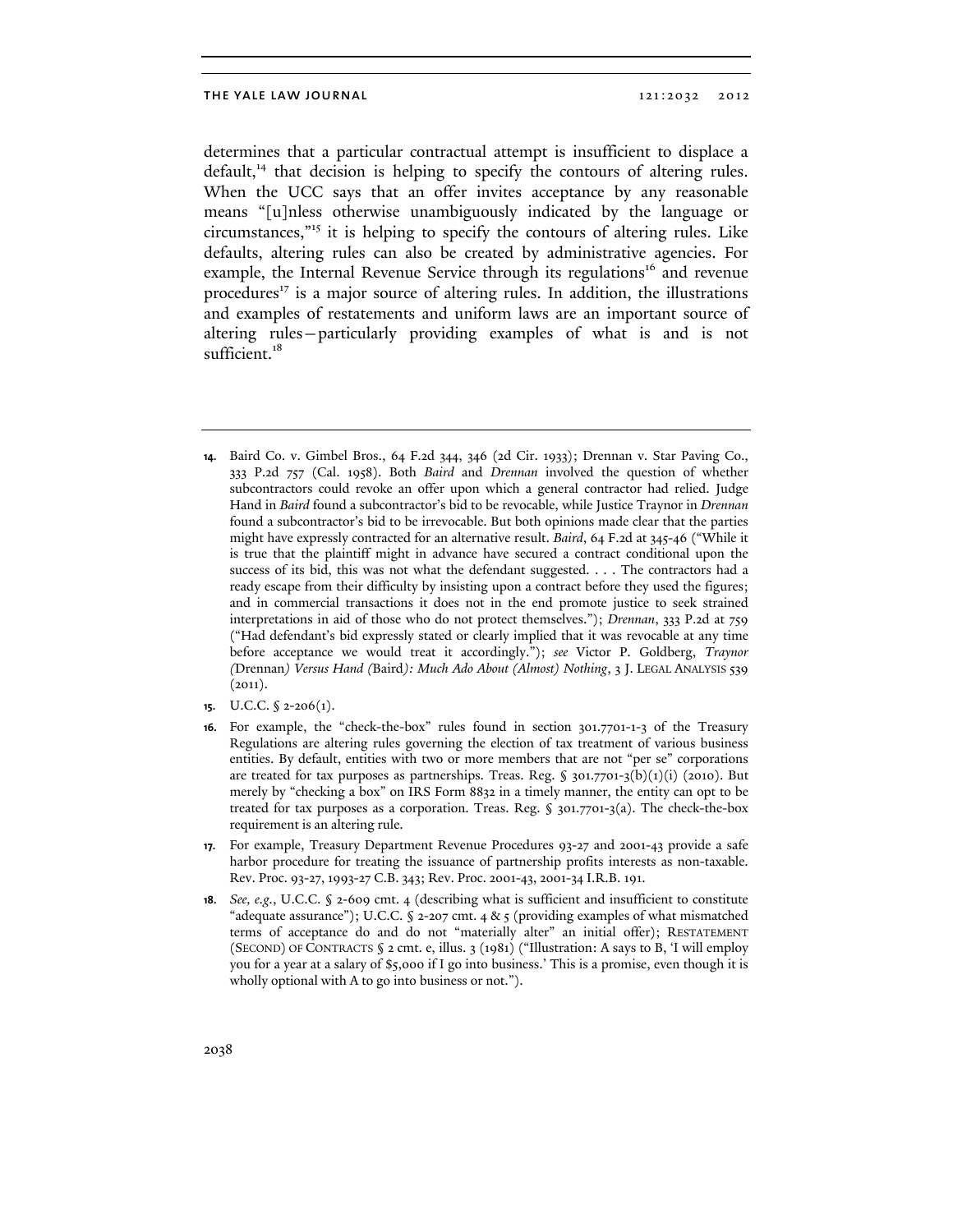Like defaults, altering rules can be untailored or tailored. Untailored altering rules provide an off-the-rack mechanism that any set of contracting parties can use to displace a default. In contrast, tailored altering rules provide different displacement conditions for different parties. For example, a Thai restaurant that I frequent seems to require non-Asian customers to use more and different English words than Asian customers to obtain truly spicy food.<sup>19</sup> The altering rules of the restaurant are tailored because different customers have to do different things to displace the non-spicy default.

## *B. Software Parallels*

To fully describe an altering rule, one must know whether the altering rules are themselves mutable. That is, one must know whether it is possible for contractual parties to establish a meta or overarching contract that changes what is necessary and sufficient to contract around a default. Just as contractual parties are able to change the default legal meaning of silence,<sup>20</sup> the law might allow contractual parties to change the mechanism by which they contract around a default. For example, in the cotton industry, the signatories to the Southern Mill Rules can provide for shipment "within fourteen business days from date of sale" merely by including the phrase "for prompt shipment" in their contract.<sup>21</sup> More generally, trade usage, course of dealing, and even course of performance might provide opportunities for private parties to displace what would otherwise be the altering rules governing their contract.22

**20.** *See* Barnett, *supra* note 3, at 821-22.

**<sup>19.</sup>** In one instance, the restaurant served only moderately spicy food (which the server later described as "only a three" on a four or five star scale, even after my son and I emphasized repeatedly that I wanted very, very spicy food and that was "all I cared about." After asking subsequently why the food was not spicy, the server refused to tell me what words would be sufficient to receive spicy food on my next trip. I've had better luck using the phrase "phet maak," which is Thai for "very spicy."

**<sup>21.</sup>** SOUTHERN MILL RULES § 14 (Am. Cotton Shippers Ass'n 2004), *available at*  http://www.acsacotton.org/acsa/acsalive.nsf/pages/B3107F6AB0BD3993862570FA0059CC2A; *see also* Lisa Bernstein, *Private Commercial Law in the Cotton Industry: Creating Cooperation Through Rules, Norms, and Institutions*, 99 MICH. L. REV. 1724 (2001) (discussing the cotton industry's adoption of an alternative, private system of contracting and dispute resolution).

**<sup>22.</sup>** Eyal Zamir, *The Inverted Hierarchy of Contract Interpretation and Supplementation*, 97 COLUM. L. REV. 1710 (1997). As in patent law where patent applicants are empowered in limited circumstances to act as their own lexicographers, *see* Merck & Co., Inc., v. Teva Pharms. USA, Inc., 395 F.3d 1364, 1370 (Fed. Cir. 2005) ("When a patentee acts as his own lexicographer in redefining the meaning of particular claim terms away from their ordinary meaning, he must clearly express that intent in the written description."), private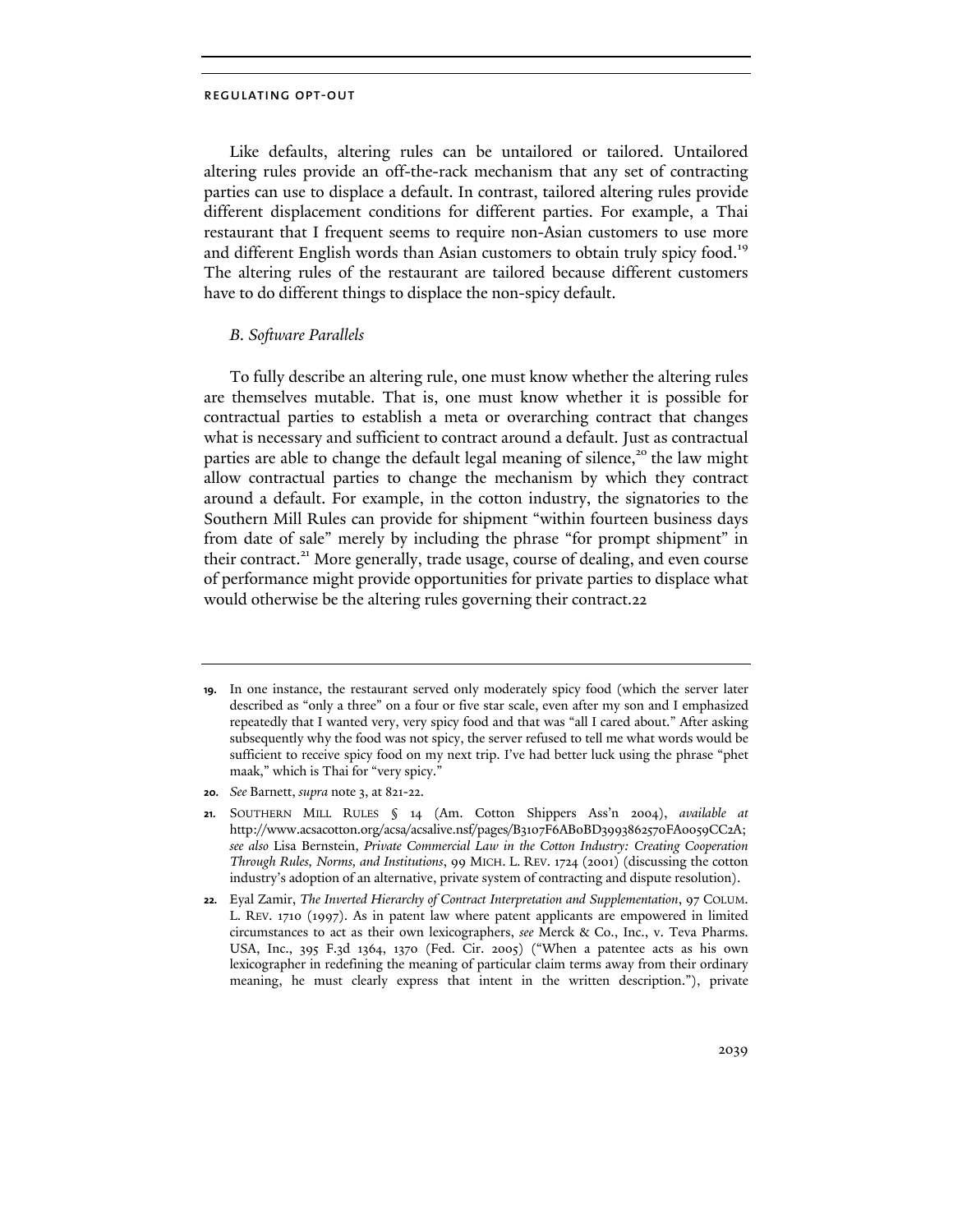The possible mutability of altering rules in contract law parallels the mutability of some altering rules in computer software. As we will see in a later Section analyzing Microsoft's User Experience (UX) Interaction Guidelines,<sup>23</sup> the practice of programming altering rules into computer software illuminates many of the issues that will be discussed in this Article. I analyze Microsoft's UX guidelines not because they are authoritative or presumptively optimal. Indeed, I will ultimately argue that some of Microsoft's altering rules are likely to be inefficient.

But just as computer programming helped illuminate the initial secondstage debate (after all, the term "default" is derived from computer practice), thinking about computer programming can inform our thinking about "altering rules." For example, in computer programming, some altering rules are themselves mutable (defaults), while others are not mutable (mandatory). On most computers, the default rule is that files saved on the hard drive remain on the hard drive (although public terminals often have a default rule of deleting files at a specified time daily). In Microsoft's operating system Windows, there is generally a mandatory two-click altering rule to displace the non-deletion default and delete a file (for example, by first pressing delete on a highlighted file in a folder and then pressing "yes" in response to a confirmation box asking, "Are you sure you want to delete this file?").<sup>24</sup> But in Microsoft's email software, Outlook, the analogous two-click altering rule to open an email attachment is itself merely a default. In Outlook, when a user opens the email, the default rule is that attachments to the email do not open. To displace this non-opening default, users must first click on the attachment and then click on a button in a confirmation window (warning users that they "should only open attachments from a trustworthy source"). But, in contrast to the deletion confirmation, the attachment confirmation window includes a pre-checked box indicating "[a]lways ask before opening this type of file." By unchecking the box, Outlook users can prospectively alter the altering rule from two clicks to one click. Through this software lens, we can thus see that altering rules are kinds of *second-order rules* that share many of the same

contractors might (or might not) be afforded the opportunity to displace the meaning of displacing terms.

**<sup>23.</sup>** *Windows User Experience Interaction Guidelines*, MICROSOFT, http://www.microsoft.com/ download/en/details.aspx?displaylang=en&id=2695 (last visited Sept. 22, 2011); *see also infra*  Section II.D.

**<sup>24.</sup>** Microsoft Windows allows users to permanently delete a file (bypassing the Recycling Bin) without a confirmation by highlighting the file and simultaneously pressing the <shift> and <delete> keys. But apparently (and bizarrely) the program does not allow users to avoid the confirmation screen when taking the more reversible action of moving a file to the Recycle Bin. *See infra* Subsection II.F.6 (discussing reversibility).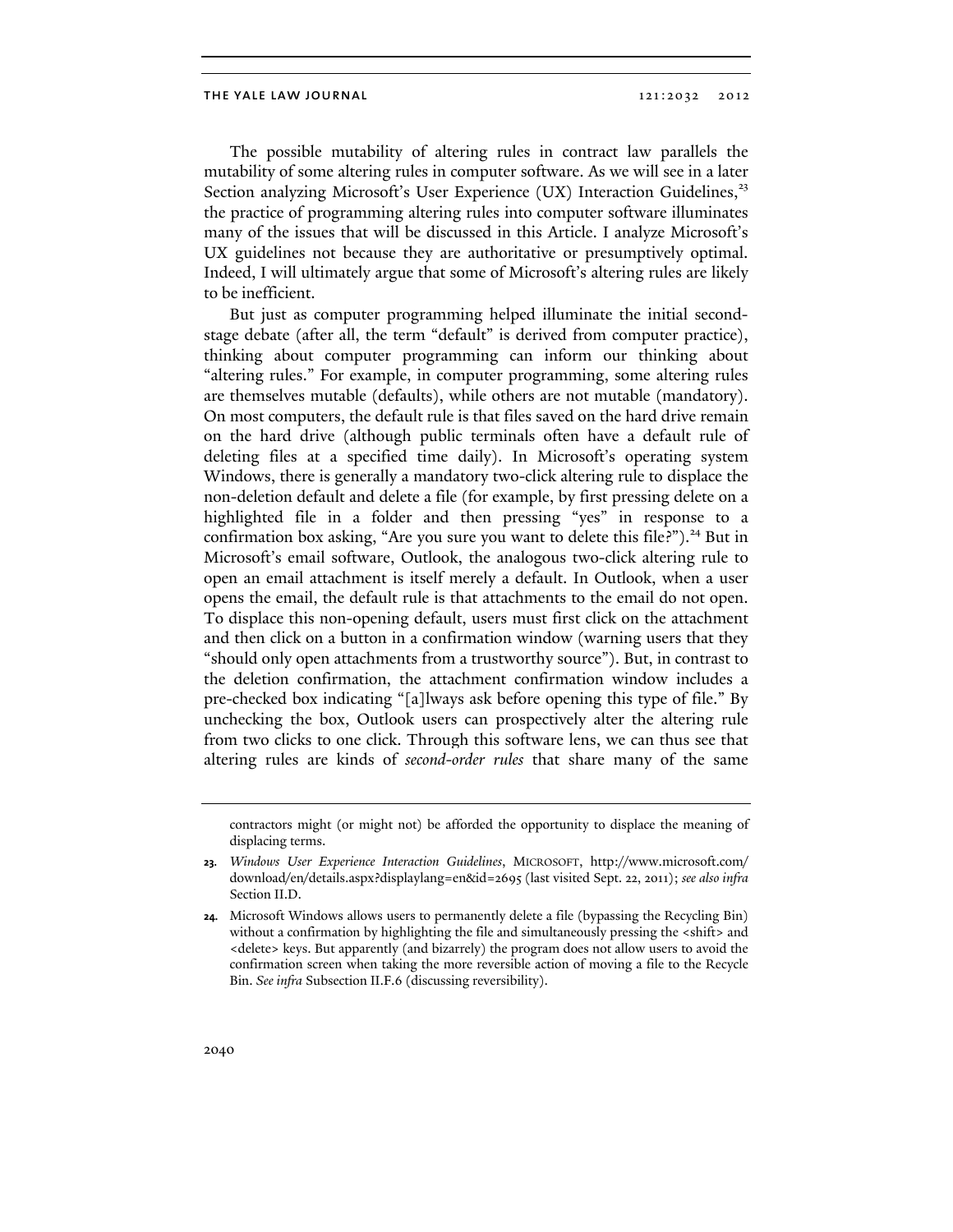features of first-order defaults. Indeed, the default nature of some second-order altering rules means that there must be third-order altering rules that govern how you can modify such second-order altering rules. In the case of Microsoft Outlook attachments, this third-order rule is the unchecking of the pre-checked box to indicate that you no longer wish to be required to make such a (second-order) confirmation. As of yet, I have never encountered computer software with a fourth-order altering rule. But one can certainly imagine that a third-order altering rule itself might be a default with attendant fourth-order mechanisms.<sup>25</sup> More generally, there will continue to be altering rules of increasingly higher orders until the law reaches a level at which the altering rule for that level is itself unalterable, i.e., mandatory.<sup>26</sup>

An important dissimilarity between software and contracts concerns the number of people doing the altering. In the standard case, the action of a single computer user is sufficient to displace a software default. But contract law usually requires that all parties to a contract consent to the default alteration. Yet even here the two contexts are closer than they first appear. Some contractual defaults are displaceable by individual contractors. For example, section 39(2) of the *Restatement (Second) of* Contracts provides: "An offeree's power of acceptance is terminated by his making of a counter-offer, *unless the offeror has manifested a contrary intention or unless the counter-offer manifests a*  contrary intention of the offeree."<sup>27</sup> Sometimes the question of who must take altering action varies by jurisdiction. For example, there is a default rule in criminal law that a telephone conversation cannot be privately recorded. Some states have an altering rule making the recording lawful if all of the recorded parties consent, while other states allow recording if a single party to the

**<sup>25.</sup>** For example, when a user of Outlook unchecks the box (indicating a desire to not see confirmation windows again), a window might pop up asking, "Are you sure you never want to be asked again to confirm opening an attachment?", and also giving the user the option of not seeing this (third-order) confirmation screen. The confirmation that you want to forgo future confirmation would be a third-order rule, while the option of forgoing future third-order confirmation would be a fourth-order rule.

**<sup>26.</sup>** The theoretical possibility of altering rules of increasingly higher order (which are ended only by an ultimate mandatory order) parallels the possible higher-order liability regimes discussed in IAN AYRES, OPTIONAL LAW: THE STRUCTURE OF LEGAL ENTITLEMENTS 73-100 (2005) and Ian Ayres & J.M. Balkin, *Legal Entitlements as Auctions: Property Rules, Liability Rules, and Beyond*, 106 YALE L.J. 703 (1996).

**<sup>27.</sup>** RESTATEMENT (SECOND) OF CONTRACTS § 39(2) (1981) (emphasis added); *see also* Ian Ayres, *Never Say No: The Law, Economics, and Psychology of Counteroffers*, 25 OHIO ST. J. ON DISP. RESOL. 603 (2010) (explaining that the counteroffer "blow up" rule is one of the few defaults that can be unilaterally displaced by either the offeror or the offeree).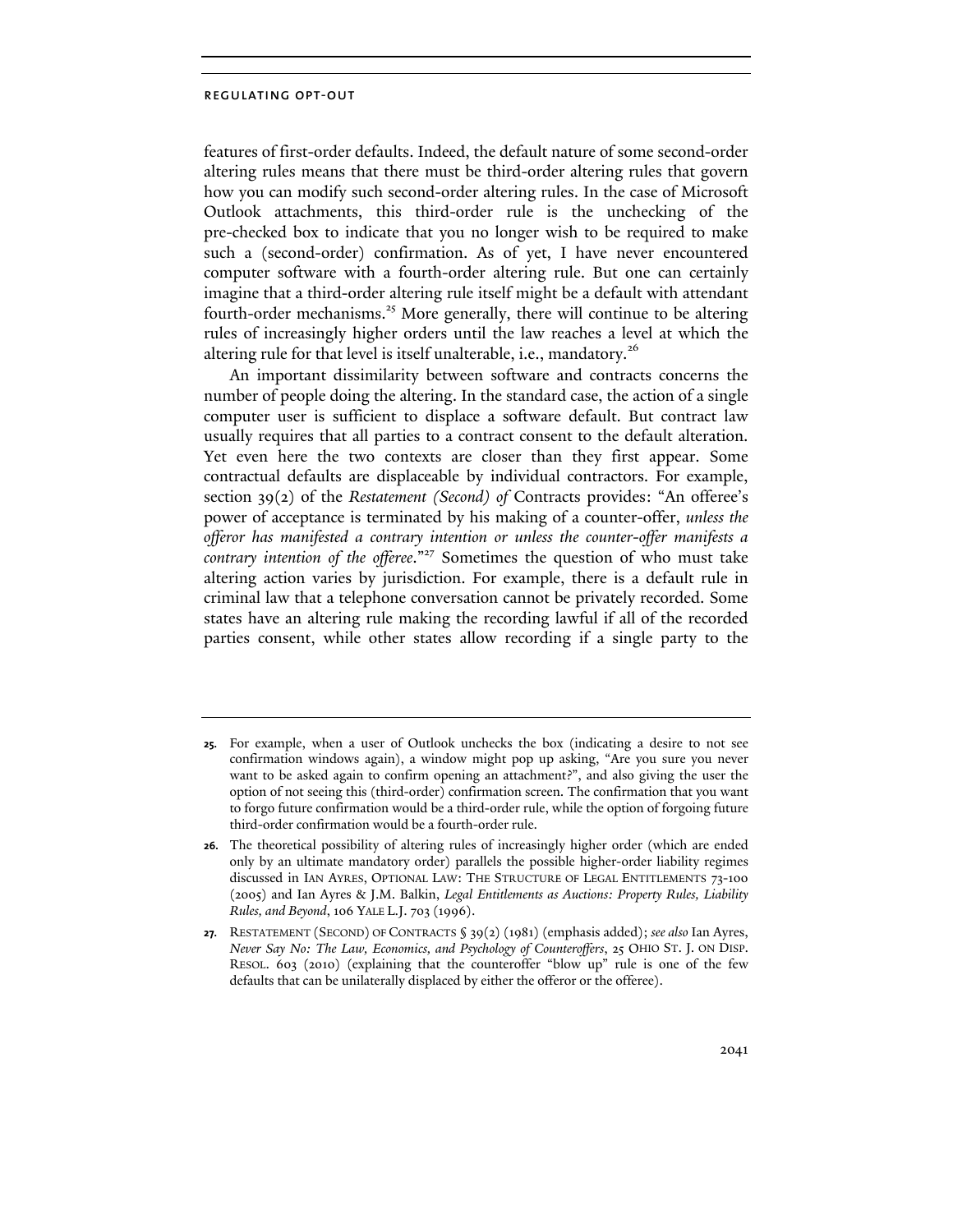conversation consents.<sup>28</sup> More often than in the computer context, lawmakers in crafting altering rules should attend to the "who" question—who needs to take or consent to the altering actions. We will see this is naturally the case when the law is particularly concerned with reducing party error by making sure that the nondrafter is informed of non-default terms.<sup>29</sup>

## *C. Pedagogical Parallels*

To know the law and to be a competent lawyer, one must have descriptive knowledge of whether particular rules are alterable and, if so, how they might be altered. But classes in contracts and corporations frequently fail to teach altering rules. This pedagogical failure to instruct *how* to contract around defaults parallels an earlier failure to teach whether rules are merely defaults. When I went to law school in the mid-1980s, my contracts and corporations courses taught me dozens upon dozens of contractual rules but almost never taught me whether a particular rule could be altered by private action.<sup>30</sup> Today many professors (and virtually all contract casebooks) give more emphasis to distinguishing between mandatory and default rules.<sup>31</sup> But professors and casebooks still do not systematically emphasize with any kind of particularity *how* to contract around the default. For example, one could imagine casebooks that for every case systematically included a discussion of what change in contractual language, if any, would have allowed the losing party to win.<sup>32</sup> You cannot be a well-informed transactional lawyer if you do not know the answer to the three central default questions: "What is the presumptive legal rule?" "Can it be changed?" And, "How can I change it?" To master the positive law of altering, one would need to inquire about the host of different questions (summarized below in Table 1) governing the conditions for achieving alternative legal treatments:

**<sup>28.</sup>** *Compare* CAL. PENAL CODE § 632 (West 2011) (criminalizing recording "confidential communication" such as a telephone call without the consent of all parties), *with* N.Y. PENAL LAW § 250 (McKinney 2008) (defining criminal wiretapping as "the intentional . . . recording of a telephonic . . . communication by a person other than a sender or receiver thereof, without the consent of either the sender or receiver").

**<sup>29.</sup>** *See infra* Subsection II.F.1.

**<sup>30.</sup>** For example, the counteroffer rule is contractible—unilaterally by either the offeror or the offeree.

**<sup>31.</sup>** But there is still not a systematic treatment in the *Restatement*, the UCC, or in casebooks detailing on a rule-by-rule and case-by-case basis which rules and holdings are merely defaults.

**<sup>32.</sup>** Maybe this will become a task for the next edition of my contracts textbook. IAN AYRES & RICHARD E. SPEIDEL, STUDIES IN CONTRACT LAW (7th ed. 2008).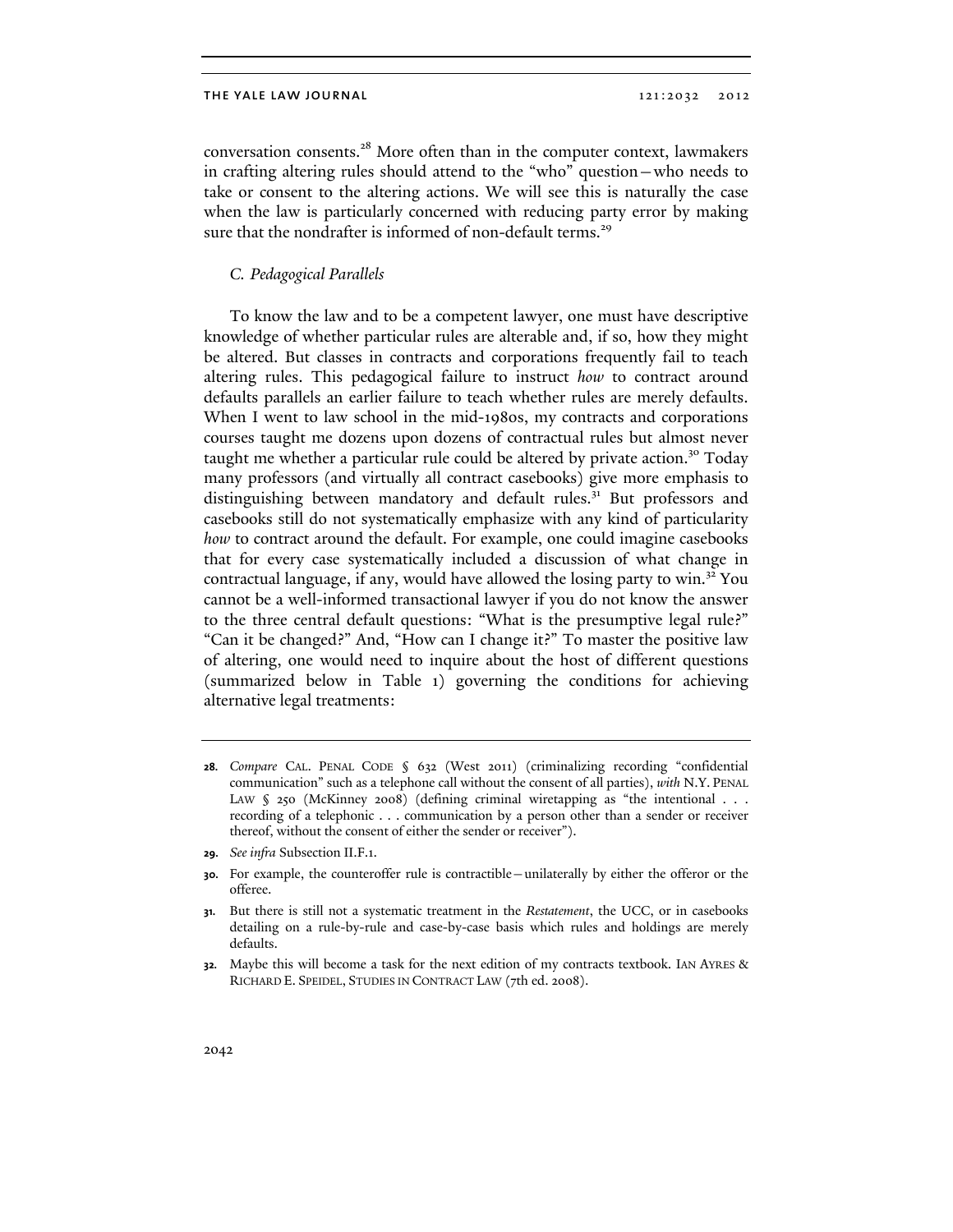## **Table 1.**  dimensions of altering rules

| Exclusivity:         | Are the conditions for displacement necessary/sufficient?                                                            |  |
|----------------------|----------------------------------------------------------------------------------------------------------------------|--|
| Ex Ante Specificity: | Are the conditions for displacement rules or standards?                                                              |  |
| Tailored:            | Are the conditions for displacement contingent on party<br>characteristics?                                          |  |
| Numerosity:          | Can the default be displaced unilaterally by a single<br>contractor, or is the consent of all contractors necessary? |  |
| Mutability:          | Are the conditions for altering themselves displaceable?                                                             |  |

## *D. Theory Parallels*

Finally, there is also a parallel between the current state of academic theory regarding altering rules and the state of theory that existed regarding defaults in the early 1980s. When Gertner and I first started asking about default-rule setting, scholars without much explicit theorizing accepted and sometimes explicitly espoused one-sentence folk theorems that default rules should be set at what parties wanted. The parallel here is that the normative case for setting altering rules is undertheorized. Most articles advocating a particular (firstorder) default fail to defend the optimality of particular means to displace the default.<sup>33</sup> Many articles proposing defaults fail even to address what the altering rules should be to achieve the displacement of a proposed default.<sup>34</sup> There is, however, one huge body of literature that is very much related to "altering rules." It is literature concerning theories of interpretation. In an important sense, all contractual interpretation can be seen as asking whether the parties opted around a default of no contract or no duty. But I want to argue that there is value in thinking about altering rules as a separate (or potentially sub-) category of interpretation. Developing a distinct theory of optimal altering rules is likely to lead to a different normative analysis than an interpretation theory which simply seeks to maximize contractor autonomy. There is a payoff in developing a satisfying altering taxonomy that enriches

**<sup>33.</sup>** My own scholarship has exemplified this failure. *See, e.g*., Ian Ayres, *Three Proposals To Harness Private Information in Contract*, 21 HARV.J. L. & PUB. POL'Y 135 (1997).

**<sup>34.</sup>** Again, some of my scholarship is exemplary of this failure. *See* Ayres & Gertner, *Strategic Contractual Inefficiency*, *supra* note 3.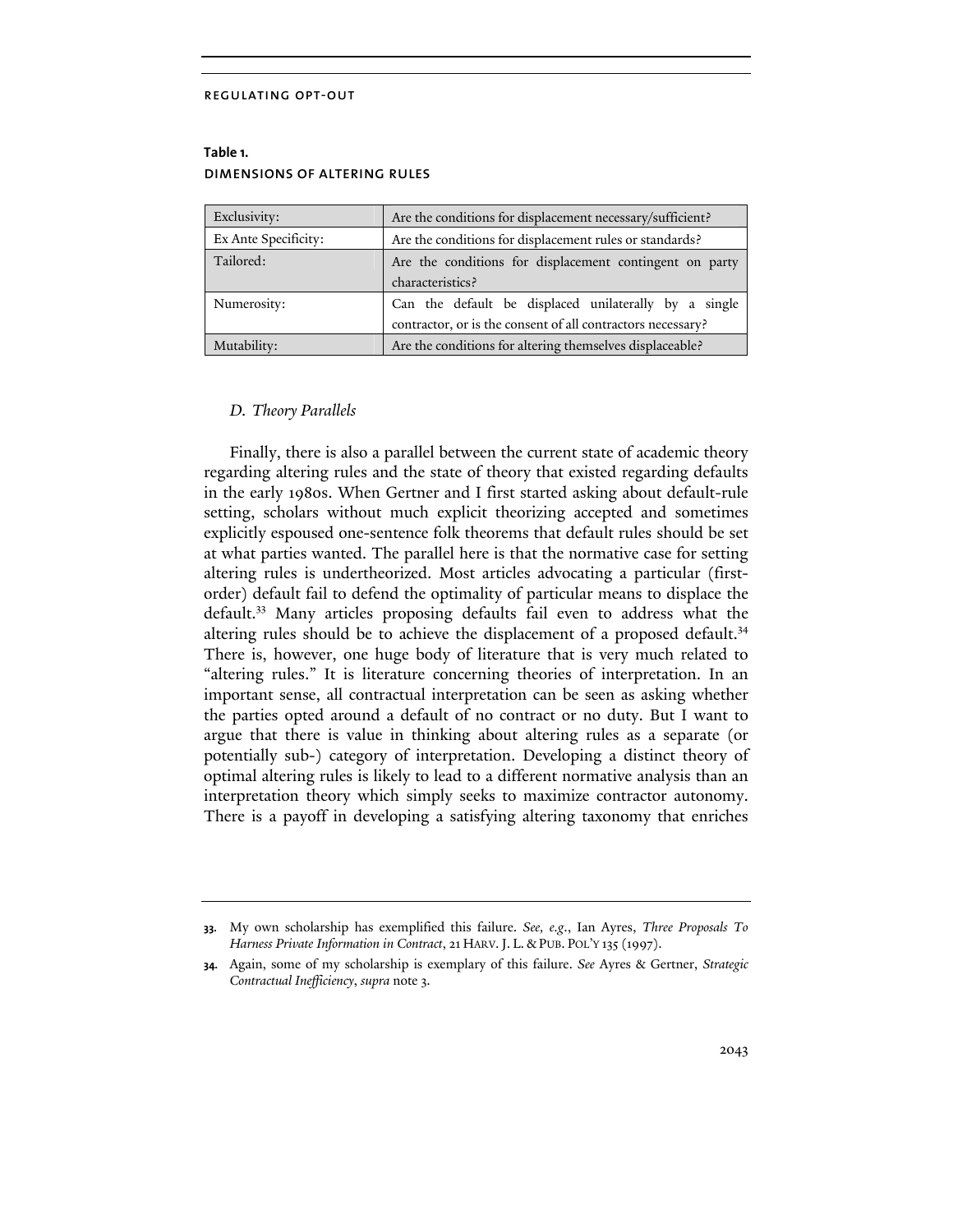lawmakers' choice of tools.<sup>35</sup> Indeed, this Article has already suggested an initial taxonomy by proposing the following dichotomies that describe dimensions along which altering rules must be defined: necessary/sufficient, rule/standard, mandatory/default, unilateral/bilateral. Purely as a definitional matter, an altering rule must be describable in these terms (for example, as being rule-like or standard-like).

Beyond a mere descriptive cataloging, this article attempts to provide a theory of what altering rules can do to enhance contractual efficiency and equity. More specifically, I will argue that altering rules should at times deviate from simple transaction-cost minimization because of either (i) information concerns with poorly informed contractors or judges; or (ii) non-informational concerns about protecting people inside or outside the contract.<sup>36</sup> I will propose a number of different error-reducing altering rules, including "trainand-test," "clarity-requiring," "password," and "thought-requiring." These rules can reduce the likelihood that (i) contractors–especially nondrafting parties–will mistakenly consent to unwanted opt-out, and (ii) judges will mistakenly interpret the parties' desire to displace or follow the default. This error-reduction project is driven by a kind of "soft" or "libertarian" paternalism—an attempt to use altering rules to encourage contracting parties to choose the default or non-default options that they jointly prefer.<sup>37</sup> Soft paternalism also can justify what I will call "altering penalties"—which penalize drafting parties who fail to provide adequate information when they opt out. By analyzing "competition-enhancing" altering rules, this Article will show that altering penalties can be used to give nondrafters information not only about the terms of the contract but also about the competitiveness of those contract terms. More generally, soft-paternalism arguments help show why contractors as a class would at times want altering rules to deviate from simply minimizing transaction costs.

**<sup>35.</sup>** Madeline Morris and Saul Levmore have helped on this project with regard to various exotic forms of liability rules. *See* Saul Levmore, *Unifying Remedies: Property Rules, Liability Rules, and Startling Rules*, 106 YALE L.J. 2149 (1997); Madeline Morris, *The Structure of Entitlements*, 78 CORNELL L. REV. 822 (1993).

**<sup>36.</sup>** The idea that altering rules should be set to minimize the combination of error costs and transaction costs is analogous to the Calabresian idea that tort law should be set to minimize the combination of accident costs and precaution costs. GUIDO CALABRESI, THE COSTS OF ACCIDENTS: A LEGAL AND ECONOMIC ANALYSIS (1970).

**<sup>37.</sup>** *See infra* Section III.B. *See generally* Cass R. Sunstein & Richard H. Thaler, *Libertarian Paternalism Is Not an Oxymoron*, 70 U. CHI. L. REV. 1159, 1159 (2003) (arguing that libertarian paternalism is a coherent theory that "respect[s] freedom of choice" while influencing behavior through "default rules, framing effects, and starting points").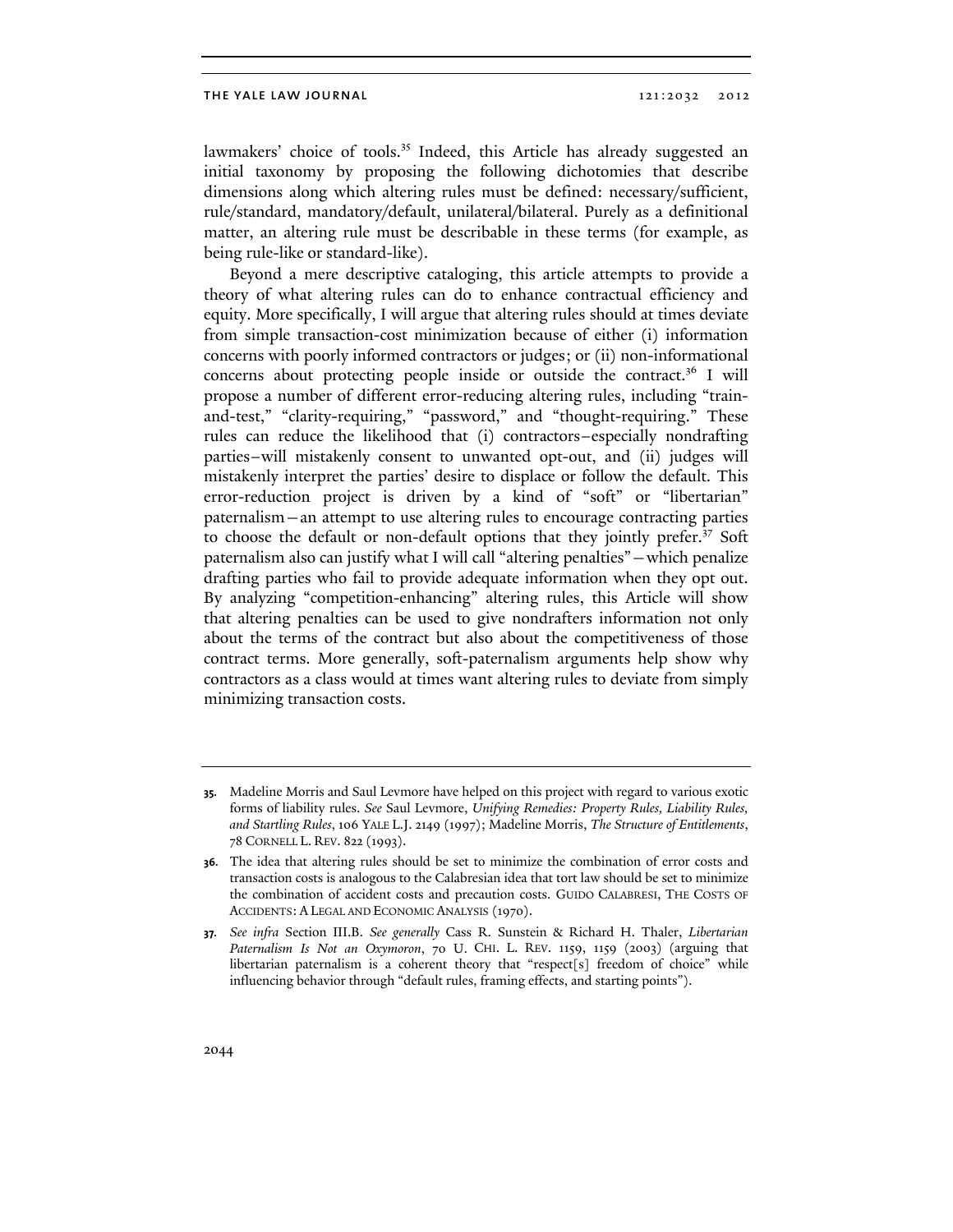This Article will show that deviations from minimizing transaction costs can also be justified by lawmakers' concerns with externalities and hard paternalism—the standard justifications for mandatory rules.<sup>38</sup> Instead of prohibiting opt-out, lawmakers at times should discourage (but not prohibit) private parties' efforts to contract around a default. Altering rules that artificially impede opt-out can produce "sticky defaults"39 that manage and restrain negative externalities and internalities while simultaneously permitting opt-out for a subset of contractors who, at least as a group, pass a social costbenefit test. Sticky defaults of this kind create an intermediate form of contractibility falling between traditional mandatory and default rules.

Finally, this Article will argue that a more conscious understanding of altering rules can inform other areas of law that fall outside of the traditional contractual canon, including civil rights and constitutional law. For example, once we see that altering rules can be tailored to impose different altering requirements for different contracting parties, we can more easily identify instances where altering rules discriminate on the basis of race or gender. More crisply delineating the difference between discriminatory defaults and discriminatory altering rules allows a more refined evaluation of whether discrimination within a regime of contractual freedom should be actionable.

A final terminological parallel with defaults concerns the difference between means and ends. Just as a default category might be described in terms of the rule's intended ends (for example, information-forcing) or the means of producing that end (penalty default), so too can altering rules be described in terms of their means or their ends. This article is organized around four broad ends that at times will be paramount in crafting altering rules:

- Reducing transaction costs,
- Reducing contractor and judicial error,
- Reducing negative externalities, and
- Reducing paternalism concerns.

**<sup>38.</sup>** *See* I. MACNEIL, CONTRACTS: EXCHANGE TRANSACTIONS AND RELATIONS 346-47 (1978); Guido Calabresi & A. Douglas Melamed, *Property Rules, Liability Rules, and Inalienability: One View of the Cathedral*, 85 HARV. L. REV. 1089, 1093 (1972); Frank H. Easterbrook & Daniel R. Fischel, *The Corporate Contract*, 89 COLUM. L. REV. 1416, 1436-42 (1989).

**<sup>39.</sup>** I first introduced the term "sticky default" in Ayres, *supra* note 1, at 907 n.37. *See also* Ayres & Gertner, *Filling Gaps*, *supra* note 3, at 125 (using the less helpful term "strong" default). This Article will provide a fuller justification for when stickiness is (in)appropriate.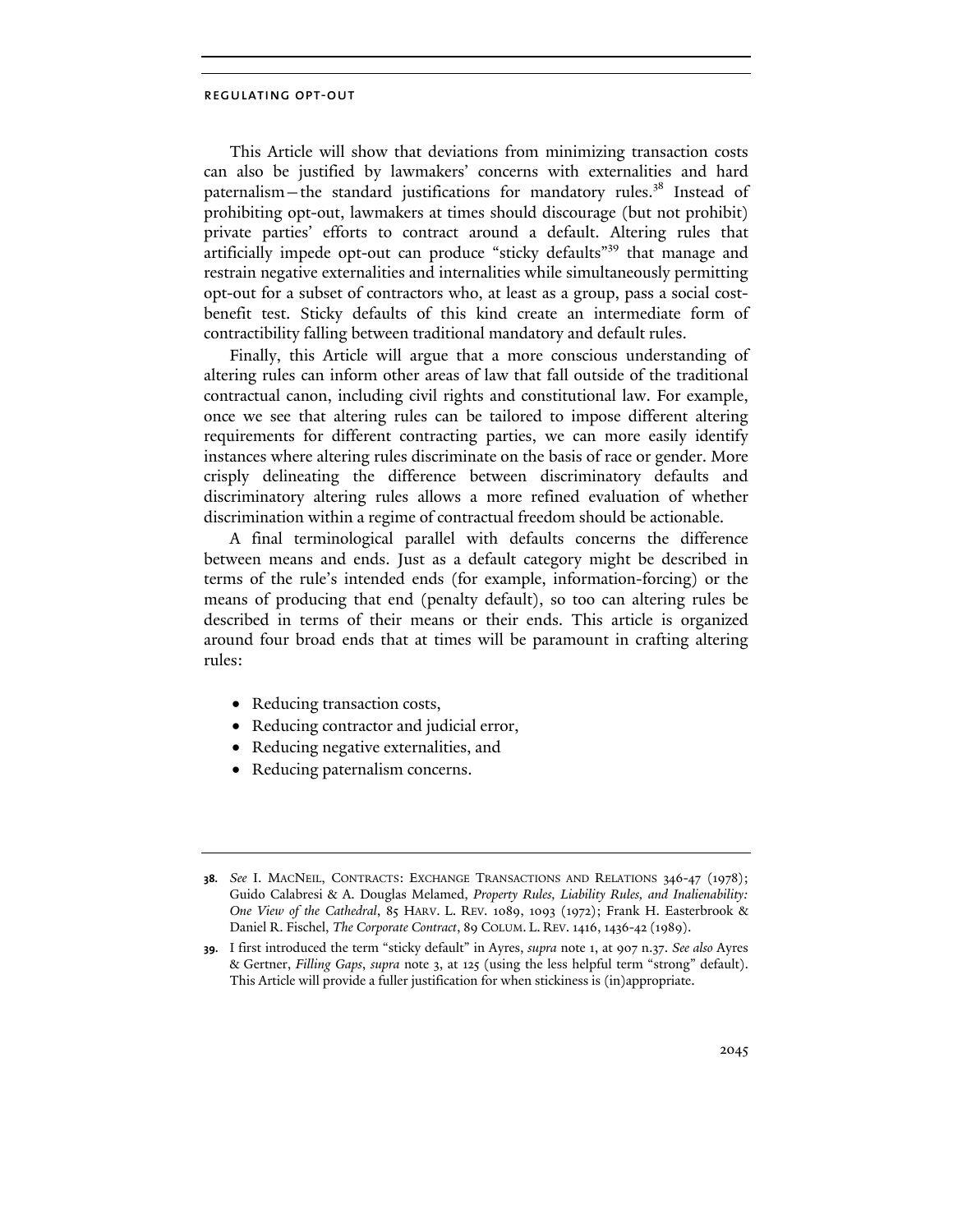At times, this Article will describe categories of altering rules by their intended ends—for example, in the phrase "error-reducing altering rules." But at other times, this Article will describe altering rules in terms of the means used to further these ends. For example, what I will call a "train-and-test" altering rule is a particular strategy or means of achieving error reduction. At other times, a category of means will cut across different ends. We will see that this is the case with "impeding altering rules" (which might be used to reduce externalities or paternalism concerns) or "altering penalties" (which might be used as a complement to reduce error, externalities, or paternalism concerns).

The remainder of this Article is divided into four parts. Part II lays out the fundamental tradeoff between minimizing altering costs and minimizing error. It shows that just as software programmers are willing to trade off higher altering costs for lower altering error, so too lawmakers should at times increase the cost of altering to provide safeguards against courts or the parties themselves misinterpreting the contractual duties. Part III builds on this insight to describe a broader range of impeding altering rules in which lawmakers intentionally increase the difficulty of displacing defaults to respond to problems of externalities or paternalism. Part IV argues that lawmakers at times should deploy altering penalties to penalize the parties (usually the drafting party) for using disfavored altering methods. Finally, Part V shows how explicitly thinking about altering rules can illuminate unexamined aspects of gender discrimination and even constitutional questions concerning privacy and equal protection.

## **ii. minimizing cost versus minimizing error**

All rules of contractual interpretation are kinds of altering rules. Canons of interpretation must determine what legal effects (including no effect) will be given to particular (contractual) actions. Algebraically, one could think of interpretation as a function, *f()*, that relates actions of contractual parties, *a*, and the surrounding circumstances or contexts, *c*, to particular legal effects, *e*:

## *e = f(a, c)*.

It is the province of interpretation (or altering) rules to determine which actions and which contexts will be legally relevant, in the sense of affecting the rights and duties that would flow from a contract. While this broad definition of altering rules as being coextensive with all contractual interpretation is coherent, it renders the domain of altering rules too abstract to provide much value. Instead, it is useful to think of altering rules as the rules that govern the displacement of particular default consequences with alternative consequences. Seen as such, the law of altering rules is a subset of interpretation. The larger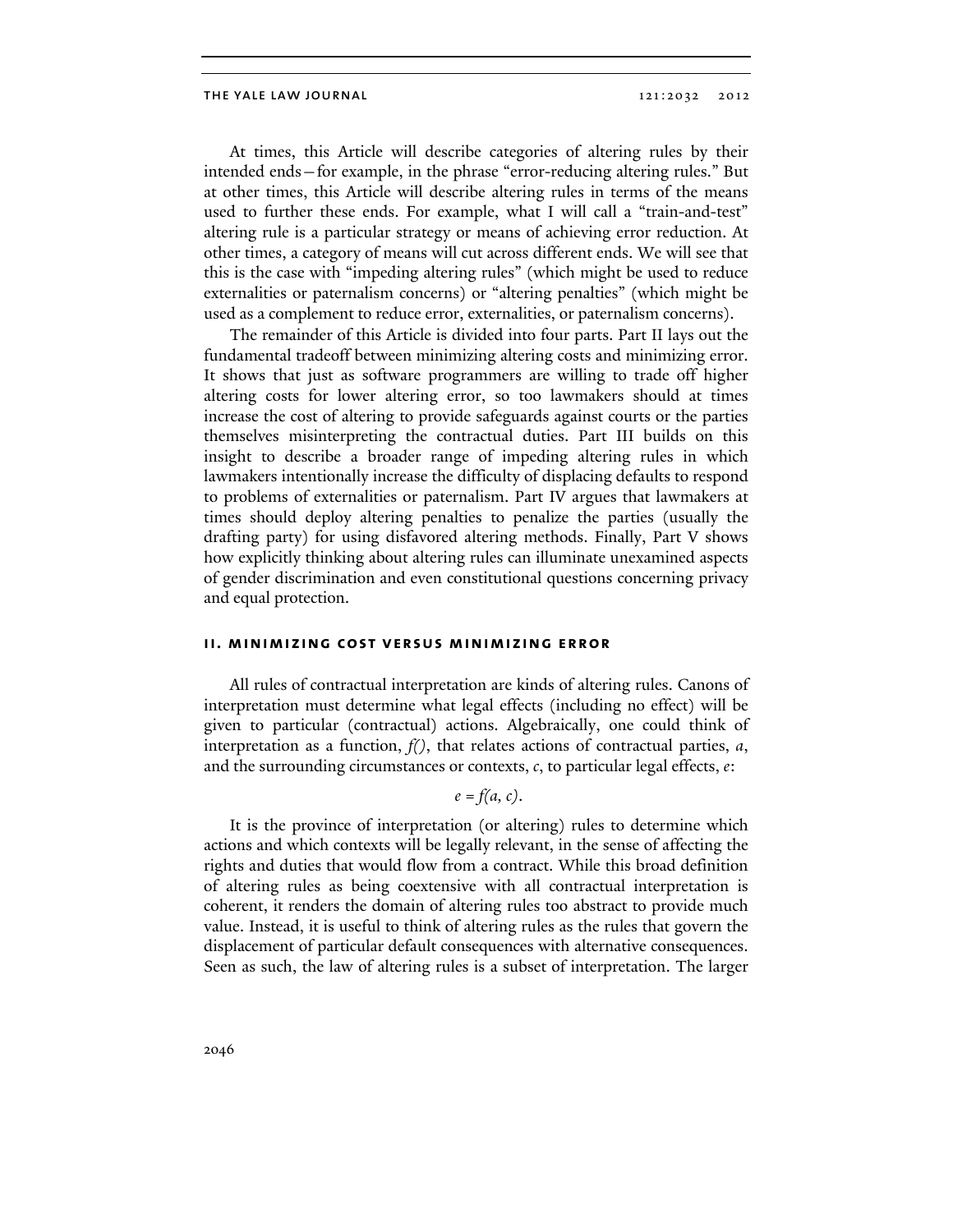law of interpretation governs the broad array of circumstances where the parties are displacing a blank no right/no duty with some bespoke, nonmodular rights/duties. For example, if Bisko is contracting to buy industrial ovens from Smirgo,<sup>40</sup> Smirgo would ordinarily have no duty to paint the ovens green or integrate an iPod music system into the controls. Provisions inserted into the contract potentially calling for such features would need to be interpreted to impose duties for attributes (creating corresponding entitlements in Bisko). The law of interpretation surely represents a kind of altering rule, because the court would have to determine whether the contractual provisions (together with other contractor actions and context) are effective at displacing the no duty/no right default with regard to these attributes. But, for the most part, this Article will focus on circumstances where either the default potentially being displaced is not blank or where there is a small set of sought-after alternatives to the default. In the former category, I would place altering rules determining the displacement of implicit warranties. The latter category concerns a kind of *numerus clausus* context where de jure or de facto (because of party preferences), there are a limited number of dominant contracting options from which contractors choose.<sup>41</sup> In the latter category, I would place altering rules determining when an employment contract displaces an "at will" default with "just cause" protection, or rules determining whether an employee is an "independent contractor" or "servant," or rules determining whether employees have unionized or not, $42$  or rules determining whether multiple purchasers of a single piece of real property are "tenants in common" or "joint tenants."

Altering rules as a subcategory of interpretation are also more often concerned with the necessary and sufficient elements for displacement. As shown in Table 2, it is possible to think of altering rules as arrayed across a 2 x 2 box:

**<sup>40.</sup>** *See* AYRES & SPEIDEL, *supra* note 32, at 222-23.

**<sup>41.</sup>** Thomas W. Merrill & Henry E. Smith, *Optimal Standardization in the Law of Property: The*  Numerus Clausus *Principle*, 110 YALE L.J. 1 (2000).

**<sup>42.</sup>** The default legal status of a workforce is that it is non-unionized, but a central debate concerning "card-check" is about whether the altering rules governing the displacement of this default should be changed. Currently, employees of a workforce can displace the no-union default by first securing signatures of at least 30% of the workforce and then petitioning the National Labor Relation Board to conduct a secret ballot election. RICHARD A. EPSTEIN, THE CASE AGAINST THE EMPLOYEE FREE CHOICE ACT 5 (2009). The proposed Employee Free Choice Act of 2007, H.R. 800, 110th Cong. § 3 (2007), would change this altering rule and allow workers to bypass the secret ballot election if they could demonstrate to the NLRB that more than 50% of the employees signed authorization cards. *Id.*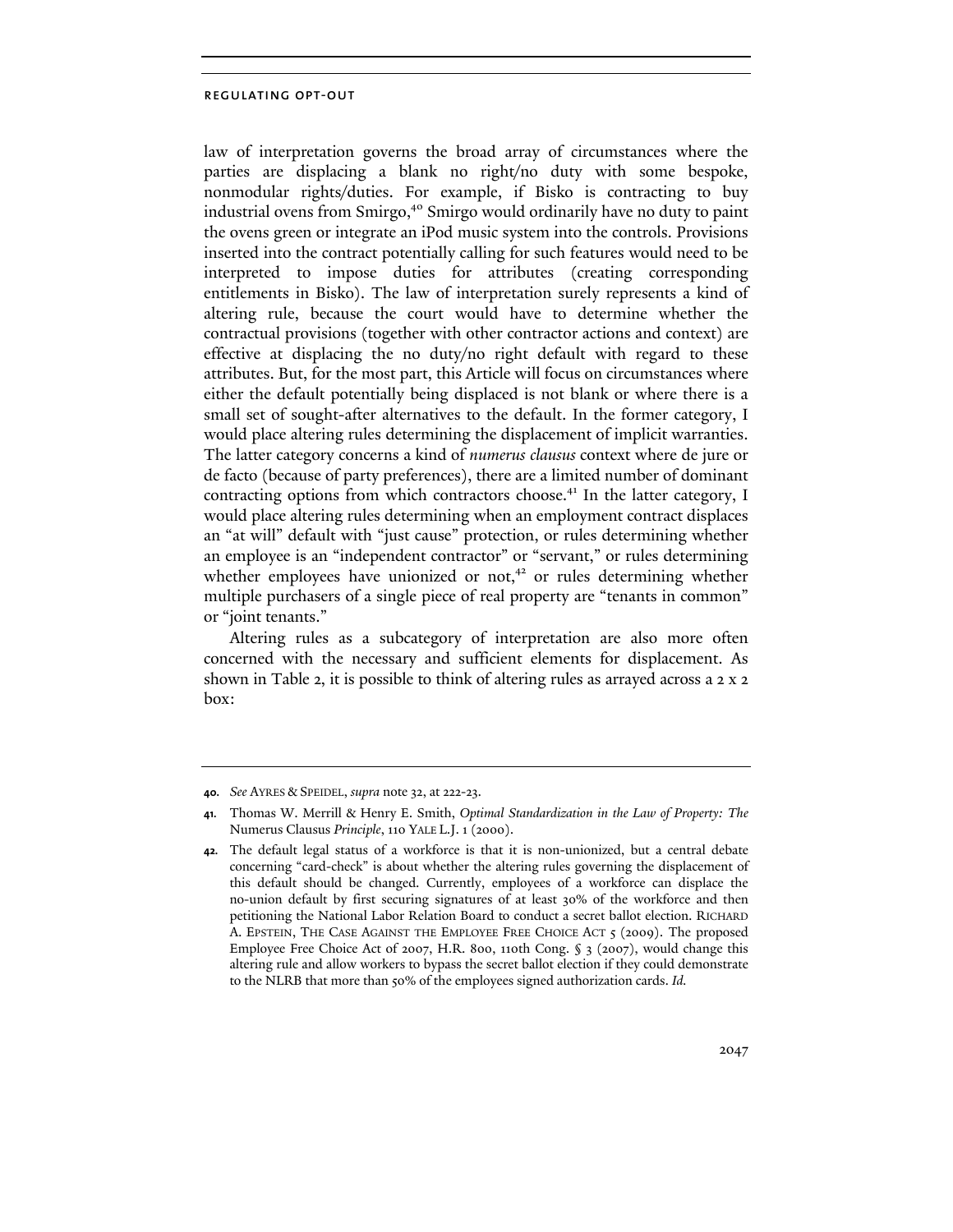|            | <b>NECESSARY</b> |                   |                |  |
|------------|------------------|-------------------|----------------|--|
| SUFFICIENT |                  | <b>YES</b>        | <b>NO</b>      |  |
|            | <b>YES</b>       | "Mother, may I"   | "As is"        |  |
|            | <b>NO</b>        | "Merchantability" | Jacob & Youngs |  |

## **Table 2.**  necessary and sufficient conditions to displace a default

At one extreme, the law of altering rules might specify "clear statement" rules—such as what Nick Rosenkranz refers to as the classic "Mother, may I" examples—which represent the exclusive means of achieving a particular legal effect.43 Alternatively, the law might require certain magic words (such as the UCC's requirement of "merchantability") as a necessary but not sufficient condition for displacement.<sup>44</sup> In contrast to these necessary conditions for default displacement, the broader law of interpretation normally asks whether

- **43.** Nicholas Quinn Rosenkranz, *Federal Rules of Statutory Interpretation*, 115 HARV. L. REV. 2085, 2118 (2002) (imagining "a statute providing that 'laws of the United States, including this one, may be repealed only by the words "Mother, may I"'"). Bill Eskridge and Philip Frickey have described the rise of "super-strong clear statement rules" which "require a clearer, more explicit statement from Congress in the text of the statute, without reference to legislative history, than prior clear statement rules have required." William N. Eskridge, Jr. & Philip P. Frickey, *Quasi-Constitutional Law: Clear Statement Rules as Constitutional Lawmaking*, 45 VAND. L. REV. 593, 597 (1992) ("[T]he super-strong clear statement rules the Court has actually adopted protect constitutional values that are virtually never enforced through constitutional interpretation. That is, the Court in the 1980s has tended to create the strongest clear statement rules to confine Congress's power in areas in which Congress has the constitutional power to do virtually anything."). *See, e.g*., Emps. v. Dep't of Pub. Health & Welfare, 411 U.S. 279, 285 (1973) (holding that Congress's 1966 amendments to the Fair Labor Standards Act (FLSA), which extended FLSA coverage to state employees, nevertheless did not abrogate state immunity against FLSA lawsuits absent clear statutory intention to waive state immunity to private actions).
- **44.** For a comparison to statutory interpretation, see 1 LAURENCE H. TRIBE, AMERICAN CONSTITUTIONAL LAW § 2-3, at 125 n.1 (3d ed. 2000). As Tribe explains, "The interpretive rules set forth in the McCarran-Ferguson Act and RFRA [the Religious Freedom Restoration Act] purport to require future Congresses to include specific references—to the insurance business or to RFRA itself, respectively—in order for statutes to bear particular meanings."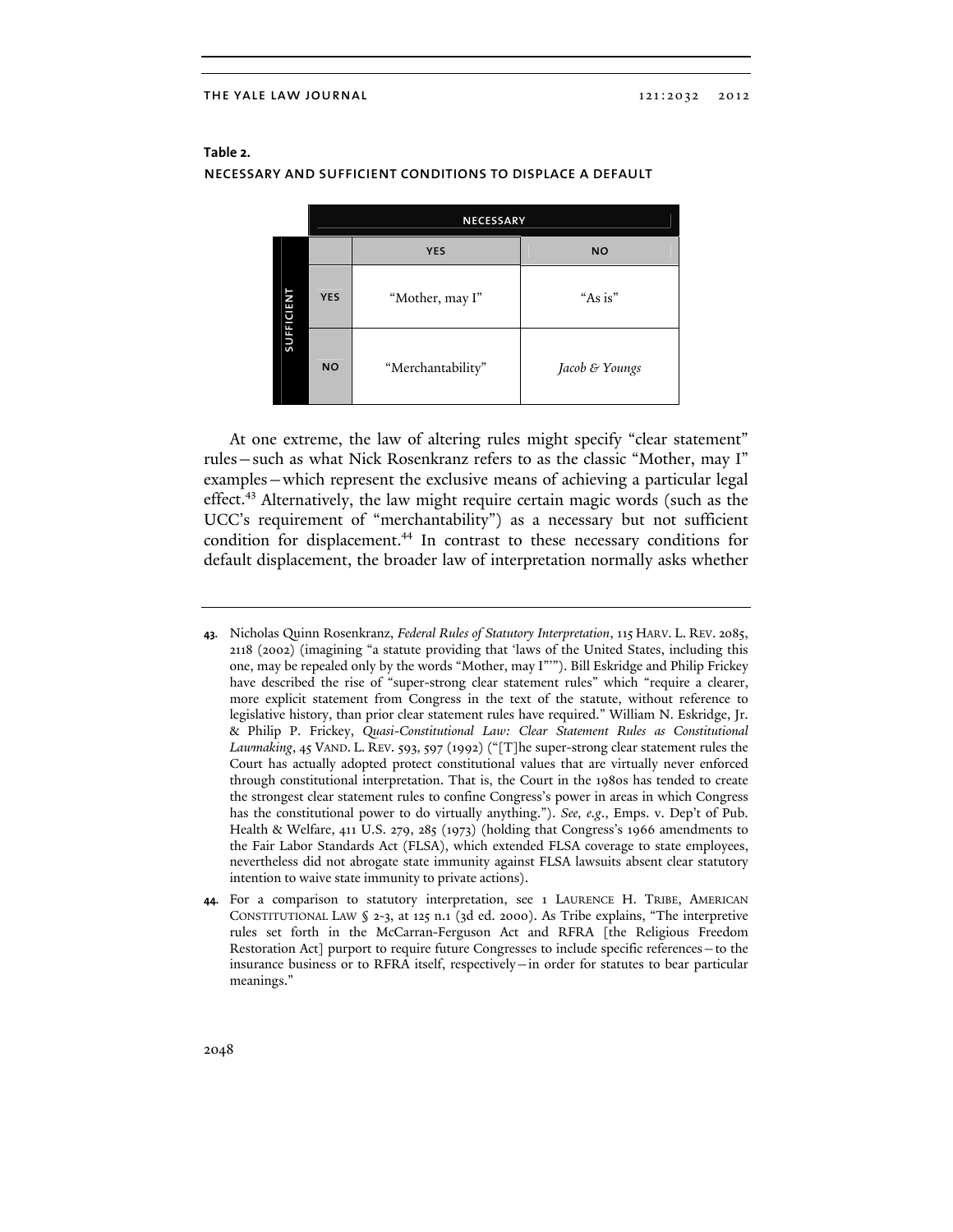particular contractual actions are sufficient to displace the pre-existing default. Thus, a court called upon to interpret the hypothetical Smirgo/Bisko oven contract would ask whether the particular contractual conditions (potentially combined with other contractual actions and circumstances) were sufficient to create the duties/entitlements at issue. From this perspective, Judge Cardozo's decision in *Jacob & Youngs v. Kent* is a determination that the contractors' actions were insufficient to contract around the substantial performance (default) rule. $45$ 

The dividing line between an altering rule and the broader category of interpretive rules is, however, not precise. Some sufficiency rules—such as the UCC rule establishing that the use of "expressions like 'as is,' [or] 'with all faults" is sufficient to displace all implied warranties<sup>46</sup> – are usefully interpreted as altering rules. And the accretion of precedent over time may transform interpretive decisions into altering rules. For example, if a court holds that the particular wording of a poison pill contract is sufficient to be given a desired legal effect, $47$  subsequent parties may intentionally adopt the same language to achieve the same result. Thus, the development of boilerplate can transform an interpretive rule into what might be viewed as an altering rule. But again, there is some overlap, and instead of fixating on whether a particular rule should be categorized as an altering rule as opposed to a more generalized rule of interpretation, the focus of this Article is instead on whether particular actions should be deemed necessary or sufficient conditions for achieving a particular alternative to a given default. For example, whether or not *Jacob & Youngs* is considered a decision about altering or interpretive rules, I will argue that the normative analysis in this Article can inform and ultimately challenge part of Judge Cardozo's reasoning.

## *A. Altering Rules Distinguished from Menus*

The tool of specifying altering rules that are sufficient to achieve specific alternative consequences is related to the choice of lawmakers as to whether to provide legal menus. Just as a restaurant menu specifies food and drink items that might be ordered, a legal menu specifies legal items—bundles of legal

**<sup>45.</sup>** Jacob & Youngs, Inc. v. Kent, 129 N.E. 889, 890-91 (N.Y. 1921) (finding that a buyer's duty to pay was not conditioned on a seller's performance of the promise to use "'standard pipe' of Reading manufacture," but emphasizing that the parties might have used "apt and certain words to effectuate a purpose that performance of every term shall be a condition of recovery"). *Jacob & Youngs* is discussed in Section II.A *infra*.

**<sup>46.</sup>** U.C.C. § 2-316(3)(a) (2003).

**<sup>47.</sup>** *See* Martin Lipton, *Pills, Polls, and Professors Redux*, 69 U. CHI. L. REV. 1037 (2002).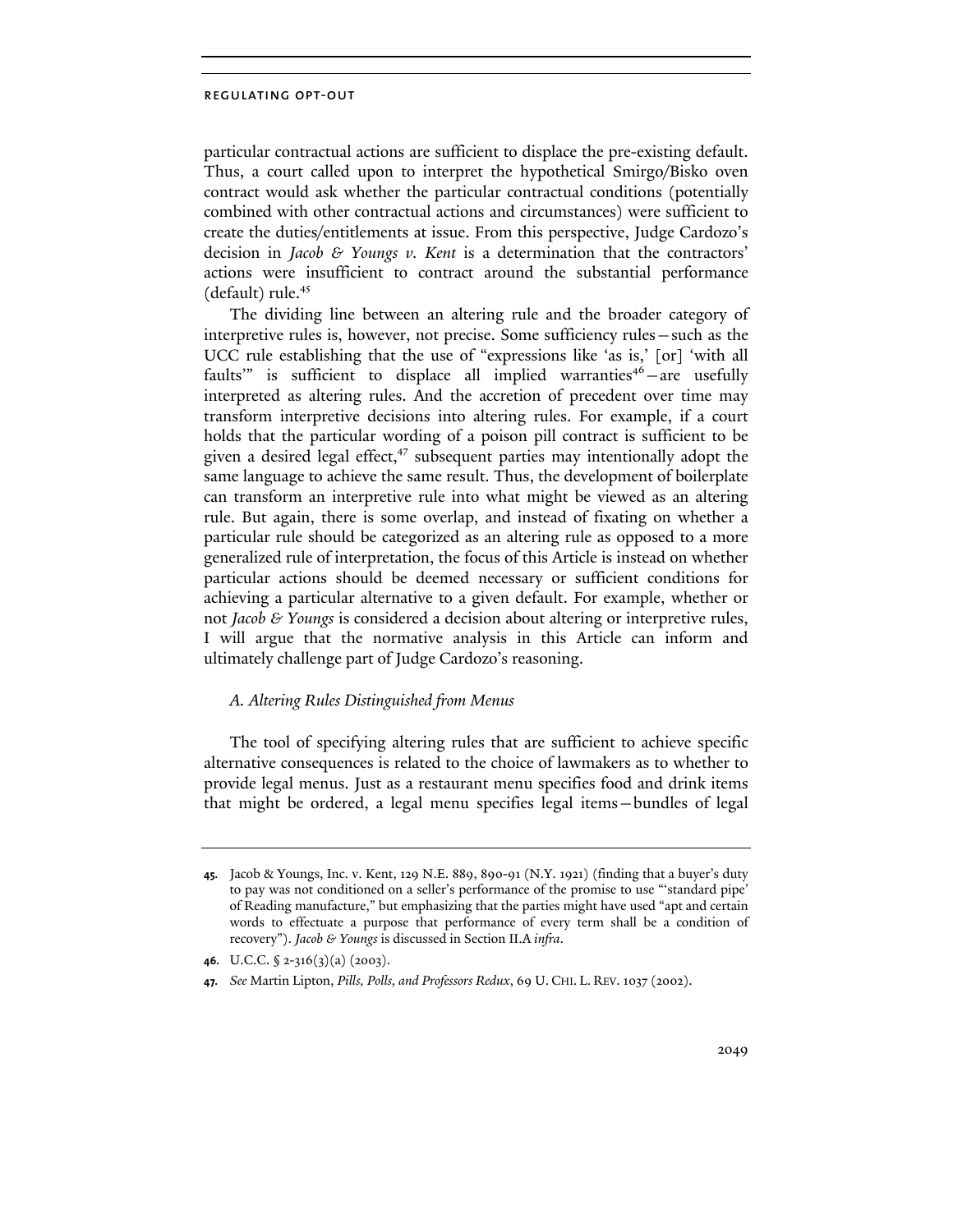rights and duties that might be chosen as an alternative to some default treatment. As I wrote in *Menus Matter*, "A menu . . . is a nexus of at least two simultaneous offers. This simple definition comports with common restaurant usage. You can order bacon or ham or nothing at all."<sup>48</sup>

A legal menu can be conceived as expressing simultaneous offers—where lawmakers are the offerors and potential contractors are the offerees. More specifically, it is the explicit specification of discrete default alternatives that distinguishes legal menus from the implicit menus that laissez-faire contracting regimes provide. The "menuing" of legal options is then centrally about *disclosure* of these legal options. This disclosure might be found on the face of statutes. For example, Yair Listokin has found that some corporate statutes, specifically antitakeover statutes, differ on whether they advise corporations about the possibility of default alternatives.<sup>49</sup> At other times, the menu disclosure might occur in judicial opinions. Judge Cardozo would merely be stating a default if he said that parties are free to opt out of the substantial performance rule, but in *Jacob & Youngs* he went further and announced the most minimal type of menu when he suggested that they were free to contract for a specific alternative to the substantial performance rule, an alternative where a buyer's duty to pay was conditioned on perfect tender by the seller.

The prerequisite of menu disclosure—the *communication* of the simultaneous offers—raises the important issue of what channels constitute sufficient disclosure. To some extent, a legislative committee report or reporter's comment that delineates non-default alternatives for which private parties can contract might constitute a kind of a menu, even if private parties must incur additional costs to uncover the menu list of alternatives. Here, the multiplicity of channels for disclosing legal menus emulates a standard practice in software programming that strives to optimize the "user experience" (UX). UX theory teaches that it is often appropriate to bury some more sophisticated menu options in deeper levels of the software interface, which can be accessed only by clicking through top-level windows. This method of menuing is referred to as "progressive programming," and its goal is to unclutter and simplify the presentation of choices for most users, most of the time. For example, in Microsoft Word, the top-level Print window presents a partial menu (giving users the option of opting out of the "All document pages" printing option and instead just printing the "Current page"), but the Word

**<sup>48.</sup>** Ian Ayres, *Menus Matter*, 73 U. CHI. L. REV. 3, 3 (2006).

**<sup>49.</sup>** *See* Yair Listokin, *If You Give Shareholders Power, Do They Use It? An Empirical Analysis*, 166 J. INSTITUTIONAL & THEORETICAL ECON. 38 (2010); Yair Listokin, *What Do Corporate Default Rules and Menus Do? An Empirical Examination*, 6 J. EMPIRICAL LEGAL STUD. 279 (2009) [hereinafter Listokin, *Corporate Default Rules*].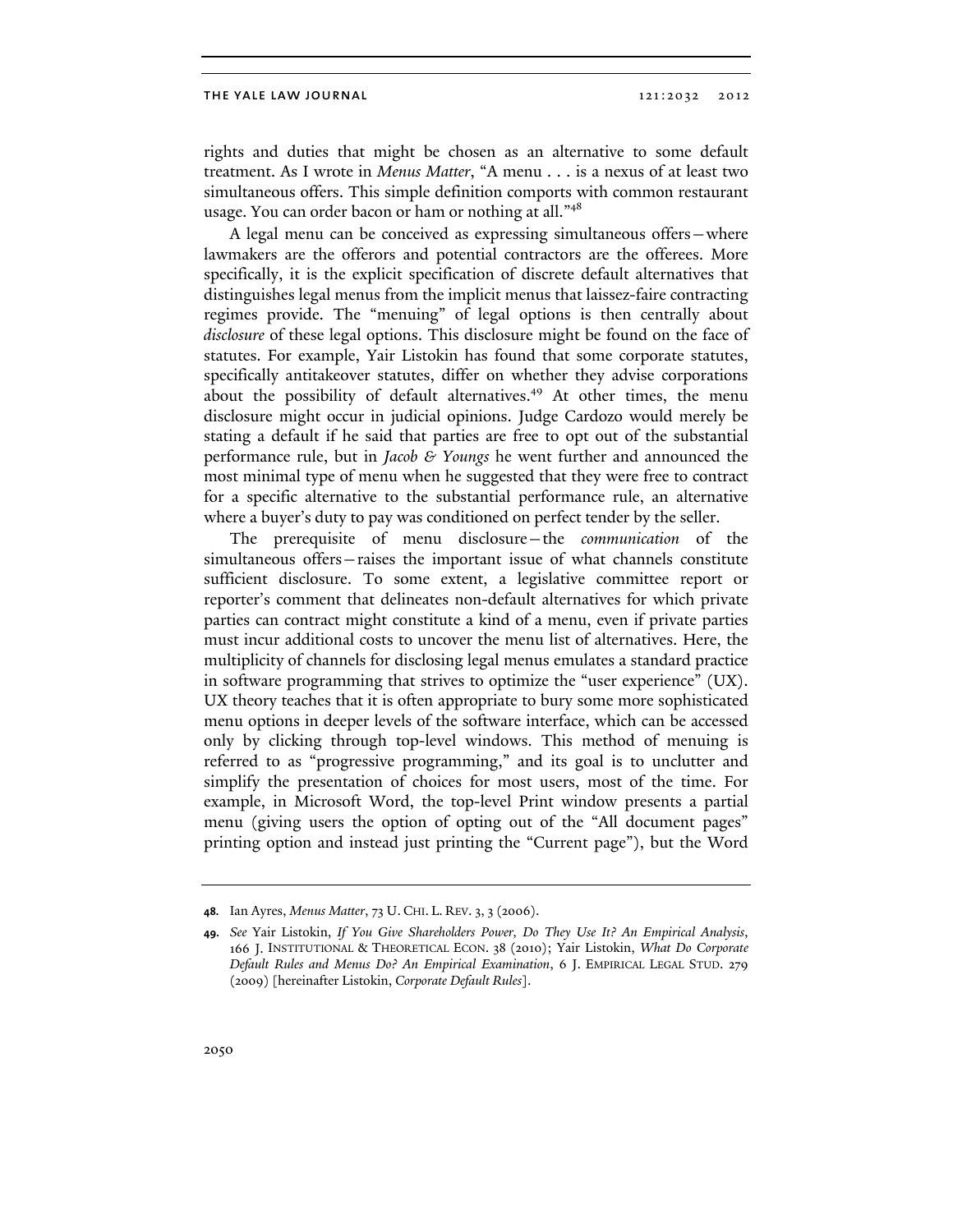program forces users to click on an "Options" icon in order to access additional menu alternatives (for example, to "Print hidden text" or to "Update linked data before printing"). Progressive programming often strives to follow an 80/20 rule (or what programmers call the "Pareto principle")—limiting the top-level menu option to the 20% of options that suffice for 80% of people.<sup>50</sup>

The provision of menu alternatives made available in top-level statutes as well as in potentially more difficult to access regulations, judicial opinions, committee reports, and reporter comments might be justified by reasoning analogous to progressive programming. By providing easy access to the non-default menu items for which most people will opt, lawmakers can economize on the important transaction cost, discussed above, of becoming cheaply informed about the existence of the most prevalent default alternatives. In both cases, more sophisticated users are able to discover additional options without burdening less sophisticated users with excessive menu choice.

An alternative to progressive programming of legal menus is to make menus "nonexclusive." Just as restaurant menus might provide a nonexclusive list of orderable items, a nonexclusive legal menu would allow contractors to choose at least one legal alternative that was not expressly specified. Nonexclusive menus allow contractors/patrons at least some opportunity to order off the menu. And like restaurant menus, legal menus might (in secondorder fashion) indicate whether the menu options are exclusive—or, like most restaurant menus, a legal menu might be silent as to whether it is exclusive.

While legal menus and altering rules are closely related, they are distinct. A menu discloses at least some of the default alternatives that are available, but a menu might or might not disclose the mechanism for opting out of the default treatment. Disclosing the mechanism for opting out would expressly reveal the altering rules for accomplishing non-default consequences. Accordingly, lawmakers in crafting a default can choose among four types of menu/altering rule disclosures:

**<sup>50.</sup>** For a mathematical overview of the Pareto principle, see Michael Hardy, *Pareto's Law*, 32 MATHEMATICAL INTELLIGENCER 38 (2010). For an example of the Pareto Principle in action, see Oleg Mokhov, *Use the 80-20 Rule To Increase Your Website's Effectiveness*, SIX REVISIONS (Sept. 2, 2010), http://sixrevisions.com/web\_design/use-the-80-20-rule-to -increase-your-websites-effectiveness/?utm\_content=Twitter.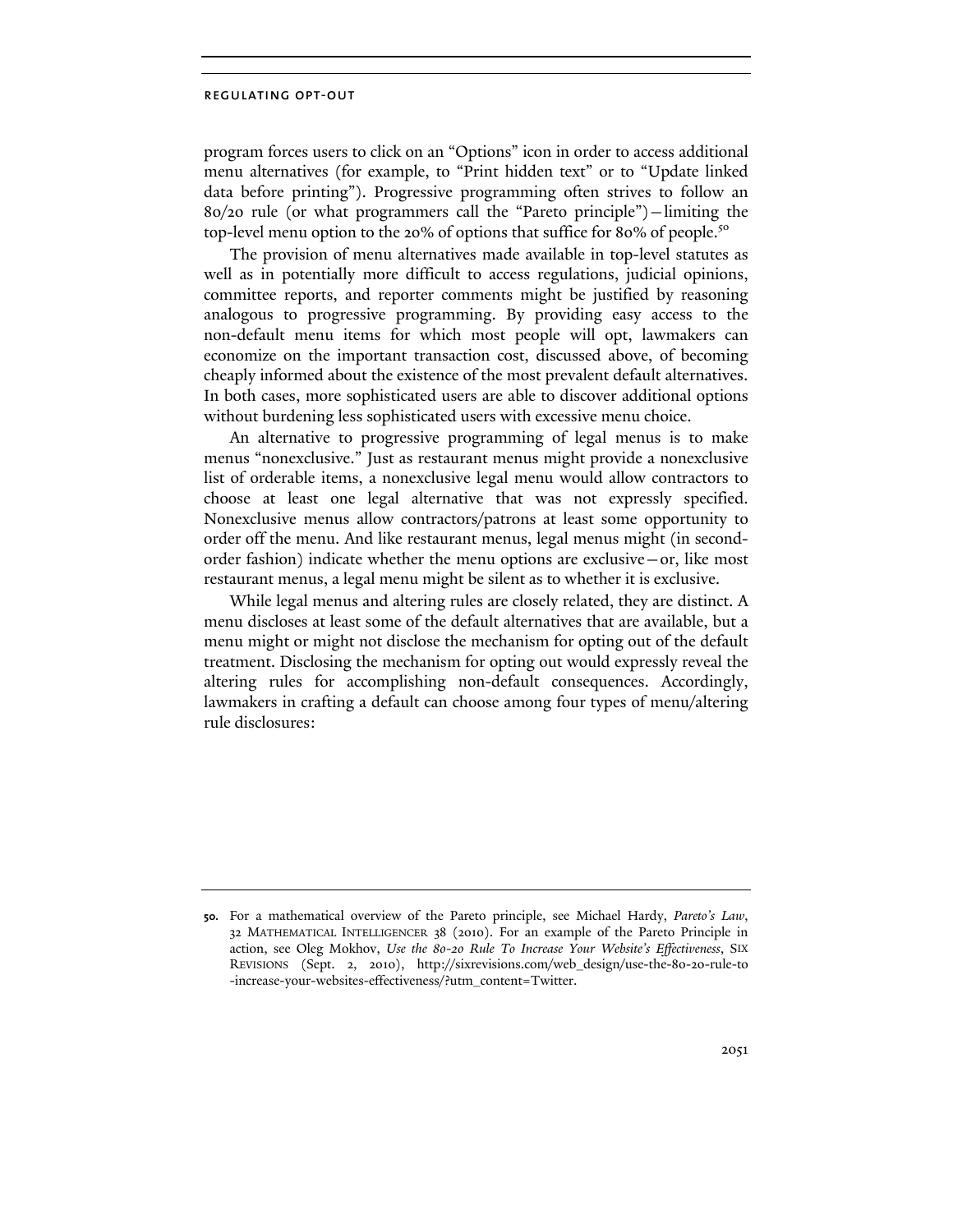|      | <b>ALTERING RULES SPECIFIED</b> |                                                                                |                                          |
|------|---------------------------------|--------------------------------------------------------------------------------|------------------------------------------|
| MENI |                                 | <b>YES</b>                                                                     | <b>NO</b>                                |
|      | <b>YES</b>                      | Software; Georgia fair<br>price provision                                      | Most restaurant menus:<br>Jacob & Youngs |
|      | <b>NO</b>                       | U.C.C. $\frac{2}{2}$ -206 ("[u]nless<br>otherwise unambiguously<br>indicated") | Immature common law                      |

# **Table 3.** permutations of menu and altering rule disclosure

Through the lens of software programming, it is natural to think of menus and the disclosure of altering rules as being tied together. Software menus usually disclose not just the optional default alternative but also the mechanism for altering the default–for example, visually indicating that one needs to check or uncheck a box.<sup>51</sup> Analogously, statutes at times disclose distinct default alternatives as well as the altering-rule means for achieving these alternatives. For example, the Georgia Business Corporation statute provides the menu option for corporations to be governed by a fair price provision (which is an alternative to the no-fair-price default), $5<sup>2</sup>$  and the statute explains the altering means for achieving this alternative (by specifically opting into the statutory requirements in corporate bylaws).<sup>53</sup>

In contrast, more traditional restaurant menus usually do not specify the altering rule ("tell the server"), although a few restaurants do provide a kind of altering rule by providing ordering instructions ("order at the counter" or

**<sup>51.</sup>** In software, the disclosure of the altering rule is usually a suggestion (and not a declarative sentence along the lines of "click here if you want X"), underscoring that acts of interpretation are sometimes necessary for altering rule disclosures to be effective.

**<sup>52.</sup>** Once a company selects the fair-price option, no bidder can acquire the company unless the bidder (a) pays a 'fair price' as determined by a statutorily specified formula, (b) receives unanimous approval from the company's continuing directors, or (c) wins approval from two-thirds of the continuing directors and a majority of the votes entitled to be cast by shareholders unaffiliated with the bidder. *See* GA. CODE ANN. §§ 14-2-1111, 14-2-1112(b) (West 2011).

**<sup>53.</sup>** *Id*. § 14-2-1113(a) ("The requirements of this part shall not apply to business combinations of a corporation unless the bylaws of the corporation specifically provide that all of such requirements are applicable to the corporation."); *see also* Listokin, *Corporate Default Rules*, *supra* note 49, at 283 (describing Georgia as a state with an "opt-in" antitakeover statute).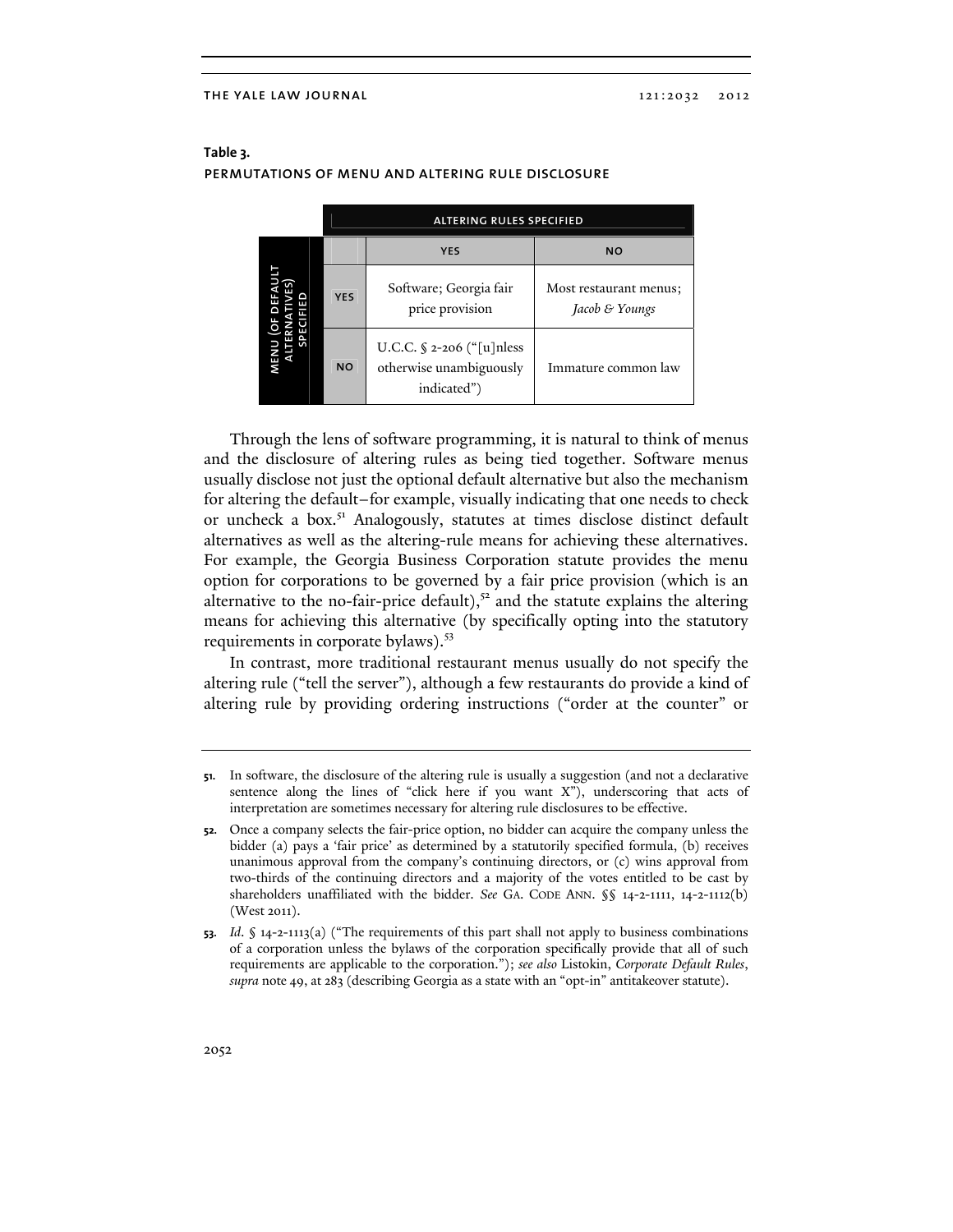"order by checking off items on this form").<sup>54</sup> And as depicted in Table 3, lawmakers might alternatively choose to disclose the altering mechanisms that would be necessary or sufficient without disclosing the substantive alternatives that could displace the default. UCC section 2-206 accomplishes this in that it provides information about what is necessary to displace the default acceptance standard, without indicating what alternatives to the default might be chosen. Or the lawmakers might choose not to give guidance about either the non-default options or the mechanisms for achieving them. This is the classic state of a common law regime of contractual freedom—especially "immature" regimes where the accretion of precedent has not provided judicial disclosure guidance about particular mechanisms that are sufficient to achieve particular alternatives.<sup>55</sup>

To the plethora of altering rule decisions facing lawmakers, we must now add the choice of whether and through which channel lawmakers should disclose, and instruct contractors and judges on particular mechanisms for achieving, particular default alternatives. It is one thing for lawmakers to decide on a regime of second-order altering rules; it is quite another thing to billboard the results. Indeed, in a later section, I'll give reasons why lawmakers might choose to use "opaque" altering rules to make obscure the means of contracting around in order to intentionally impede opt out.<sup>56</sup> In stylized and simplistic economic models that assume fully informed and hyperrational

**56.** *See infra* Section III.B.

**<sup>54.</sup>** One could imagine a prime number restaurant, where each item is assigned a unique prime number and that the no-order default would only be displaced by customers ordering with a single number. For example, by telling the server "60," a patron would be saying that her party wanted one order of "number 5," one order of "number 3," and two orders of "number  $2"$  - since 60 = 2 x 2 x 3 x 5.

**<sup>55.</sup>** In such circumstances, it is possible to describe the altering rules as incomplete. But following the positivist tradition of Holmes, I would tend to describe the (as yet unspecified) content of defaults and altering rules as potentially susceptible to probabilistic prediction. *See* H.L.A. Hart, *Positivism and the Separation of Law and Morals*, 71 HARV. L. REV. 593 (1958). A particular instance in which even relatively mature legal regimes will need to develop new altering rules concerns episodes where a legal default changes. For example, after joining the Berne Convention, the United States changed the default status of creative works fixed in a tangible medium of expression. Berne Convention Implementation Act of 1988, Pub. L. No. 100-568, 102 Stat. 2853 (codified as amended in scattered sections of 17 U.S.C.). Until that time, works by default were not copyrighted; since then works by default were copyrighted. This change in default meant that for the first time, U.S. law had to create an altering rule establishing the conditions for opt out of copyright protection. Larry Lessig's Creative Commons project is through the lens of this Article a private attempt at providing contractual means to disclaim various parts or all of the copyright bundle of rights. *See* CREATIVE COMMONS, http://www.creativecommons.org (last visited Nov. 29, 2011).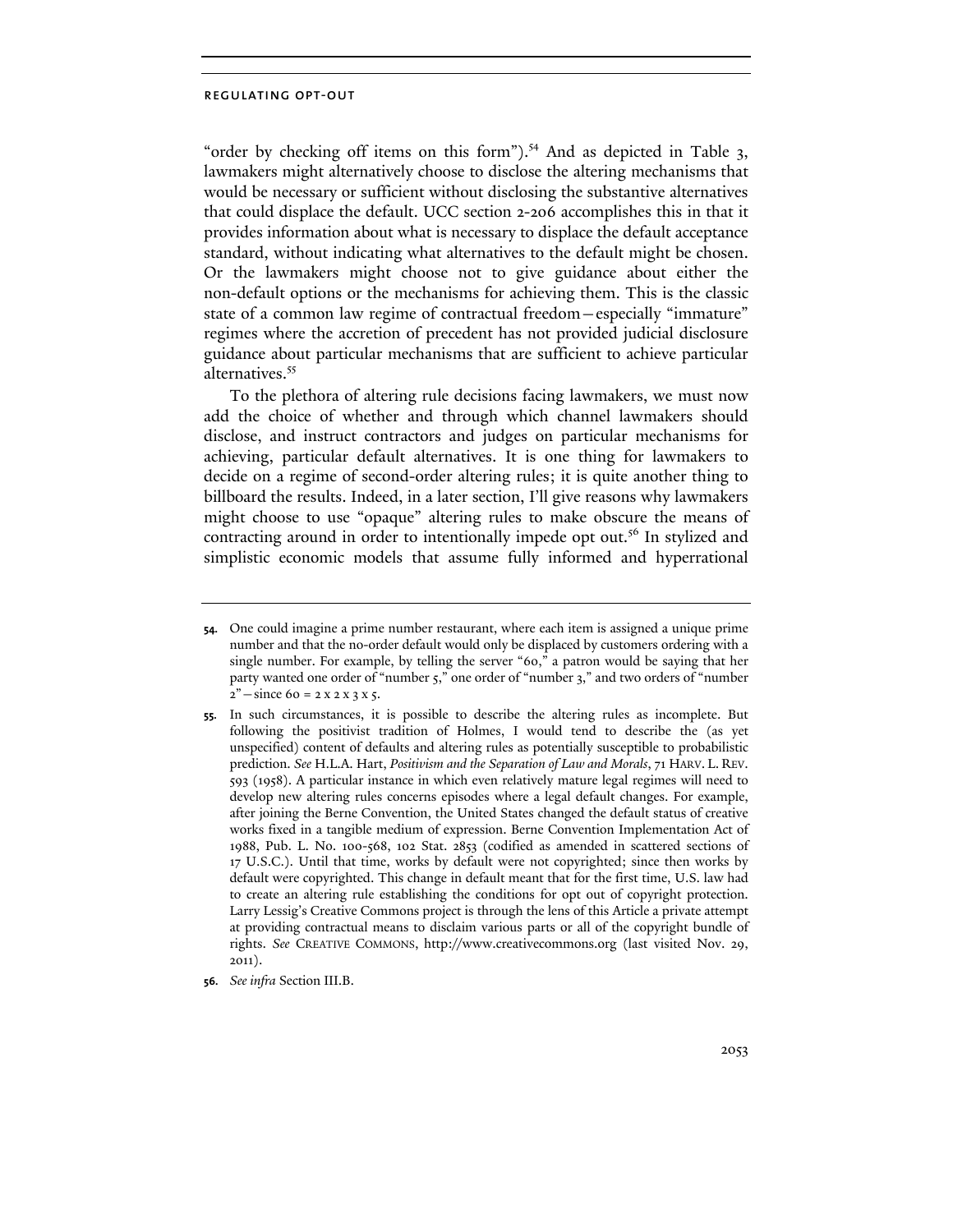decision makers, menuing and altering rule disclosure will have no impact.<sup>57</sup> But in the real world, the choice to billboard or to obscure altering rules can have first-order impacts.

## *B. Minimizing Transaction Cost*

The simplest normative theory for setting altering rules might be for the law to set such rules to minimize the cost of contracting. One of the great values of default rules is that parties, by remaining silent, can costlessly incorporate default rights and duties into their agreement. Cost-minimizing altering rules can serve an analogous function by allowing parties to cheaply incorporate modular rights and duties by employing particular collections of words in their agreement. A cost-minimizing approach to the setting of altering rules would be particularly useful in establishing sufficient conditions for achieving certain legal outcomes. By including the provision that "employees can be fired only for just cause," employment contracts can cheaply displace an at-will default and incorporate a stricter standard for assessing the legitimacy of a termination.<sup>58</sup>

A focus on minimizing the transaction costs of displacement would lead lawmakers to provide a non-prolix, nonexclusive set of sufficiency rules. Establishing that just a few words are sufficient to displace a default (such as "as is" to displace the UCC default warranties, or "F.O.B. place of shipment" to displace the uncertain destination default) economizes on the drafting costs in the direct sense of reducing the writing and reading costs of contract drafting.<sup>59</sup> A sole focus on transaction costs would also lead toward nonexclusive altering

**<sup>57.</sup>** *See, e.g.*, Ayres, *Menus Matter*, *supra* note 48, at 6; Russell B. Korobkin & Thomas S. Ulen, *Law and Behavioral Science: Removing the Rationality Assumption from Law and Economics*, 88 CALIF. L. REV. 1051 (2000).

**<sup>58.</sup>** Analogously, if a jurisdiction adopted a "just cause" default, contractors might cheaply displace it to expand an employer's firing right with a provision stating that "employment is at will."

**<sup>59.</sup>** U.C.C. § 2-316(3)(a) (2003) (stating that "as is" is sufficient to displace implied warranties); § 2-319 (describing the impact of F.O.B. (free on board) and F.A.S. (free alongside) provisions); *see* Clark A. Remington, *Llewellyn, Antiformalism and the Fear of Transcendental Nonsense: Codifying the Variability Rule in the Law of Sales*, 44 WAYNE L. REV. 29, 64 (1998) ("If the parties do not specify, should their contract be treated as a shipment contract or a destination contract? The Code does not say . . . . [W]hat Professors Ayres and Gertner have called a 'penalty default' would be appropriate. The consumer or unsophisticated merchant is more likely to be ignorant of these rules than is the sophisticated merchant, and is more likely on average to run afoul of a shipment contract default rule."). *But see* U.C.C. § 2-503 cmt. 5 (stating that "under this Article the 'shipment' contract is regarded as the normal one and the 'destination' contract as the variant type").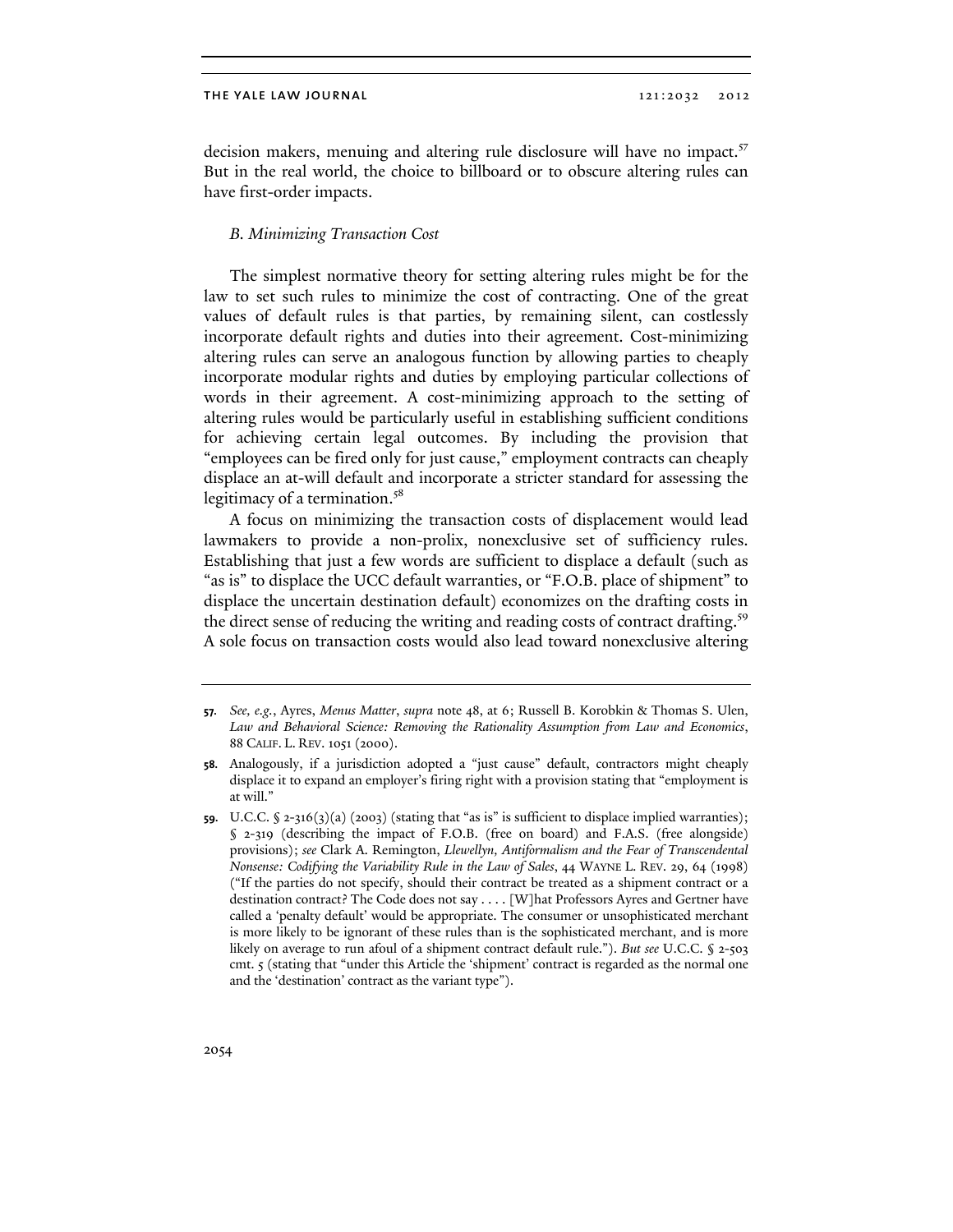rules—so that courts might give effect to multiple displacement methods (including idiosyncratic or one-off provisions) indicating the parties' intention to displace a default with a particular alternative. Giving effect to a multiplicity of methods reduces the costs of learning the law—especially the necessity to learn the altering rules themselves.<sup>60</sup> A contract law that includes necessary elements for displacement will tend to increase the cost of becoming (and remaining) informed of the requisite procedures for displacement.

This transaction-cost-minimizing goal has an immediate implication for judicial decisionmaking: *In deciding interpretation disputes, and in fact in deciding any contractual issue concerning defaults, judges should presumptively provide in their decisions contractual language that would allow future contractors to achieve the results desired by the losing party*. Judges should strive to tell losing parties how they can alter future contracts to win next time. By providing a sufficiency rule, the judges could lower the transaction costs for future parties who would prefer a different outcome. Judicial restraint normally counsels against aggrandizing judicial power by providing advisory opinions on issues that are not yet ripe cases or controversies.<sup>61</sup> But Neal Katyal has shown that after striking down a statute, the Supreme Court has repeatedly "provide[d] the legislature with a constitutional method to achieve the same end."<sup>62</sup>

In the realm of contracts, delineating a merely sufficient altering rule is an effective means for disclaiming judicial power, because it empowers the future parties to decide whether they want their contract to be evaluated by the losing side's theory of the case in the last dispute. The Federal Circuit in *Stanford v. Roche Molecular Systems* disclaimed power in just this way by identifying sufficient words to use in the future to effectuate valid assignment of inventions.63 Indeed, *failing* to provide a sufficiency altering rule aggrandizes

**<sup>60.</sup>** Efforts to minimize transaction costs should take into account the party cost of learning the altering rules as well as the social costs of specifying and promulgating the altering rules. *See* Kaplow, *supra* note 13 (discussing the higher costs of ex ante and ex post specification costs, respectively, of rules and standards).

**<sup>61.</sup>** Pierre N. Leval, *Judging Under the Constitution: Dicta About Dicta*, 81 N.Y.U. L. REV. 1249, 1259, 1275, 1277 (2006).

**<sup>62.</sup>** Neal Kumar Katyal, *Judges as Advicegivers*, 50 STAN. L. REV. 1709, 1718 (1998); *see, e.g.*, New York v. United States, 505 U.S. 144, 166-67 (1992) ("This is not to say that Congress lacks the ability to encourage a State to regulate in a particular way, or that Congress may not hold out incentives to the States as a method of influencing a State's policy choices. . . . [U]nder Congress' spending power, 'Congress may attach conditions on the receipt of federal funds.'" (quoting South Dakota v. Dole, 483 U.S. 203, 206 (1987))).

**<sup>63.</sup>** 583 F.3d 832 (Fed. Cir. 2009), *aff'd*, 131 S. Ct. 2188 (2011). In *Stanford*, an agreement in which an employee promised "I *agree to assign* . . . to Stanford . . . that right, title and interest in . . . such inventions as required by Contracts or Grants" was found to be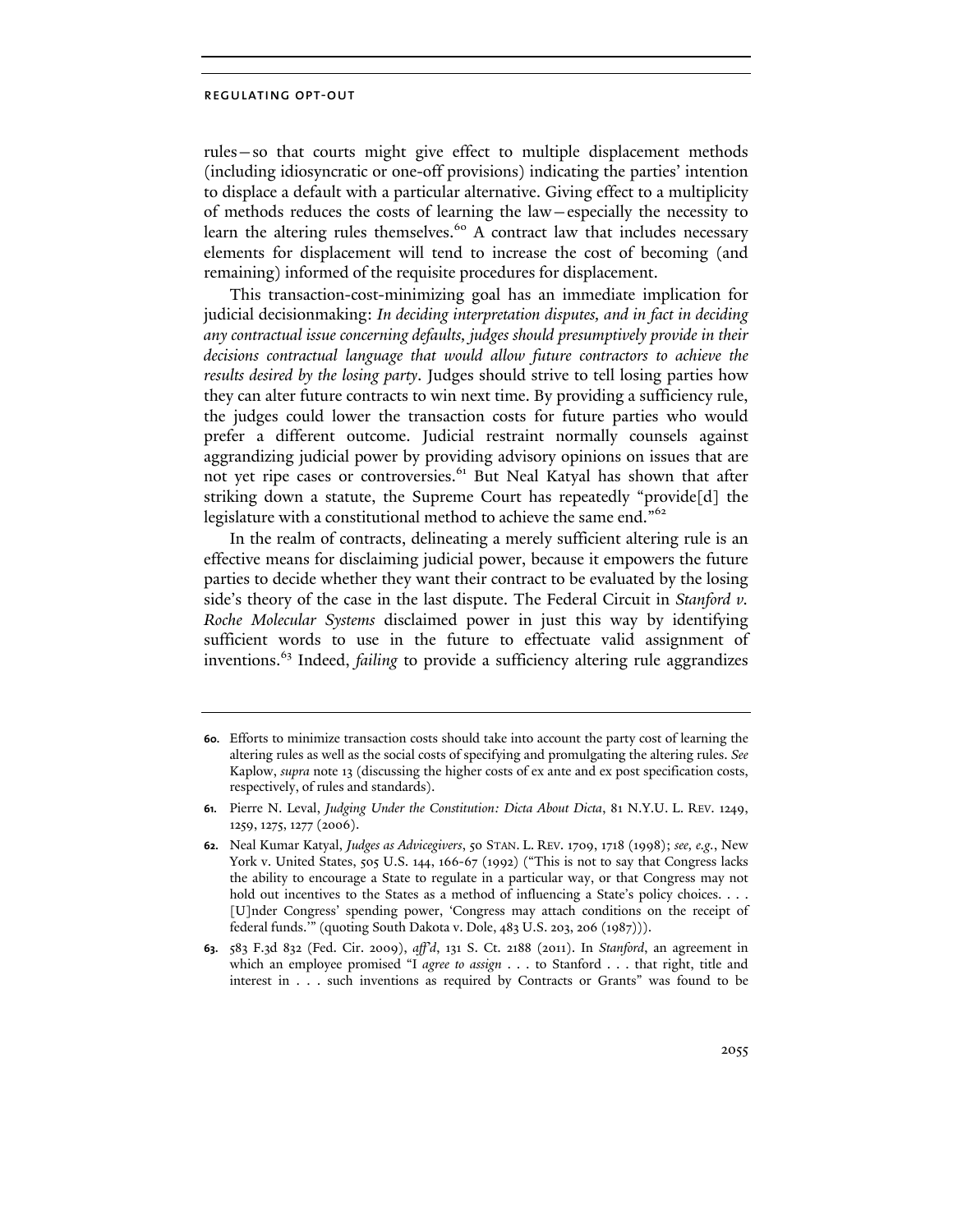judicial power, because future parties are left in a quandary about what they need to do to overrule a court's treatment. Making transparent the means through which private parties can contractually "overrule" a court decision guards against the tendency of courts to restrict contractual autonomy by transforming nominal default rules into de facto mandatory rules.<sup>64</sup>

Judge Cardozo's opinion in *Jacob & Youngs* is a prime example—in announcing the substantial-performance rule as a default, he famously teases the parties would be "free by apt and certain words to effectuate" a different result.<sup>65</sup> But Judge Cardozo never specifies exactly what those apt and certain words are that would be sufficient to make a buyer's duty conditional. *Jacob & Youngs* is a classic example of a court announcing a default but failing to specify the associated altering rules. The construction contract at issue, on its face, specified that the buyer's duty to pay was conditional on an architect's certification. Judge Cardozo found that the parties' attempts to displace the substantial performance rule were insufficient, but he did not indicate what words would be sufficient. Particularly, when a court determines that a contractor's *attempts* to displace or preserve a default were insufficient to achieve the result advocated by the losing side in a dispute, courts should drop a footnote identifying what language would be sufficient or explaining why they are not providing such language.

One can see an analogous judicial practice in *Britton v. Turner*, where the New Hampshire Supreme Court in 1834 upheld a jury verdict awarding compensation to a breaching employee who signed a one-year employment contract and quit after working for almost ten months.<sup>66</sup> The opinion concluded that "[i]t is easy, if parties so choose, to provide by an express agreement that nothing shall be earned, if the laborer leaves his employer

**65.** Jacobs & Youngs, Inc. v. Kent, 129 N.E. 889, 890-91 (N.Y. 1921).

ineffective to accomplish an automatic conveyance of the requisite interest in future inventions. *Id.* at 841 (quoting Copyright and Patent Agreement (emphasis added by court)). But the opinion went further to suggest that the language "I will assign and *do hereby assign* . . . my right, title, and interest in . . . inventions" would have been sufficient. *Id.* at 842.

**<sup>64.</sup>** *See* Goetz & Scott, *supra* note 3, at 263 (discussing the tendency of courts to change defaults into mandatory rules).

**<sup>66.</sup>** 6 N.H. 481 (1834). The practice of announcing that a decision is a default without specifying associated altering words can also be seen in *Baird Co. v. Gimbel Bros.*, 64 F.2d 344, 346 (2d Cir. 1933), and *Drennan v. Star Paving Co.*, 333 P.2d 757 (Cal. 1958), discussed *supra* note 14. *But see infra* notes 109-114 and accompanying text (discussing Ferguson v. Phoenix Assurance Co., 370 P.2d 379 (Kan. 1962), in which the opinion suggests language which would be sufficient to lead to a different result (in this case no insurer liability)).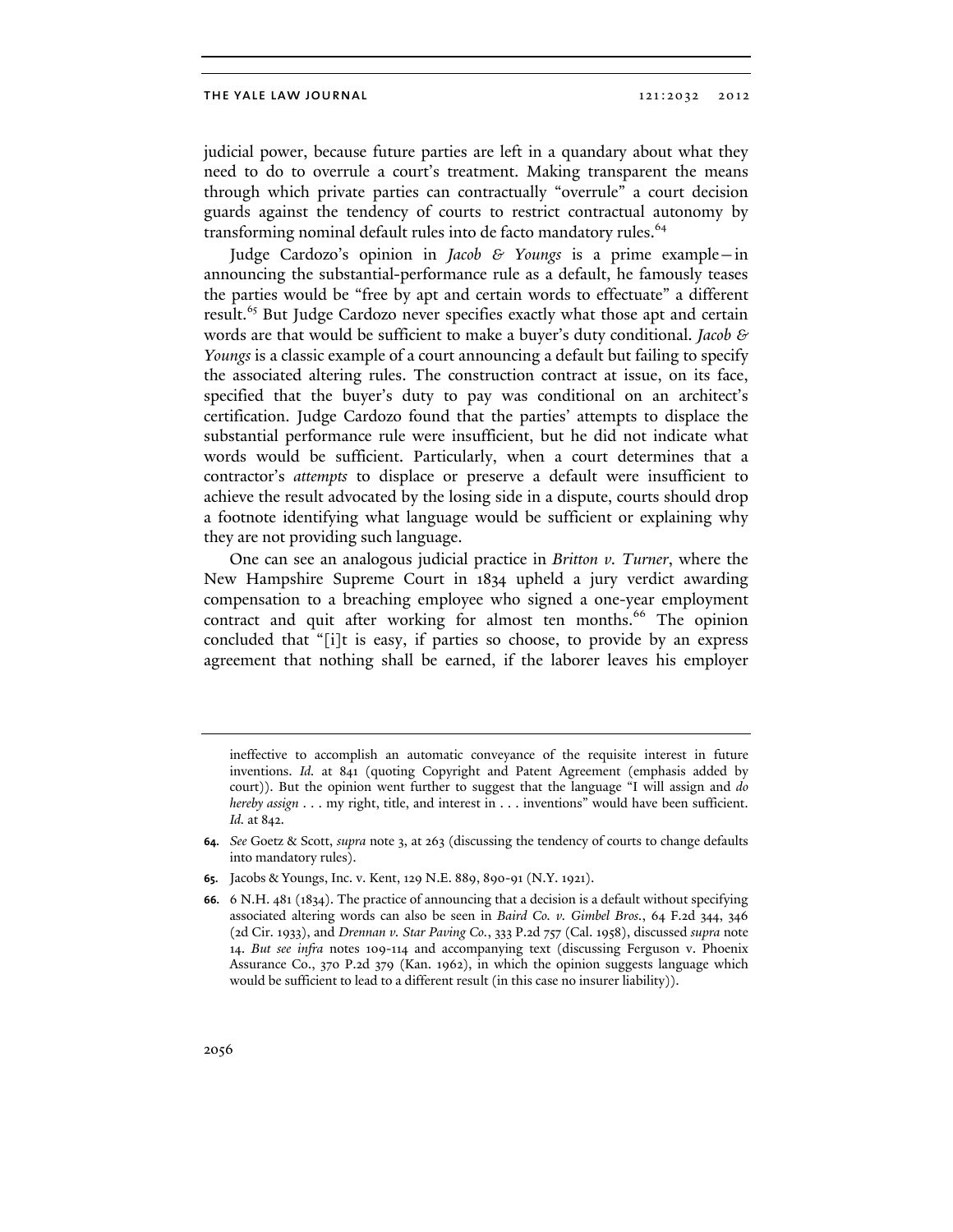without having performed the whole service contemplated,"<sup>67</sup> but the opinion failed to provide footnote guidance on what express wording would be sufficient to eliminate the employer's duty to compensate.

In *United States v. Wegematic*, 68 Judge Henry Friendly was even more extreme in failing to specify an altering rule that would displace a particular default. He placed "the risk of a [technological] revolution's occurrence" on a breaching computer manufacturer.<sup>69</sup> Friendly went further than Cardozo's claim that "apt and certain words" exist that would be sufficient for future parties to displace the opinion's default legal consequence. Friendly wrote: "If a manufacturer wishes to be relieved of the risk that what looks good on paper may not prove so good in hardware, the appropriate exculpatory language is well known and often used."70 He makes the factual claim, without citation, that sufficient words of displacement not only exist but that such language is "often used." I am especially skeptical that the latter factual claim is true. It is unlikely that contractors would "often" make a seller's duty to perform conditional on the occurrence of a technological revolution. I have been unable to uncover any scholar who has identified what the "well-known" and "often used" words are. If Judge Friendly did in fact have particular well-known words in mind, the reader is left to wonder why he was so coy in failing to share them. His opinion sounds in terms of an insider speaking to insiders. He is unwilling to let others in on the secret.

If a court rejected the teasing approach of Cardozo and Friendly and instead explicitly announced a sufficient altering language, it would need to decide how broadly or narrowly to draw the language that would be sufficient to obtain an alternative result. Narrowly drawn language might only affect the outcome of future litigation that was precisely on all fours—for example, a failure in the *Jacob & Youngs* dispute to install Reading pipe—while broader language might make clear that the buyer's duty to pay was conditional on an architect's certification. Courts might invite the litigants to submit what they think should constitute sufficient language. Just as litigants routinely aid the court in crafting language to instruct the jury, the litigants might be enlisted to aid the court in crafting language to instruct future contractors. As a formal matter, the footnote would be dicta and not binding precedent upon future courts. This is all the more true when lower courts drop footnotes suggesting

**<sup>67.</sup>** 6 N.H. at 493-94 (finding if such language had been used "then there can be no pretence for a recovery if he voluntarily deserts the service before the expiration of the time").

**<sup>68.</sup>** 360 F.2d 674 (2d Cir. 1966).

**<sup>69.</sup>** *Id*. at 676.

**<sup>70.</sup>** *Id*. at 677.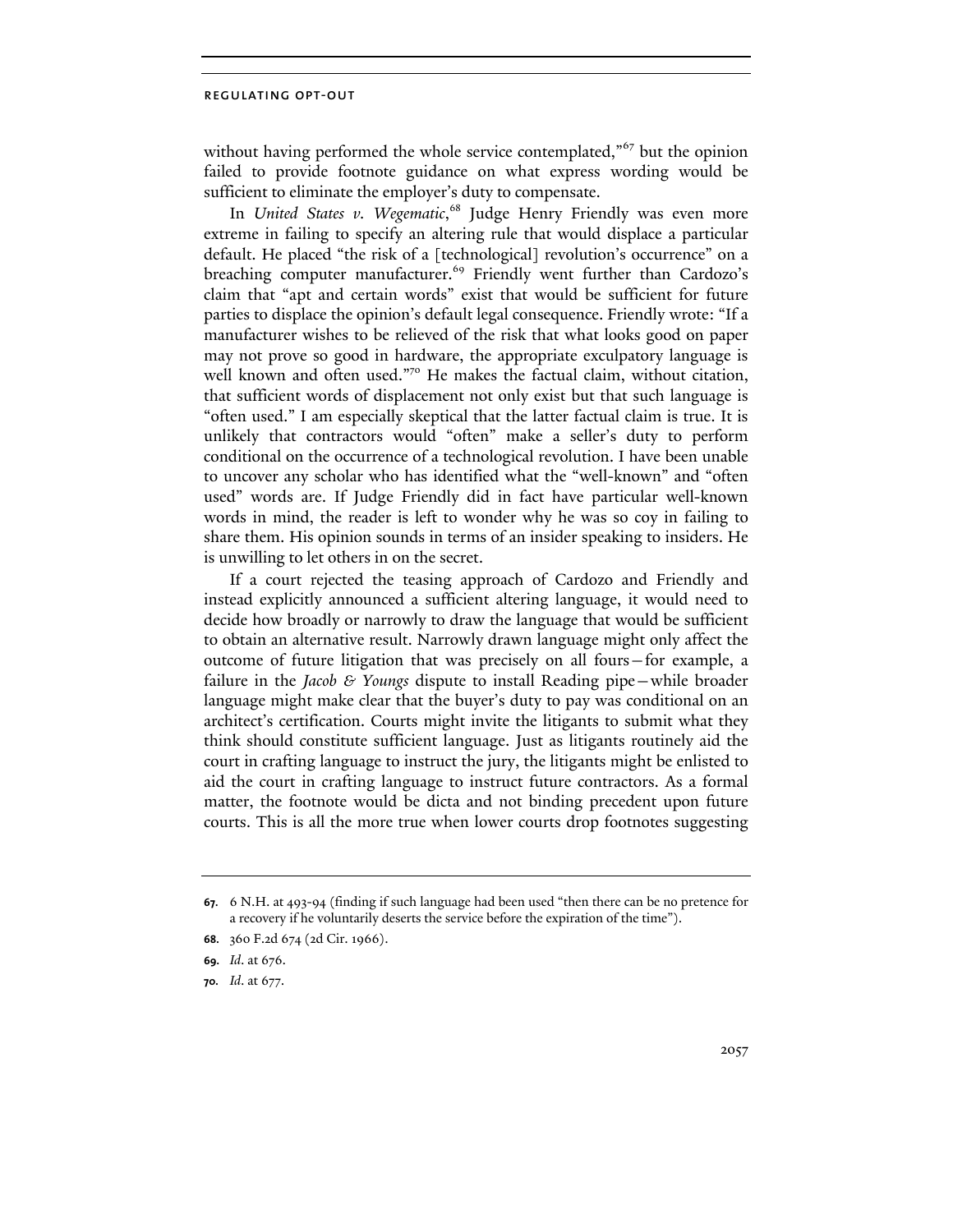sufficient language to obtain an alternative result before higher courts. Future contractors litigating a contract with the suggested language would be able to argue only that the prior opinion's footnote represents persuasive authority. But even dicta, when expressly relied upon by future contractors, can provide those contractors a way to establish powerful evidence of their intent. The language of the footnote used in a future contract is likely to be respected by higher or sibling courts not because the dicta are binding but because the expressed intention of the contractors is binding (absent some public policy restricting contractual freedom). Even if a subsequent court resisted giving the intended legal effect to the footnoted language, the court would be likely to feel increased pressure to provide an alternative that would be sufficient—or explain why it was unwilling to provide an altering rule.

Later, as I complicate the normative theory for setting altering rules, I will suggest rationales that a court might plausibly offer for failing to educate future parties as to what would be sufficient to overrule or nullify the impact of a decision. But for now it is important to see how articulating sufficient altering rules can enhance the private autonomy of future contractors. Just as expressly articulating in written appellate decisions the standard of review for mixed questions of law and fact led to a substantial development of that area of  $\text{law,}^7$  a presumption that contract decisions will announce sufficient altering

The appropriate standard of review for a district judge's application of law to fact may be determined, in our view, by reference to the sound principles which underlie the settled rules of appellate review just discussed. If the concerns of judicial administration—efficiency, accuracy, and precedential weight—make it more appropriate for a district judge to determine whether the established facts fall within the relevant legal definition, we should subject his determination to deferential, clearly erroneous review. If, on the other hand, the concerns of judicial administration favor the appellate court, we should subject the district judge's finding to de novo review. Thus, in each case, the pivotal question is do the concerns of judicial administration favor the district court or do they favor the appellate court.

 728 F.2d 1195, 1202 (9th Cir. 1984) (en banc), *overruled on other grounds by* Estate of Merchant v. Comm'r, 947 F.2d 1390 (9th Cir. 1991); *see* Steven Alan Childress, *A 1995 Primer on Standards of Review in Federal Civil Appeals*, 161 F.R.D. 123 (1995) (discussing mixed questions of law and fact); Martha S. Davis, *A Basic Guide to Standards of Judicial Review*, 33 S.D. L. REV. 469, 474 (1988) (quoting the aforementioned passage from *McConney* for addressing "[t]hose issues which reach the reviewing court [that] tend to be largely in the gray area of mixed law/fact questions"); Kelly Kunsch, *Standards of Review (State and Federal): A Primer*, 18 SEATTLE U. L. REV. 11, 27 (1994) (quoting the aforementioned passage from *McConney* for "stating that the appropriate standard should be determined by reference to the sound principles that underlie appellate review").

**<sup>71.</sup>** This passage from the Ninth Circuit's opinion in *United States v. McConney* has been influential: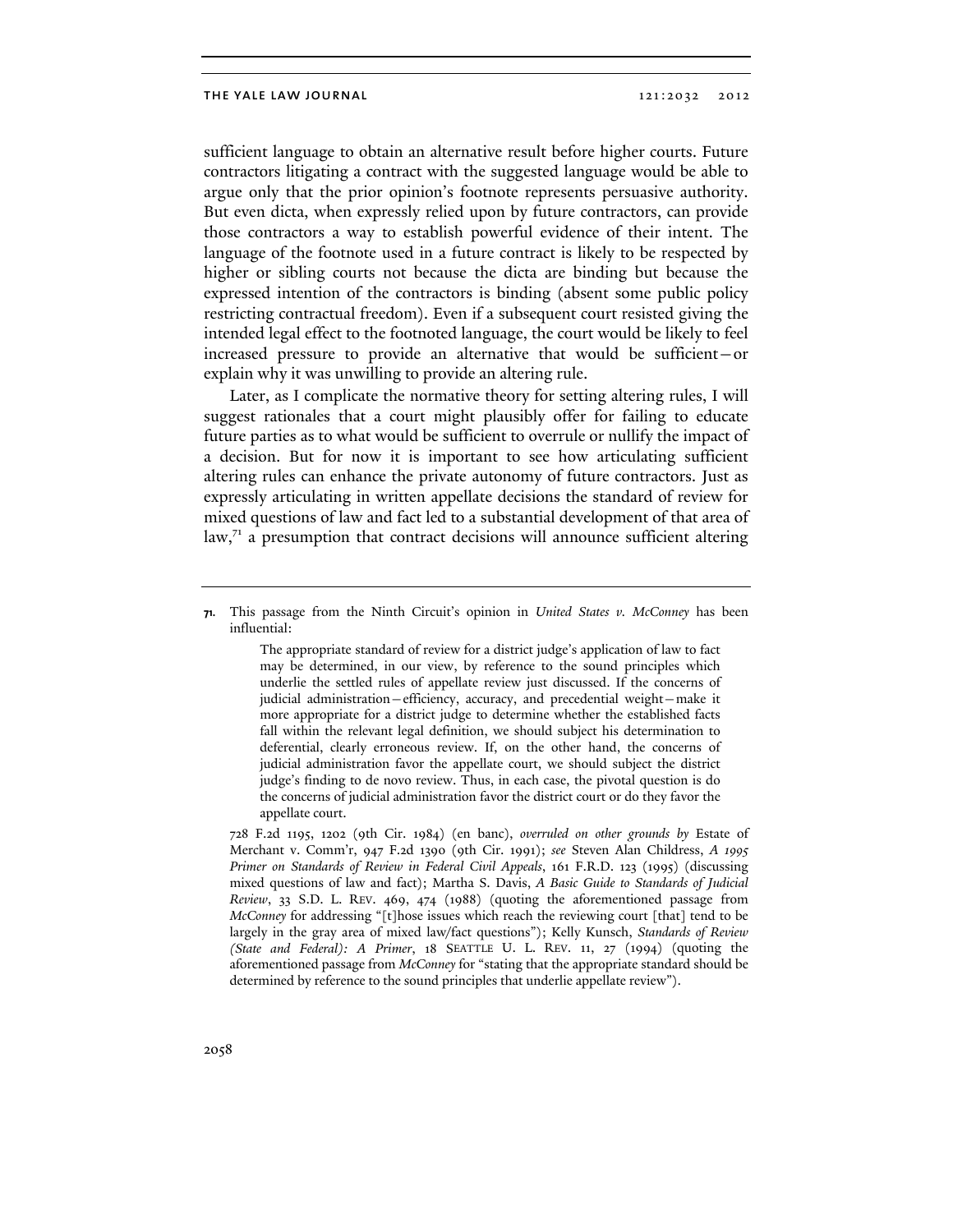rules can lead to a beneficial proliferation of options likely to increase contractual certainty.

Courts implementing such a presumption should avoid the potential problem of what might be called "necessity creep." While my proposal is for courts to offer sufficient words to obtain an alternative result, there is a concern that subsequent courts might transmute the provisions as the exclusive means of obtaining a particular end. Creeping necessity requirements of this kind could undermine the goal of expanding contractual freedom, especially for those drafters who are not well versed in the common-law opinions. But in other contexts, the existence of safe-harbor language has inevitably dampened courts' willingness to enforce alternative provisions seeking similar legal consequences.72 Moreover, the problem of necessity creep is properly only about involuntary pooling of contractors on the footnoted language. If future contractors voluntarily choose to pool on the footnoted language of a prior opinion (even if the court would have been willing to give meaning to alternative wording), this should be presumptively counted as a success of the proposal.<sup>73</sup>

When I presented a version of this proposal several years ago at a Federalist Society conference,74 some audience members rejected the idea because it reminded them too much of the Supreme Court's *Miranda* decision.75 But one of the virtues of this Article is that it allows us to delineate two aspects of *Miranda*. The *Miranda* decision established a default rule that confessions procured during in-custody interrogations were inadmissible, and it gestured at what would be a sufficient altering rule (that is, a sufficient admonishment)

**<sup>72.</sup>** For example, the sufficient altering rule for disclaiming implied warranties found in UCC section 2-316(2) has not dissuaded courts from upholding other forms of disclaimer. *See, e.g.*, Cirillo v. Slomin's Inc., 768 N.Y.S.2d 759, 772 (2003) (finding alternative words sufficient to disclaim).

**<sup>73.</sup>** One might worry that contractors would be cognitively burdened by having to learn a proliferating array of altering provisions. A simple response, however, is that contractors need not learn the rules. They are an additional tool that contractors can deploy, but their existence only provides an additional contracting option. And as described *infra* Subsection II.F.5, nondrafting parties will be able to easily learn the consequences of the provision by reading the case referenced in the provision itself. Alternatively, one might limit cognitive burden by limiting the footnote proposal to cases where a losing party convinces a court that a substantial number of future parties are likely interested in the alternative consequences. In these ways, the courts can respond to what might be called "altering rule fatigue."

**<sup>74.</sup>** Ian Ayres, *Three Proposals To Harness Private Information in Contract*, 21 HARV. J.L. & PUB. POL'Y 135 (1997).

**<sup>75.</sup>** Miranda v. Arizona, 384 U.S. 436 (1966).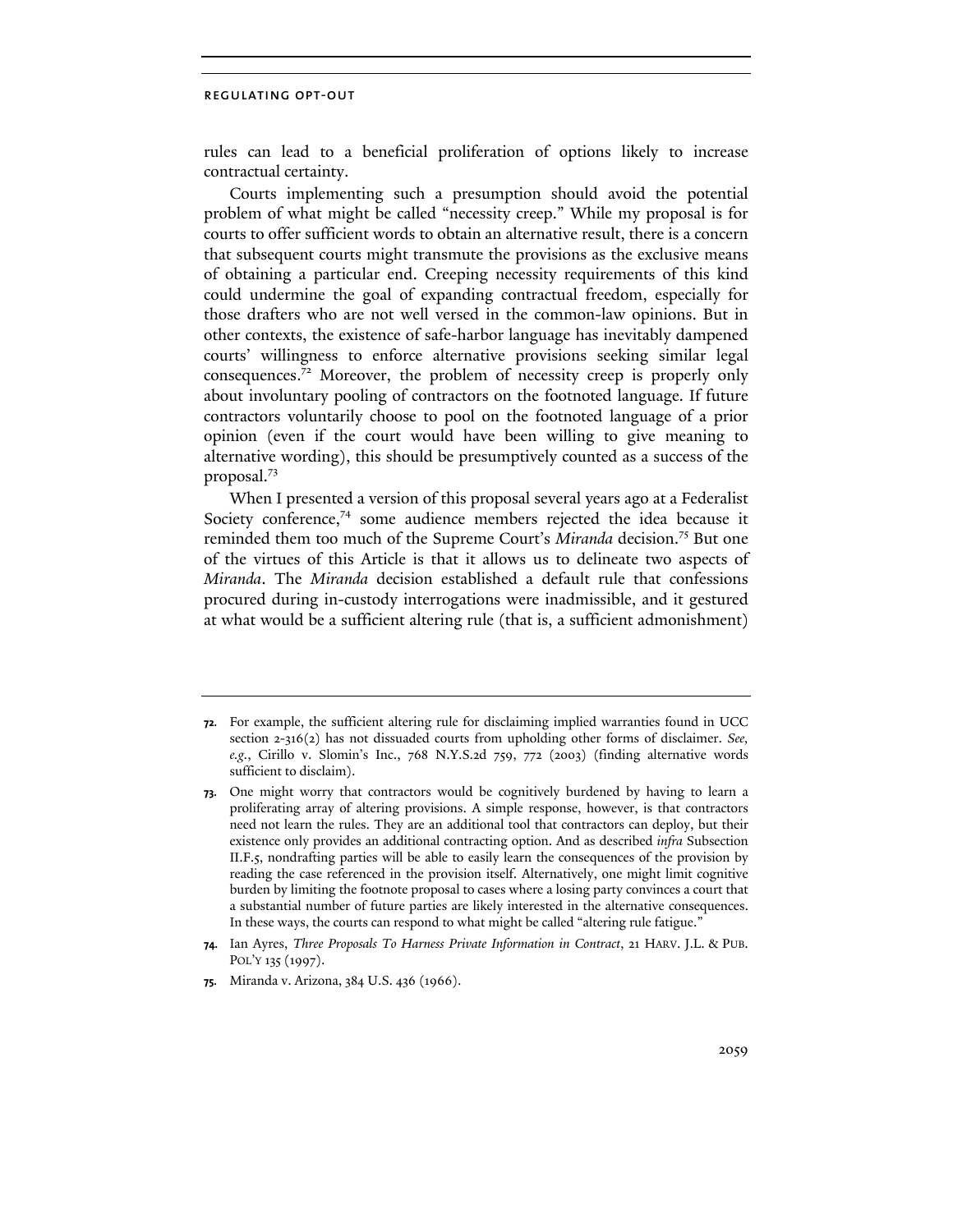for displacing that default.76 Most critiques of *Miranda* concern the default that is, a concern that the Constitution does not impose a duty on police to admonish suspects of their right to remain silent. But conditional on imposing this duty (creating this default), the Court disclaimed power vis-à-vis police and suspects by dropping a footnote that offered a set of admonishing words that are constitutionally sufficient to displace the exclusionary default. Critics are free to hate the default, but they should all the more love the nonexclusive altering rule.

**76.** *Id*. at 467. In contrast to the UCC's "magic words" approach with regard to the waivers of the implied warranty of merchantability, *see supra* note 11 and accompanying text, the *Miranda* court eschewed magic words and left the states and localities free to develop safeguards that were at least as effective as the Court's minimum. People might imagine the *Miranda* warning repeated on TV (and in real life) was established in the opinion as a sufficient admonishment. The opinion did contain language that gestures toward what a minimally acceptable warning should contain. For example, the Court held:

> [W]hen an individual is taken into custody . . . and is subjected to questioning, the privilege against self-incrimination is jeopardized. . . . He must be warned prior to any questioning that he has the right to remain silent, that anything he says can be used against him in a court of law, that he has the right to the presence of an attorney, and that if he cannot afford an attorney one will be appointed for him prior to any questioning if he so desires.

 *Miranda*, 384 U.S. at 478-79. But the most common incantation of the admonishment was drafted not by a court but by the Nevada County, California, district attorney and a California deputy attorney general, who were delegated the task by California's attorney general. Ronald Steiner, Rebecca Bauer & Rohit Talwar, *The Rise and Fall of the Miranda Warnings in Popular Culture*, 59 CLEV. ST. L. REV. 219, 223 (2011); Blair Anthony Robertson, *No One Wants To Hear His Words: How Ex-DA Wrote Miranda Warning*, SACRAMENTO BEE, July 9, 2000, at A1.

Justice Holmes's opinion in *Baltimore & Ohio Railroad v. Goodman*, 275 U.S. 66 (1927), denying relief for a fatally injured driver who failed to take reasonable precautions at a railroad crossing and later overruled in *Pokora v. Wabash Railway*, 292 U.S. 98 (1934) (Cardozo, J.), analogously gave rise to innumerable railroad cross signs warning drivers to stop, look, and listen.



 *Railroad Signs*, CRAZY ABOUT TRAINS, http://crazyabouttrains.com/rrsigns.html (last visited Nov. 28, 2011).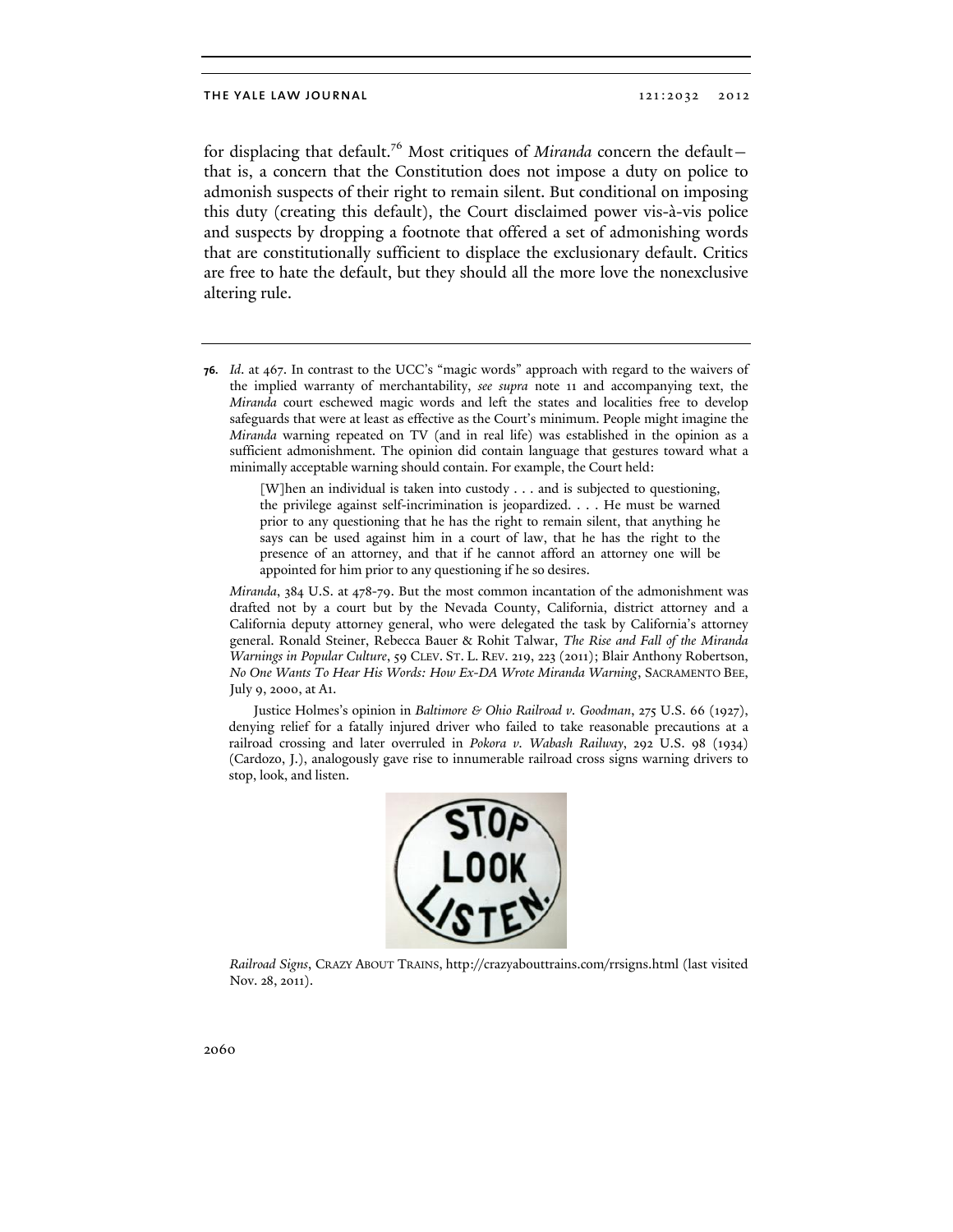## *C. Transaction Cost/Error Tradeoff*

While minimizing transaction costs is an important consideration in setting altering rules, lawmakers often must also consider a competing goal of error minimization. Holding the transaction cost of altering constant, altering rules will tend to be less efficient if (1) they do a poorer job of communicating the parties' joint intent of contractual rights and duties to prospective adjudicators or if (2) the altering rules do a poorer job of communicating to at least one of the parties inside the contract the probable consequences that will be given to particular provisions (attempts at altering). I'll refer to the first possibility as the risk of "judicial error" and the second possibility as the risk of "party error." While the two risks are closely related and in at least some contexts will be different sides of the same coin, I emphasize the difference because the errors are likely to engender different types of inefficiency. Party error will tend to lead the parties to undertake inefficient behavior—for the simple reason that a party who is uninformed about the terms to which (a court will find) she has consented is less likely to conform her actions to best perform her duties or best prepare to enjoy her contractual entitlements. The possibility of judicial error, in contrast, will expose parties to unintended liability (or non-liability) and undermine the value of contractual entitlements in ways that can lead to inefficient negotiation and modification.

Altering rules can attend to these risks of error by making sure that the necessary and sufficient conditions for displacing a default more clearly indicate the parties' true intention. Error-minimizing altering rules will generally require more explicit communication of the parties' intention to create particular non-default rights/duties. But the content of the altering rules at times can be geared more toward reducing judicial error or party error. For example, the requirement that certain non-default provisions appear conspicuously in a contract<sup>77</sup> or requirements that the opt-out language unambiguously or carefully negate the default<sup>78</sup> are more tailored to reducing

**<sup>77.</sup>** *See* U.C.C. § 2A-214(2) (2003) ("[T]o exclude or modify the implied warranty of merchantability or any part of it the language must mention 'merchantability', be by a writing, and be conspicuous."); *id.* § 2-316(2) (same but with specific instructions for wording); *id.* § 3-311(b) ("[T]he claim is discharged if the person against whom the claim is asserted proves that the instrument or an accompanying written communication contained a conspicuous statement to the effect that the instrument was tendered as full satisfaction of the claim.").

**<sup>78.</sup>** *See id*. § 2-202 cmt. 2 ("Even if the record is final, complete and exclusive it can be supplemented by evidence of noncontradictory terms drawn from an applicable course of performance, course of dealing, or usage of trade unless those sources are carefully negated by a term in the record.");  $\oint$  2-206(1) ("Unless otherwise unambiguously indicated by the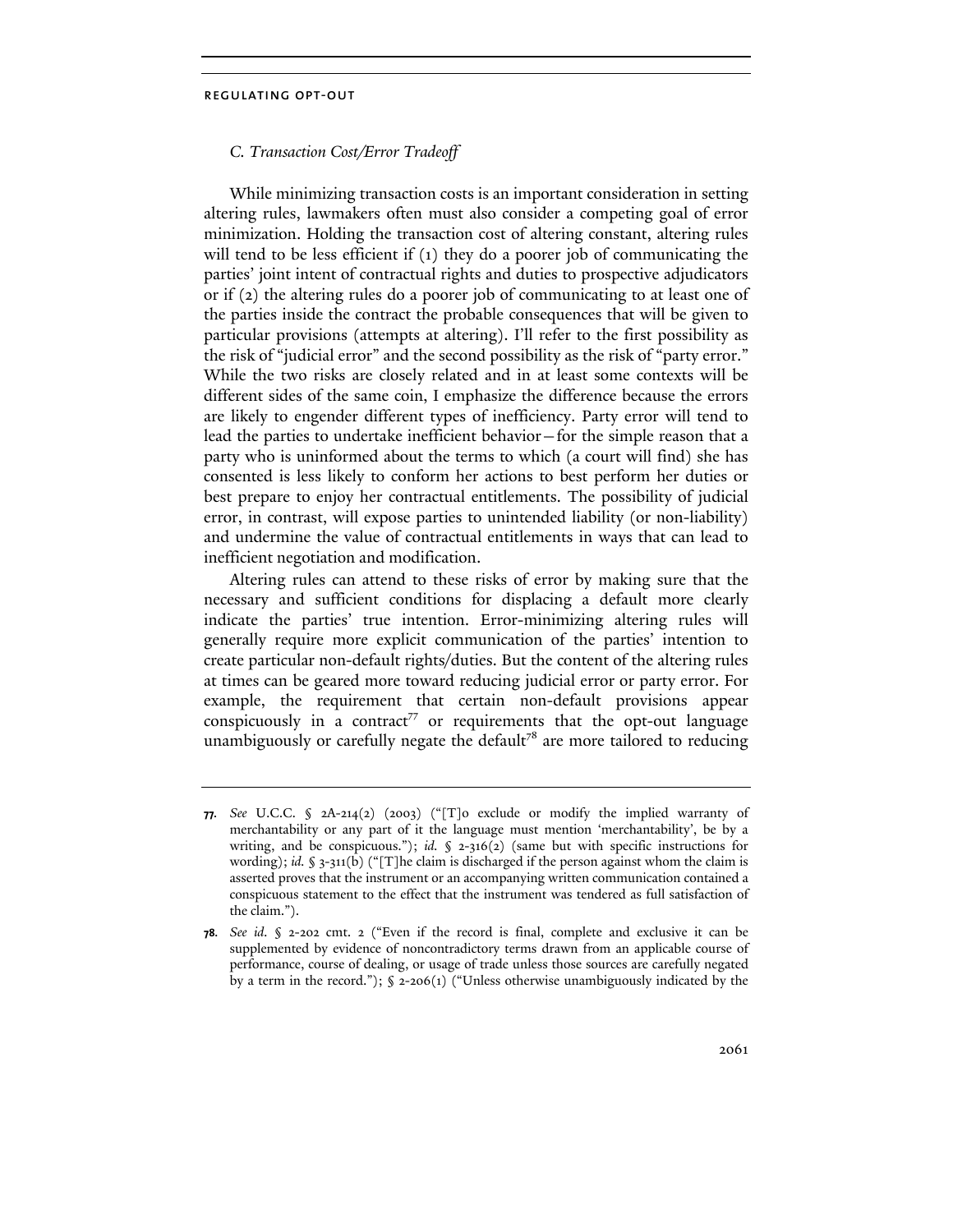party error—that is, the goal is to assure that the nondrafting party was aware of the particular term. A concern with judicial error would not require that terms be conspicuous because the process of subsequent litigation could naturally focus the judges' and juries' attention on particular provisions at issue in a particular dispute. When a conspicuousness altering rule is chosen, the concern is not that the term might not otherwise be adequately communicated to the court; it is that without conspicuousness the term would not be adequately communicated to the nondrafting party.

In contrast, the requirement that courts enforce contracts only if the terms provide a sufficient basis for granting relief<sup>79</sup> is more geared toward reducing judicial error. The parties in an underspecified writing might understand the nature of the intended transaction, but the central problem with judicial error is that the parties' shared intention is not adequately communicated to the subsequent adjudicator.

Just as there are information-forcing defaults, lawmakers can create information-forcing altering rules. Information-forcing defaults are motivated by an attempt to increase the information held by people inside (especially the nondrafting party) or outside (especially the court) of the contract.<sup>80</sup> Altering rules can analogously be structured to induce better communication of default

language or circumstances . . . an offer to make a contract shall be construed as inviting acceptance in any manner and by any medium reasonable in the circumstances."); § 3-402(b) (2002) ("If a representative signs the name of the representative to an instrument and the signature is an authorized signature of the represented person, the following rules apply: . . . If the form of the signature shows unambiguously that the signature is made on behalf of the represented person who is identified in the instrument, the representative is not liable on the instrument."); *see also* Elliot Axelrod, *Application of U.C.C. 2-202—The Integrated Agreement*, 12 CAP. U. L. REV. 1 (1982) (discussing integration under U.C.C.  $$2-202$ ).

**<sup>79.</sup>** *See* U.C.C. § 2-204(3) (2003) ("Even though one or more terms are left open, a contract for sale does not fail for indefiniteness if the parties have intended to make a contract and there is a reasonably certain basis for giving an appropriate remedy."); RESTATEMENT (SECOND) OF CONTRACTS § 33(1)-(2) (1981) ("Even though a manifestation of intention is intended to be understood as an offer, it cannot be accepted so as to form a contract unless the terms of the contract are reasonably certain. . . . The terms of a contract are reasonably certain if they provide a basis for determining the existence of a breach and for giving an appropriate remedy."); *see also* Mears v. Nationwide Mut. Ins. Co., 91 F.3d 1118, 1122 (8th Cir. 1996) ("In order to be binding, a contract must be reasonably certain as to its terms and requirements."); Parks v. Atlanta News Agency, 156 S.E.2d 137, 139 (Ga. Ct. App. 1967); Steinberg v. Chi. Med. Sch., 354 N.E.2d 586, 589 (Ill. App. Div. 1976) ("[I]t is basic contract law that in order for a contract to be binding the terms of the contract must be reasonably certain and definite."); ARTHUR LINTON CORBIN, CORBIN ON CONTRACTS § 95 (1952 & Supp. 1989); 1 SAMUEL WILLISTON & WALTER H.E. JAEGER, A TREATISE ON THE LAW OF CONTRACTS § 37 (3d ed. 1957 & Supp. 1978).

**<sup>80.</sup>** *See* Ayres & Gertner, *Filling Gaps*, *supra* note 3, at 97.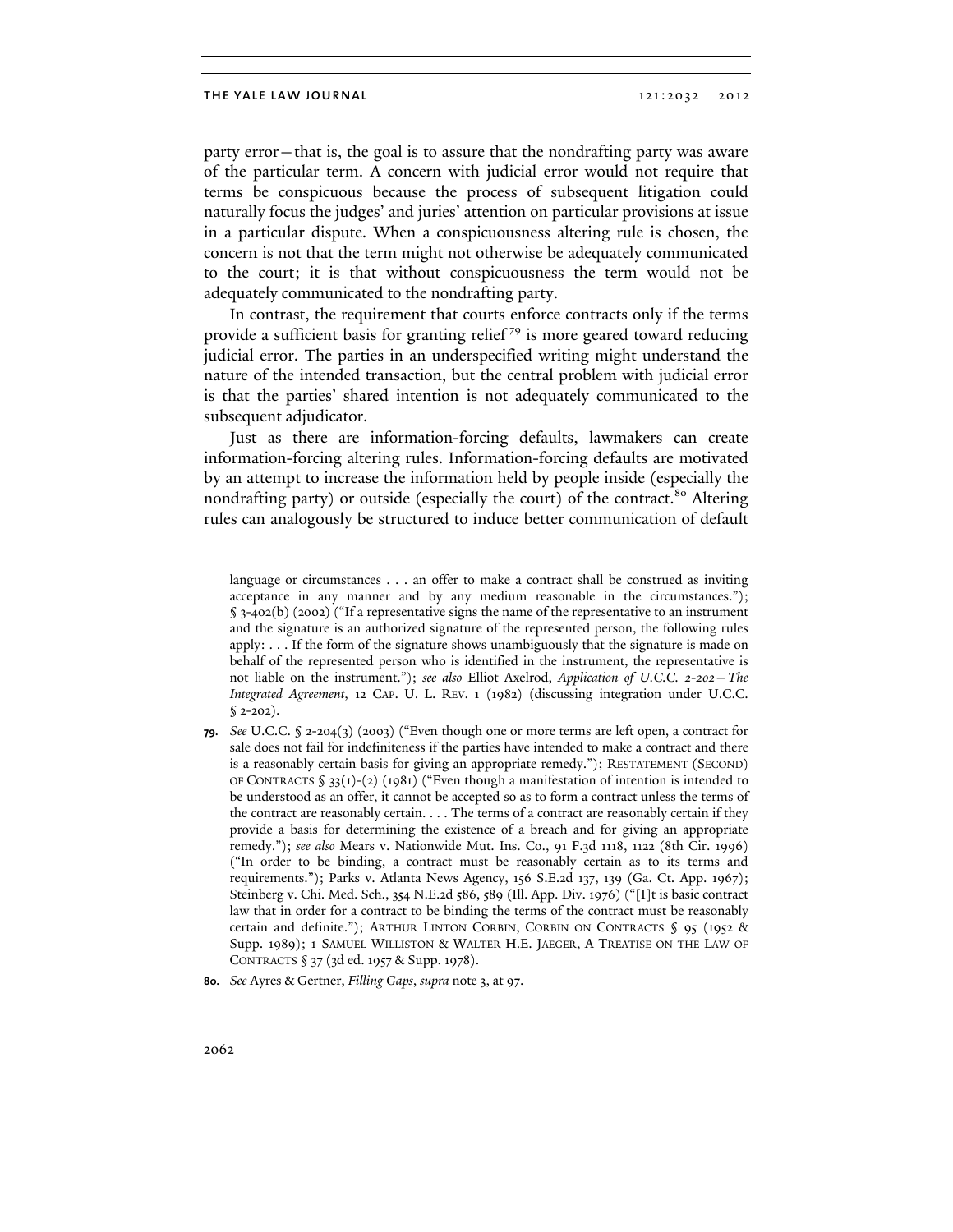displacement to people inside (especially the nondrafting party) or outside (especially the court) of the contract. As we will see below, this informationforcing quality can be enhanced by "altering penalties" and can even be structured to induce disclosure of other types of information besides the mere fact of default displacement.<sup>81</sup>

## *D. Transaction Cost/Error Tradeoff in Software Confirmations*

In many incarnations, altering rules represent merely formal requirements for contracting around defaults. As formalities, altering rules can be structured to serve the tripartite evidentiary, channeling, and cautionary purposes initially suggested by Lon Fuller with regard to the formal values of consideration.<sup>8</sup> Altering rules can serve the channeling function by putting the altered provisions in terms that are easier for judges and others outside the contract to evaluate—thus reducing judicial error. Altering rules can also serve the evidentiary function of increasing the chance that the parties will understand the "existence and purport of the contract" and might thereby reduce what I have called party error.<sup>83</sup>

Moreover, just as Fuller showed that consideration can serve a "cautionary" function to ensure that the parties jointly intended to create a legally binding contract,<sup>84</sup> altering rules can be analogously structured to serve a cautionary function to assure that the parties in a contract prefer a particular non-default treatment of a particular issue. Altering rule formalities can slow the contracting process and therefore reduce the likelihood of imprudent action. The cautionary function essentially is also the attempt to reduce party error. The cautionary function of altering rules is particularly easy to see in computer software with regard to the programming use of confirmation windows.<sup>85</sup> As defined by Microsoft UX Guidelines:

- **82.** Lon L. Fuller, *Consideration and Form*, 41 COLUM. L. REV. 799, 800-01 (1941).
- **83.** *Id.* at 800 (quoting JOHN AUSTIN, *Fragments*—*On Contracts*, *in* 2 LECTURES ON JURISPRUDENCE (4th ed. 1879)).

**85.** Relatedly, Microsoft also utilizes "warning" messages. Warning messages present a condition that might cause a problem in the future:

**<sup>81.</sup>** For example, an altering rule might require a seller/drafter to be subject to lost profit damages to disclose what those damages are expected to be. *See infra* Section IV.B (discussing competition-enhancing altering rules that require disclosure of ancillary information).

**<sup>84.</sup>** *Id.* at 801; *see also* David Gamage & Allon Kedem, *Commodification and Contract Formation: Placing the Consideration Doctrine on Stronger Foundations*, 73 U. CHI. L. REV. 1299, 1309-10  $(2006).$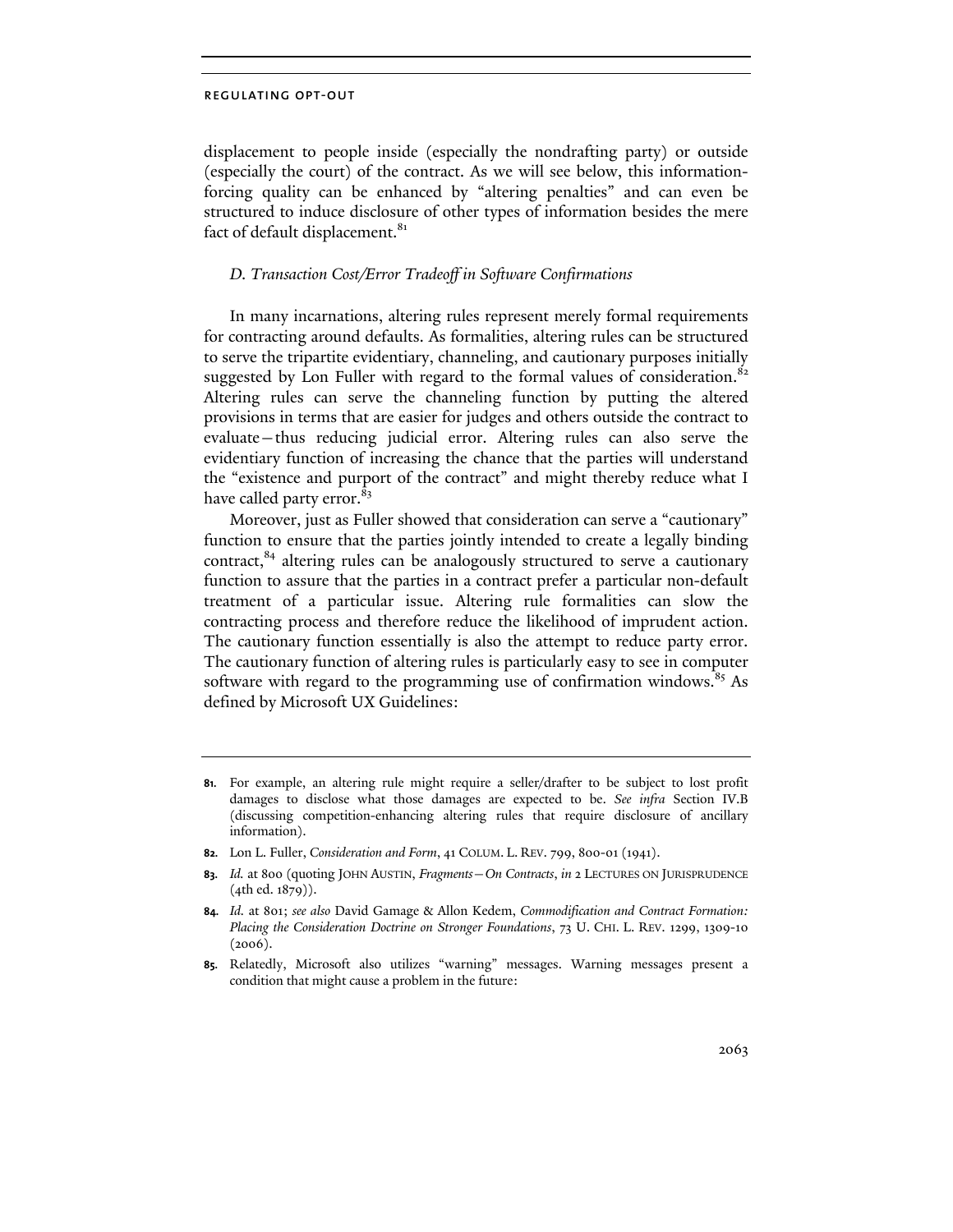Confirmations have these essential characteristics:

- They are displayed as the direct result of an action initiated by the user.
- They verify that the user wants to proceed with the action.
- They consist of a simple question and two or more responses.<sup>86</sup>

For example, in Microsoft's Windows operating system, when a user highlights a file in the "My Documents" folder and presses the "Delete this file" icon, a confirmation window appears asking, "Are you sure you want to move this file to the Recycle Bin?"87 In effect, Microsoft Windows mandates that users make two clicks to delete a file.

Confirmations of this kind show that programmers are at times willing to sacrifice the minimization of transaction costs in order to verify that users intend a particular action.<sup>88</sup> The usability guidelines acknowledge that

> The fundamental characteristic of warnings is that they involve the risk of losing one or more of the following:

- A valuable asset, such as important financial or other data.
- System access or integrity.
- Privacy or control over confidential information.
- User's time (a significant amount, such as 30 seconds or more).

 *Warning Messages*, MSDN LIBRARY: WINDOWS USER EXPERIENCE INTERACTION GUIDELINES, http://msdn.microsoft.com/en-us/library/aa511263.aspx (last visited Nov. 29, 2011).

- **86.** *Confirmations*, MSDN LIBRARY: WINDOWS USER EXPERIENCE INTERACTION GUIDELINES, http://msdn.microsoft.com/en-us/library/aa511273.aspx (last visited Nov. 29, 2011).
- **87.** *Cf. id*. (showing the confirmation message for deletion of a folder).
- **88.** Linguists have similarly noted at times a willingness to sacrifice economy of speech to increase communicative accuracy. *See* JAMES GLEICK, THE INFORMATION: A HISTORY, A THEORY, A FLOOD 230 (2011) (noting that redundancy can reduce error). Evey forth ettr miht b delted rom his rtile ad it oul be lrgey inellgibe. The Gricean maxim of cooperative conversation argues that a cooperative conversant will, inter alia, be as concise as possible and as informative as necessary. H.P. Grice, *Logic and Conversation*, *in* 3 SYNTAX AND SEMANTICS: SPEECH ACTS 41, 45 (Peter Cole & Jerry L. Morgan eds., 1975). Speakers at times choose to use more words to increase the chance that the audience will understand their intended message. But more surprising, questioners in many languages can influence the cost of answering even dichotomous (Yes/No) answers. For example, the simple convention of asking a question in the negative often has the declaration-demanding effect, that is, demanding more than a monosyllabic response. If you are asked "Did you go to the concert last night?," English speakers would understand a monosyllabic response "Yes" as being sufficient to indicate that you attended the concert. But if the same question were instead asked in the negative ("Didn't you go to the concert?"), then a monosyllabic response "Yes"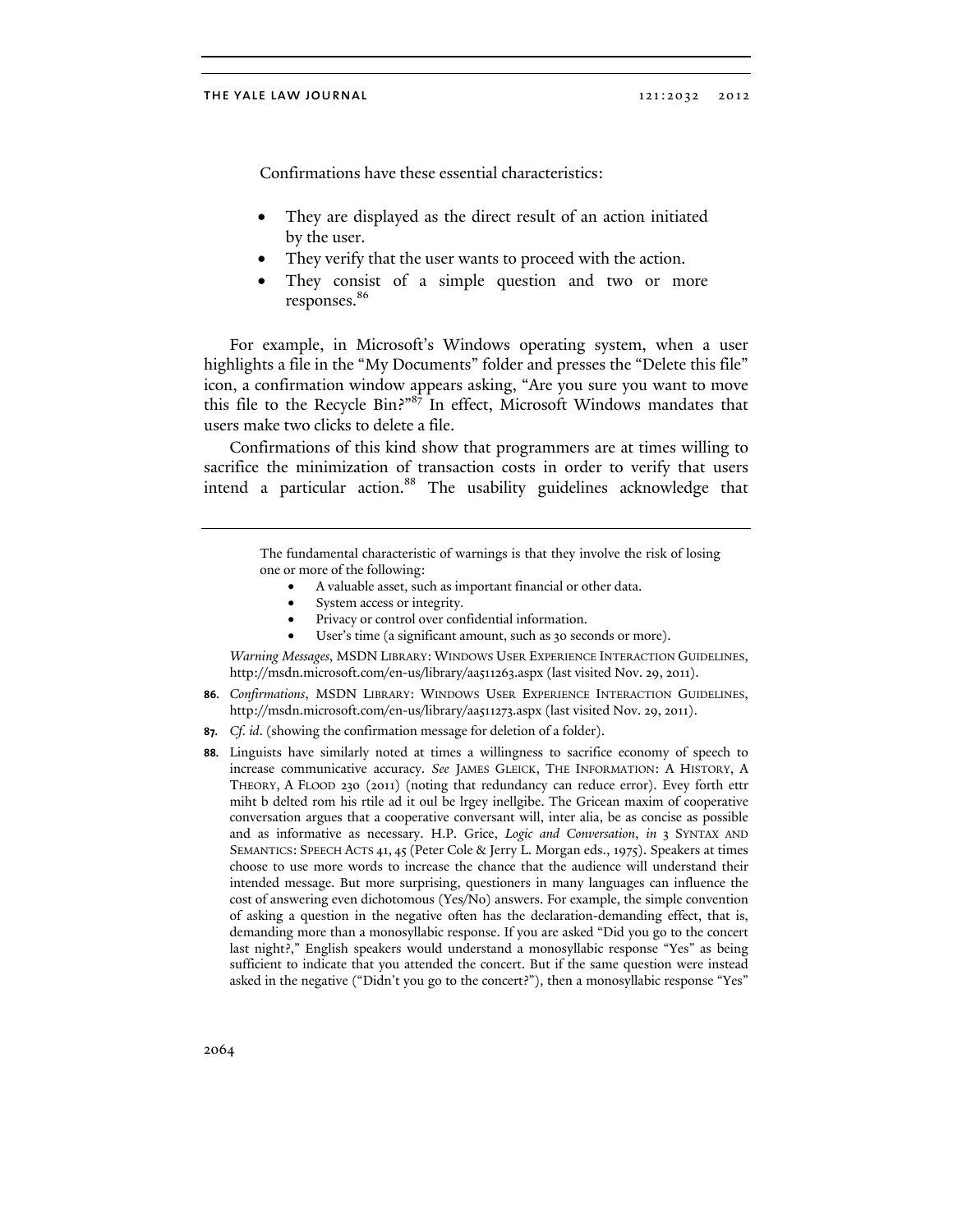confirmation challenges and warnings are a barrier to ease of use. The UX guidelines warn programmers that "[u]nnecessary confirmations are annoying."89 In one of the more refreshingly candid moments, the guidelines even admit:

We overwarn in Windows programs. The typical Windows program has warning icons seemingly everywhere, warning about things that have little significance. In some programs, nearly every question is presented as a warning. Overwarning makes using a program feel like a hazardous activity, and it detracts from truly significant issues.<sup>90</sup>

The UX theories suggest that programmers weigh and trade off the benefits of low-cost altering against the benefits of reducing user error:

Don't use confirmations just because there is the possibility of users making a mistake. Rather, confirmations are most effective when used to confirm actions that have significant or unintended consequences.<sup>91</sup>

The disjunctive "significant or unintended" consequences nicely map onto the earlier discussion of party and judicial error. Programming confirmations are concerned with routine user actions—such as deleting a file—where the parties know the general consequences of an action but might not have intended it in a particular instance, as well as less routine actions—such as reformatting a hard drive—where the user may not understand the consequences of taking the action. The routine (file-deletion) confirmations are analogous to the goal of reducing party error—where the concern is that the parties (especially the nondrafting party) do not really have a meeting of the minds as to some non-default provision. In contrast, the unintended

- **89.** *Confirmations*, *supra* note 86.
- **90.** *Standard Icons*, MSDN LIBRARY: WINDOWS USER EXPERIENCE INTERACTION GUIDELINES, http://msdn.microsoft.com/en-us/library/aa511277.aspx (last visited Nov. 28, 2011).
- **91.** *Confirmations*, *supra* note 86 (emphasis omitted).

is more ambiguous. To avoid this ambiguity, speakers responding to this question are more likely to feel the need to use more than one syllable ("Yes, I did."). A similar declarationforcing convention occurs with what linguists refer to as "tag" questions, in which the questioner conjoins a declaration with a question about the identical fact. For example, a lawyer might say to a witness, "You took the money, didn't you?" *See* Colleen B. Brennan, *Linguistics and the Law: Review Article*, CSA DISCOVERY GUIDES (Sept. 2001), http://www.csa.com/discoveryguides/linglaw/overview.php. For a general overview of tag questions in the English language, see *Tag Question*, ENGLISHCLUB.COM, http://www .englishclub.com/grammar/verbs-questions-tag.htm (last visited Nov. 28, 2011). Examples of standardized tag questions in other languages include Russian *не правда ли*? (not true?), French *n'est-ce pas*? (is it not?), and German *nicht wahr*? (not true?).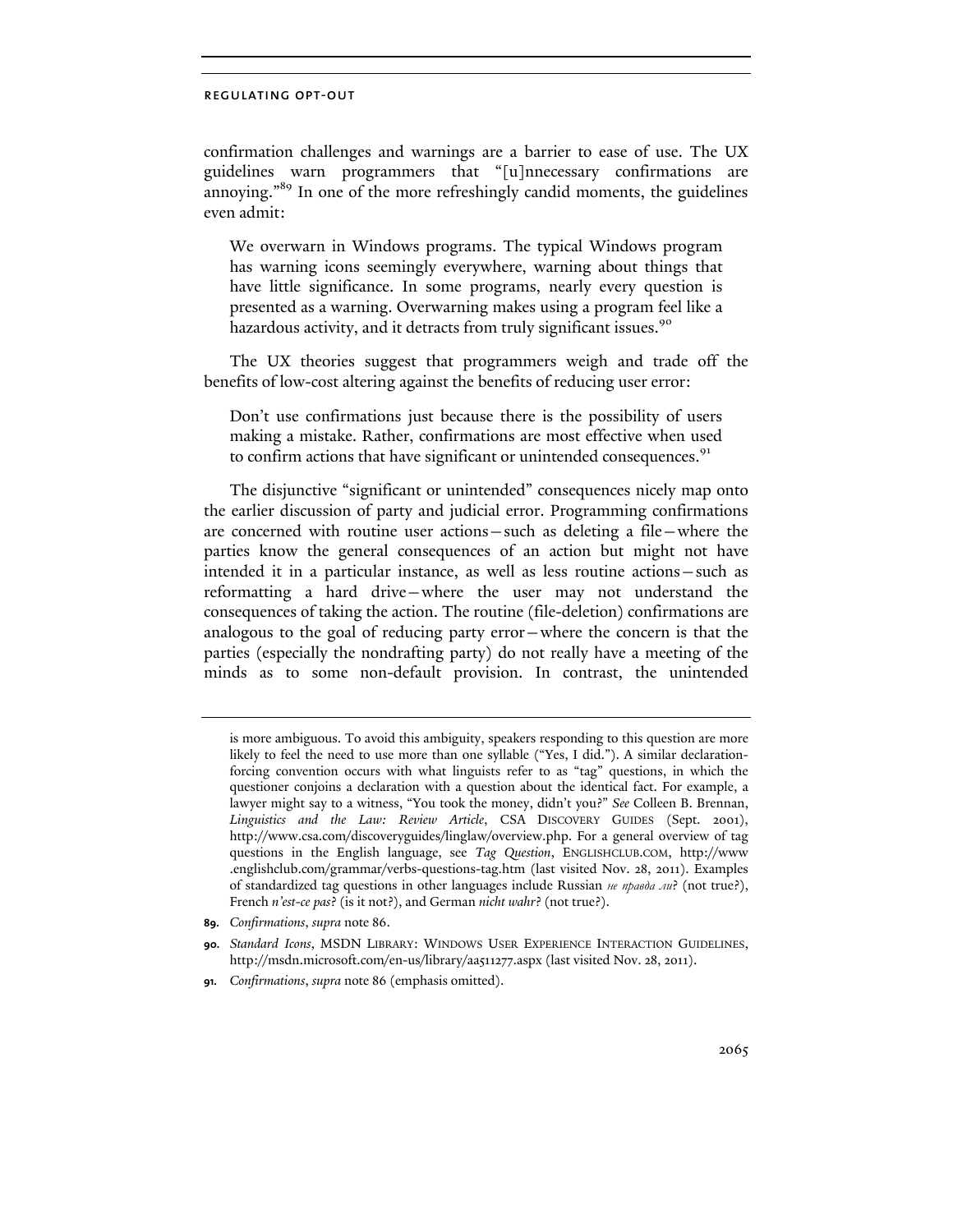consequences rationale for confirmation is more analogous to a concern with reducing judicial error, where the parties know what the contract says but are not sure what legal effect it might be given. But the quoted guidelines also make clear that the mere "possibility of users making a mistake" is not sufficient to impose additional altering costs on users; there must be the prospect of a substantial cost stemming from users mistakenly opting out of the default usage.<sup>92</sup>

## *E. Modeling the Benefits and Costs of More Precise Altering Rules*

A simple algebraic model can go further to explore when it will be efficient for lawmakers or programmers to depart from transaction cost minimization by adding a confirmation process. The model can be thought of as a model of software confirmation (Are you sure you want to delete this file?) or restaurant confirmation (Are you sure you want it spicy?), and also as a model of requiring a more costly altering rule to displace a legal default. Imagine that the contracting parties, in negotiating over a particular provision, are choosing between sticking with a legal default *Z* or contracting around the default and opting instead for non-*Z* (denoted  $\dot{Z}$ ). Assume there are  $N_Z$  contractors (who will be denoted as *Z*-types), for whom *Z* is the more efficient term; and, assume there are  $N_{\rm Z}$  contractors (who will be denoted as  $\rm Z$ -types), for whom  $\rm Z$ is the more efficient term. Imagine that the cost of contracting for *Ž* with a low-cost altering rule is *c*, but the cost of contracting for *Ž* with a higher confirmation cost altering rule is *c*' where *c*' > *c*.

There are two types of contractual errors that parties might make: Type I error occurs when *Z* types mistakenly contract for *Ž*. (In the programming interpretation of this model, this would be analogous to users mistakenly deleting files that they want to retain.) Type II error occurs when *Ž* types mistakenly fail to contract for *Ž*. (In our programming interpretation, this would be analogous to users mistakenly retaining a file that they want to delete.) Let  $E_1$  and  $E_{II}$  represent the costs of a player (contractor/user) making a Type I or Type II error. And in a world with low-cost altering rules, let the number of players making each of these errors be denoted respectively as  $N_I$ and  $N_{\text{II}}$ .

A benefit of this confirmation regime is that it may reduce the number of people making Type I errors. (The confirmation question in the programming example may reduce the likelihood that users mistakenly delete files.) But it is also possible that the confirmation costs will induce more Type II errors—as *Ž*

**<sup>92.</sup>** *Id*.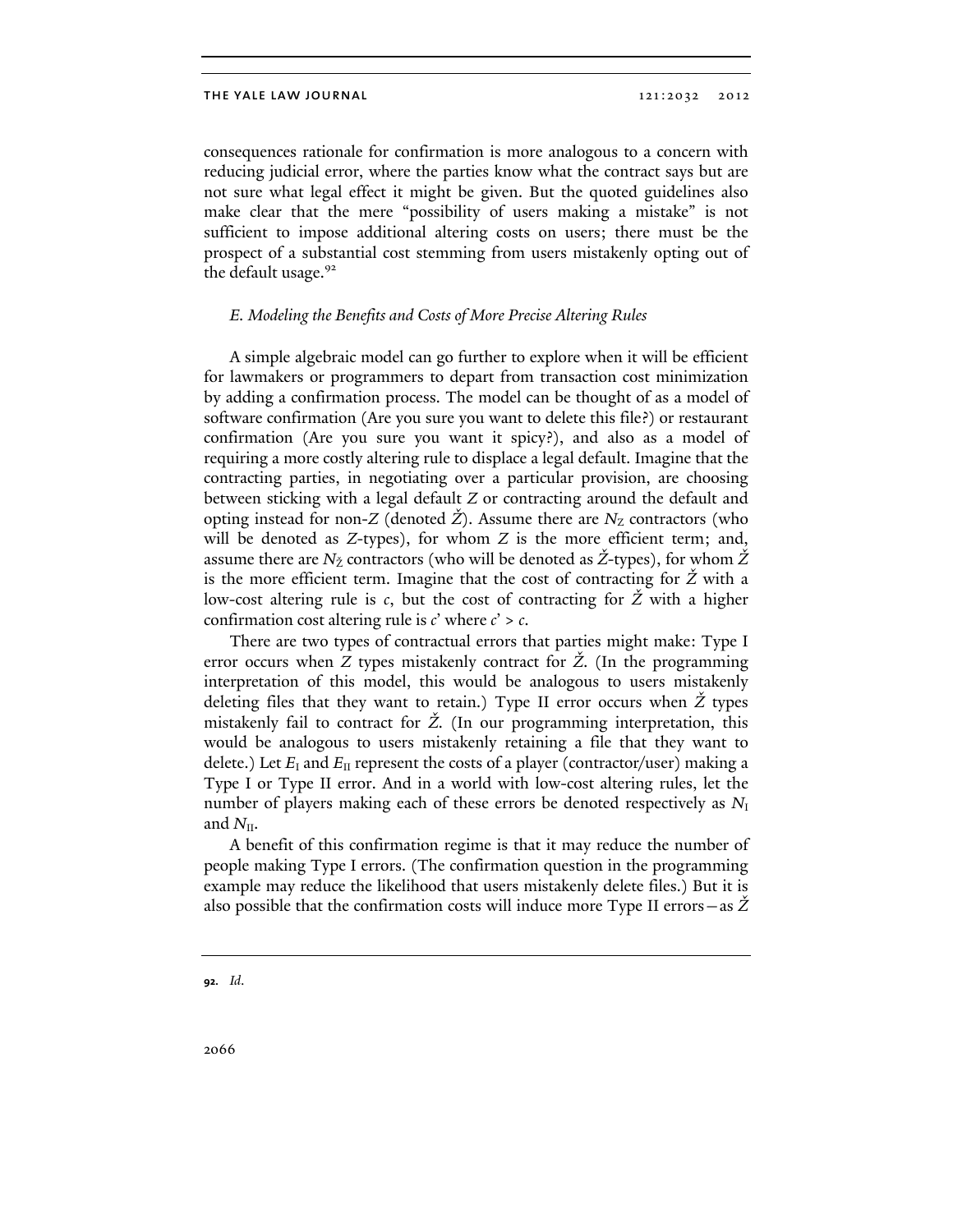types are deterred by the higher altering costs from contracting around the *Z* default. In a world with high-cost altering rules, we will denote the number of people who make Type I and Type II errors as  $N_{\rm I}$  -  $\Delta_{\rm I}$  and  $N_{\rm II}$  +  $\Delta_{\rm II}$ , where  $\Delta_{\rm I}$ and  $\Delta_{II}$  represent the changes in the number of Type I and Type II errors induced by the higher confirmation/altering costs.

With a little algebra,<sup>93</sup> it is possible to show that higher cost altering rules will be efficient if:

$$
(c'-c)(N_{\mathrm{I}}+N_{\mathrm{Z}}-N_{\mathrm{II}})-c'(\Delta_{\mathrm{I}}+\Delta_{\mathrm{II}})-\Delta_{\mathrm{I}}E_{\mathrm{I}}+\Delta_{\mathrm{II}}E_{\mathrm{II}}<0.
$$

As suggested by the Microsoft UX guidelines, higher altering confirmation costs are more likely to be efficient when the costs of mistakenly contracting around the default  $(E<sub>I</sub>)$  are higher. But the inequality makes clear that the possible efficiency of higher-cost altering rules depends on other factors as well. The first two terms of the left side of the inequality show the two different effects of confirmations on transaction costs. The first term shows the increase in altering cost from the higher costs of altering (if the number of contractors who alter remain unchanged), while the second term shows how these higher altering costs are mitigated by reductions in the number of *Z*types and *Ž*-types who alter the default. The final two terms of the left side of the inequality show the two different effects on error costs. The third term reflects the improvement in Type I errors, and the fourth term reflects the potential exacerbation of Type II errors. The first and fourth terms cut against taking on the extra transaction costs and additional Type II errors of confirmations, while the second and third terms militate in favor of the efficiency of higher altering costs.

In this simple model, higher altering costs will tend to be efficient if: (a) Type I error costs are larger than Type II error costs  $(E_1 > E_{II})$ ; (b) the altering rules disproportionately change *Z*-type behavior  $(\Delta_{\text{I}} > \Delta_{\text{II}})$ ; or (c) the difference between the costs of the higher-cost rule and the lower-cost rule is small  $(c' \approx c)$ . The model suggests that efficiency-minded lawmakers should consider not just the mistaken opt-outs that will be induced by a low-cost (but less precise) altering rule. They also need to consider: (a) how many of these

**93.** The transaction and error cost induced by the low-cost altering rule is:

 $Cost = c(N_I + N_{\rm Z} - N_{\rm II}) + N_I E_I + N_{\rm II} E_{\rm II},$ 

and the transaction and error cost induced by the high-cost altering rule is:

 $Cost' = c'(N_I + N_{\check{Z}} - N_{II}) + N_I E_I + N_{II} E_{II},$ 

where  $N_I = N_I - \Delta_I$ ;  $N_{II} = N_{II} + \Delta_{II}$ . The condition in the text is derived by finding when the combined costs of the high-cost altering rule are lower than the combined costs of the lowcost altering rule.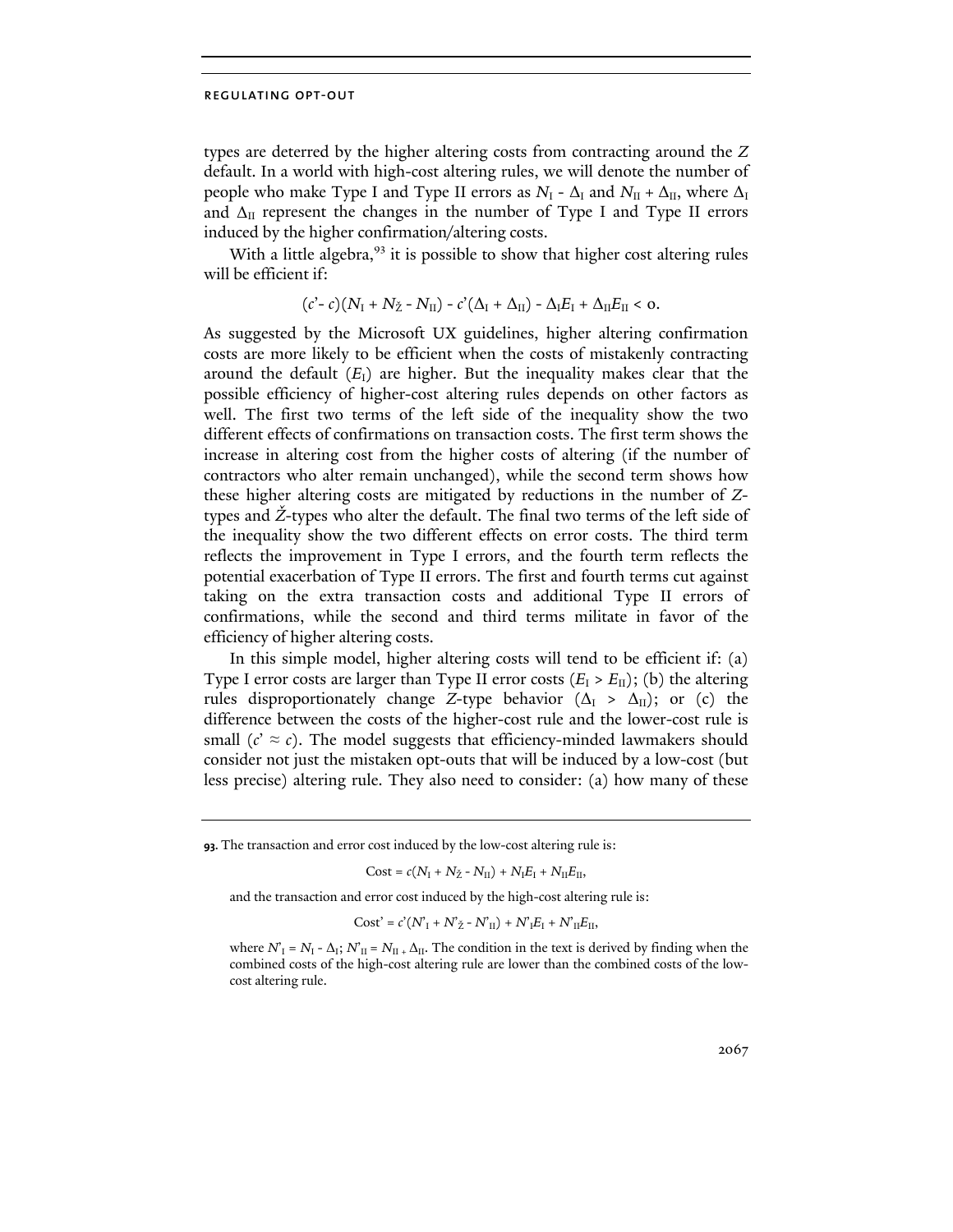mistaken opt-outs will be deterred by requiring more precise opt-outs; (b) what the extra cost of opting out will be; and (c) whether these extra costs will induce inefficient failures to opt out with their own attendant error costs.<sup>94</sup>

With the help of the model, we can ask different questions about the advisability of programmer confirmation choices. The error costs of mistakenly deleting a file do seem to greatly outweigh the error costs of mistakenly retaining a file (especially in a world with reduced storage costs), and the added confirmation costs of deletion probably do not deter many users from deleting unwanted files. Then again, a file deletion in Windows is really moving the file to the recycling folder, where it can still be retrieved—so the error of a mistaken deletion is not as great because it is reversible. In contrast, Windows does not ask you to confirm if you really want to save changes to a file that you are editing—even though the original file that is overwritten is irretrievably lost. Some users might prefer to be able to move a file to recycling with a single click (as is allowed with emails in Microsoft Outlook); other users might prefer to have a confirmation before irretrievably losing the previous version of a file at saving. The subjective and varying size of the components to the inequality suggests that word-processing programs should give users the option to eliminate or add confirmation pages.<sup>95</sup> The model is particularly helpful in focusing our attention on the number of people whose behavior a particular confirmation affects. A confirmation that is almost universally clicked through is less likely to be efficient.

# *F. Strategies for Implementing Error-Reducing Altering Rules*

The foregoing reductionist analysis abstracts away from many of the specifics of real life contracting—particularly when it assumes that a higher cost altering rule can reduce the likelihood of party error. This Section turns toward less abstract application and suggests specific strategies lawmakers can use in crafting altering rules to lower the prevalence of error. Ideally, the errorreduction strategy will grow out of the reasons the error is occurring. In the programming context, users sometimes commit a type of contractor error

**<sup>94.</sup>** The model ignores the impact of privately borne altering costs on the publicly borne costs of adjudicating contract disputes. If one plausibly assumes that higher ex ante costs in contracting will tend to reduce the ex post cost of judicial administration (because of more specificity in contracting), then one would find a broader range of parameters in which deviations from transaction cost minimization would be efficient.

**<sup>95.</sup>** However, giving users the ability to eliminate deletion confirmation pages may impact other users of the computer who mistakenly rely on deletion confirmation and are incensed at Microsoft when a computer they are using does not display the expected confirmation.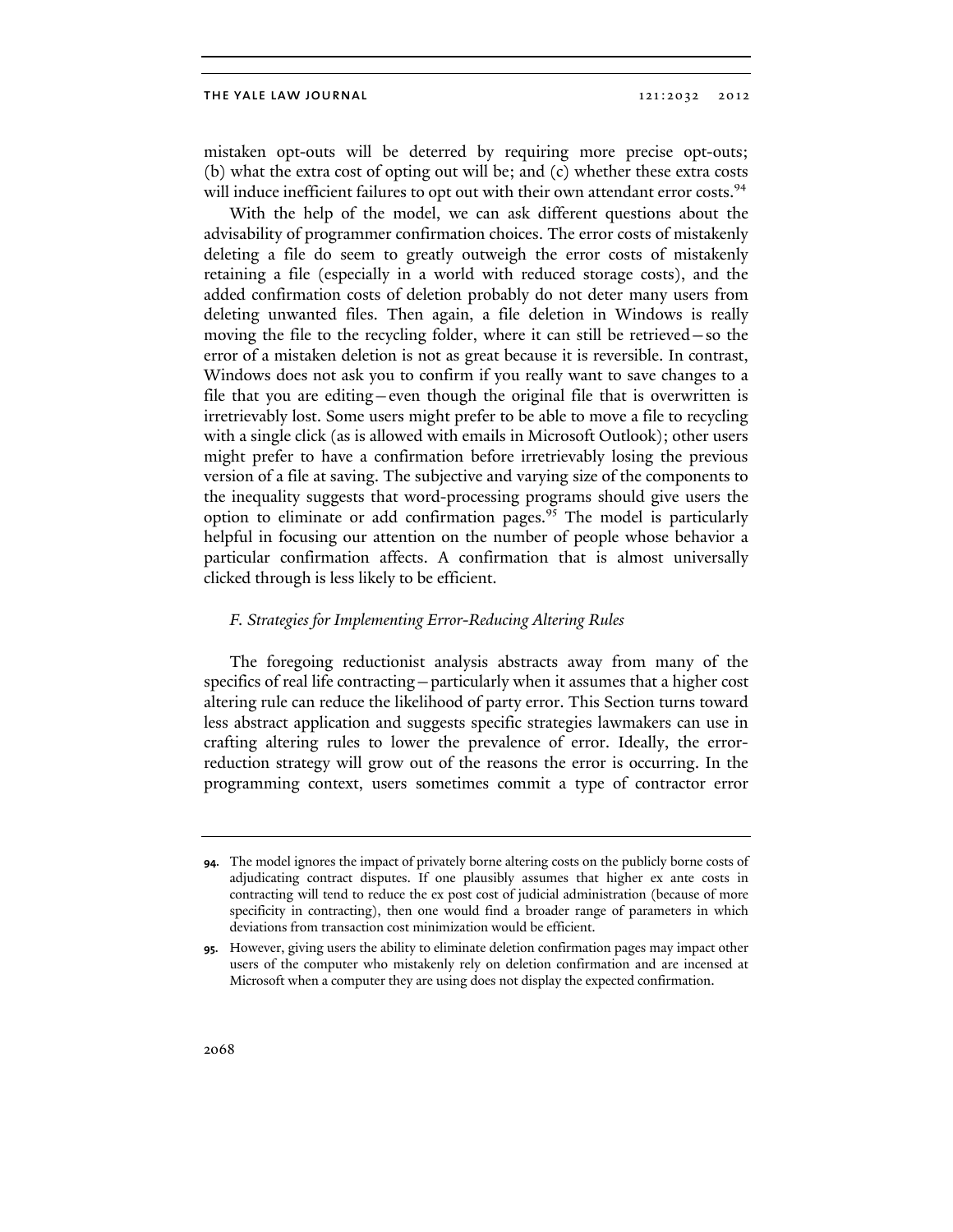because they unintentionally click on an icon. This kind of error—which should be distinguished from not knowing the general consequences of the action—might be caused by a trembling hand or a mental lapse. Errors in drafting (for example, omitting the word "not" or mistakenly adding an extraneous zero to the price) are analogous to this type of error. But in the contracting context, where there are at least two contractors and often one takes little part in the drafting of terms, there is also the chance that the nondrafting party will mistakenly assent to terms to which the parties do not agree. As mentioned above, the risk of party error might be reduced by requiring that error-prone terms be conspicuous (potentially regulating a minimum font size and bold or italic lettering). Alternatively, to reduce error, the law might require certain provisions to be separately initialed.

But a lesson from programming is that trying to reduce error by placing mental speed bumps in the altering path can be rendered less effective if the contractors ignore or become habituated to the speed bumps. The confirmation requirement when deleting files leads some users to click delete and then reflexively hit enter to satisfy the confirmation challenge. But as the users' responses become automated, there is so little time for users to reconsider the initial click of deletion that the confirmation eventually serves little purpose. Similarly, nondrafting parties who routinely initial mandatory contract provisions without reading them gain little protection from the mandated procedural requirement. In both programming and contracting, repetition can be at odds with mindfulness. A borrower who has to initial in fifty places to take out a mortgage may end up with little altering rule protection, as the borrower is liable to rush through the unpleasantness as quickly as possible.

## *1. Thought-Requiring Altering Rules*

One of the great lessons for contract law from UX theory is captured by the aphorism: "Make confirmations require thought."96 Software programmers have developed mechanisms that make it harder to unthinkingly blow through a confirmation—particularly when the programmers are trying to respond to the problem of users not knowing the consequences of less routine actions.

For example, in discussing the labeling of the commit buttons (the icons that will actually execute the action on a confirmation dialog box), the Microsoft UX guidelines contrast the labels that should be used on confirmation buttons when there is a possibility of unintended consequences

**<sup>96.</sup>** *Confirmations*, *supra* note 86.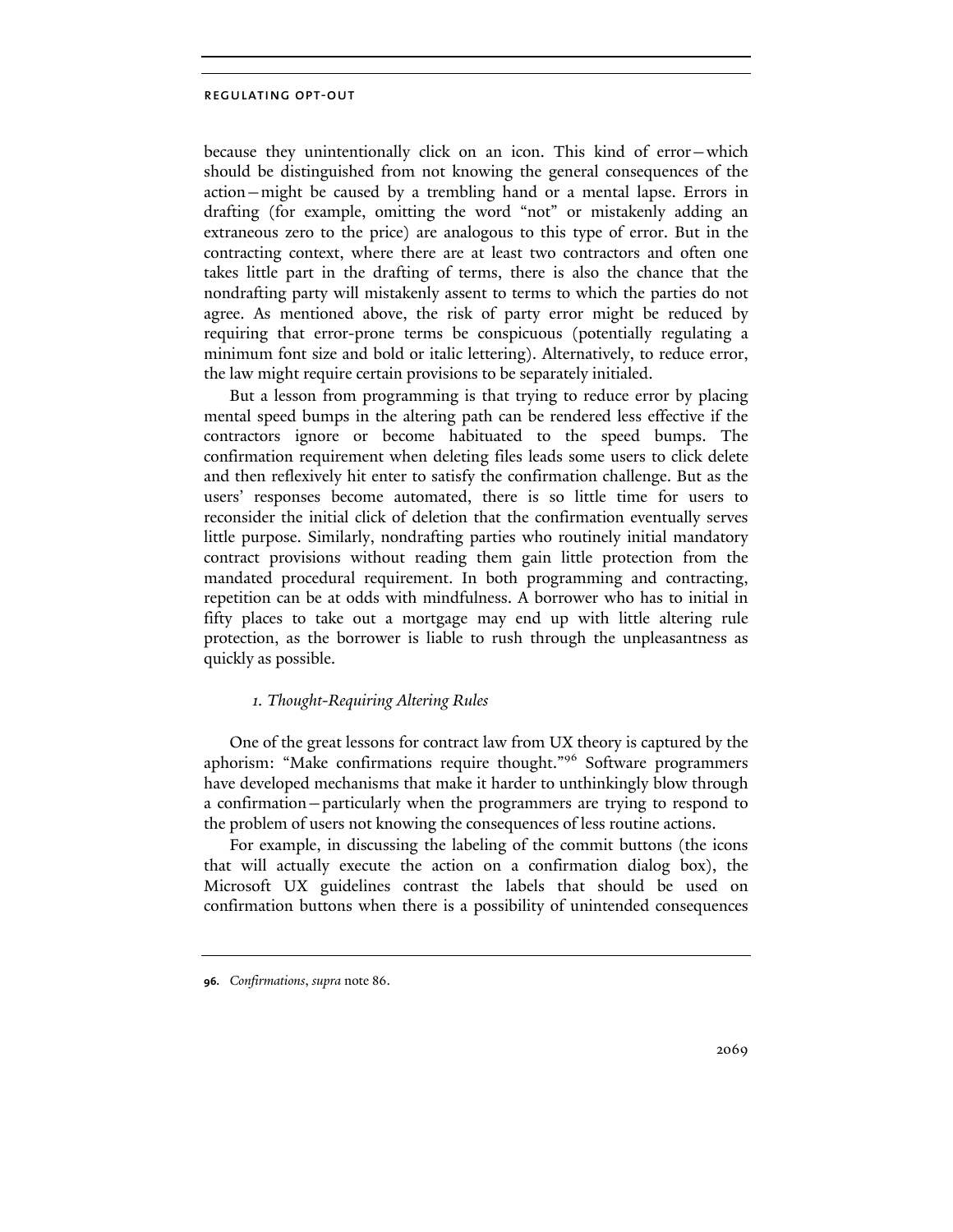with those that should be used in other circumstances.<sup>97</sup> These labels on the commit button are a part of the program's altering rule.<sup>98</sup> Normally, the commit buttons in dialog boxes should be labeled to give users an immediately transparent description of the basic action (such as labels that indicate "Shut Down" or "Cancel"). The guidelines justify clear labeling on cost-minimization grounds but distinguish the labels that should be used with respect to confirmations: "[Clear labeling] leads to efficient decision making because users have to read a minimum amount of text to proceed. However, this efficiency goal can be counterproductive for confirmations."<sup>99</sup>

When labeling confirmation buttons, the UX guidelines advise programmers against giving immediately transparent labeling as a way to force the user to think more about the particular consequences of an action. The guidelines characterize the following example as "incorrect" labeling:

# Incorrect:



As the guidelines explain:

In this example, the correct response requires thought.

If you present this confirmation immediately after the user gives the Uninstall command, the user's response is likely to be "Of course I want to uninstall!" The user will click Uninstall without giving it a second thought.

**<sup>97.</sup>** *Id.*

**<sup>98.</sup>** For example, in Microsoft Word, one way to put text in boldface type is to click on the commit button/icon labeled "B."

**<sup>99.</sup>** *Confirmations*, *supra* note 86.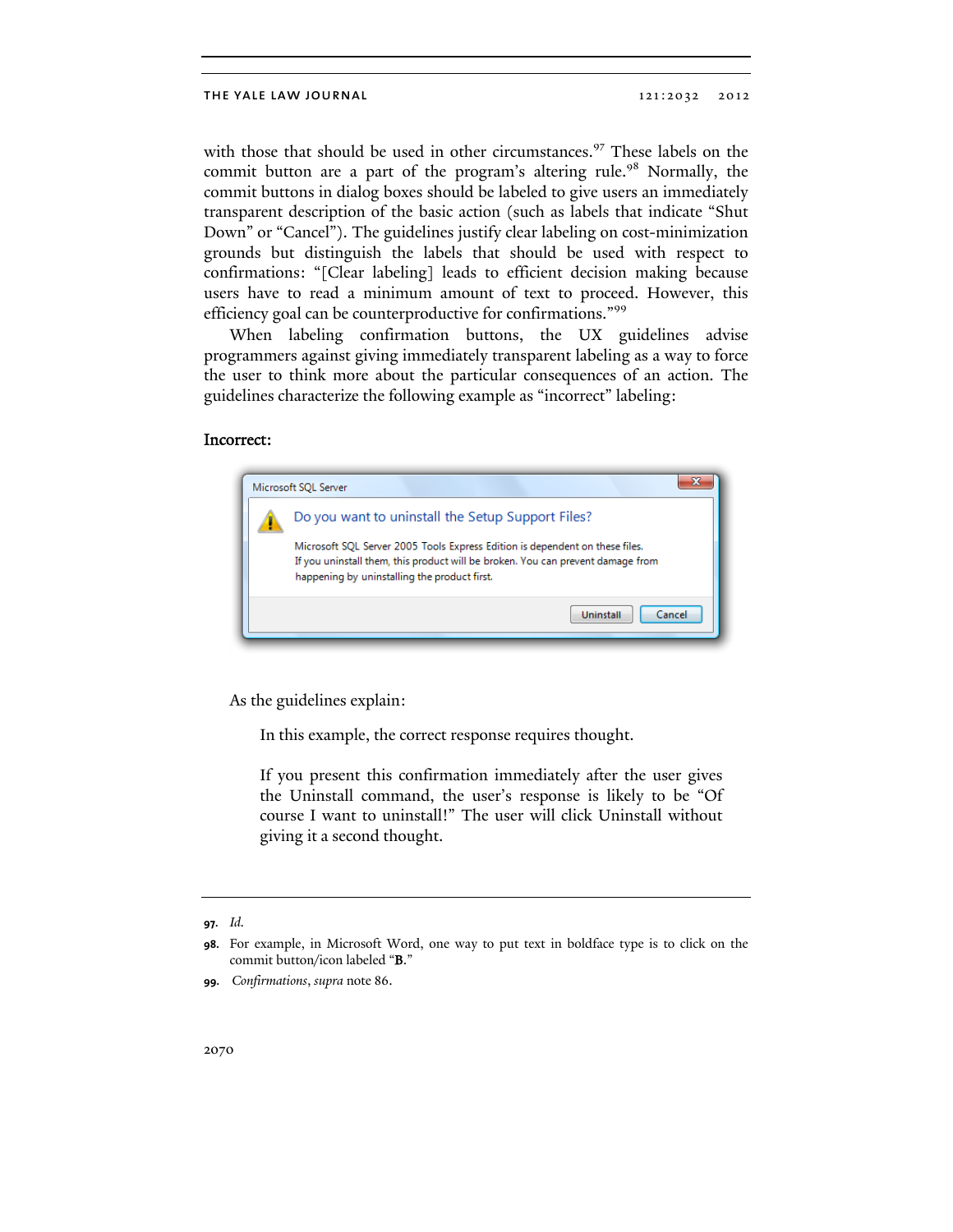For confirmations, we don't want users making hasty, emotional decisions. To encourage users to think about their response, we need to provide a small decision-making speed bump.<sup>100</sup>

The guidelines suggest that for confirmations "it's usually better" to indicate in the label "that there is a reason not to continue," as in this guideline example:

# Better:



The guidelines explain:

In this example, "anyway" is added to the commit button label to indicate that the confirmation gives a reason not to continue.<sup>101</sup>

Most perversely, the guidelines suggest at times the use of intentionally ambiguous Yes/No commitment buttons which "forces users to at least read the main instruction."102 For example, the following confirmation dialog box buries the question at the end of prophylactic text.



- **100.** *Id.* **101.** *Id.*
- **102.** *Id.*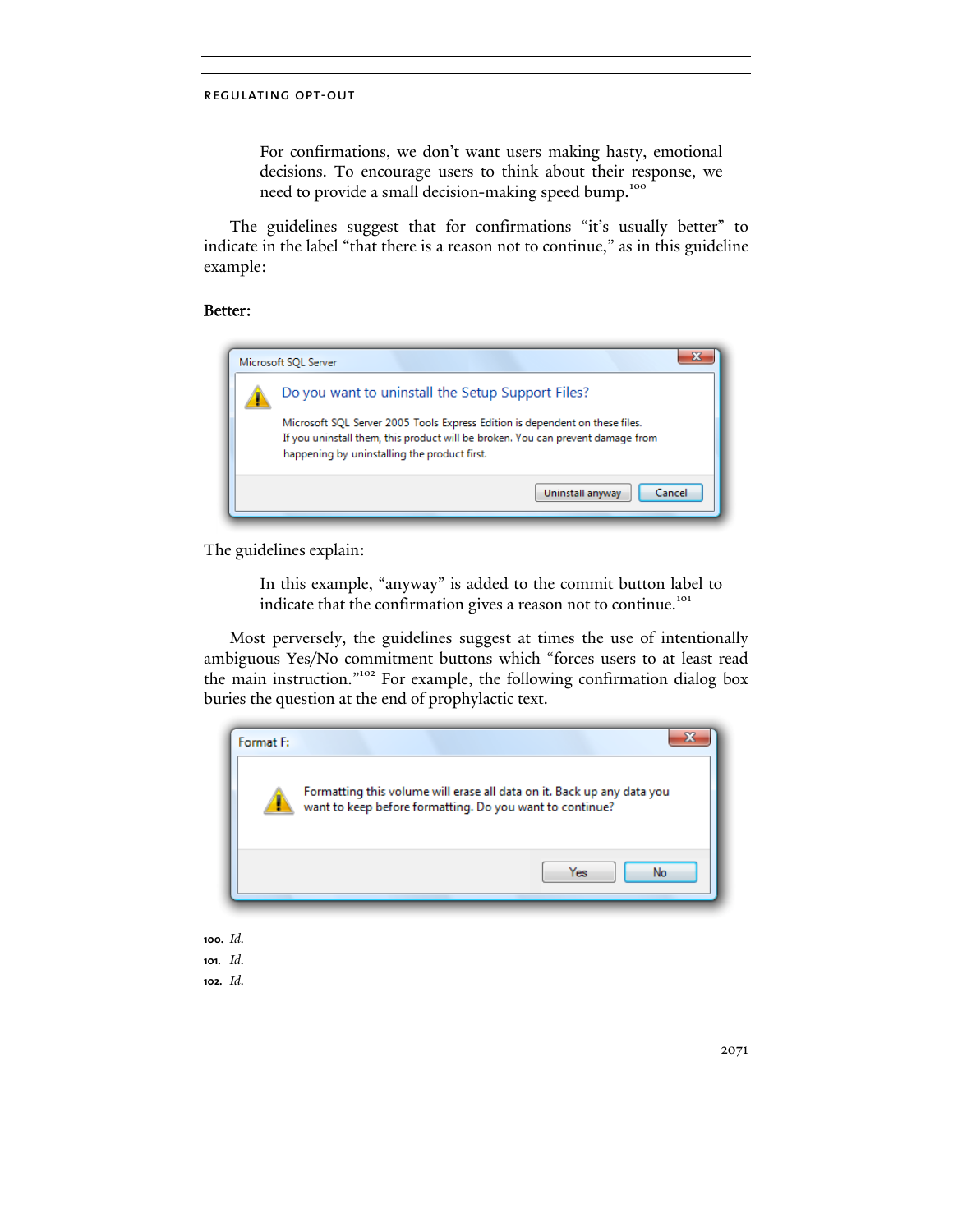# *2. Clarity-Requiring Altering Rules*

These ambiguous-unless-you-read-the-instructions labels suggest a variety of mechanisms lawmakers might use to increase the likelihood that contractors will be informed before they consent. For example, if lawmakers are concerned that the nondrafting party is not adequately aware of and might not intend to assent to a particular provision, an altering rule might require more specificity to clarify the non-default consequences before enforcing an attempt to displace a default. Such "clarity-requiring" altering rules are probably one of the most ubiquitous deviations from transaction cost minimization in current practice.

The procedural unconscionability concern with "unfair surprise" can be seen as requiring greater clarity for provisions that are substantively one-sided. For example, in *Williams v. Walker-Thomas Furniture Co.*,<sup>103</sup> Judge Skelly Wright refused to enforce a cross-collateralization agreement not solely because the term was substantively unconscionable, but in part because the provision was rendered in fine print with convoluted language.<sup>104</sup> His opinion, like many decisions striking provisions as unconscionable, holds open the possibility that a more clearly and specifically described provision would be enforceable.<sup>105</sup> The "unfair surprise" component of unconscionability law thus can be seen as a kind of clarity-requiring altering rule.<sup>106</sup>

The clarity-requiring impulse can also at times be seen in legal reactions to generic merger clauses. Some courts have shown a reluctance to find that a merger clause accomplishes a "total integration" unless the merger clause more specifically excludes the legal effect of any prior representation or promises.<sup>107</sup>

THIS AGREEMENT SIGNED BY BOTH PARTIES AND SO INITIALED BY BOTH PARTIES IN THE MARGIN OPPOSITE THIS PARAGRAPH

**<sup>103.</sup>** 350 F.2d 445 (D.C. Cir. 1965). *Walker-Thomas* is also discussed *infra* Section IV.B.

**<sup>104.</sup>** *Id.* at 447.

**<sup>105.</sup>** Procedural unconscionability turns as well, however, on "oppression." Ferguson v. Countrywide Credit Indus., Inc., 298 F.3d 778, 783 (9th Cir. 2002) ("'Oppression' arises from an inequality of bargaining power which results in no real negotiation and an absence of meaningful choice."). In contexts of oppression, even clearly rendered provisions might not be enforced if they were substantively unconscionable.

**<sup>106.</sup>** Similarly, legal rules limiting enforcement to writings that prove "a reasonably certain basis for giving an appropriate remedy" have a clarity-requiring effect. *See supra* note 79.

**<sup>107.</sup>** *See, e.g.*, Zwierzycki v. Owens, 499 P.2d 996 (Wyo. 1972). An insufficiently nonspecific merger clause might merely provide: "THIS WRITING IS THE FINAL AND EXCLUSIVE STATEMENT AND EXPRESSION OF ALL OF THE TERMS OF THE AGREEMENT." *See* AYRES & SPEIDEL, *supra* note 32, at 678. A more specific merger clause proposed by JAMES J. WHITE & ROBERT S. SUMMERS, UNIFORM COMMERCIAL CODE 111-13 (3d ed. 1988) more expressly disclaims the legal effect of any other warranties: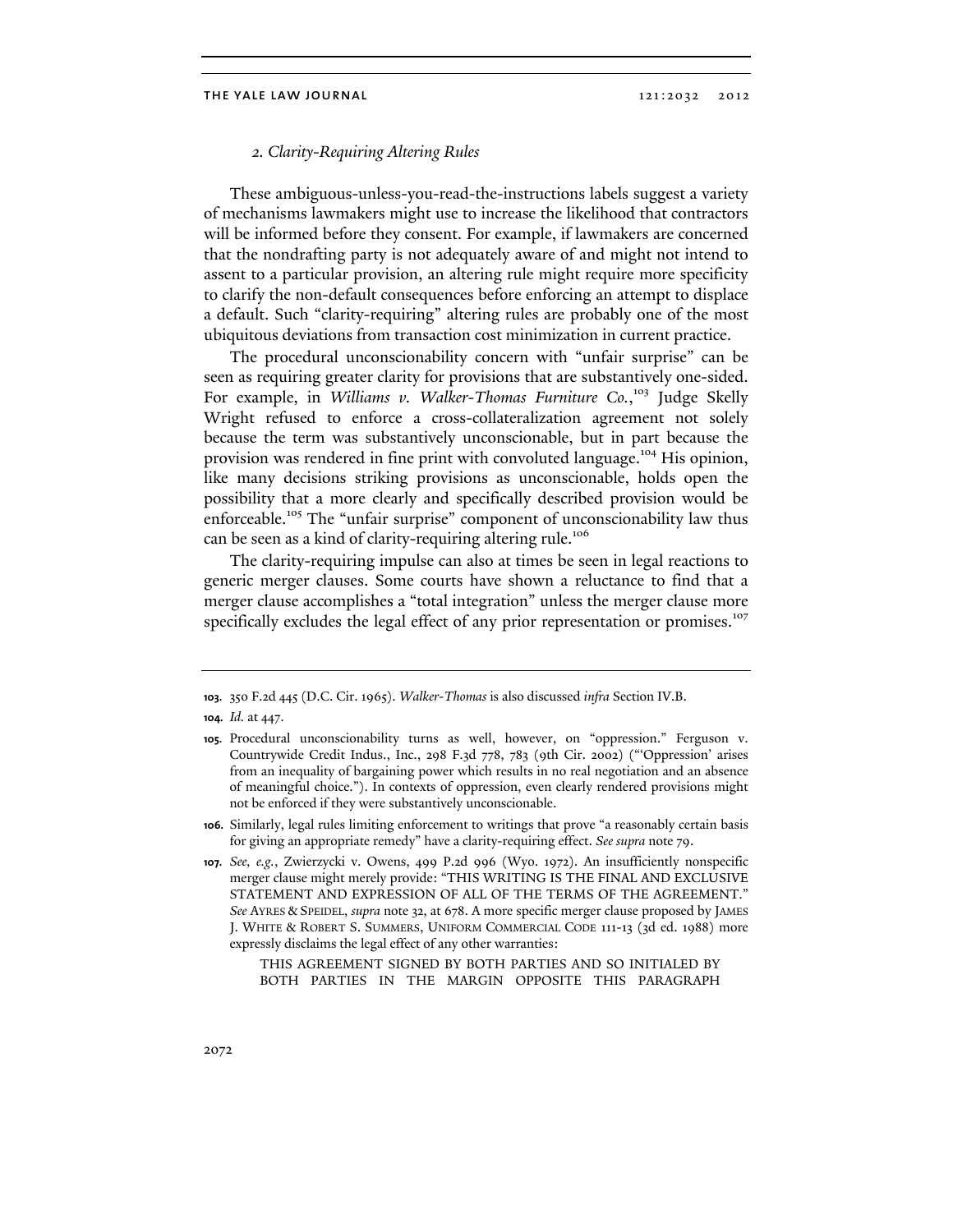Similarly, with regard to the enforcement of conditions that might work disproportionate forfeitures, the law might require specificity about the kinds of "innocent and trivial" acts that would constitute a breach instead of merely enforcing a nonspecific provision that the buyer may withhold payment for any deviation from perfect tender. In some settings, altering rules that require more specificity would be tantamount to transforming the default into a quasimandatory rule (which will be discussed below)<sup>108</sup> because it would be impossible to describe with sufficient specificity all the future states of the world.

Altering rules might also be structured to require or encourage greater specificity of the reasons for displacing a default. Preambles and "whereas" clauses describing why the parties seek particular legal consequences might reduce judicial error. For example, in *Ferguson v. Phoenix Assurance Co. of New*  York,<sup>109</sup> the Kansas Supreme Court refused to enforce an express condition limiting "safe burglary" losses to claims where the safe evinced "visible marks made by tools, explosives, electricity or chemicals."110 The court concluded that "[t]he reason for such restrictions, quite obviously, is to protect the companies from what are commonly known as 'inside jobs."<sup>111</sup> Since there was independent evidence that the burglary was not an inside job, the court reasoned that it need not enforce the condition.<sup>112</sup> But the court may have overlooked that another possible purpose of the "visible marks" condition is to avoid liability for a particular kind of insured negligence. Safecrackers are trained to "check the catch," that is, to check whether someone failed to spin the dial, before proceeding to more extreme safecracking methods.<sup>113</sup> Lazy

> CONSTITUTES A FINAL WRITTEN EXPRESSION OF ALL THE TERMS OF THIS AGREEMENT AND IS A COMPLETE AND EXCLUSIVE STATEMENT OF THOSE TERMS . . . . ANY AND ALL REPRESENTATIONS, PROMISES, WARRANTIES OR STATEMENTS BY SELLER'S AGENT THAT DIFFER IN ANY WAY FROM THE TERMS OF THIS WRITTEN AGREEMENT SHALL BE GIVEN NO FORCE OR EFFECT.

 *Id*; *see also* Seibel v. Layne & Bowler, Inc., 641 P.2d 668, 671 n.1 (Or. Ct. App. 1982) (approving this language and warning that "unless the buyer is informed that the seller is disavowing those representations, the seller cannot expect protection from his agent's errors").

- **108.** *See infra* Part III.
- **109.** 370 P.2d 379 (Kan. 1962).
- **110.** *Id*. at 462.
- **111.** *Id*. at 463.
- **112.** *Id*. at 387.

**<sup>113.</sup>** "Checking the catch" is referenced in the 1989 Burt Reynolds movie, BREAKING IN (Samuel Goldwyn Co. et al. 1989). *See also* AYRES & SPEIDEL, *supra* note 32, at 824.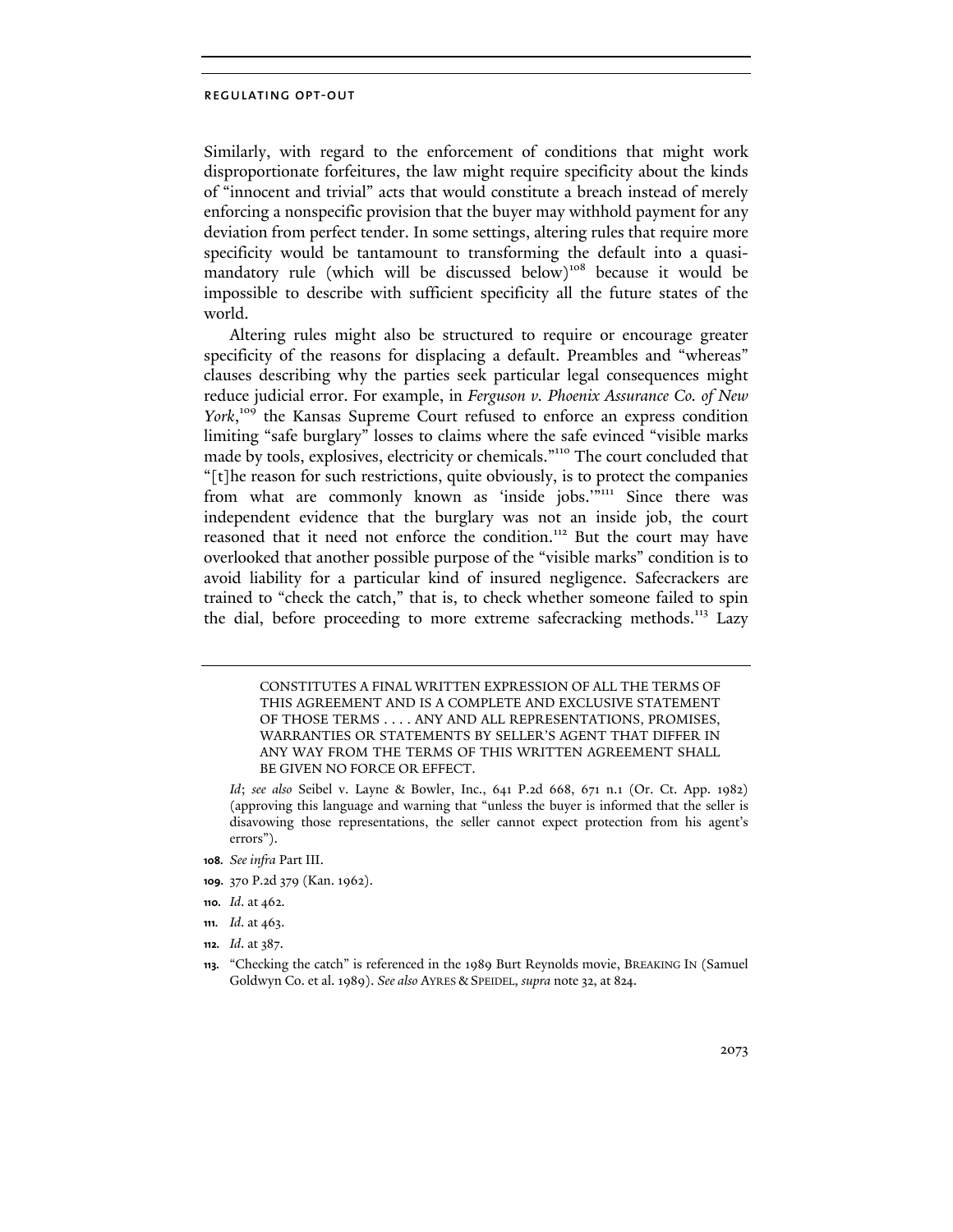employees have an incentive not to spin, so that they can later open the safe by only turning the dial to a single number. The "visible marks" exclusion might have been aimed not only at inside jobs but also outside jobs that were facilitated by the insured's negligence. This judicial error might have been avoided if the parties had more explicitly expressed the rationale for the exclusion. Or put another way, future parties might fare better in excluding liability if the contract is modified to better explain the grounds for the broader exclusion.<sup>114</sup>

Specificity requirements in altering might also impose a kind of mandatoriness by requiring that the parties' duties and rights have more of a substantive fit with legitimate contracting goals. For example, an altering rule for expectation damages might require that to be enforceable a liquidated damages provision must make the amount of the liquidated damages commensurate with the actual or expected damages.<sup>115</sup> Liquidated damages of \$300 for a buyer's breach of a one-week or a two-year cellphone contract would fail this "make the punishment fit the crime" altering requirement.

### *3. Altering Rules That Enhance Manifestations of Assent*

Requiring more (clear and specific) language can succeed in spurring more thought by nondrafters only if they read the greater detail. Providing greater detail lengthens the contract and thereby can reduce the probability that a nondrafter will read it. Altering law can imperfectly respond to this problem by requiring more extensive manifestations of assent. For example, the law might mandate more specific formation procedures by requiring that particular types of provisions be separately initialed.116 Required initials are unlikely to succeed

**<sup>114.</sup>** The decision in *Ferguson* also suggests how courts might harness the litigants in crafting more express altering rules. The decision refers (seemingly with approval) to insured advice as to what alternative language would have been sufficient: "The [insured] argues if the insurance company did not intend to pay for loss of money by burglary under the facts in this case, it should have had another item under its 'Exclusions' stating in substance 'that the company will not pay for any loss if a combination to a safe has been worked by manipulation.'" 370 P.2d at 463 (citing cases interpreting this kind of language).

**<sup>115.</sup>** *See generally* JMD Holding Corp. v. Cong. Fin. Corp., 828 N.E.2d 604 (N.Y. 2005) (summarizing requirements of nonforeseeability and proportionality to enforce liquidated damages clause); Eric L. Talley, *Contract Renegotiation, Mechanism Design, and the Liquidated Damages Rule*, 46 STAN. L. REV. 1195 (1994) (discussing the economic efficiency of nonenforcement of liquidated damages).

**<sup>116.</sup>** *See, e.g.*, TENN. CODE ANN. § 29-5-302 (2011) ("[A] provision in a written contract to submit to arbitration any controversy thereafter arising between the parties is valid . . . provided, that for contracts relating to farm property, structures or goods, or to property and structures utilized as a residence of a party, the clause providing for arbitration shall be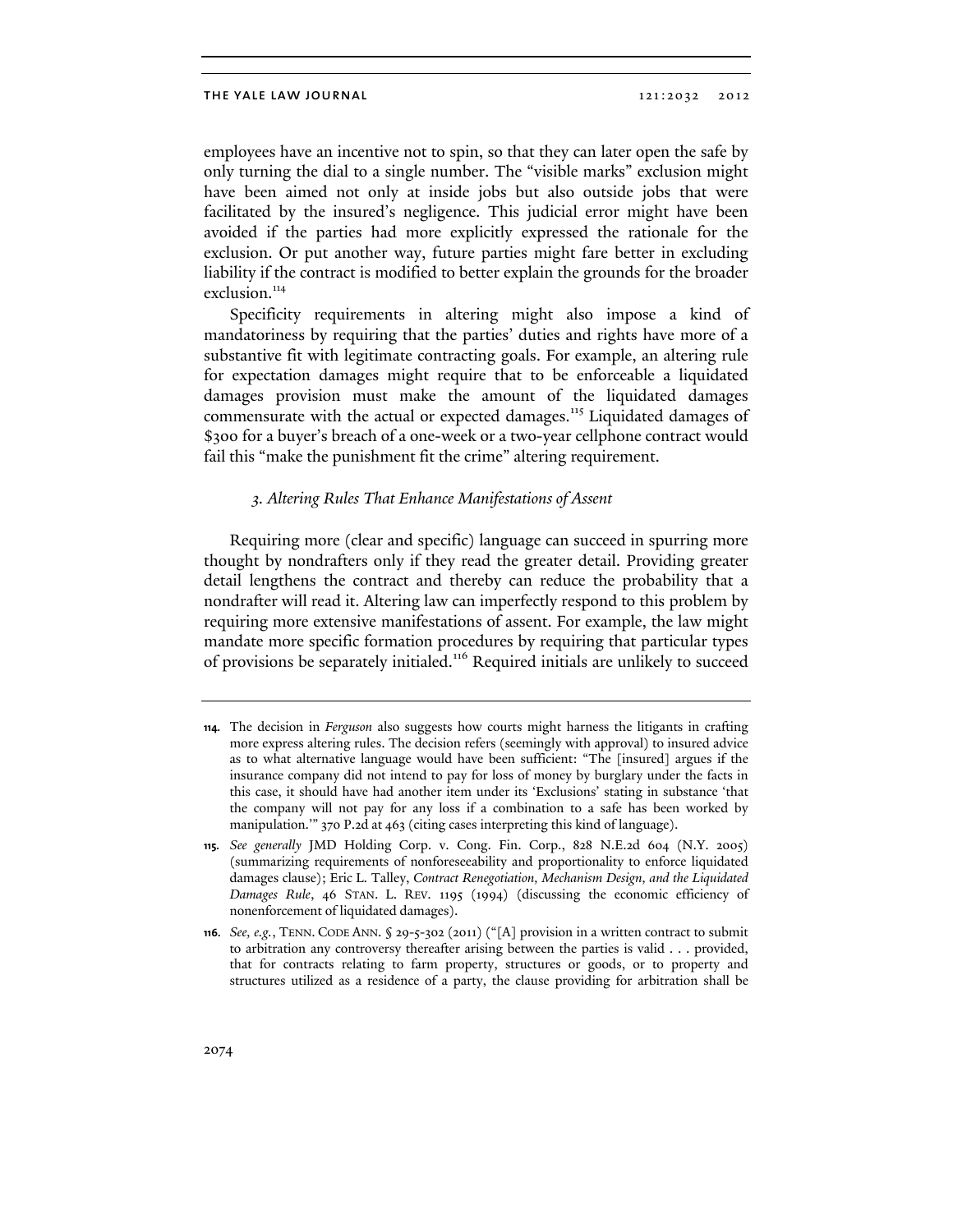in causing many contractors to pause and consider the consequences of displacing the default rule. Analogous to the software context, where users become habituated to quickly clicking twice to delete, many nondrafters may quickly initial at the indicated X's without pausing to think whether the associated provision is objectionable. At best, requiring initials may inform a subset (and probably a small minority) of nondrafters and is thereby unlikely to substantially change the contractual equilibrium.<sup>117</sup>

In online environments, the law could go even further to ensure that the nondrafter had the opportunity to read and consider provisions. Online altering rules might require that the nondrafting party actually open the window and literally scroll through all of the provisions. Instead of allowing acceptance by checking a box next to the statement "I have read and understand the terms and conditions," (where the phrase "terms & conditions" is hyperlinked to a never-opened recitation of contract terms),<sup>118</sup> the law could simply place the accepting box at the bottom of a scrollable window. Thoughtrequiring altering rules in the online environment might even require that an offeree have the scrollable window open for some minimum amount of time. The U.S. Army's Travel Risk Planning System (TRiPS) currently implements a version of this regulation.<sup>119</sup> Before starting to travel, soldiers are required to log on to the TRiPS site, register their itinerary, and acknowledge that they have read about destination-specific risks. The site's software keeps track of how long users have the disclosure window open before clicking the acknowledgement. Users who attempt to acknowledge receipt too quickly will

additionally signed or initialed by the parties."); WIS. ADMIN. CODE ATCP  $\int$  134.09(4)(b) (2011) ("A lien agreement under par. (a), if any, shall be executed in writing at the time of the initial rental agreement . . . . The lien agreement is not effective unless signed or initialed by the tenant.").

**<sup>117.</sup>** *See generally* 15 U.S.C. § 1638(a)(2)(B) (2006) (requiring a statement disclosing the "consumer's right to obtain . . . a written itemization of the amount financed" that "shall include spaces for a 'yes' and 'no' indication to be initialed by the consumer"); CAL. DEP'T OF REAL ESTATE, MORTGAGE LOAN BROKER COMPLIANCE EVALUATION MANUAL 6 (2011), *available at* http://www.dre.ca.gov/pdf\_docs/re\_7.pdf (prohibiting changes to escrow instructions without the borrower initialing or signing); Leon Austin, *Deed of Trust: Initialing Each Page*, ACTIVERAIN (Mar. 2, 2008, 11:51 PM), http://activerain.com/blogsview/ 404441/deed-of-trust-initialing-each-page (discussing the importance of initialing "every page" of a deed of trust to ensure that "the borrower has seen and acknowledged each page of this document").

**<sup>118.</sup>** *See, e.g.*, JET BLUE, http://www.jetblue.com (last visited Nov. 28, 2011) (allowing acceptance of its TrueBlue Program's terms and conditions by checking a box next to the statement "I have read and understood the TrueBlue Program terms & conditions").

**<sup>119.</sup>** Travel Risk Planning System (TRiPS), U.S. ARMY, https://safety.army.mil/trips (last visited Nov. 28, 2011).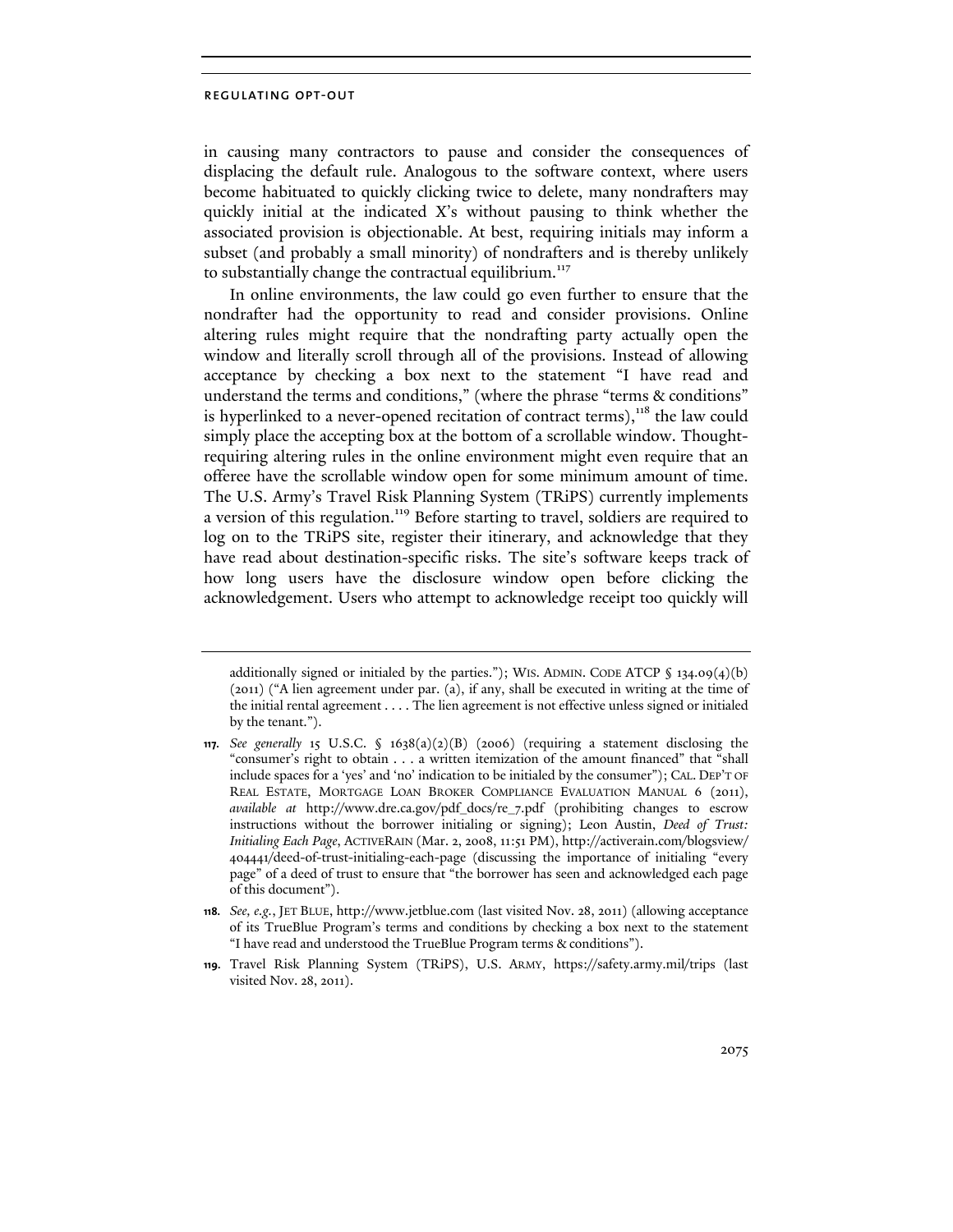encounter a pop-up window that says, "You've been caught speeding. You must spend an additional [x] seconds on this page before you may proceed."<sup>120</sup> Requiring nondrafters to open a terms and conditions window (and even requiring some delay before allowing acceptance) does not of course mean that online users will read or understand the terms. But as with initialing requirements, some subset of nondrafters subjected to these rules might respond to the enhanced opportunity by actually becoming better informed. You can't make a horse drink, but leading enough to water may be sufficient inducement for at least a subset.

A more direct mechanism to implement a thought-requiring altering rule is to require that the nondrafting party write out the provision by hand. The very process of writing forces the contractor to slow down and necessitates some level of cognition about the provision in question. Such a handwriting requirement would increase the transaction cost of altering but would increase the chance that the nondrafting party was aware of the provision's contents. Versions of this altering rule have been used at times in admiralty law, for example, by a French ordinance which "provided that clauses in marine policies which attempted to contract out of the Ordinance de la Marine, or the general common law, were valid only if written by hand and not in print."<sup>121</sup> An online version of a handwriting requirement might be implemented by requiring a nondrafter to retype a "captcha" rendered display of the provision.<sup>122</sup>

### *4. Train-and-Test Altering Rules*

However, it is possible for altering rules to go further and require nondrafting (and possibly even drafting) parties to pass a test before giving effect to a particular provision. If the lawmaker's concern is to make sure that the contractors understand the consequences of opting for a particular provision, then requiring parties to pass a test would be narrowly tailored to achieve that end. Lawmakers require citizenship tests and driving tests before conferring various legal rights. Health Insurance Portability and Accountability Act (HIPAA) regulations require researchers to train and test on the requisite

**<sup>120.</sup>** E-mail from Dan Driscoll to author (Oct. 18, 2011, 6:29 PM) (on file with author).

**<sup>121.</sup>** J.N. Adams, *The Standardization of Commercial Contracts, or the Contractualization of Standard Forms*, 7 ANGLO-AM. L. REV. 136, 139 (1978).

**<sup>122.</sup>** "Captcha" displays are the distorted renderings of words used in online environments that attempt to ensure that a response is generated by a human and not a machine. Louis von Ahn et al., *CAPTCHA: Using Hard AI Problems for Security*, 2656 LECTURE NOTES IN COMPUTER SCI. 294, 294-95 (2003), *available at* http://www.springerlink.com/content/ p8t29.8a.6bxey8tvx/fulltext.pdf.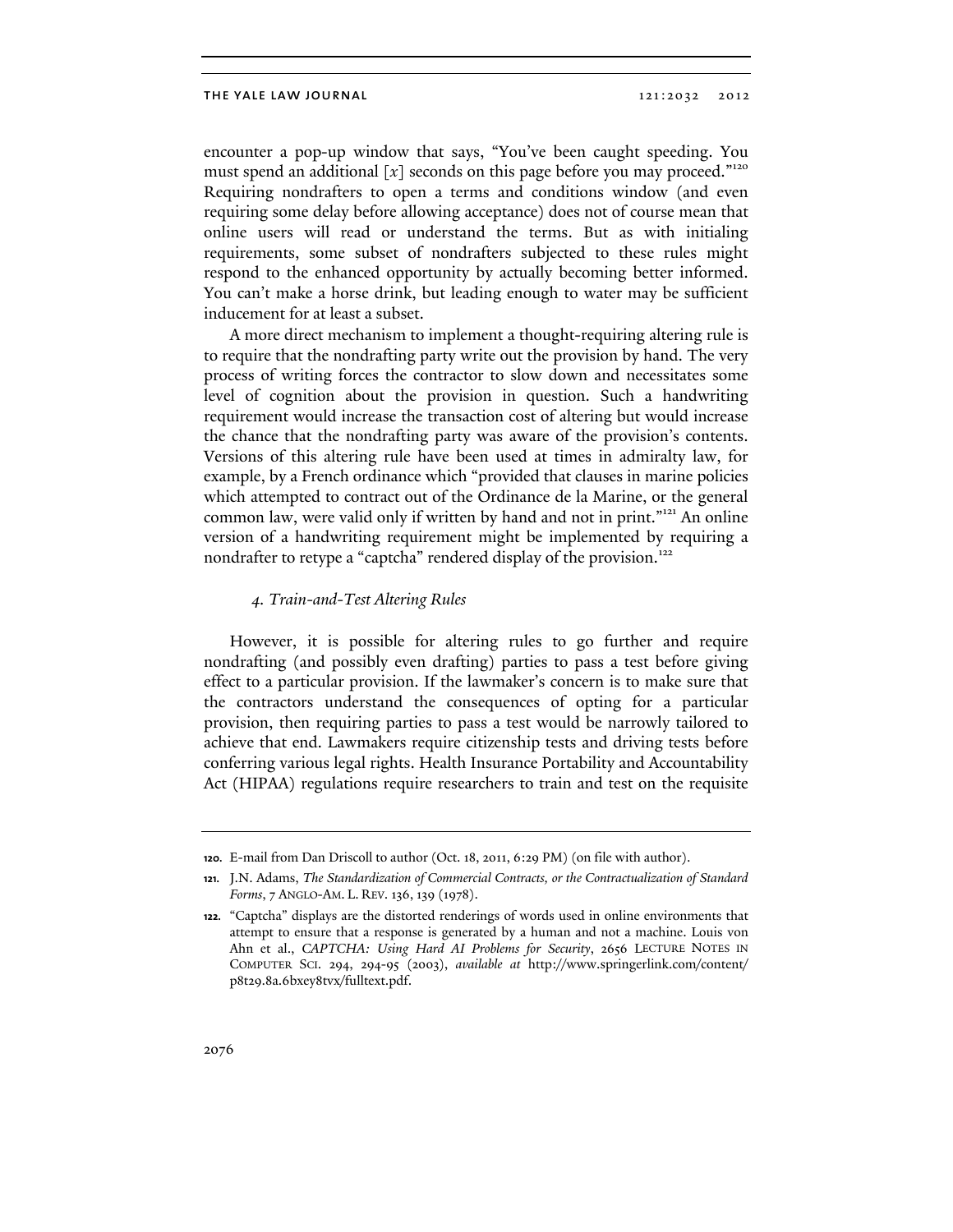privacy protection before they can access personal health information.<sup>123</sup> The online HIPAA training mandates that researchers view (literally that their computers project) dozens of screens of tutorial courses and that they then correctly answer fourteen of fifteen multiple-choice questions. Similar "trainand-test" procedures might be required as altering rules before a mortgagor is allowed to opt for a prepayment penalty (e.g., "What proportion of borrowers has paid the pre-payment penalty? A. 5-10%; B. 10-25%; etc.") or before a customer is allowed to opt out of privacy protections (e.g., "Will other corporations have the opportunity to purchase your mailing address and shopping information?").<sup>124</sup> Software programmers themselves might take advantage of train-and-test altering rules, where the specter of an illconsidered and consequential opt-out looms particularly large. ("Reformatting this computer's hard drive will have which of the following effects . . .?")

A train-and-test altering curriculum might even contain information about negative externalities produced by disfavored contractual provisions. In simple economic models with narrowly self-interested actors, informing contractors of the negative social side effects of their actions would not change contracting behavior. But in more behaviorally realistic models, economic actors can care about others and what others think of them. Merely educating contractors about negative externalities from certain types of provisions might reduce those provisions' prevalence.

While the train-and-test strategy seems too cumbersome to be anything more than an academic thought experiment, recent mortgage legislation imposes at least an informal variation of the approach. The National Housing Act requires that homeowners receive counseling from a counselor certified by the U.S. Department of Housing and Urban Development before they are able to execute a reverse mortgage, also known as a Home Equity Conversion Mortgage (HECM).<sup>125</sup> The counseling session (which can be accomplished

**<sup>123.</sup>** 45 C.F.R. § 164.530(b) (2010).

**<sup>124.</sup>** One could even imagine lawmakers adopting more far reaching "train-and-test" requirements before waiving other important rights, such as the right to trial. Instead of an admonishment that consists of a series of questions to which the defendant merely needs to answer "yes" (Judge: You understand that by waiving jury trial, you forfeit the right to X. Defendant: Yes, your Honor.), the law might require the defendant to pass at least a multiple-choice test that more searchingly explores whether the defendant actually comprehends (by being able to reflect back on) the implications of her waiver.

**<sup>125.</sup>** *See* U.S. Dep't of Hous. & Urban Dev. Form HUD-92902, Certificate of HECM Counseling (OMB No. 2502-0524) (2008), *available at* http://portal.hud.gov/hudportal/documents/ huddoc?id=92902.pdf; *see also* Reverse Mortgage Elder Protection Act of 2009, ch. 236, CAL. CIV. CODE §§ 1923.2, 1923.5 (West 2010) (prohibiting a lender from "accept[ing] a final and complete application for a reverse mortgage loan from a prospective applicant . . . without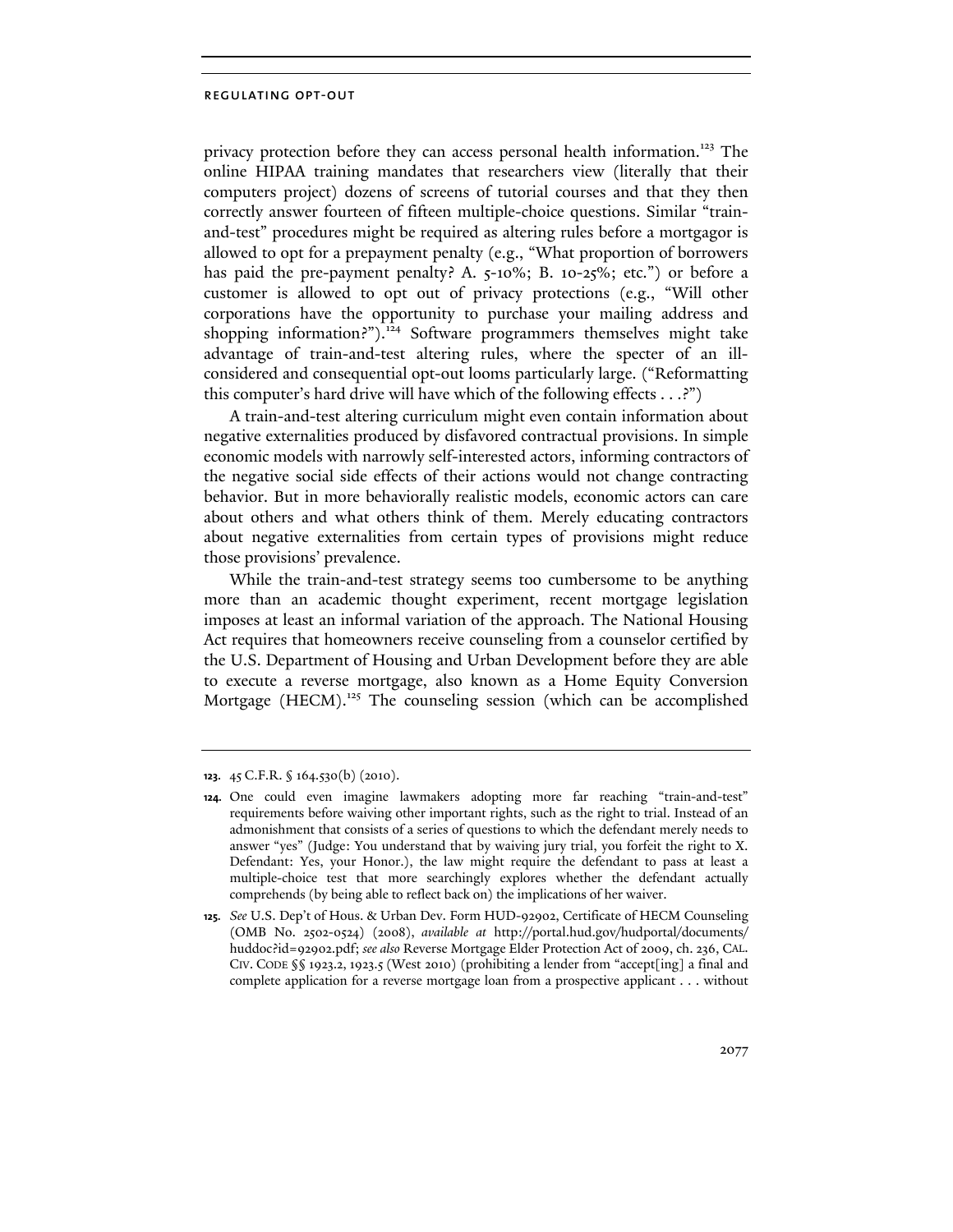over the telephone) must provide the homeowner with information "about the implications of and alternatives to a reverse mortgage."<sup>126</sup> The counselor must sign for each homeowner a certificate of HECM Counseling certifying that the homeowner received counseling on a list of seven issues. The counseling requirement can be thought of as an informal kind of "train-and-test" requirement. An explicit duty of counselors is to impart various types of information to the homeowners. But there is no provision for explicit testing of homeowners and not even a mechanism for counselors to refuse to certify homeowners who cannot display some minimum understanding of the reverse mortgage transaction and its consequences. The absence of more explicit testing increases the chance of party error but reduces the transaction cost especially for the least educated consumers. Denying contractibility to those who are unable to pass the test raises the same exclusionary concerns as the former requirement of some states that citizens had to pass literacy tests before they were qualified to vote. The more that contracting involves a basic right, the harder it will be to restrict eligibility to those who can pass a test.

The securities law concerning "sophisticated" investors raises some of these concerns. Under a Financial Industry Regulatory Authority (FINRA) Rule,<sup>127</sup> a financial advisor may recommend option transactions only to a sophisticated investor who has "such knowledge and experience in financial matters that he may reasonably be expected to be capable of evaluating the risks of [a] recommended transaction."128 As applied, the rule's exclusionary impact on option contracting is both underinclusive (permitting those to trade options who are wealthy but lack demonstrated knowledge of derivatives) and overinclusive (barring trading by investors with actual sophistication but more limited means).<sup>129</sup> A train-and-test approach to sophistication ties the contours

- **126.** U.S. Dep't of Hous. & Urban Dev., *supra* note 125.
- **127.** FINRA Rule 2360(b)(19), *available at* http://finra.complinet.com/en/display/display.html ?rbid=2403&element\_id=6306.

first receiving a certification from the applicant or the applicant's authorized representative that the applicant has received counseling"); *Counseling*, REVERSEMORTGAGEGUIDES.ORG, http://reversemortgageguides.org/reverse\_mortgage/counseling (last visited Apr. 29, 2011); Elizabeth Ecker, *Friday Round-Up: Counseling De-Funded, Wholesale Gains*, REVERSE MORTGAGE DAILY (Apr. 15, 2011, 3:07 PM), http://reversemortgagedaily.com/2011/04/15/ friday-round-up-counseling-de-funded-wholesale-gains.

**<sup>128.</sup>** *Id.*; *see also* Arthur Joseph Lewis, Exchange Act Release No. 29794, 49 S.E.C. Docket 1487 (1991) (affirming a suitability violation and finding a financial adviser failed to adequately determine a customer's ability to understand and accept risks involved with trading options).

**<sup>129.</sup>** As a young professor with a Ph.D. in economics, I was turned down by several brokerage firms from qualifying for an option trading account predominantly because of my lack of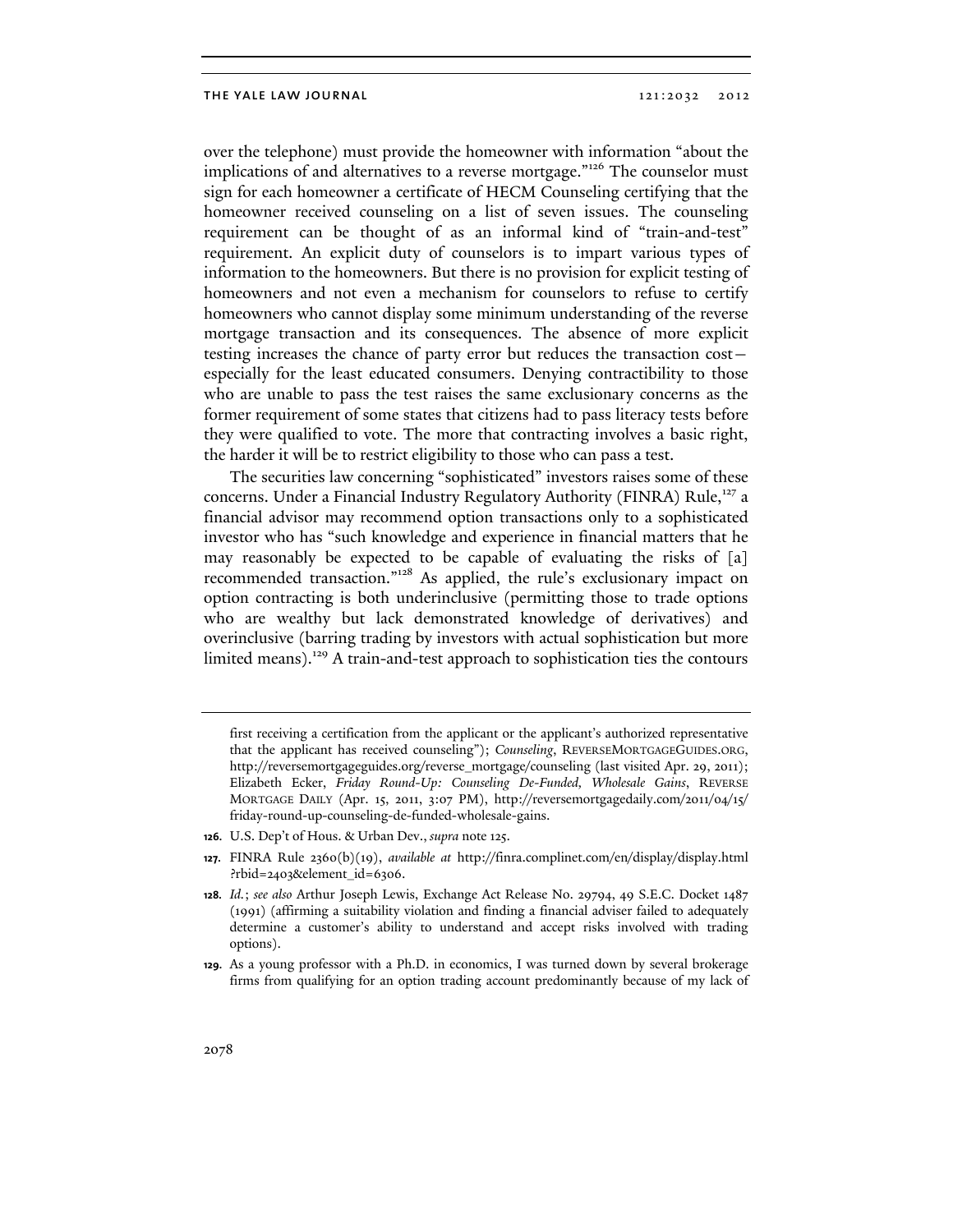of the trading restriction to the goals of the regulation. As suggested by a 2009 *Forbes* article, sophisticated investors "should be required to meet minimum qualifications, attend a few educational classes and pass a basic test of knowledge of the markets."<sup>130</sup>

A more explicit "train-and-test" system concerns the student loan entrance test. Prior to the disbursement of many types of federal student loans, the 2008 Higher Education Opportunity Act mandates that first-time borrowers undergo "entrance counseling"<sup>131</sup> to "ensure that the borrower receives comprehensive information on the terms and conditions of the loan and of the responsibilities the borrower has with respect to such loan."132 The statute lists eleven topics that the entrance counseling must address, such as "[t]he definition of half-time enrollment," "[t]he obligation of the borrower to repay the full amount of the loan," and "[t]he likely consequences of default on the  $loan.$ "<sup>133</sup>

The education act goes further than the housing act in urging institutions to test loan recipients:

The Secretary shall encourage institutions to carry out the requirements of subparagraph (A) through the use of *interactive programs that test the borrower's understanding* of the terms and conditions of the borrower's

- **130.** John E. Girouard, *The Sophisticated Investor Farce*, FORBES, Mar. 24, 2009, http://www .forbes.com/2009/03/24/accredited-investor-sec-personal-finance-financial-advisor-network -net-worth.html.
- **131.** 20 U.S.C.A. § 1092(*l*)(1)(A) (West 2010). The statutory requirement to provide entrance counseling applies to loans "made, insured, or guaranteed" under the Federal Family Education Loan (FFEL) Program or the William D. Ford Federal Direct Loan Program, except for FFEL consolidation loans, student-borrowed FFEL PLUS loans, Federal Direct Consolidation Loans, and Direct PLUS loans "made on behalf of a student." *Id. But see*  34 C.F.R. § 685.304(a)(2) (2010) (requiring that entrance counseling be provided to "each graduate or professional student Direct PLUS Loan borrower prior to making the first disbursement of the loan unless the student borrower has received a prior Direct PLUS Loan or Federal PLUS Loan").
- **132.** 20 U.S.C.A.  $\oint$  1092( $l$ )(1)(A). The subsection mandates that the information "shall be provided in a simple and understandable manner" through one of three alternative mechanisms: an in-person counseling session, a written form, or "online, with the borrower acknowledging receipt of the information." *Id.*

liquid capital. *See also* Regulation D, 17 C.F.R. § 230.501 (2011) (defining an "accredited" investor for purposes of security registration exemption to include an individual with "income in excess of \$200,000 in each of the two most recent years or joint income with that person's spouse in excess of \$300,000 in each of those years and has a reasonable expectation of reaching the same income level in the current year").

**<sup>133.</sup>** 20 U.S.C.A. § 1092(*l*)(2)(E), (H), (I).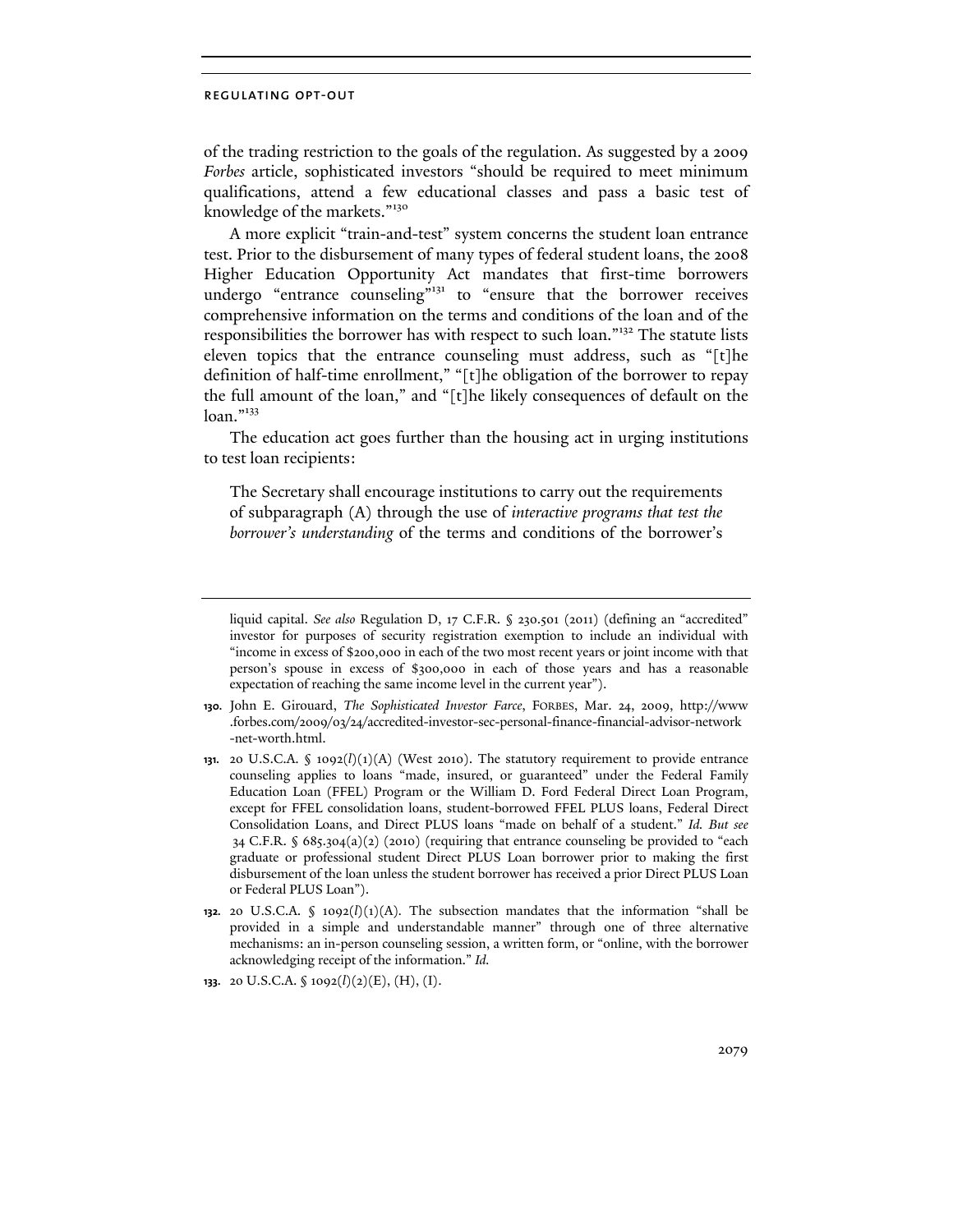loans . . . using simple and understandable language and clear formatting. $134$ 

Because of this provision, students at many schools cannot finalize their student loans and receive their funds until they have passed a test demonstrating a basic understanding of the agreement. However, the standard online test offered by the U.S. Department of Education is extraordinarily easy, containing simple true/false and multiple-choice questions that largely restate the informative text presented to the borrower.<sup>135</sup>

# *5. Password Altering Rules*

Courts concerned with error minimization will have to make important choices concerning (i) whether the contract was written in what Alan Schwartz and Robert Scott refer to as "majority talk" as opposed to more specialized language, which they refer to as "party talk"; and (ii) what evidence is admissible to show what the parties meant in the permissible language.<sup>136</sup> While a full analysis of these core interpretive questions and their relationship to altering rules is beyond the scope of this Article, a concern with error minimization should push lawmakers toward developing what I will call "password" altering rules. One of the reasons that specialized language can increase the risk of error is that different language communities use the same words to denote different things. In a well-known example,<sup>137</sup> the word "wife" in the phrase, "I leave my money to my wife," might in one community mean the person to whom one is legally married but in another community mean the person with whom one is cohabitating. To avoid the ambiguity, lawmakers might develop altering rules to achieve particular contractual results that only parties knowledgeable of the altering rule are likely to use. Including unusual ("arbitrary") language in an altering rule will assure that uninformed

**<sup>134.</sup>** 20 U.S.C.A. § 1092(*l*)(1)(B) (emphasis added).

**<sup>135.</sup>** *See, e.g.*, *Entrance Counseling (Fed Student Loans) Flashcards*, QUIZLET, http://quizlet.com/ 3930329/print (last visited Nov. 28, 2011) (listing questions and answers for the online entrance counseling test offered by the U.S. Department of Education). Students can pass merely by answering "all of the above" or "true" to all of the questions.

**<sup>136.</sup>** Alan Schwartz & Robert E. Scott, *Contract Theory and the Limits of Contract Law*, 113 YALE L.J. 541, 570-72 (2003).

**<sup>137.</sup>** *See In re* Soper's Estate, 264 N.W. 427 (Minn. 1935); *see also* Schwartz & Scott, *supra* note 136, at 571 (discussing the example of the ambiguity of "wife").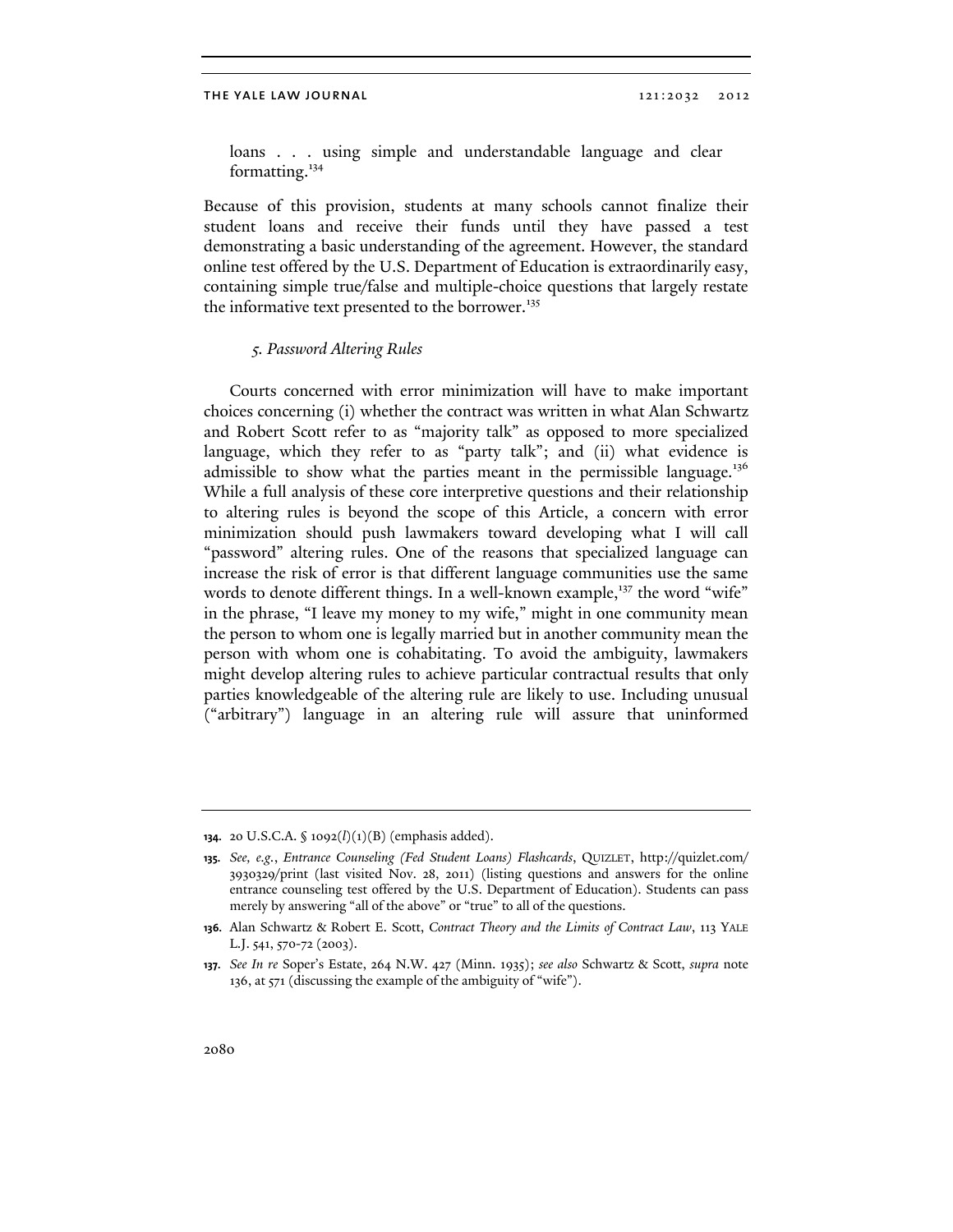contractors will not unwittingly stumble upon the language.<sup>138</sup> An altering rule with arbitrary language operates as a password that allows knowledgeable parties to achieve a desired result without running the risk that unknowledgeable parties will mistakenly invoke the sufficient condition. Password altering rules are a legal analogy to programming "Easter eggs," hidden goodies that can be unlocked only if the user enters an arbitrary concatenation of commands that uninformed users would be extremely unlikely to stumble upon by chance.<sup>139</sup> For example, a user of Microsoft's Excel 97 who opened a new workbook, pressed F5, typed "X97:L97" and then pressed enter, held ctrl-shift, and clicked "Chart Wizard" would engage a fully functioning flight simulator that was hidden inside the spreadsheet program.140 Password altering rules can similarly be crafted to avoid invocation by the uninformed.

Password altering rules will at times be the exclusive means of achieving a particular contractual outcome if lawmakers want to increase the likelihood that all contractors who are opting for a particular non-default provision are acquainted with the law on an issue. Indeed, as a thought experiment, one could imagine lawmakers burying a password altering rule in an online tutorial that nondrafting parties have to handwrite into a contract to opt out of the default. Here, invoking the password would be a prerequisite to gain entrance to the restricted legal treatment.

But more often lawmakers should look to deploy password altering rules that are nonexclusive means—and are merely sufficient safe harbors—for

**<sup>138.</sup>** I use the term "arbitrary" as it is used in trademark law. *See* Zatarains, Inc. v. Oak Grove Smokehouse, Inc., 698 F.2d 786, 791 (5th Cir. 1983) ("*Arbitrary* or *fanciful* terms bear no relationship to the products or services to which they are applied."). An arbitrary trademark is usually a common word that is used in a meaningless context—such as a Salty telephone or an Apple computer. *See* ROBERT P. MERGES, PETER S. MENELL & MARK A. LEMLEY, INTELLECTUAL PROPERTY IN THE NEW TECHNOLOGICAL AGE 754 (5th ed. 2010).

**<sup>139.</sup>** *See* Stan Miastkowski, *Step-By-Step: Find Software Easter Eggs*, PCWORLD (Feb. 27, 2003, 1:00 AM), http://www.pcworld.com/article/109378/stepbystep\_find\_software\_easter\_eggs.html; *see also* HIDDEN DVD EASTER EGGS, http://www.hiddendvdeastereggs.com (last visited Nov. 28, 2011) ("In 1885 the ruling family of Russia, the Romanovs, began a tradition of commissioning Carl Fabergé to create increasingly elaborate jeweled eggs which were exchanged by the family at Easter. Most of the known 50 eggs created contain hidden surprises such as miniature portraits, miniature coaches, and even clock-work birds that sing. It is for these beautiful works-of-art that software and DVD Easter Eggs are named.").

**<sup>140.</sup>** *See Excel 97 Easter Egg—Flight Simulation*, YOUTUBE, (June 30, 2010), http://www.youtube .com/watch?v=-gYb5GUs0dM; *Excel Easter Egg—Excel 97 Flight Simulator—for Later Versions of Microsoft Excel*, THE EASTER EGG ARCHIVE, http://www.eeggs.com/items/ 29841.html (last visited Nov. 28, 2011). Easter eggs sometimes exist as "cheats" in video games that provide players with an alternative means to move to the next level.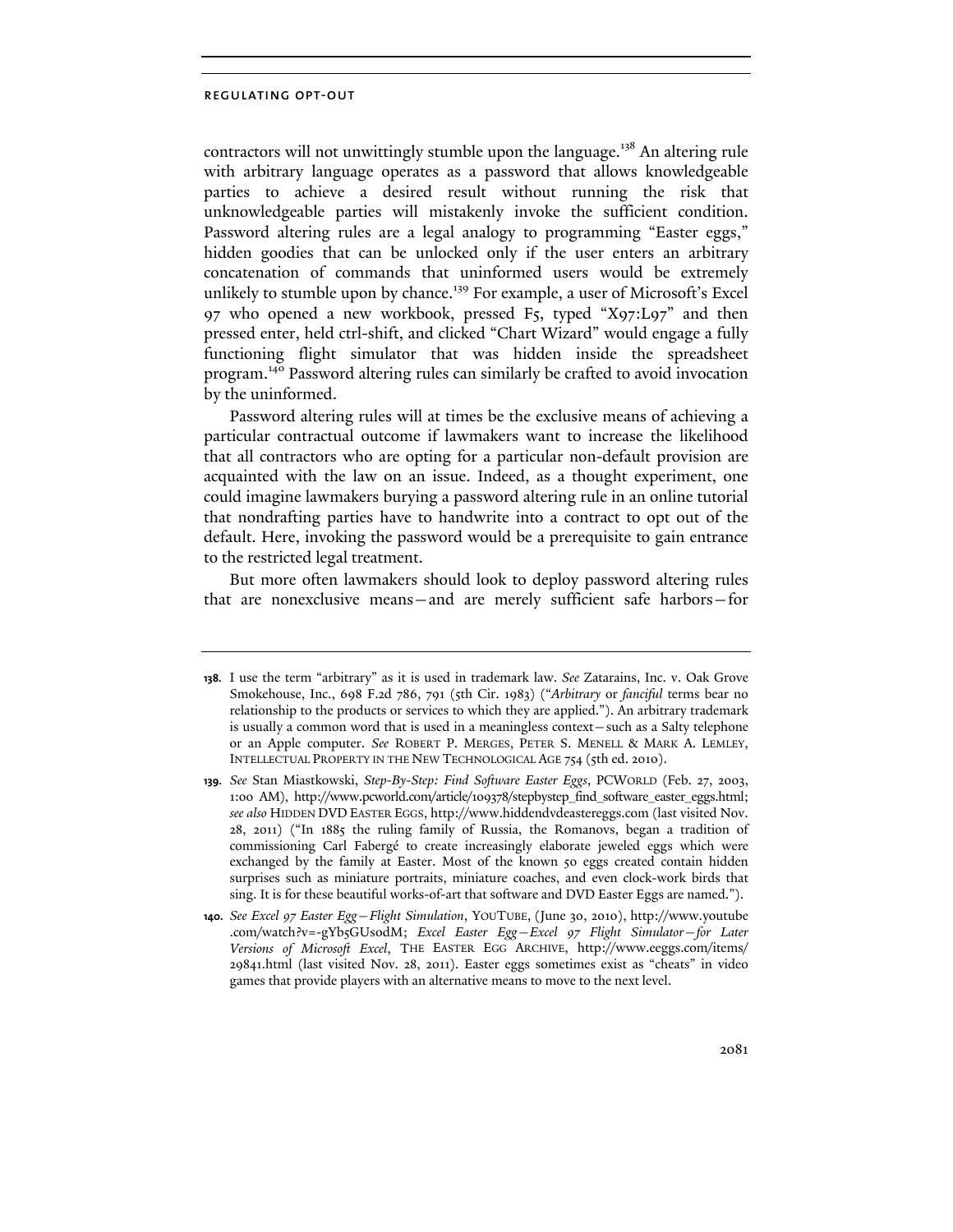achieving particular contractual outcomes. Providing a password altering rule as a sufficient but nonexclusive means of achieving a non-default outcome is particularly well suited to reduce judicial error. It avoids the "wife" problem that common words may mean different things to different people. This case for merely sufficient, password altering rules is consistent with certain types of contractual boilerplate, which as terms of art have come to have well-established legal meaning. However, password altering rules can at times exacerbate party error for nondrafters who fail to understand the implied legal meanings that almost by definition are not transparently revealed by the altering words themselves.

Still, there is a particular type of password altering rule that does well in reducing transaction costs, judicial-error costs, and party-error costs. This rule is related to the idea of judicial decisions providing contractual language that would be sufficient to achieve the legal treatment sought by the losing party in any contractual dispute not involving mandatory rules.<sup>141</sup> In providing sufficiency rules, judges can turn the altering words into a password by adding an explicit citation to the decision itself. Judge Cardozo might have dropped a footnote with a password safe harbor immediately after making the textual claim, "This is not to say that the parties are not free by apt and certain words to effectuate a purpose that performance of every term shall be a condition of recovery."142 The footnote might have provided an example of "apt and certain" words. For example, the footnote might have instructed future parties, "It will be sufficient for future contracts to achieve this result by including the provision 'As suggested in *Jacob & Youngs v. Kent*, 129 N.E. 889, the buyer's duty to pay is conditioned on seller's perfect performance of every term.'" Because these altering terms are sufficient but not necessary, they merely give future contractors an additional contractual option and are unlikely to increase the costs of altering.<sup>143</sup> Because the terms are arbitrary, the drafter is unlikely to use the term unless she is familiar with the referenced decision. And even though the nondrafting party may not initially be aware of the decision, the words of the altering rule itself provide a citation pointer that nondrafters can use to learn more about the likely legal effect of the rule. The next Part of this Article will argue that judicial concerns with externalities or paternalism might lead a court to withhold this kind of altering rule advice. These concerns might have even been present in *Jacob & Youngs.* But in the absence of these concerns,

**<sup>141.</sup>** *See supra* Section II.A.

**<sup>142.</sup>** Jacob & Youngs, Inc. v. Kent, 129 N.E. 889, 891 (N.Y. 1921).

**<sup>143.</sup>** Sufficient altering rules would run the risk of becoming more costly if these rules tended to evolve toward necessary conditions for default displacement. *See* Goetz & Scott, *supra* note 3, at 263 (discussing the tendency of courts to change defaults into mandatory rules).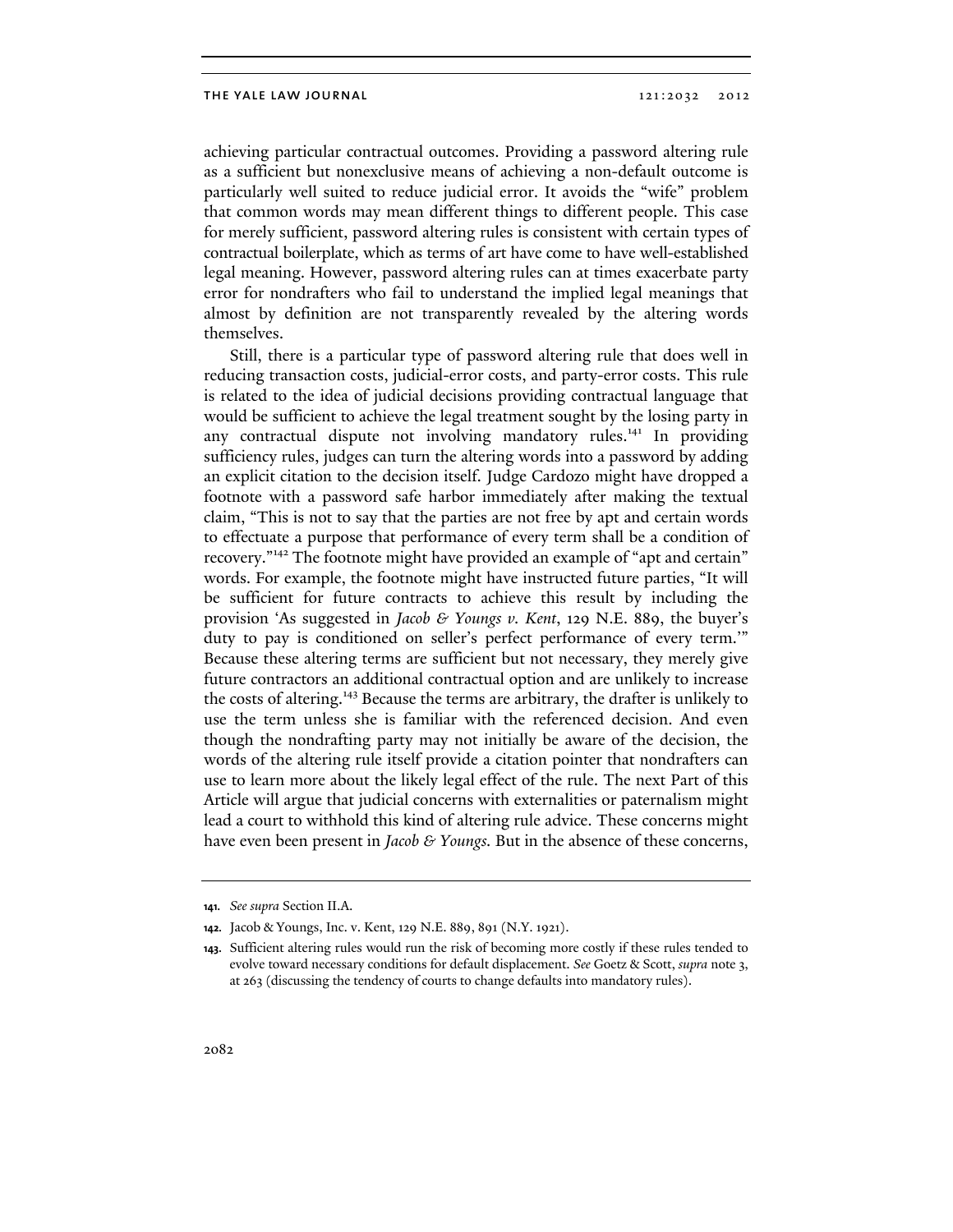courts should routinely provide password altering rules (with self-referencing citations) to allow future contractors a sufficient means for achieving alternative contractual outcomes.

## *6. Reversibility*

A final lesson that can be gleaned from the UX guidelines concerns reversibility. The guidelines suggest that instead of imposing the cost of confirmations on users to reduce the likelihood of error costs, programmers should instead provide "undo," the ability of users to reverse a mistaken action. "For example, deleting a file in Microsoft Windows usually doesn't require a confirmation because deleted files can be recovered from the Recycle Bin. Note that if an action is very easy to perform, just having users redo the action may be sufficient."<sup>144</sup> This example shows that the guideline authors do not have absolute control over Windows operability; one continues to find confirmation dialog boxes as a precondition to deleting files.

Reversibility is a tool of remediation. Instead of reducing the likelihood of error, reversibility reduces the cost of error. In contract law, the reversibility strategy is analogous to cooling-off strategies, which give contractors a period of time in which they can undo mistaken contract formation. The Federal Trade Commission (FTC) gives buyers a three-day cooling-off period to rescind any contract made at a "buyer's home, workplace or dormitory or at facilities rented by the seller on a temporary or short-term basis, such as hotel or motel rooms, convention centers, fairgrounds and restaurants."145 And while the FTC cooling-off rule is concerned with the undue influence of pressurized sales, other cooling-off rules are triggered simply by the substantial untoward consequences that result from party mistakes in particular circumstances—as

**<sup>144.</sup>** *Confirmations*, *supra* note 86.

**<sup>145.</sup>** *See* FED. TRADE COMM'N, FTC FACTS FOR CONSUMERS: THE COOLING-OFF RULE: WHEN AND HOW TO CANCEL A SALE 1 (1990), *available at* http://www.ftc.gov/bcp/edu/pubs/consumer/ products/pro03.pdf. The United Kingdom has established an alternative to the cooling-off cancelation option—forcing seller/lenders to wait at least a week after a credit sale *before* they can enter into a separate contract with the buyer/borrower for the provision of credit life insurance. *See* U.K. COMPETITION COMM'N, MARKET INVESTIGATION INTO PAYMENT PROTECTION INSURANCE 1 (2009) (concluding that the best approach to regulating credit life and similar products is to prohibit "distributors and intermediaries from selling [payment protection insurance] to their credit customers within seven days of a credit sale").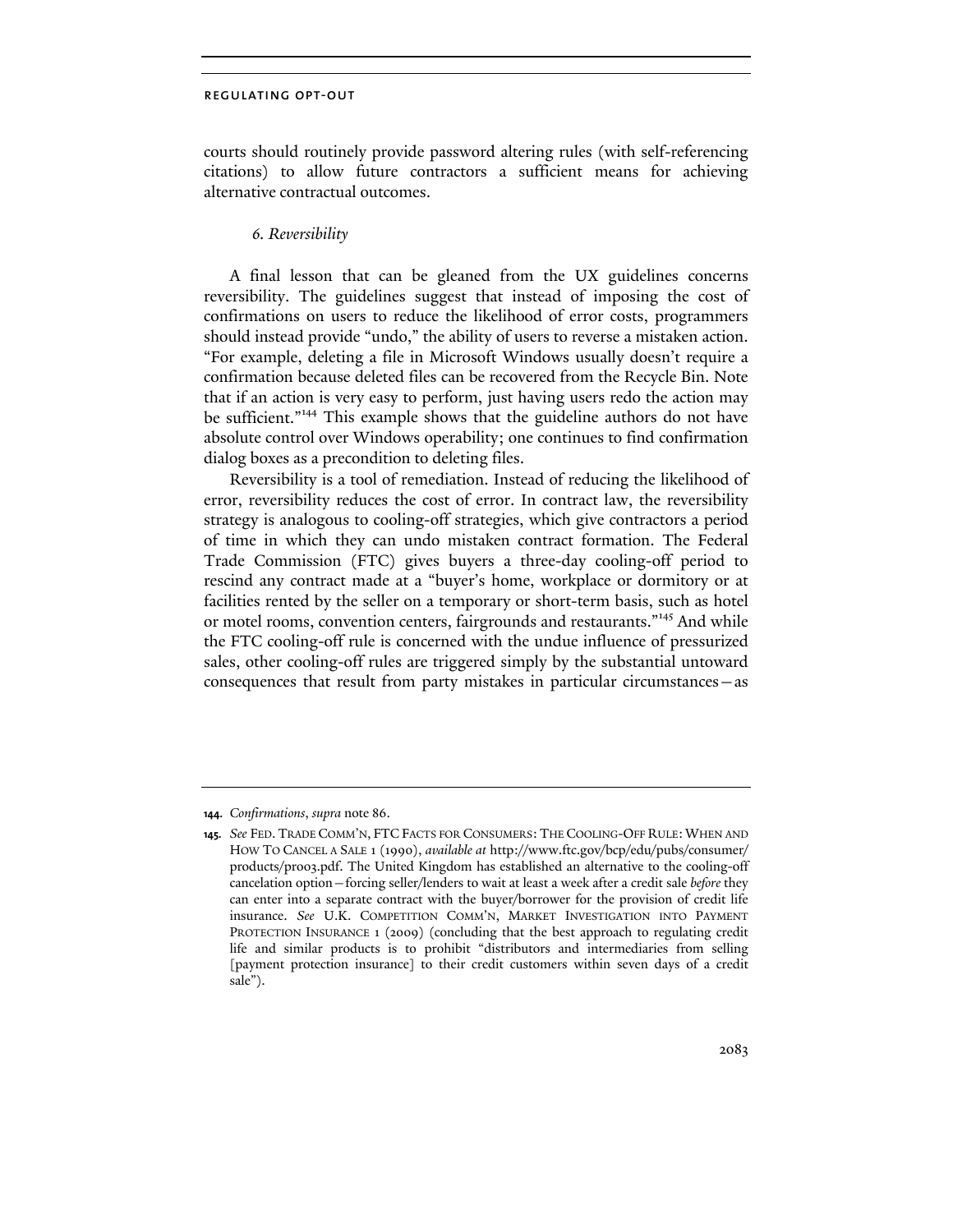exemplified by the state cooling-off provision for certain health insurance or reverse mortgage contracts.<sup>146</sup>

Cooling-off strategies—which usually give the nondrafting buyer the option of cancelling a contract during the limited cooling-off period—are not well suited for responding to the problem of judicial error, because the buyer is usually not well placed in terms of information or motivation to clarify the meaning of terms that might induce judicial error about the shared meaning of the contract. But cooling-off strategies *might* be better suited to respond to problems of party error. If (and as a behavioral matter it is a big if) the buyer takes the time to read the contract after signing it and learns of unfavorable terms, or if the buyer takes the time to solicit competitive offers from other sellers, a cooling-off period can correct party error. But as an empirical matter cooling-off options are rarely invoked.<sup>147</sup>

### **iii. sticky defaults as quasi-mandatory rules**

Contractual rules are usually categorized dichotomously as mandatory or default—with the former rules unalterable and the latter alterable. The standard justifications for mandatory restrictions on freedom of contract are to protect people inside (paternalism) or outside (externalities) the contract. This Part will argue that when externalities and paternalism concerns are not sufficient to support mandatory rules, lawmakers can still at times manage and ameliorate these concerns by creating sticky defaults by using what I will call "impeding" altering rules, which selectively deter opt-out by artificially increasing its difficulty. Software praxis again helps motivate our analysis. The software programmer's primary job is to facilitate user autonomy. Programs

**<sup>146.</sup>** *See Take Advantage of Florida Health Insurance Cooling-Off Period*, DIGI-JOURNAL (Aug. 24, 2008), http://www.digijournal.net/healthmedical/take-advantage-of-florida-health-insurance -cooling-off-period; Press Release, Mass. Office of Consumer Affairs and Bus. Regulation, State Launches New Reverse Mortgage Web Site for Seniors (Aug. 15, 2008), http://www.seniorcareinc.org/ResLib/Reverse\_Mortgages.pdf ("Massachusetts law provides all reverse mortgage borrowers with a cooling off period which gives them the right not to proceed with the transaction for seven days after a loan commitment is issued by the mortgage lender.").

**<sup>147.</sup>** *See* Caroline O. Shoenberger, *Consumer Myths v. Legal Realities: How Can Businesses Cope?*, 16 LOY. CONSUMER L. REV. 189, 216 (2004) ("The real story behind the cooling-off period, when it does exist in the law, is that it is generally ineffective against fraud. Take, for example, a door-to-door salesman for a roofing company [who], after signing a contract containing the legal cancellation notice, obtains a \$300 down payment. Even if the resident exercises the right to the three-day cooling-off period, it's a challenge for the consumer to get back the deposit.").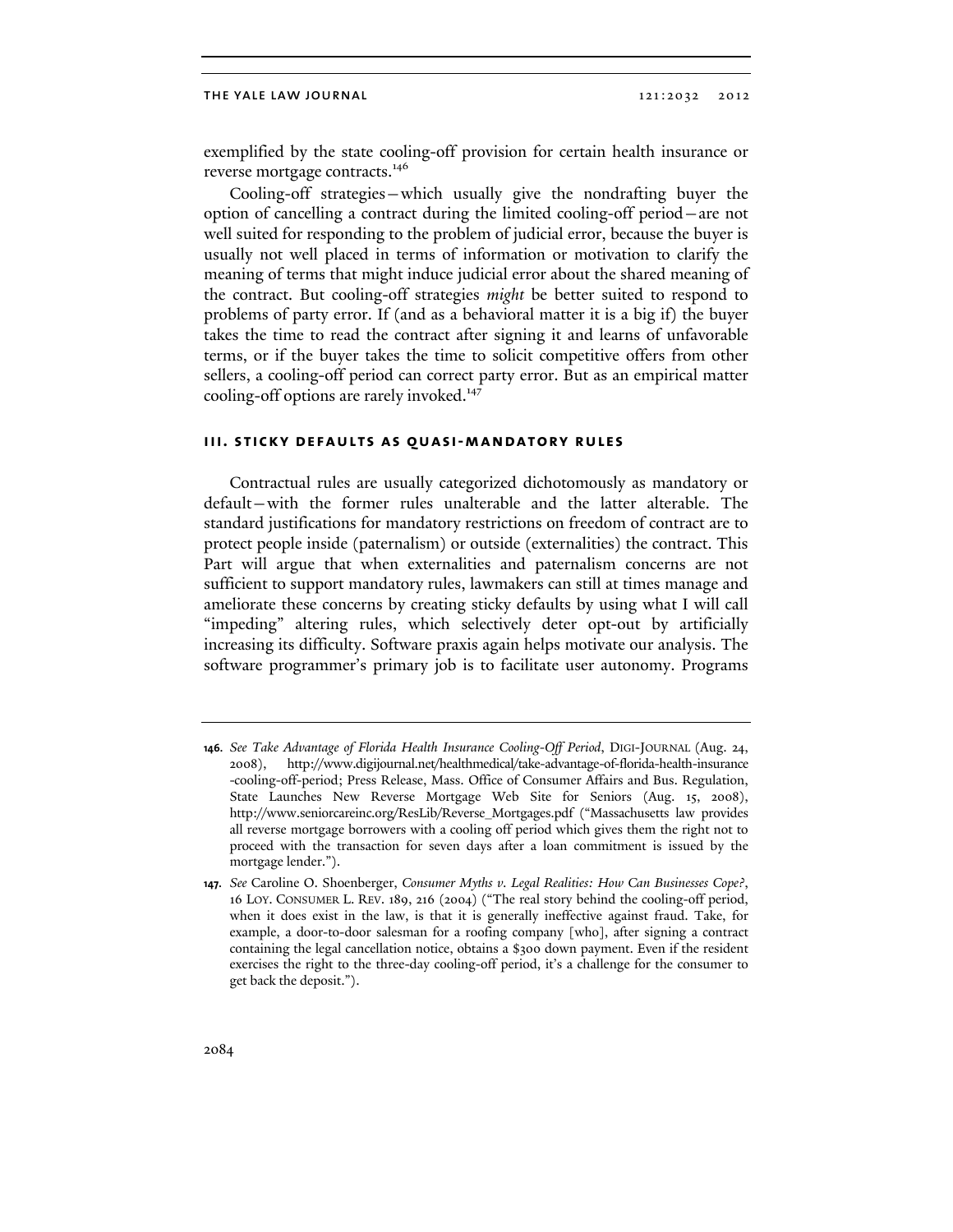should set the defaults that most users want and provide low-cost means of displacing those defaults. That is, programmers, like lawmakers in establishing contract law, should ordinarily set majoritarian defaults and cost-minimizing altering rules. The error-reducing deviations from cost minimization in the previous Part can all be justified as kinds of soft paternalism. The users themselves would want to have to click twice before opening email attachments to reduce the risk of mistakenly unleashing a virus. The users themselves would want the annoyance of having to click twice to delete a file to reduce the risk of losing valuable work product.<sup>148</sup> A programmer guided by soft paternalism would attempt to make the kind of altering rule choices that users as a class would make for themselves $149$  – even if it entails imposing additional transaction costs on those users who in fact want to displace the default. The goal of such soft paternalism ultimately is to allow all users to achieve the default or non-default option that they prefer. Indeed, the purpose of the higher-cost altering rules is to enhance user autonomy by increasing the chance they make informed choices to choose the option that they really want.

But programmers might at times go further and put in place barriers to opting out that seek in equilibrium to impede the user's ability to achieve certain non-default options. Such altering barriers might be based on the same twin rationales used to justify mandatory rules: externalities and (hard) paternalism. For example, when a user opting out of a default negatively affects other users or the software company itself, the programmer may increase the cost of opt-out to reduce the opt-out rate. Indeed, the Microsoft UX guidelines, in another moment of surprising candor, provide for the possibility of "ulterior motive confirmations" and explain, "While these dialog boxes are presented as confirmations, their real goal is user education or advertisement of features."<sup>150</sup>

Microsoft's ulterior motive of advertising features is viewed as a justification for imposing the additional costs on the user. Software users thus encounter "Are you sure you don't want to upgrade to Quicken 2012?" confirmations because of the ulterior motive of selling product. More benignly,

**<sup>148.</sup>** The pure soft-paternalism justification for prophylactic confirmations would have more difficulty justifying why the two-click altering rules are not themselves alterable—that is, why users aren't trusted with the option of moving to one click. *See supra* Section I.B (discussing the two-click altering rule in Microsoft Outlook). One might give a soft-paternalism justification for the immutability of the two-click altering rule itself. For example, a primary user might be concerned that another family member will opt out of the prophylactic without warning the user, who is then exposed to unwanted risk.

**<sup>149.</sup>** *See The State Is Looking After You*, ECONOMIST, Apr. 8, 2006, http://www.economist.com/ node/6772346 (describing the goals of soft paternalism).

**<sup>150.</sup>** *Confirmations*, *supra* note 86.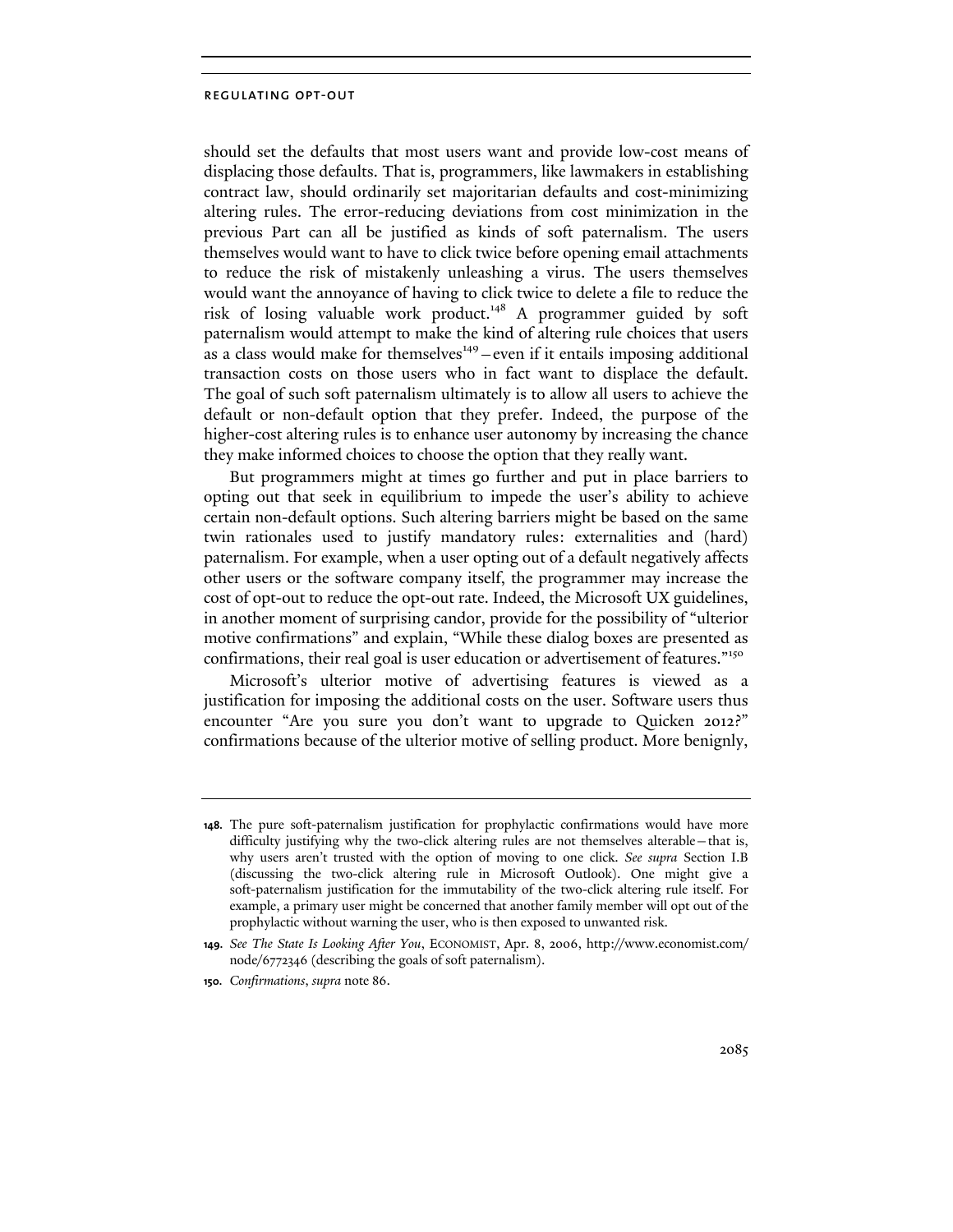programmers might include higher cost-altering rules that are motivated to dampen opt-outs that disadvantage other users. For example, the confirmation "Are you sure you don't want to report this problem to Microsoft?" might induce more people to share information that could aid users generally. A hard-paternalism justification for prophylactic altering rules would occur if programmers constructed opt-out barriers because they believed that (even with more information) some users would still mistakenly opt out. UX guidelines do not suggest this approach, and it is in some ways understandable when we realize that software companies are trying to induce customers to buy their products. By definition, consumers dislike barriers prompted by hard paternalism and might be less inclined to purchase software with hardpaternalism features. The Apple UX guidelines give voice to hard-paternalism concerns when talking about removing choice altogether rather than in guiding it against the users' wishes.<sup>151</sup>

Concerns with negative externalities or (hard) paternalism can also at times motivate lawmakers to implement altering rules that seek to impede some contractors from opting out—particularly impeding contractors who absent the altering-rule obstacles would have opted out. The last Part was predominantly about how soft-paternalism concerns could justify deviating from cost minimization in establishing legal altering rules.<sup>152</sup> But in this Part, I explore how hard paternalism and externalities can justify altering rules that restrict and impede contractor autonomy.

The impeding altering rules make defaults sticky, and in the past, I have (somewhat misleadingly) referred to some defaults as "sticky defaults."<sup>153</sup> But what makes a default sticky, under this reading, has nothing to do with the content or desirability of the default itself. The stickiness of a default derives from the relative difficulty of contracting around—particularly if the altering rules impede fully-informed contractors from contracting for certain non-default effects because of the costs of complying with the impeding altering rules.<sup>154</sup> Accordingly, I will sometimes refer to sticky defaults as sticky or impeding altering rules.

**<sup>151.</sup>** *Apple Human Interface Guidelines*, APPLE DEVELOPER, http://developer.apple.com/ue/switch/ windows.html#useTheAquaHumanInterfaceGuidelines (last visited Apr. 22, 2011).

**<sup>152.</sup>** *See, e.g.*, Colin Camerer et al., *Regulation for Conservatives: Behavioral Economics and the Case for "Asymmetric Paternalism*,*"* 151 U. PA. L. REV. 1211 (2003); Richard H. Thaler & Cass R. Sunstein, *Libertarian Paternalism*, 93 AM. ECON. REV. 175 (2003).

**<sup>153.</sup>** A Westlaw search shows the term "sticky default" has appeared in at least sixty-four law review publications.

**<sup>154.</sup>** This altering-cost definition of sticky defaults is at odds with the way that Omri Ben Shahar and John Pottow used the term. *See* Omri Ben-Shahar & John A.E. Pottow, *On the Stickiness*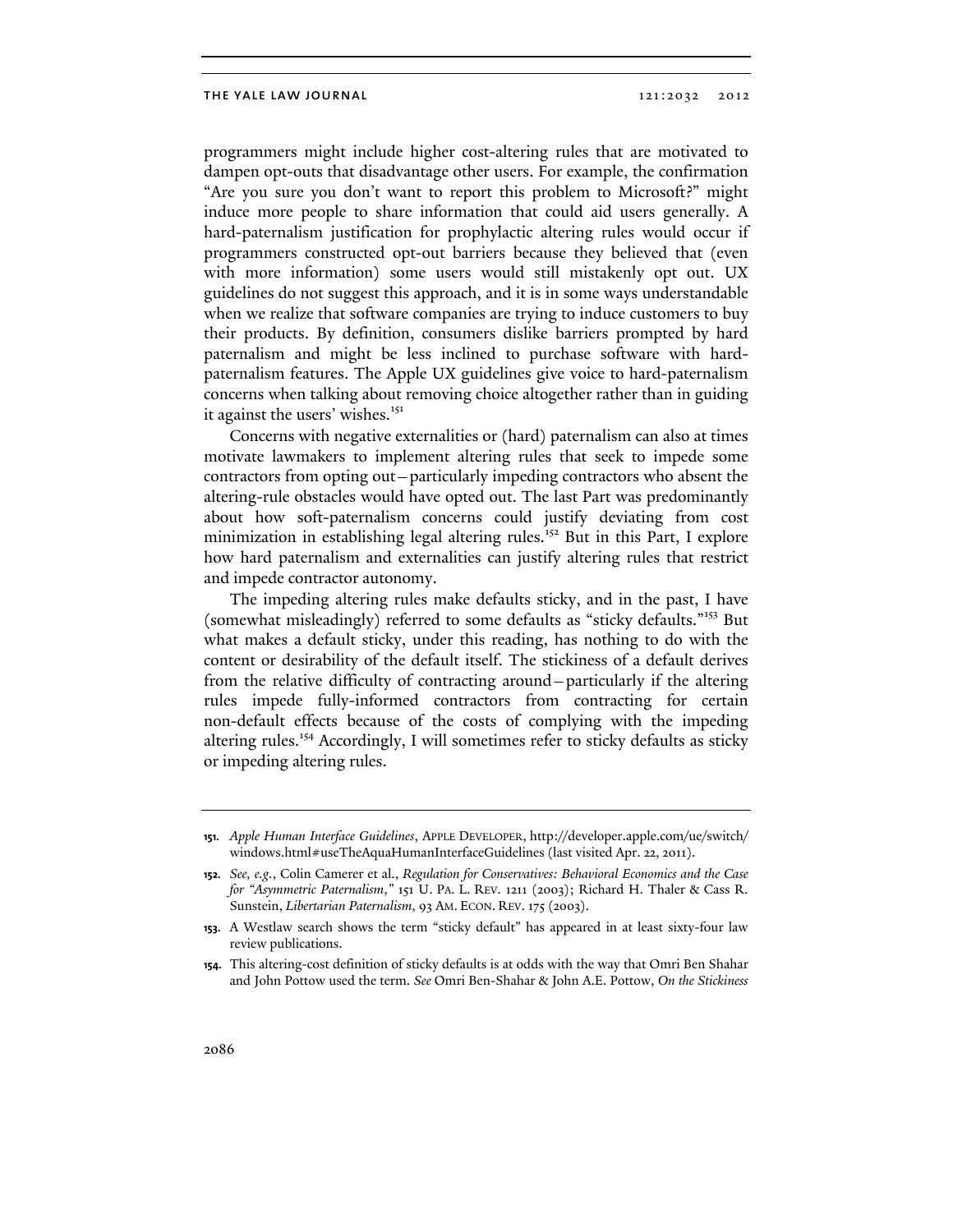It shouldn't be surprising that paternalism and externalities provide the ur-justifications for both mandatory rules and sticky defaults. Sticky defaults properly conceived should be thought of as an intermediate category falling between ordinary defaults and traditional mandatory rules. Indeed, Figure 1 shows how it is possible to place sticky defaults on a spectrum of contractual rules, from the highest legal desirability of private opt-out to the lowest.

## **Figure 1.**

# legal desirability of private opt-out with respect to four types of contractual rules

| Most Desirable  |                 |          | Least Desirable |  |
|-----------------|-----------------|----------|-----------------|--|
| Penalty         | (Ordinary)      | Sticky   | Mandatory       |  |
| <b>Defaults</b> | <b>Defaults</b> | Defaults | Rules           |  |

Penalty defaults are established to encourage private parties to opt out. Lawmakers desire that private parties contract around these defaults to provide information to people inside or outside of the contract. With regard to ordinary default, lawmakers are indifferent as to whether the parties opt out or not. Ordinary defaults (with cost-minimizing or soft-paternalistic altering rules) attempt to maximize private autonomy to opt out or not. Sticky defaults in contrast attempt to impede some parties who but for the impeding altering rules would have opted out of the default. With regard to sticky defaults, lawmakers want to impede some private parties from achieving particular contractual results. And finally, moving to the far right in the figure, mandatory rules attempt to impede *all* parties from achieving particular contractual results.

Under this conception, sticky defaults are metaphorically a kind of way station on the road to mandatory rules. They are quasi-mandatory rules that attempt to produce a constrained separating equilibrium, allowing a reduced number of contractors to opt for legal consequences that lawmakers disfavor. Relative to traditional mandatory rules, sticky defaults with their impeding

*of Default Rules*, 33 FLA. ST. U. L. REV. 651 (2006). Ben-Shahar and Pottow suggested defaults could become sticky—not because of anything to do with the necessary or sufficient conditions of altering—but merely because opt-out may in some contexts seem like a "trick." *Id.* at 652 ("The fear is that the counterparty will suspect that the proposer's decision to deviate from the [default] and use an unfamiliar provision hides some unknown problem . . . .").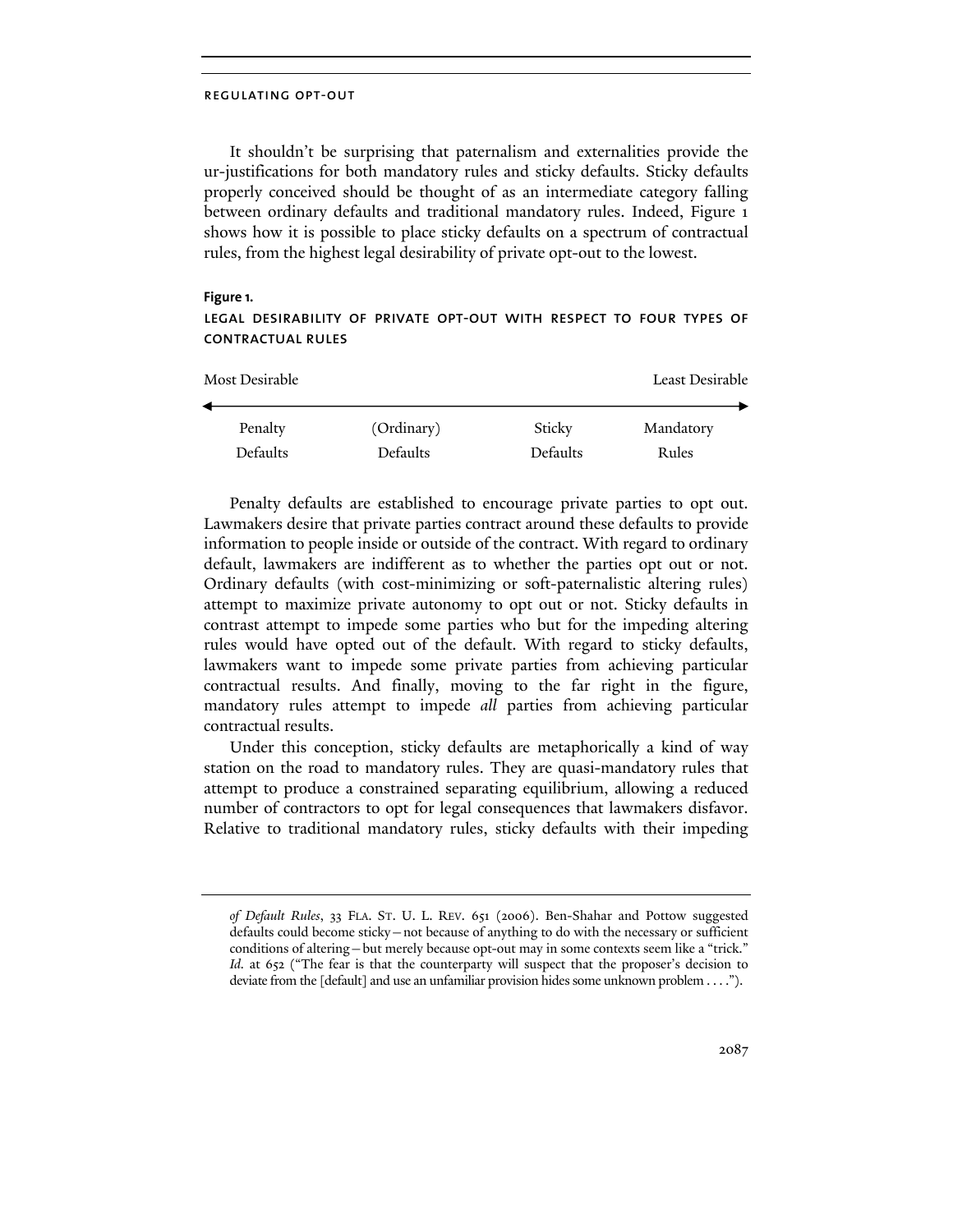altering rules offer private parties greater freedom of contract. But relative to traditional defaults, sticky defaults restrict private-ordering freedom.

One might reasonably wonder why lawmakers would ever prefer sticky defaults to mandatory rules. If lawmakers are concerned about negative externalities or the ability of nondrafters to protect themselves from certain kinds of opt-out, why not simply prohibit contracting for these disfavored outcomes? The simple answer is heterogeneity. Contracting parties may experience heterogeneous private benefits from contracting around, they might produce heterogeneous amounts of externalities, or they might produce heterogeneous paternalistic concerns. Heterogeneity of these kinds can produce contexts where it is efficient to erect impeding barriers that disproportionately allow default displacement where there are higher private benefits, lower negative externalities, or lower paternalism concerns. The goal of impeding altering rules will be to disproportionately block the more socially problematic opt-outs, while not blocking the less socially problematic opt-outs.

### *A. Numeric Example Comparing Relative Efficiency of Sticky Defaults*

To see the potential efficiency of quasi-mandatory rules, consider the following stylized numerical example. Imagine that the negative social externality of displacing a default provision *Z* with the alternative provision *Ž* is either \$20 per contract or \$25 per contract, and assume that, among 100 contracting pairs, there are two contracting types that vary in how much they privately value the alternative provision:

Eighty of the contractors are "Low" types, and for these types the *Ž* provision increases the gains of trade by \$5 per contract; and,

Twenty of the contractors are "High" types, and for these types the *Ž* provision increases the gains of trade by \$100 per contract.

In this stylized example, lawmakers need to choose how costly to make the altering rule. Imagine that lawmakers can set altering costs at \$0, \$5.01, or \$100.01.<sup>155</sup> To keep the example simple, imagine that there are sufficient gains

**<sup>155.</sup>** One could conceive of the altering costs as the arbitrary ink costs of including legally required verbiage in the contract. Alternatively, lawmakers might require altering contractors to publicly burn the requisite amounts of money in order to alter. More realistically, the law might manipulate the cost of discovering the necessary conditions for altering by hiding the information in a labyrinth of code sections and common law decisions, forcing interested parties to retain legal representation in order to discover and implement the altering requisites. Higher costs of discovery are likely to have different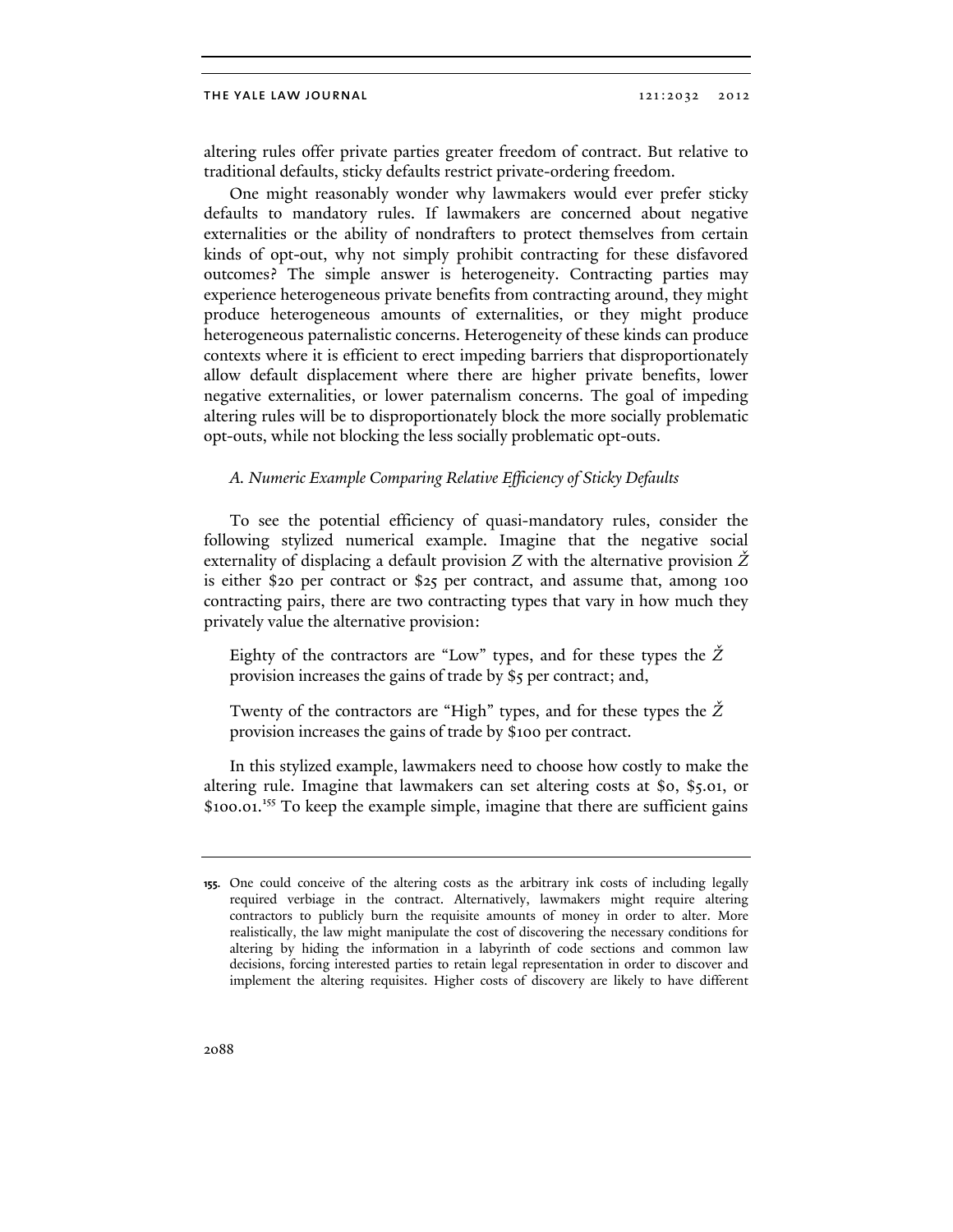from trade for all types such that, regardless of the altering costs, all 100 contractors will end up contracting, possibly without contracting around the default. The example assumes away all judicial error and party error. The purpose of the potentially higher-cost altering rules is not to better inform the contractors or the courts, who are assumed to be perfectly informed about the legal consequences of both the default and its alternative—and ignoring alteration costs, all contractors at least mildly prefer *Ž* to provision *Z*. The sole potential impact of higher altering costs is to deter some contractors from contracting around the default. Table 4 summarizes the efficiency effects of altering rules with three cost levels, assuming that contractors only contract around a rule if the private increases in gains of trade from altering exceed the privately borne altering costs:

# **Table 4.**

### does net efficiency gain from **CONTRACTOR** altering alter? Contractor Type H L  $(\frac{L}{5})$  E = 20 E = 25  $(100)$  $C = 100.01$  No No 0 0 alteration ALTERATIOI costs  $C = 0$  Yes Yes 400 -100  $C = 5.01$  Yes No 1499.80 1399.80

# example of higher efficiency from a sticky default than from either a mandatory or default rule

If altering costs are set at \$100.01 (or more), then the default *Z* provision effectively becomes a mandatory rule. Not even the high-valuing contractors

distributional effects on repeat and non-repeat contractors as the repeat contractors might well be able to utilize their acquired knowledge altering prerequisites in repeated contracts.

Failing to specify the words and actions sufficient to alter might also impose probabilistic altering costs because contractors who attempt to displace a default will bear the risk that the court might after the fact hold them to unintended terms. *See infra* Section IV.A (discussing ex post penalties). One could construct examples where only a subset of contractors who had particularly high gains of trade from altering would bear these costs by attempting to alter.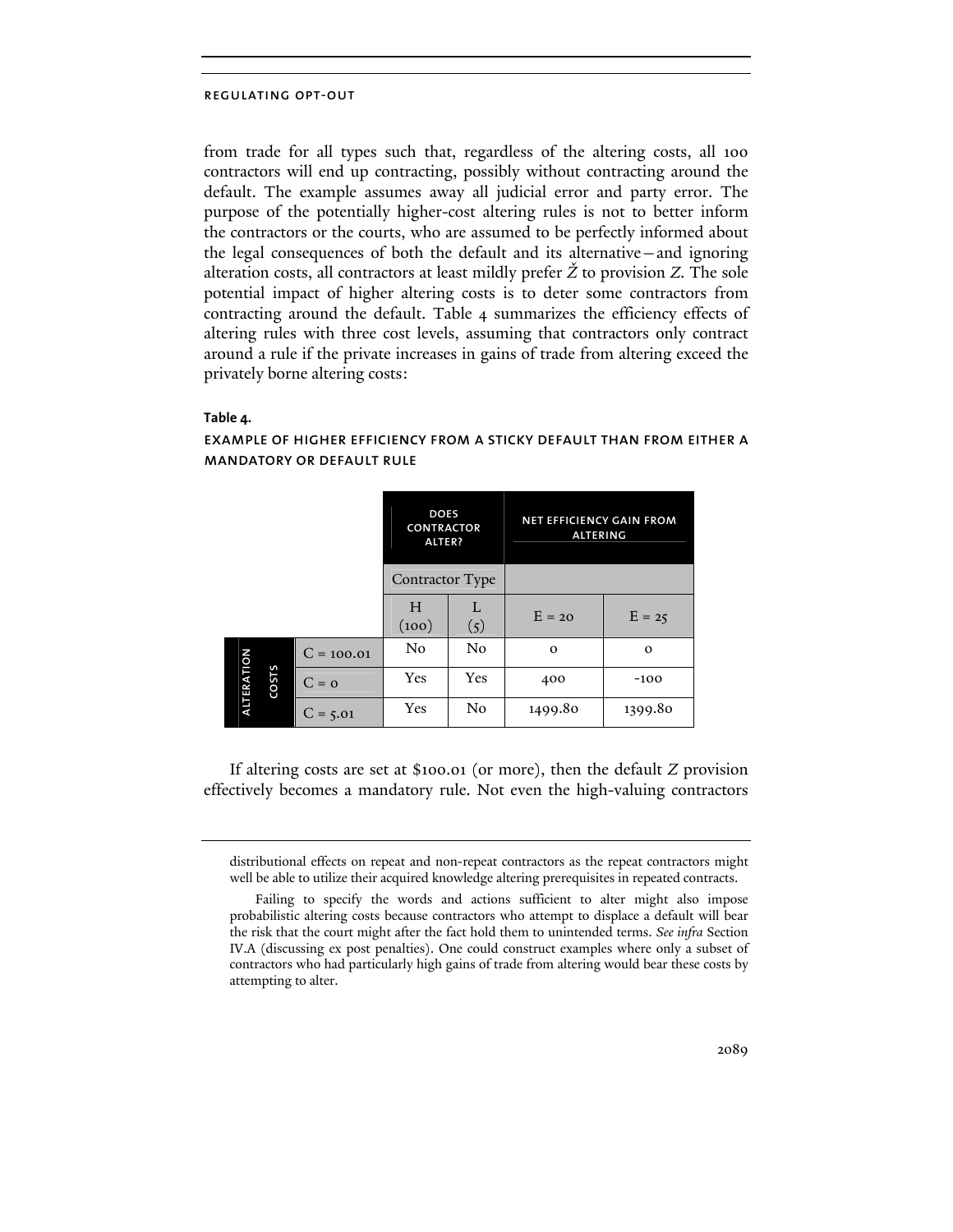are willing to incur \$101 in altering costs to raise their gains of trade by \$100. Accordingly, the top row of Table 4 illustrates that there are no additional net gains in efficiency from parties contracting to the alternative provision, *Ž*. At the other extreme, if lawmakers set altering costs at \$0, then all contractors contract around the default and favor the alternative provision. Altering increases efficiency when the private benefits it produces exceed the social costs of the negative externality. Accordingly, the middle row of Table 4 indicates that when the negative externality from altering is \$20 per contract, the net gain from altering is \$400 (= 20 x 100 + 80 x  $5 - 100$  x 20). This row also indicates that when the negative externality rises to \$25 per contract, the net social impact of altering becomes negative. All contractors still costlessly contract around the default, but now the negative externalities drive the net gains to  $-$ \$100 (= 20 x 100 + 80 x  $5 - 100$  x 25). The two top rows of the table are consonant with a standard result of existing scholarship: as negative externalities become more pronounced, mandatory rules tend to become more efficient than default rules.<sup>156</sup> If lawmakers could choose between only two levels of altering costs, they should choose high altering costs when there are high negative externalities and cost-minimizing altering costs when there are relatively low negative externalities. Indeed, in this stylized example, setting altering costs at zero is equivalent to lawmakers flipping the default, because no contractors would choose to contract away from a *Ž* default.

But Table 4 shows that there is an intermediate level of altering costs that can produce an even higher level of efficiency. If lawmakers set contracting costs at \$5.01, then only high-valuing contractors will choose to incur the altering costs. This intermediate level of altering costs thus induces a separating equilibrium, where high and low types in equilibrium end up with different contractual terms—even though they all privately prefer the *Ž* provision. The net efficiency gains from altering with these intermediate altering costs are \$1499.80 (= 20 x 100 - 20 x 20 - 20 x 5.01) when the externality is \$20 per contract and the efficiency gains are \$1399.80 (= 20 x 100 - 20 x 25 - 20 x 5.01) when the externality is \$25 per contract.

Table 4 thus provides an example where a sticky default produces higher efficiency than either a mandatory rule or a cost-minimizing default. Lawmakers' artificially engineered intermediate altering costs increase efficiency (relative to these two other legal regimes) because they deter low-valuing contractors from altering (when their altering produces externalities that exceed their private benefits) while simultaneously allowing altering by the high-valuing contractors (whose private benefits exceed the

**<sup>156.</sup>** *See* Ayres & Gertner, *Filling Gaps*, *supra* note 3, at 88.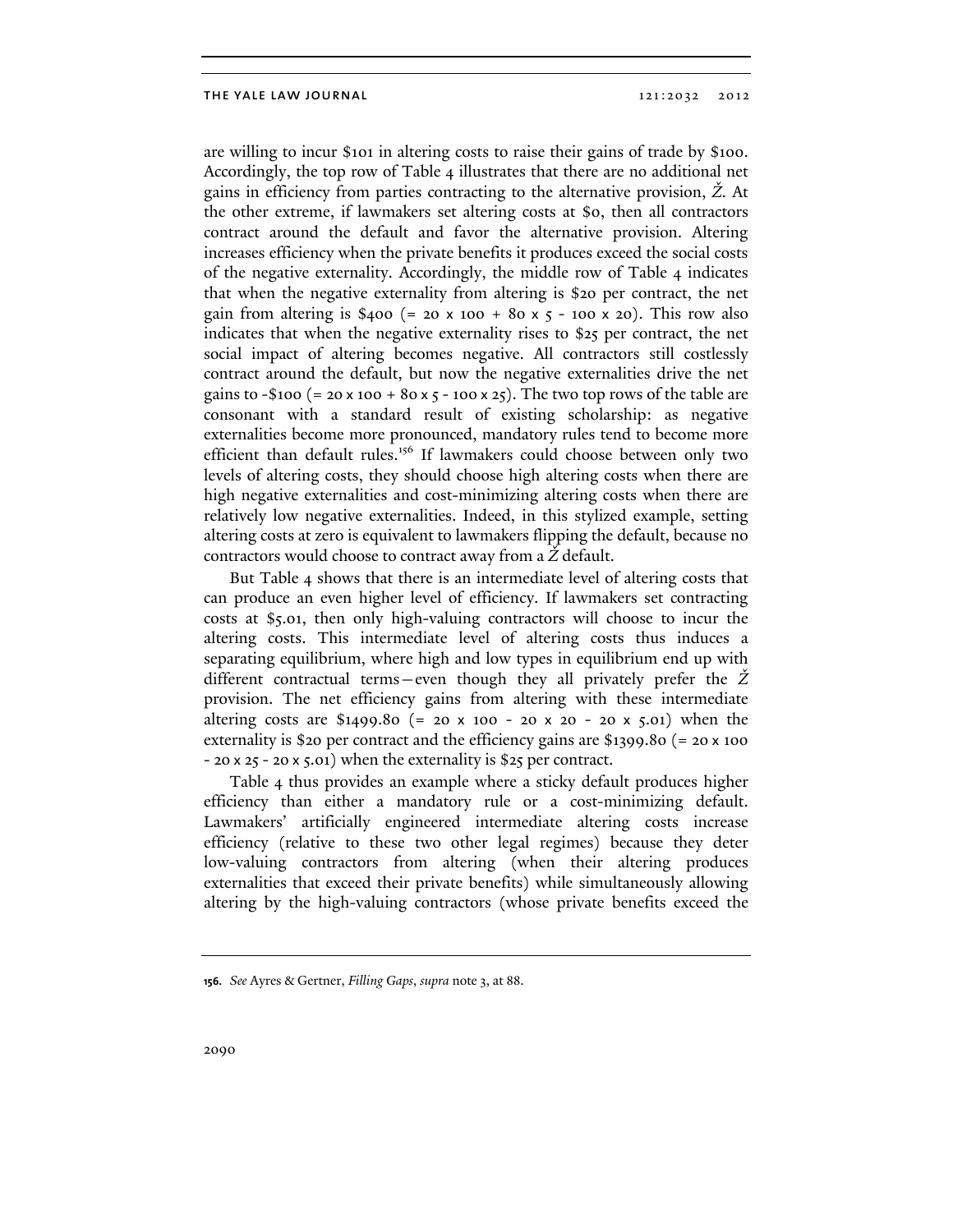negative externalities). When the negative externalities are relatively high (\$25 per contract), the sticky default dominates the second-place mandatory rule because it grants *more* contractual freedom to the high types. When the negative externalities are relatively small, the sticky default dominates the second-place (Teflon) default because it grants *less* contractual freedom to the low types.

This numeric example shows that in the face of negative externalities, it can be efficient for lawmakers to set a minoritarian default (which none of the contractors privately prefer) and combine it with artificially elevated altering costs. Without the altering costs, the minoritarian default would operate as a kind of penalty that encourages contractors to contract around the default. But when the disfavored default is combined with the elevated altering costs, it induces a separating equilibrium with the limited opt-out.<sup>157</sup>

The use of intermediate altering costs is reminiscent of, but importantly different from, Pigouvian or effluent taxation. A simple and time-honored mechanism for solving externality problems would be for lawmakers to treat the contracting for provision *Ž* as a kind of pollution and to impose effluent taxation equal to the size of the activity's social harm. In simple models, effluent taxation can produce first-best efficiency because, as with the example above, only contractors with high benefits would be willing to pay the taxand the desired efficient separating equilibrium would ensue. From a social efficiency perspective, increasing altering costs is different from imposing a tax because taxes are mere transfers of value, while sticky defaults actually require the consumption of real transaction resources. So while this costly altering rule produces the same separating equilibrium as the efficient effluent tax, it is not first-best efficient because the high-value contractors throw away value in the process of contracting. One reasonable response to the example is that lawmakers might produce more efficiency by imposing a Pigouvian tax instead of using the impeding altering rules. However, they should remember that taxation is not institutionally or politically feasible for all lawmakers.

In more complicated models, taking into account both the costs involved in administering a scheme of Pigouvian taxes and the costs of administering a judicial system, altering rules with privately-borne intermediate altering costs

**<sup>157.</sup>** In Ayres & Gertner, *Strategic Contractual Inefficiency*, *supra* note 3, at 753 n.75, Rob Gertner and I have an example where increasing costs of contracting around can improve efficiency, but it does so by producing a more efficiency-pooled equilibrium. In contrast, Table 4 relates to an example where increased costs of contracting around a default produce a more efficiency-separating equilibrium.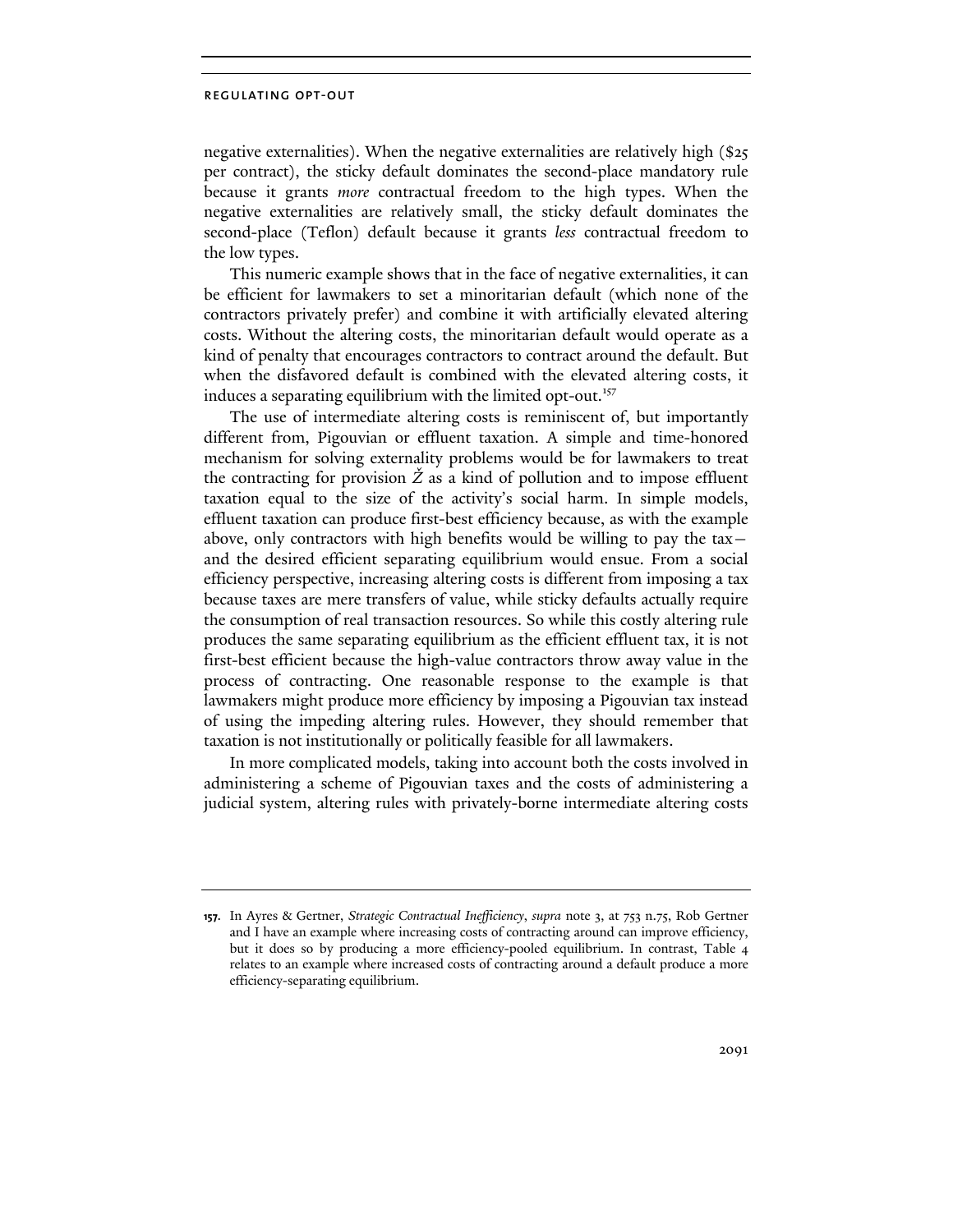might be more efficient than even Pigouvian effluent taxation.<sup>158</sup> Impeding altering rules, even if second-best, still can produce (substantially) greater efficiency than mandatory rules or cost-minimizing defaults. From the perspective of effluent taxation, the example teaches that the efficiency enhancements from creating a separating equilibrium can be strong enough to overcome the additional headwind of "wasted" transaction costs.

This will not always be so. Sticky defaults will not always be more efficient than mandatory rules or cost-minimizing defaults. But this numeric counterexample is sufficient to show that efficiency-minded lawmakers will at times want to deploy impeding altering rules that in essence make a rule mandatory for some subset of contractors while making the same rule contractible with regard to another subset of contractors. In such circumstances, a sticky default with artificial barriers to opting out is an additional tool to achieve that end.

### *B. Possible Applications of the Sticky Default Strategy*

The foregoing example so abstracts from reality that readers may have trouble relating the numeric possibility to real world contexts. Can particular contract terms produce negative externalities? Can lawmakers manipulate the size of altering costs? Will the impeding altering rules associated with sticky defaults impede the appropriate contractors from contracting? Are there any examples of sticky defaults *cum* impeding altering rules in current law? This Section provides some answers.

To see the possibility of negative social externalities from private contracting provisions, one need go no further than the current mortgage crisis. The mortgage contracting provisions concerning balloon payments or the degree of leverage can negatively impact systemic risk.<sup>159</sup> Moreover, the previous externality example might be modified to model heterogeneous paternalism concerns as a lawmaker's basis for implementing impeding altering rules. Instead of varying the private benefits or the social costs from altering, one can imagine circumstances where a subclass of less sophisticated or more behaviorally-biased consumers is more likely to enter into contracts with party error. While the earlier example concerned altering that produced negative externalities, the paternalism concern for a subgroup of consumers is

**<sup>158.</sup>** An advantage of impeding altering rules is that the privately-born effort in contracting can reduce the publicly-born cost of adjudicating contract disputes.

**<sup>159.</sup>** *See* Steven L. Schwarcz, *Systemic Risk*, 97 GEO. L.J. 193 (2008).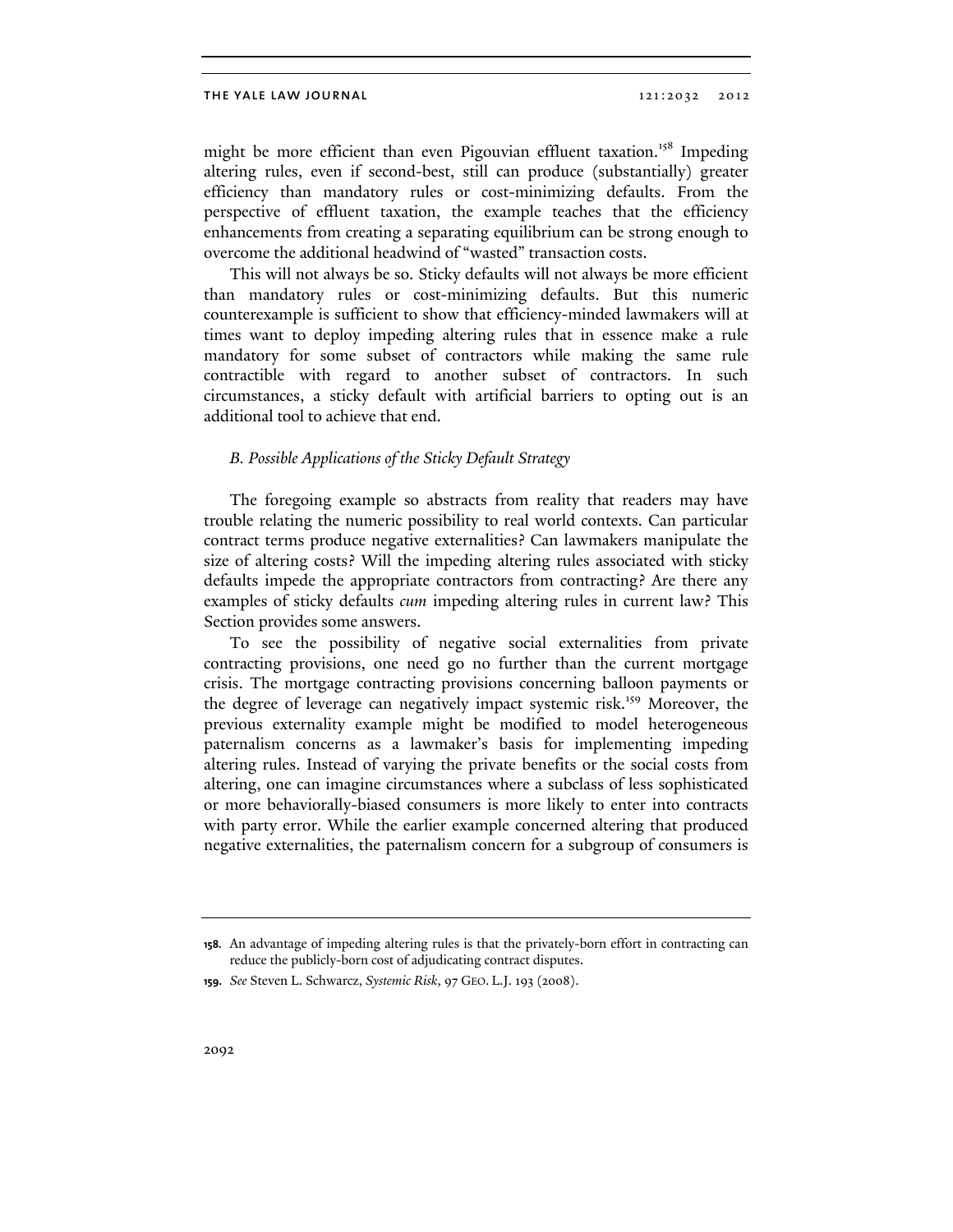that altering will produce negative *internalities*—in that people internal to the contract are not trusted to protect their own interests.

Heterogeneous paternalism concerns naturally suggest what Colin Camerer and coauthors have called "asymmetric paternalism" policies.<sup>160</sup> Impeding altering rules might ameliorate the heterogeneous paternalism problem if the altering barriers work to hinder opt-out by those contractors where the paternalism concern is high while allowing opt-out by those contractors where the paternalism concern is low. However, some forms of impeding rules will not be well-tailored to disproportionately prevent opt-out from the contracting pairs where paternalism concerns are the strongest. For example, if the concern is that some buyers are unrealistically optimistic about the benefits from a particular opt-out,<sup>161</sup> then those optimistic buyers, because of their overvaluation, may be the least deterred by elevated altering costs from opting out.

In other settings, however, there will be a better means/ends fit that might allow more plausible sticky default interventions justified by paternalism. A direct way for policy makers to induce the kind of separating equilibrium sought for is to impose different altering rules on different contractor types. By imposing more burdensome formalities as a prerequisite to contracting, the law might make it harder for the young or the less sophisticated to achieve certain contractual ends. Tailored altering rules that treat different contractors disparately can make defaults stickier for subsets of concern.

Less directly, it may be possible for legislators to craft untailored altering rules that impose disparate impacts with regard to the availability of opt-out. For example, if the contractor bias is correlated with lack of legal sophistication, then lawmakers might be able to disproportionately impede biased contractors from opting out by crafting opaque altering rules that are more difficult for less sophisticated contractors to find. Instead of impeding opt-out with higher out-of-pocket altering costs, as suggested by the model, lawmakers might impede opt-out by failing to transparently disclose the conditions for effective altering. Computer programmers opting for "progressive programming" analogously make it disproportionately difficult for less sophisticated users to opt out of certain defaults. By burying the opt-out software mechanisms in secondary and tertiary dialog boxes, programmers intend to limit such options to more sophisticated users.

**<sup>160.</sup>** Camerer et al., *supra* note 152; *see also* Sunstein & Thaler, *supra* note 37; Thaler & Sunstein, *supra* note 152.

**<sup>161.</sup>** John Geanakoplos, *The Leverage Cycle*, COWLES FOUND. (Discussion Paper No. 1715, 2009), http://ssrn.com/abstract=1441943.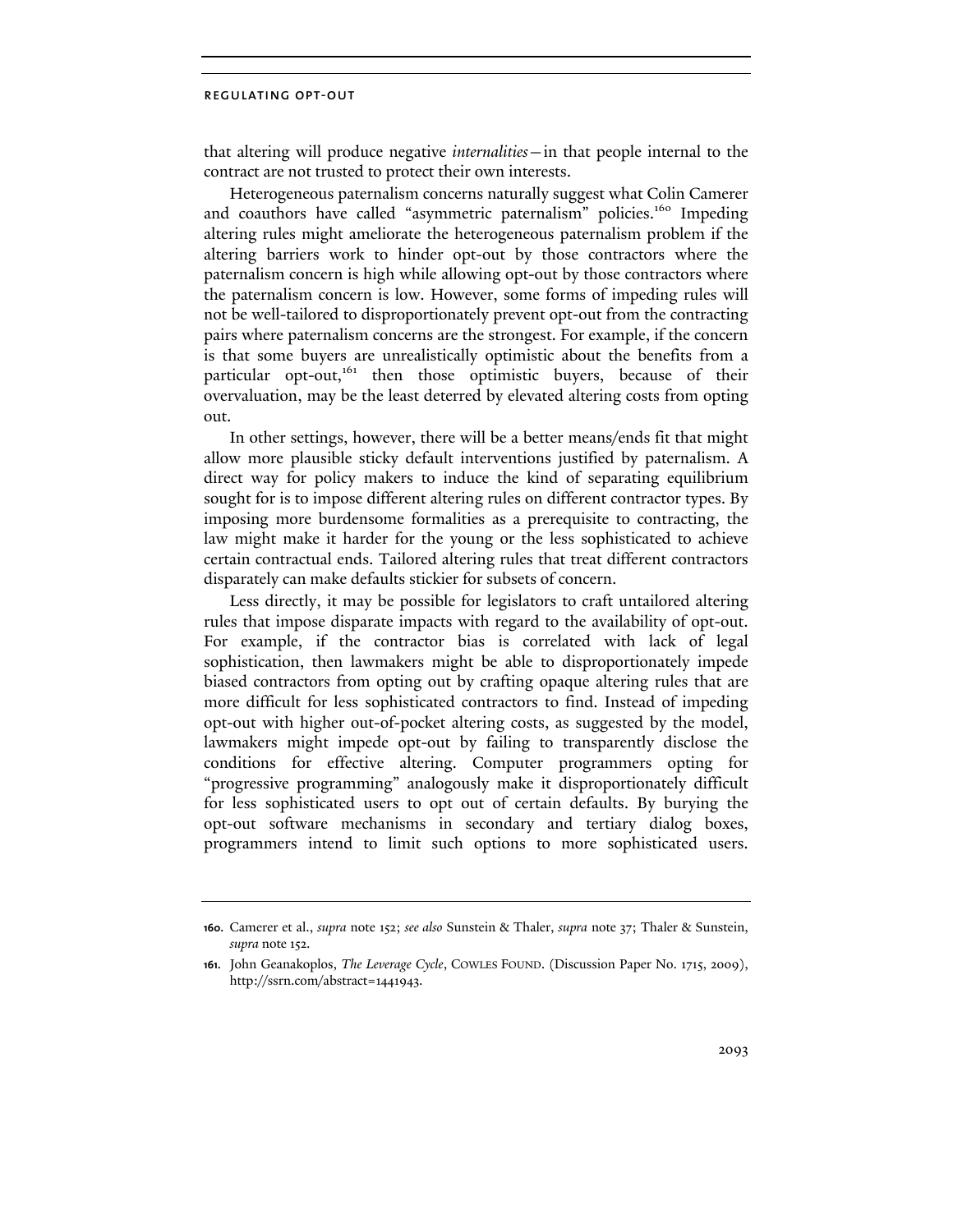Analogously, the law can make opt-out mechanisms more opaque by burying the description of altering rules in common-law decisions or going even further and failing to provide safe-harbor instructions on how to achieve legally disfavored options. Thus, in *Peevyhouse v. Garland Coal*, the majority opinion in limiting damages to "diminution in value" when "the economic benefit which would result [from] full performance of the work is grossly disproportionate to the cost of performance" nonetheless concluded that parties remain free to contract for cost of performance damages:

[T]he rule . . . does not interfere with the property owner's right to "do what he will with his own" or his right, if he chooses, to contract for "improvements" which will actually have the effect of reducing his property's value. Where such result is in fact contemplated by the parties, and is a main or principal purpose of those contracting, it would seem that the measure of damages for breach would ordinarily be the cost of performance.<sup>162</sup>

But the *Peevyhouse* opinion, like the *Jacob & Youngs* decision discussed before,<sup>163</sup> fails to provide the altering language that future parties could use to achieve the larger cost-of-performance damages.<sup>164</sup>

From the perspectives of cost-minimization or autonomy-maximization, leaving the altering rule unspecified is presumptively inefficient. But from the perspective of a lawmaker who is concerned about externalities or paternalism, the same failure may be seen as establishing a quasi-mandatory rule that may attempt to selectively impede a subset of contractors from contracting around a legally preferred default. Notwithstanding my earlier proposal for judges to issue opinions advising future parties how to achieve the substantive interpretation desired by the losing party, courts might overcome this presumption when they have credible concerns about externalities or paternalism. However, courts would probably be better disciplined if they were more explicit in providing reasons why they were choosing to make the altering rules opaque in a given case. While externalities or paternalism *might*

**<sup>162.</sup>** 382 P.2d 109, 114 (Okla. 1962) (citing Chamberlain v. Parker, 45 N.Y. 569, 572 (1871)). *Peevyhouse* concerned a defendant's failure to restore plaintiff's property after strip mining operations were completed. The cost of performing the restorative work was approximately nine times the diminution in value of the property resulting from the breach. *See id.* at 111-12.

**<sup>163.</sup>** *See supra* opening to Part II.

**<sup>164.</sup>** In my *Empire or Residue* lecture, I suggested that "an interesting issue for further research is whether there might be other reasons why the law would intentionally make difficult or unclear how to contract around default rules." Ayres, *supra* note 1, at 906. This Section is my attempt to answer that question.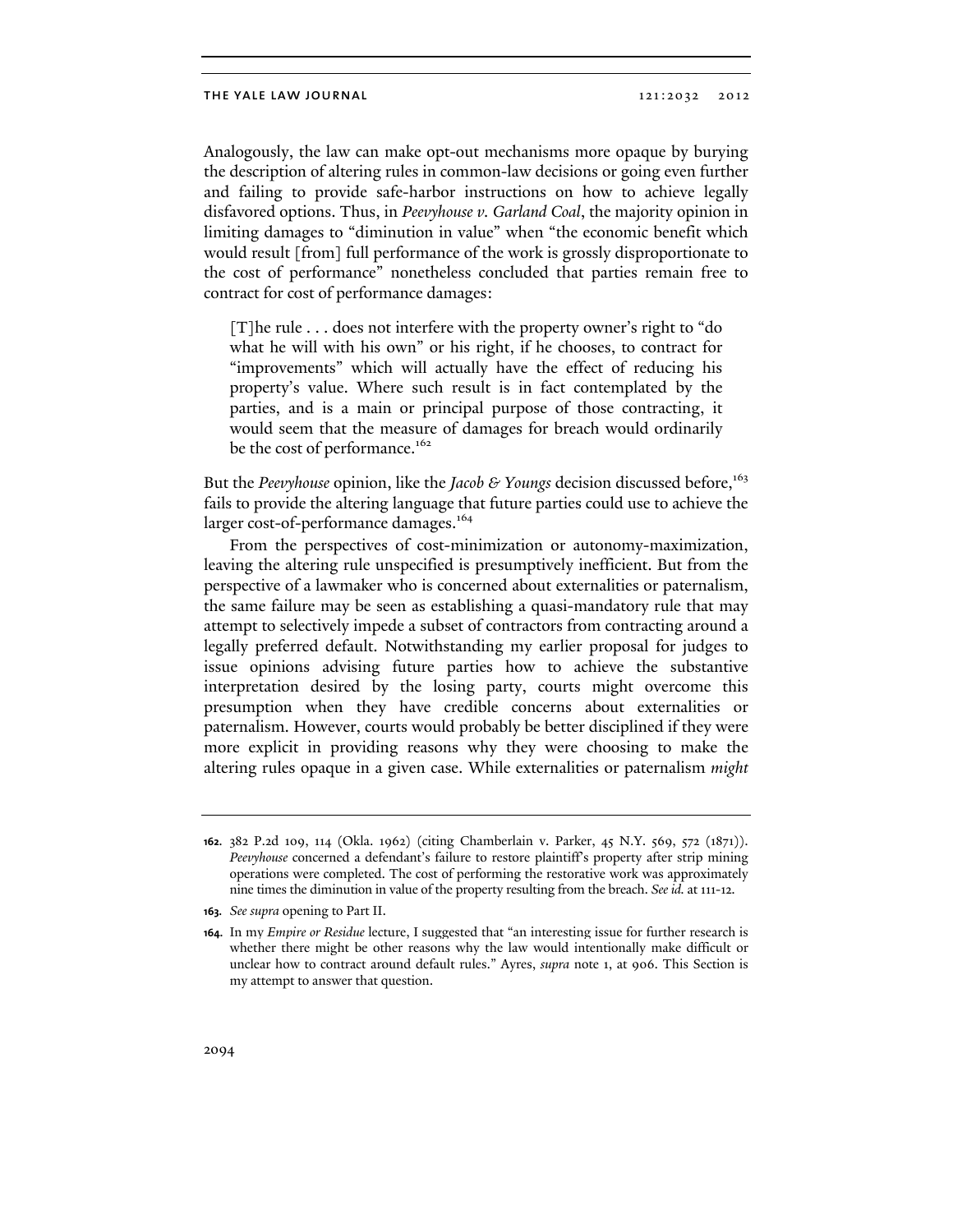justify a judicial choice to withhold altering instructions, neither *Jacob & Youngs* nor *Peevyhouse* was well suited for such altering opaqueness. As convincingly described by Schwartz and Scott,<sup>165</sup> the parties in *Jacob & Youngs* had included a mechanism where an architect had to certify the adequacy of completed work as a condition of the buyer's duty to pay. The architect as a repeat player in the market had both professional licensing and reputational incentives to remain neutral. The decision does not suggest sufficient evidence of paternalism or negative externalities to justify Judge Cardozo not explaining how future parties could have written an effective architect certification clause.166 Under my reasoning, Judge Cardozo's *Jacob & Youngs* decision is wrongly decided in two senses. First, as Schwartz and Scott show, it was wrong by not announcing that the existing provisions of the contract were sufficient to make the duty to pay conditional on architect certification. The correct decision on this issue would have been one announcing a kind of sufficiency altering rule. But second, Judge Cardozo compounded this error by not giving future parties a template for how they could achieve the alternative (conditional payment duty) result.

Analogously, in *Peevyhouse*, the judges had insufficient justification on either paternalism or negative externality grounds for failing to provide a sufficient altering rule to achieve cost-of-performance damages. The coal companies as repeat players in strip-mining contracts do not need the paternalistic solicitude of the courts. And if anything, the negative externalities run in the other direction. While there might be some negative externalities (for example, in loss of jobs) from exposing corporations to disproportionate or excessive damages, the more obvious externality is the environmental loss from not reclaiming the land after strip-mining. At a minimum, the court might have provided a mechanism for specific performance of the reclamation provision to give future parties a means to assure that the cost of performance is actually used to perform the reclamation promise.<sup>167</sup>

Stepping back, I have tried in this Part to provide a theory of why a strategy of impeding some, but not all, contractors from displacing a default might

**<sup>165.</sup>** Schwartz & Scott, *supra* note 136, at 615-16.

**<sup>166.</sup>** Contractor/sellers as repeat players are sufficiently sophisticated and the likelihood of nonpayment sufficiently salient that courts have insufficient reason to restrict their contractual freedom on hard-paternalism grounds. Moreover, while forfeitures can have third-party externalities, there was no reason to think that they needed to be particularly pronounced in this circumstance—especially because contractors might have insured against the risk of such nonpayment.

**<sup>167.</sup>** *See* Ian Ayres & Kristin Madison, *Threatening Inefficient Performance of Injunctions and Contracts*, 148 U. PA. L. REV. 45, 48 (1999).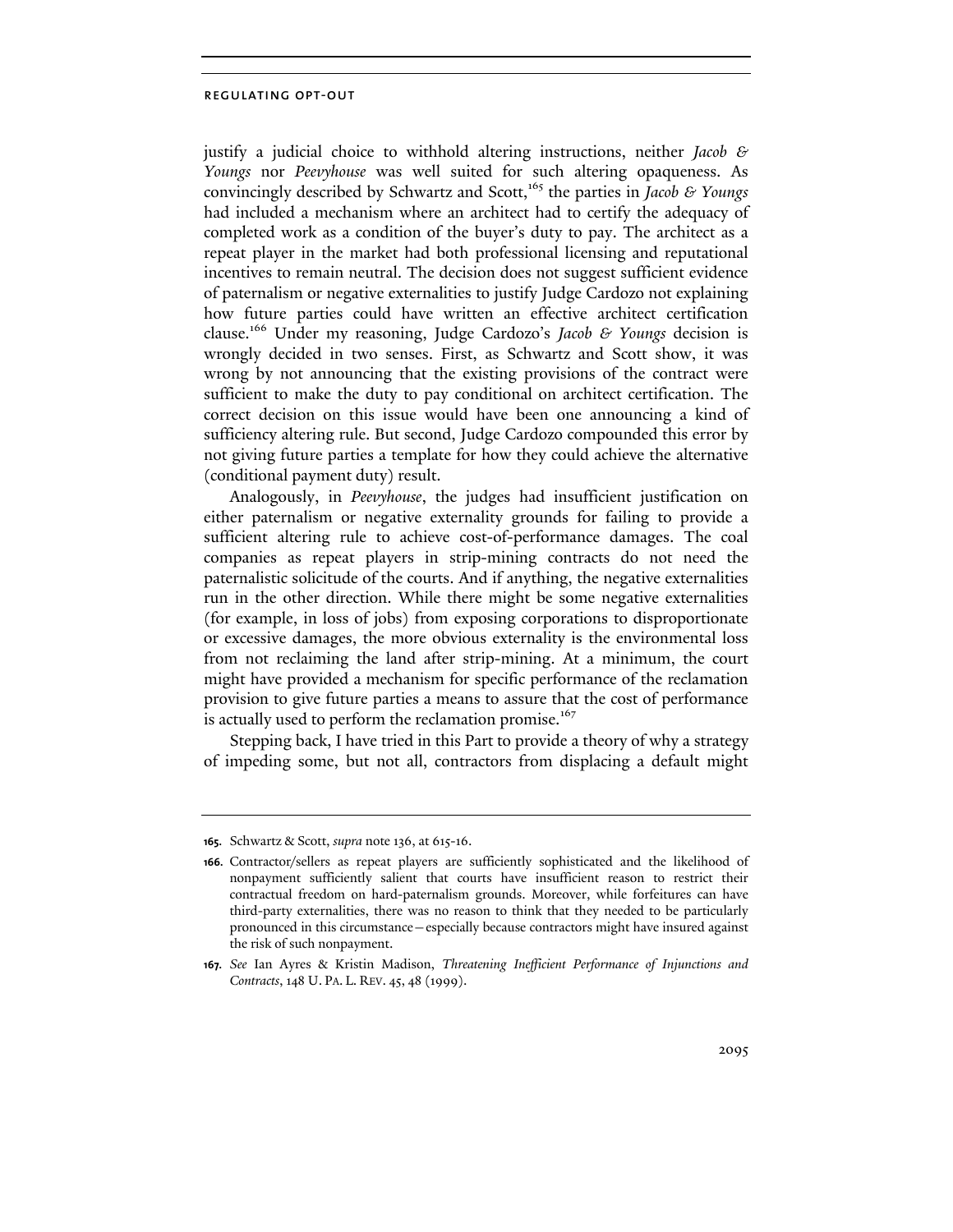usefully respond to paternalism and externality concerns. But in many contexts, lawmakers will not have available an impeding tool that produces the appropriate separating equilibrium—where only the subset of contractors with lower paternalism or externality concerns, or higher added value, contract around the socially preferred default. Lawmakers, for example, should be concerned with the frequent case of asymmetric sophistication—where the drafting party will be more sophisticated than the nondrafter and will be more likely to learn the content of even an opaque altering rule to the detriment of the less sophisticated nondrafter. Not all impeding rules *usefully* impede opt-out.168 When no impeding altering rule is available that appropriately discriminates among the potential contractors, lawmakers will need to face the more traditional decision of whether to suspend freedom of contracting altogether and make the socially-preferred rule mandatory. The altering strategies of Part II were dominantly legal formalities—serving the tripartite Fullerian functions. The transaction-cost/error-cost tradeoff at the heart of that analysis can be restated as whether the marginal cost of additional formalities is worth the marginal enhancement of their cautionary, evidentiary, and channeling functions. The analysis of the previous Part could be restated as whether contracting parties would agree to deviations from transaction cost minimization. But the altering strategies of this Part are substantive in nature (in the same way that mandatory rules are substantive). Sticky defaults with their attendant impeding altering rules try to impact the contracting equilibrium—constructing barriers that disproportionately discourage some provisions that fully informed contractors would choose in a regime with more contractual freedom.

# **iv. altering penalties**

The previous two Parts suggested two reasons that lawmakers setting altering rules might deviate from the simple goal of minimizing transaction costs. Part II argued that lawmakers pursuing error-reduction might be willing to impose higher altering costs on private contractors and Part III argued that lawmakers pursuing externality reduction or the reduction of paternalism concerns might intentionally impede altering. This Part explores a complementary strategy of "altering penalties." When lawmakers have a preferred means of altering that deviates from transaction cost minimization,

**<sup>168.</sup>** For example, John Witt has cataloged a variety of barriers to displacing nineteenth century employment defaults that seem ill-suited to promoting equity or efficiency. John Fabian Witt, *Rethinking the Nineteenth-Century Employment Contract, Again*, 18 LAW & HIST. REV. 627, 640 (2000).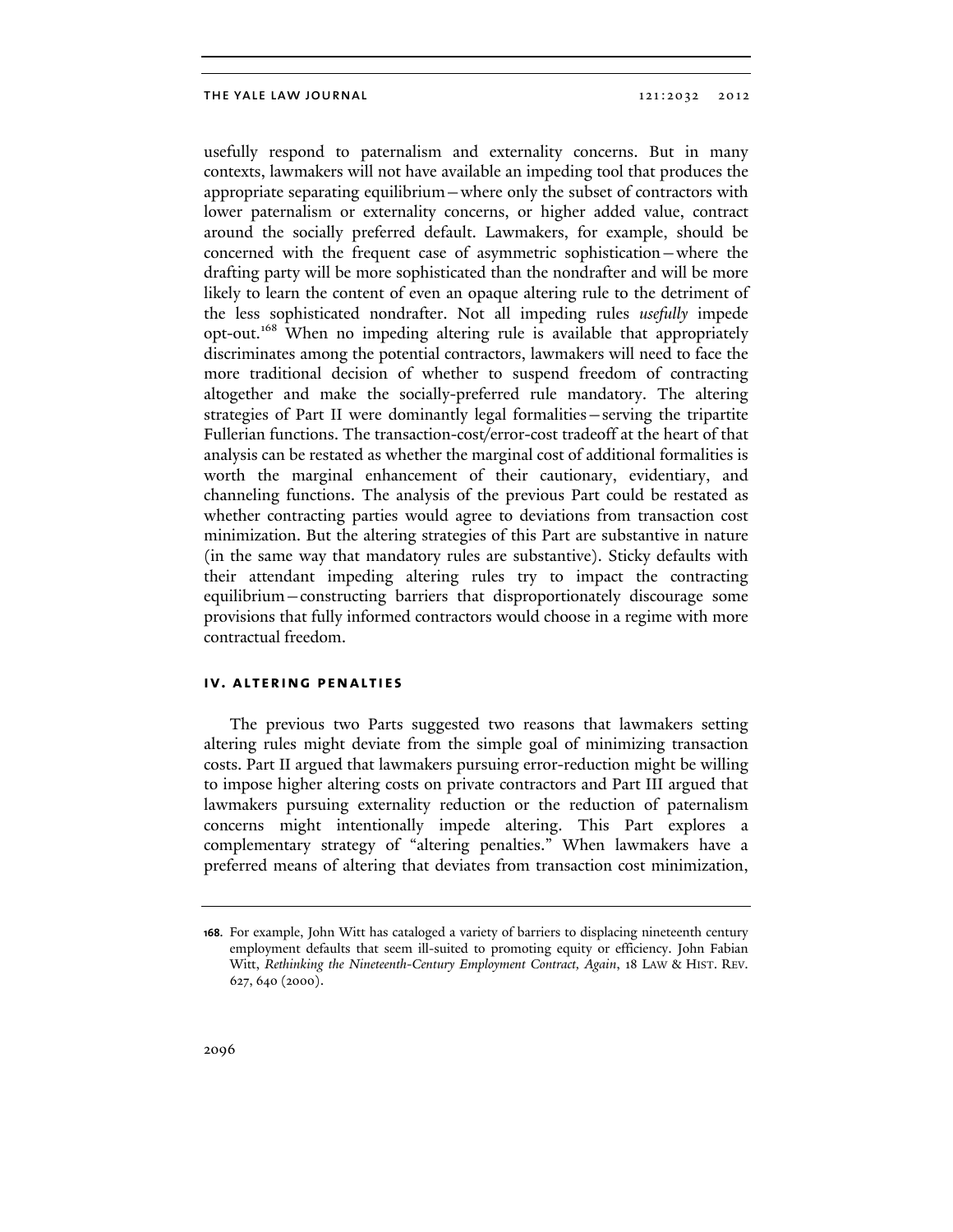altering penalties can help assure that private contractors eschew the legally dispreferred (lower-cost) means. Put simply, altering penalties applied to dispreferred altering attempts can help channel private contractors toward legally preferred altering means. Altering penalties thus represent a complementary tool that can aid in error reduction, externality reduction, or reducing paternalism concerns.

Just as there are three core contractual questions, there are three parallel types of contractual penalties. The law might penalize people for trying to contract around an immutable rule (immutable penalties), the law might penalize people for not trying to contract around a default rule (default penalties), and the law might penalize people for the way they attempt to contract around a default (altering penalties). All three can be seen as forms of deterrence. Immutable penalties attempt to deter contractors from attempting to contract around mandatory rules, default penalties (or penalty defaults) attempt to deter contractors from remaining contractually silent, and altering penalties attempt to deter contractors from contracting around a default in particular ways.

The default is a penalty (default penalty) if the legal effect of silence is disfavored by the contractors. The legal effect of altering behavior is an immutable penalty if the law reacts to contractors attempting to achieve substantively impermissible ends by imposing duties/rights that contractors disfavor. And finally, the legal effect of altering behavior is an altering penalty if the legal reaction to the particular method of contracting is disfavored by the contractors. The central argument of this Part is that lawmakers at times will want to use altering penalties to deter informationally defective methods of altering even when the law is not trying to induce contracting around (with a penalty default) or prevent contracting around (with an immutable penalty).

The potential usefulness of penalty defaults and immutable penalties is already well recognized in the literature. If contractors willfully violate some substantive immutable limit, lawmakers must decide how to react to the private attempt to contract around some immutable limitation. At times, courts react by interpreting the agreement to come as close as possible to what the parties might have lawfully contracted. For example, courts interpreting overbroad covenants not to compete might apply a kind of "capping altering rule" that gives at most three years of enforcement, even if the contract called for five years.<sup>169</sup> At other times, however, courts will penalize one or both of

**<sup>169.</sup>** Capping altering rules are at times crudely implemented by "blue pencil" tests which strike out only so much of the provision as is necessary to render the provision enforceable—for example, striking "or elsewhere in England" in the phrase "in London or elsewhere in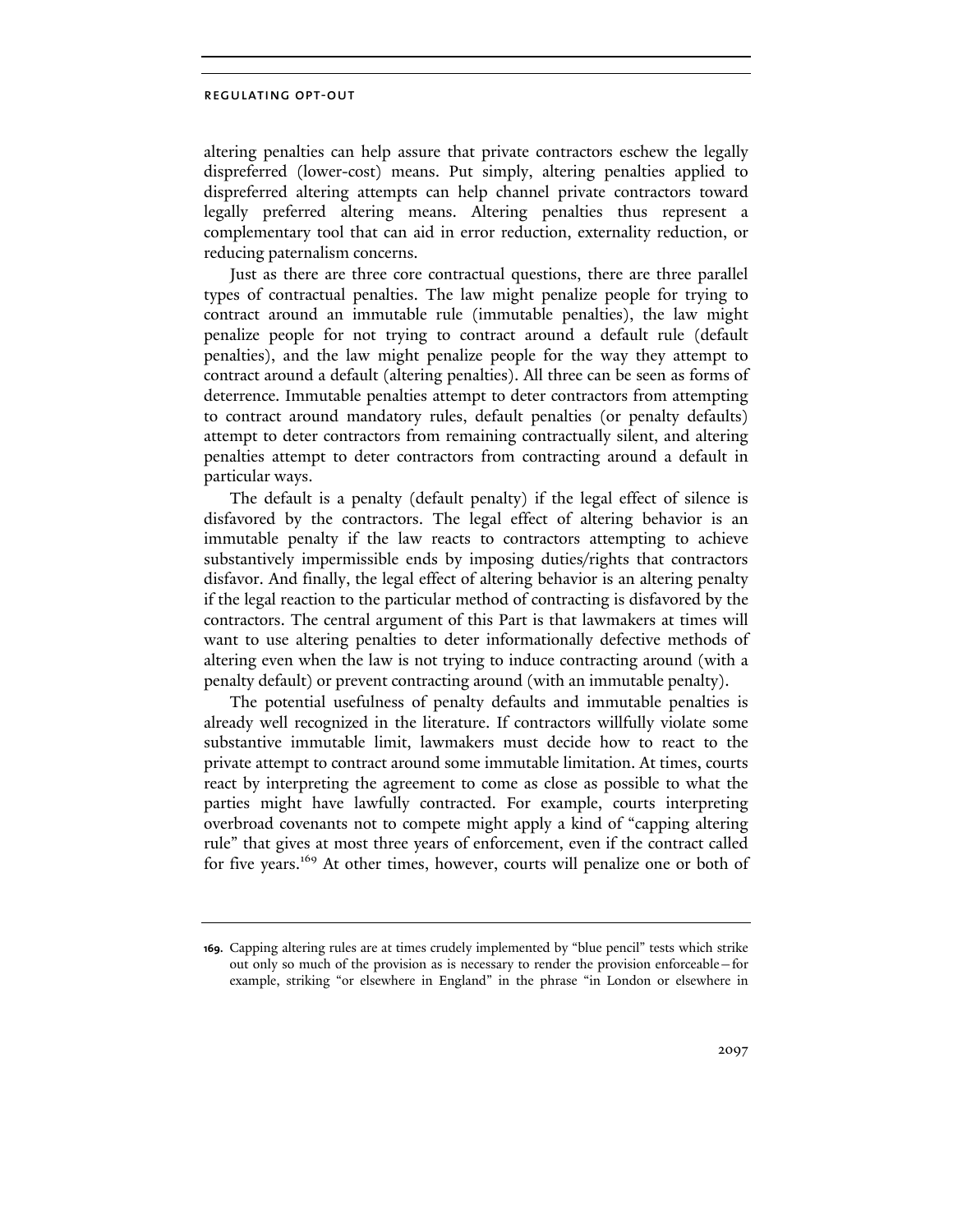the parties for willfully attempting to enter a prohibited contractual space. Instead of using a capping rule to take the parties back to the closest provision for which they might have legally contracted, some courts will impose an immutable penalty—a penalty for violating an immutable rule—by giving the drafter strictly less than she might have contracted for. Immutable penalties seek to deter such shenanigans. An employer who contracts for an unreasonably long covenant not to compete might end up with no covenant at all.<sup>170</sup> A seller who contracts for an unconscionably high markup might earn no profit at all.

Scholars (including Gertner and myself) have suggested that the law at times deploy a second type of penalty: the penalty default that seeks to deter contractors from remaining silent.<sup>171</sup> Penalty defaults can have an informationforcing effect, because the process of contracting around a default can provide the parties (especially the nondrafter) or third parties (especially the court) with additional information. The information-forcing impetus of these defaults is to avoid the penalty of inaction. Through the lens of this Article, we can see now how penalty defaults should naturally be combined with error-reducing altering rules to assure that attempts to displace the default actually communicate the relevant information.

So if we can have immutable penalties and default penalties, might there not also be a role for altering penalties? The idea here is that there can be a particular social value or harm to particular forms of "contracting around" distinct from the substantive provision sought. Some forms of contracting around will be more effective than other forms at communicating information to the other side of a contract or to third parties. Cass Sunstein has discussed the potential utility of "information-eliciting" rules, which "impose[] on one or another of the parties the obligation to provide the crucial information to the other side."172 But Sunstein was considering a specialized use of penalty defaults and altering rules to elicit information. Sunstein was suggesting that one or both contractors might be stuck with a penalty default unless they comply with an altering rule that requires the effective disclosure of information in order to contract around the penalty. Information-forcing

**172.** Cass R. Sunstein, *Human Behavior and the Law of Work*, 87 VA. L. REV. 205, 232 (2001).

England." Data Mgmt., Inc. v. Greene, 757 P.2d 62, 64 (Alaska 1988) (rejecting the "blue pencil" test).

**<sup>170.</sup>** The "might" qualifier is important. There is also a strong tendency of courts at times to merely push the transgressor of an immutable restriction back to the closest legally allowable contract. *See* Ayres & Gertner, *Strategic Contractual Inefficiency*, *supra* note 3, at 743-44.

**<sup>171.</sup>** *See, e.g.*, Ayres & Gertner, *Filling Gaps*, *supra* note 3, at 97.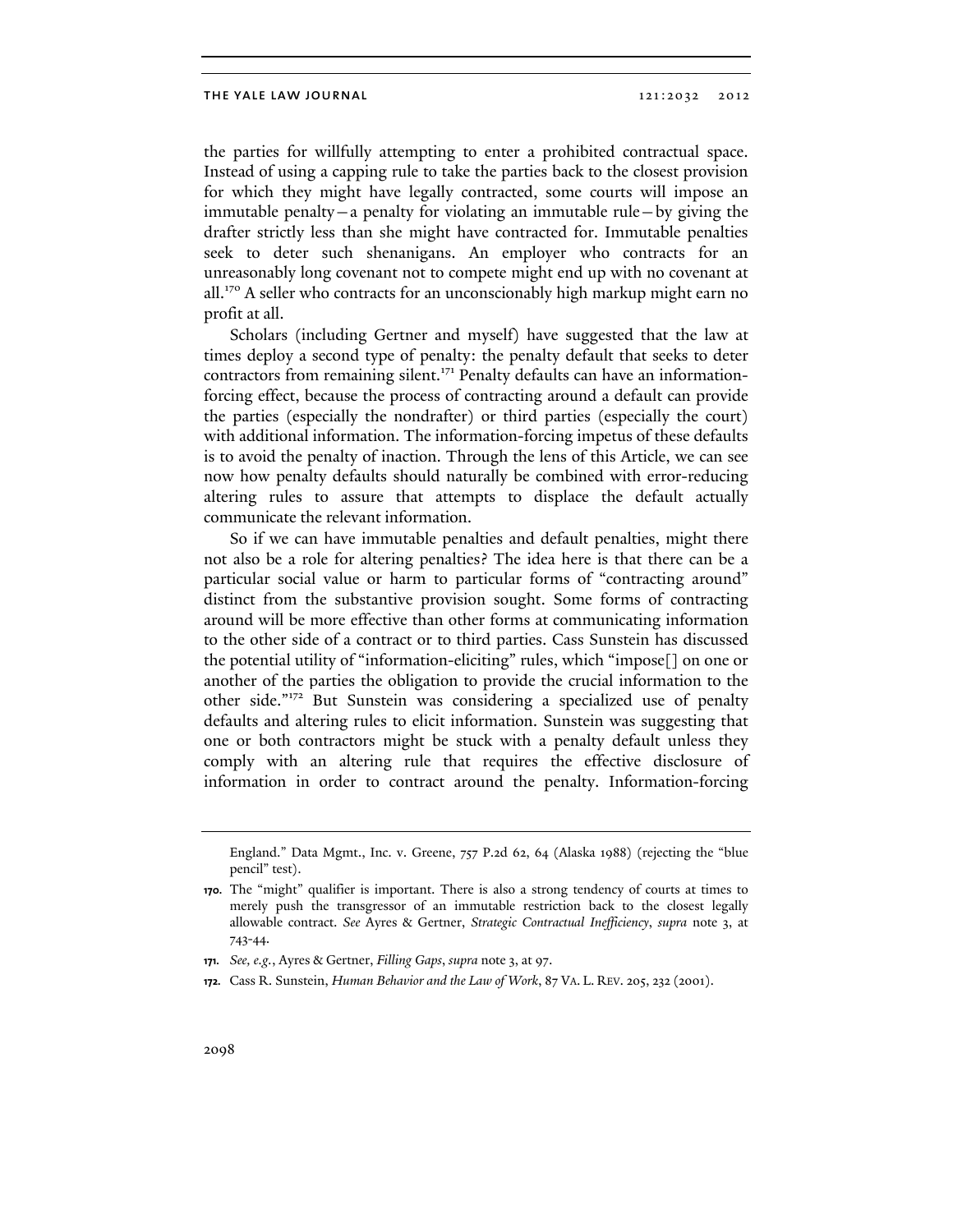defaults will often be combined with necessary altering rules that require effective disclosure. Indeed, Sunstein's information-eliciting rules are closely related to what I have referred to as "affirmative choice" defaults, which require contractors to make an affirmative choice or be governed by a penalty.<sup>173</sup> The default of no incorporation is governed by an affirmative choice rule, in that incorporators have to identify the names and addresses of directors if they want to establish corporate status. In Sunstein's terminology this is another kind of information-eliciting rule.

The law can penalize disfavored means of altering in at least three ways. In the foregoing example, the law penalizes disfavored means by returning parties to a penalty default. Alternatively, the law could penalize particular contractors by returning them to a non-penalty default. For example, a court might refuse to enforce a provision that is insufficiently clear (and hence procedurally unconscionable).<sup>174</sup> The penalty here is that contractors are denied the benefit of the non-default consequences they might have achieved if they had employed the preferred altering method. There is a sense in which any necessary altering rule is an altering penalty. If you need to use the words "for cause" to opt out of an at-will employment default, then the contractors who fail to use the magic words are penalized by not getting their preferred legal treatment.

But it is also possible for the law to impose more severe penalties on parties who attempt to contract around a default in a legally disfavored way. Instead of merely being returned to the default treatment for defective attempts, the law might impose a penalizing, worse-than-default treatment for those who attempt an unapproved means of contracting around a non-penalty default. The penalty here is imposed not because the contemplated contractual ends were substantively impermissible but merely because the means used were legally disfavored.

Contractual "safe harbors" often exemplify the strategy of protecting drafters who use preferred altering methods while simultaneously punishing those drafters who use altering methods that are informationally defective. For example, the statutory safe harbor for forward-looking statements in the Private Securities Litigation Reform Act of  $1995^{175}$  is available only for issuers

**<sup>173.</sup>** Ian Ayres, Response, *Valuing Modern Contract Scholarship*, 112 YALE L.J. 881, 899 & n.79  $(2003).$ 

**<sup>174.</sup>** *See supra* Subsection II.F.2 (discussing Williams v. Walker-Thomas Furniture Co., 350 F.2d 445 (D.C. Cir. 1965)).

**<sup>175.</sup>** 15 U.S.C. § 78u-5 (2006).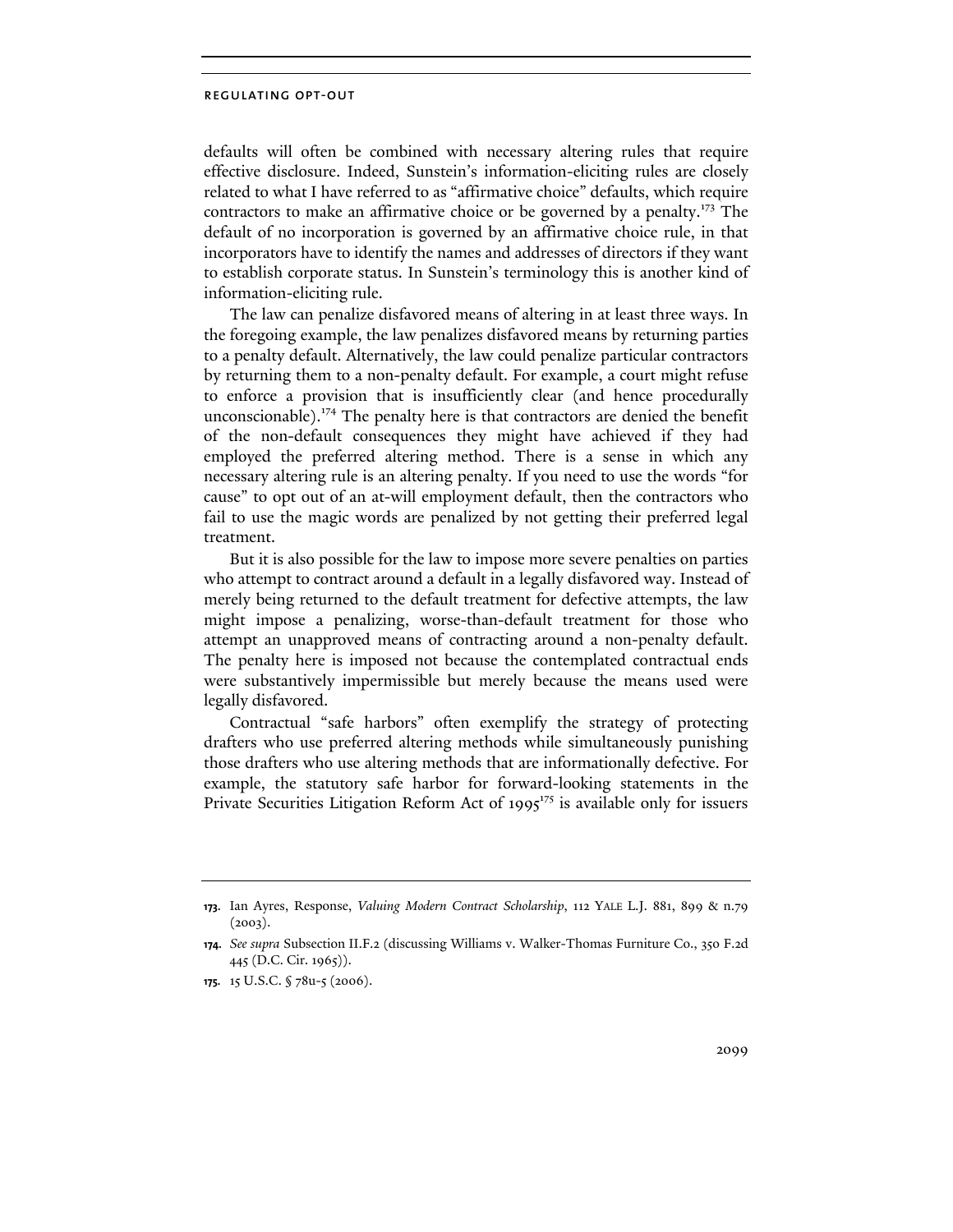that include the right "magic words" with their periodical or other report.<sup>176</sup> The immunity for using the right altering words is the carrot, and the specter of liability is the stick to drive out disfavored altering means.

# *A. Ex Post Penalties vs. Ex Ante (Lanham-Inspired) Safe Harbors*

Consider for example a state statute that establishes the default rate of interest on consumer loans to be the "average prime offer rate" at the time of lending plus two percentage points.<sup>177</sup> The statute expressly allows parties to contract for any higher rate of interest so long as the interest is "clearly expressed in writing."<sup>178</sup> At this point, the reader should realize that the quoted language partially specifies the altering rules governing attempts at contracting around. But the hypothetical statute goes further and specifies that if the contract attempts to contract for a higher interest rate but without clearly expressed writing, the interest rate will be reduced to 0%. In this example, the statutory default is not a penalty because it is not intended to induce contracting by penalizing one side or both sides of the contract. And the statute is not penalizing attempts to contract for substantively usurious interest rates. In fact, in this hypothetical, the state allows the parties to agree to virtually any contract—possibly only restricted by unconscionability challenges. The sole purpose of the 0% penalty is to deter lenders from inadequately disclosing the altered interest term. While this statute is a hypothetical, Wisconsin in fact has a consumer lending statute that sets a 5% interest rate default but allows lenders to charge substantially higher rates so long as the higher rate is "clearly expressed in writing."<sup>179</sup> The Wisconsin statute is best characterized as a penalty default combined with a necessary altering rule—inadequate altering

**178.** WIS. STAT. § 138.04 (2011).

**<sup>176.</sup>** *See, e.g.*, Slayton v. Am. Express Co., 604 F.3d 758, 773 (2d Cir. 2010) (finding that American Express's Form 10-Q failed to include the requisite words to fall within the safe harbor).

**<sup>177.</sup>** The "average prime offer rate" (APOR) is a regulatory input for determining "higher-priced mortgage loans" under Federal Reserve regulations made pursuant to the Home Ownership and Equity Protection Act. *See* 12 C.F.R. § 226.35(a)(2) (2010); *see also* Solomon Maman, Note, *New Tools for Combating Unfair, Deceptive and Abusive Mortgage Practices: New Amendments to Regulation Z*, 21 LOY. CONSUMER L. REV. 194, 225-27 (2008) (discussing the operation of APOR regulations).

**<sup>179.</sup>** *Id*; *see also* Diversified Mgmt. Servs., Inc. v. Slotten, 351 N.W.2d 176, 181 (Wis. Ct. App. 1984) (reducing an award giving Diversified Management interest at 12% to the default of 5% because its contract with Slotten did not specify the higher interest level with sufficient clarity); Ayres, *supra*  note 4, at 590-91 (discussing the Wisconsin statute as an example of penalty default).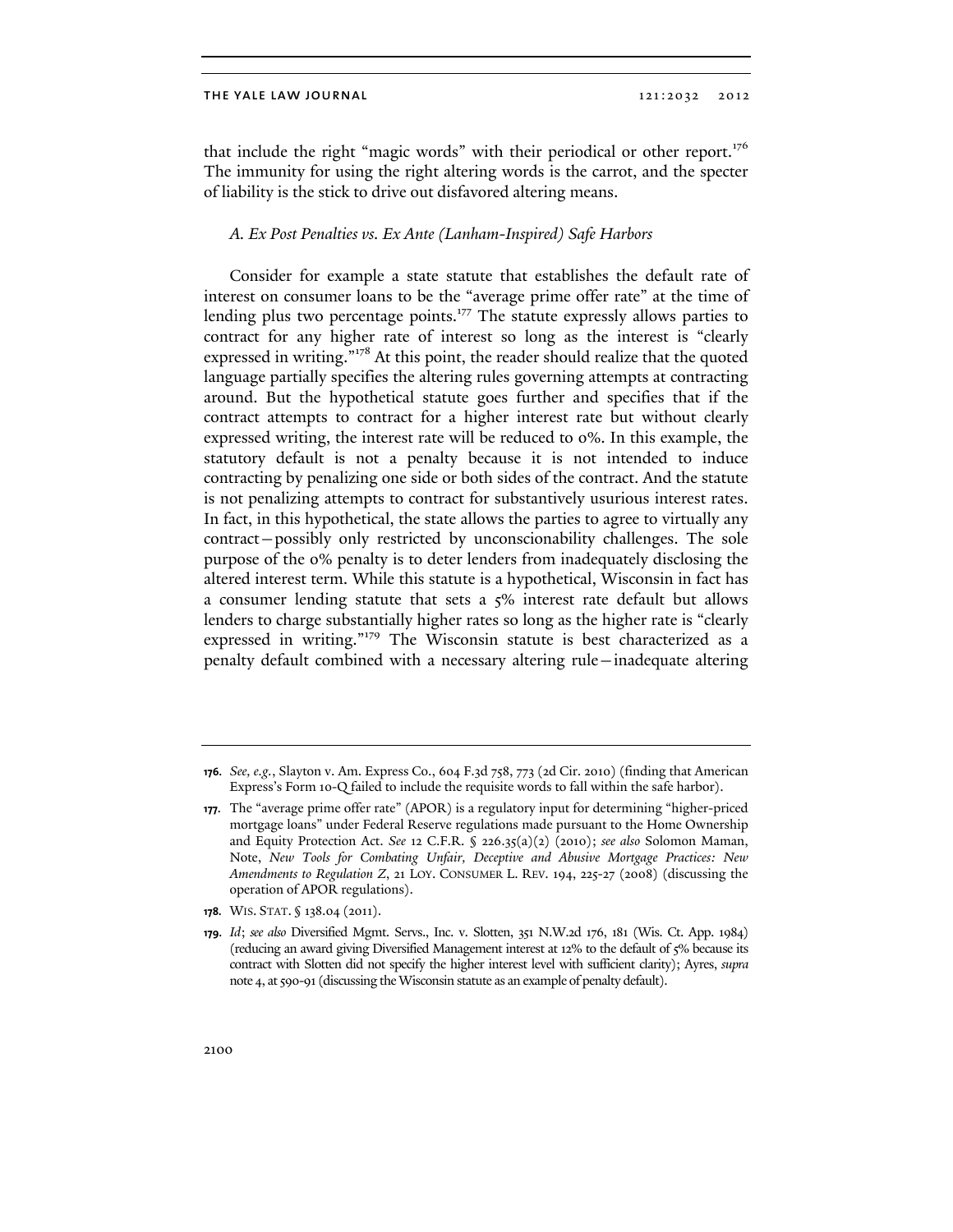results in the lender earning the penalizing  $5\%$  interest.<sup>180</sup> In contrast, the "average prime" hypothetical combines a non-penalty default with an altering penalty for altering attempts that are not sufficiently clear.

A similar result can be found in a "sticky opt-out mortgage system" proposal by Michael S. Barr, Sendhil Mullainathan, and Eldar Shafir.181 Their proposal establishes as defaults certain plain-vanilla lending terms that would exclude prepayment penalties and short-term adjustable rate mortgages with balloon payments.<sup>182</sup> But they couple these defaults with penalizing altering rules, i.e., rules that penalize deviating loan terms that do not adequately inform consumers of the alternative language. Their key innovation is to subject lenders to the risk of additional legal exposure if they contract away from the plain-vanilla defaults:

[U]nder one potential approach to making the opt-out sticky, if default occurs when a borrower opts out, the borrower could raise the lack of reasonable disclosure as a defense to bankruptcy or foreclosure. Using an objective reasonableness standard akin to that used for warranty analysis under the Uniform Commercial Code, if the court determined that the disclosure would not effectively communicate the key terms and risks of the mortgage to the typical borrower, the court could modify or rescind the loan contract.<sup>183</sup>

The authors describe this regime as a sticky default because an important purpose of their proposal is to use the specter of uncertain ex post damages as a goad to encourage (most) lenders to stick to the legally preferred defaults. The tone of their analysis suggests that they would not want to provide any safe-

**183.** *Id.* at 43.

**<sup>180.</sup>** A similar characterization can be given to the *contra proferentem* rule that construes ambiguity against the drafting party. *See* Mastrobuono v. Shearson Lehman Hutton, Inc., 514 U.S. 52, 63 (1995) (stating that a broker who drafted an ambiguous document on choice of law "cannot now claim the benefit of the doubt"); Wilner's, Inc. v Fine, 266 S.E.2d 278, 280 (Ga. Ct. App. 1980) ("It is also a well established rule that ambiguities in writing are to be construed most strongly against the author or the party for whose benefit the writing was prepared, which, in this case, is the landlord."); RESTATEMENT (SECOND) OF CONTRACTS § 206 (1981) ("Interpretation Against the Draftsman"). Through the lens of altering theory, we can now see that this rule of interpretation combines both a penalty default and a clearstatement altering rule.

**<sup>181.</sup>** Michael S. Barr, Sendhil Mullainathan & Eldar Shafir, *The Case for Behaviorally Informed Regulation*, *in* NEW PERSPECTIVES ON REGULATION 25, 41-42 (David Moss & John Cisternino eds., 2009), *available at* http://www.tobinproject.org/sites/tobinproject.org/files/assets/ New\_Perspectives\_Ch2\_Barr\_Mullainathan\_Shafir.pdf.

**<sup>182.</sup>** *Id.* at 42-43.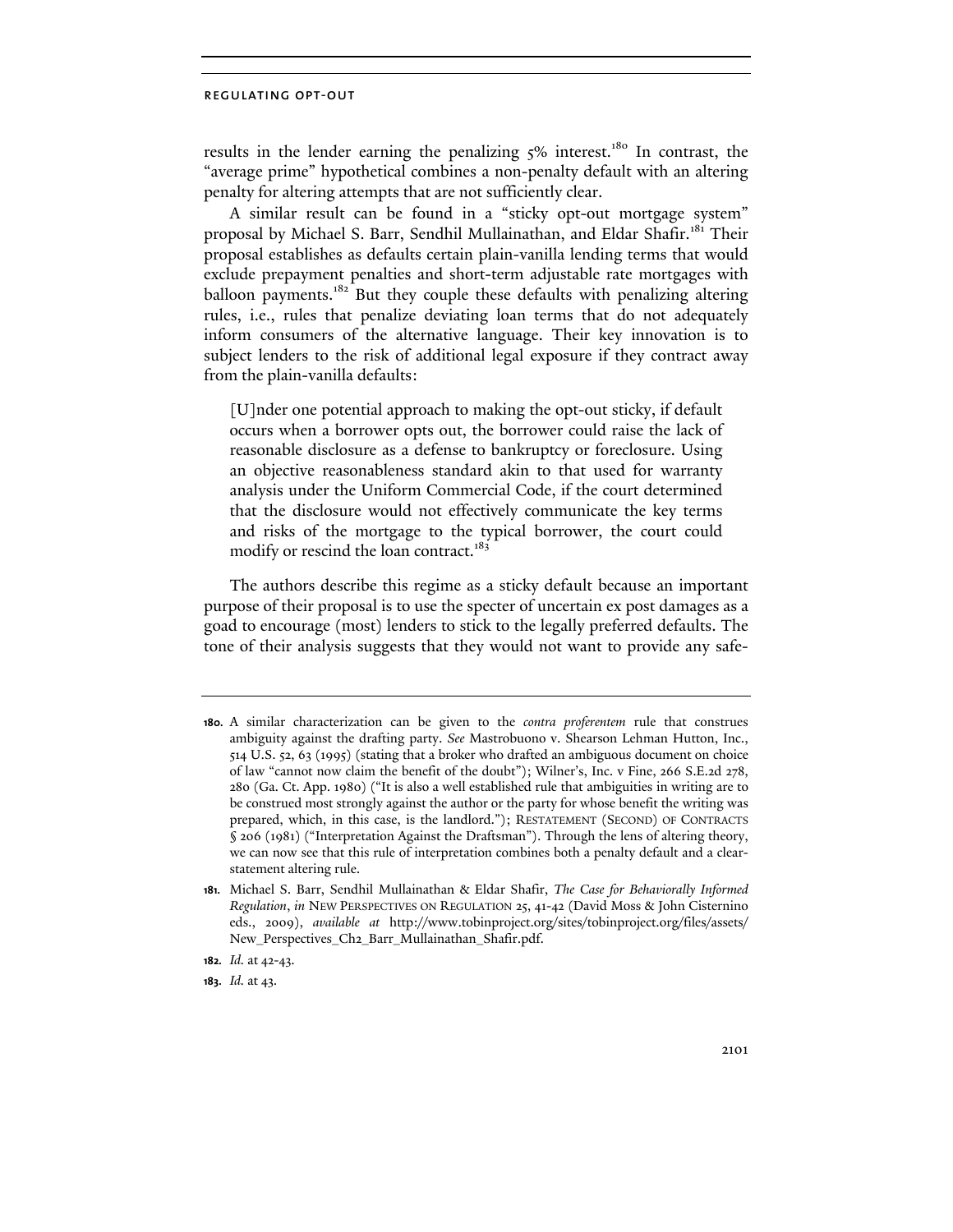harbor language that could provide deviating lenders with ex ante immunity. The stickiness of the default (that is, the use of impeding altering rules) might be justified by pointing to sufficient negative externalities or paternalism. Both such concerns are certainly at play with regard to home mortgages.<sup>184</sup>

But an alternative version of their proposal might instead rely on soft paternalism to justify making sure borrowers are meaningfully informed about the non-default terms of their home mortgage, often one of their most consequential lifetime contracts. Indeed, one of the authors' explicit goals is giving lenders "stronger incentives to provide meaningful disclosures to those whom they convince to opt out."<sup>185</sup> A proposal that is legislatively agnostic about the use of non-default terms—so long as those terms are well understood by borrowers—would not need to resort to impeding altering rules but could instead use penalizing altering rules if there was not meaningful disclosure. The difference here is whether the altering rule is trying to impede even fullyinformed parties from contracting away from the default or merely using the threat of the penalty to insure that the parties are fully informed. Altering penalties work in tandem with sufficiency rules. Altering penalties impose sanctions for defective altering attempts; sufficiency rules give legal effect to altering attempts that provide the nondrafter with sufficient information. Just as penalty defaults have been labeled as "information-forcing" defaults, the combined effect of altering penalties and sufficiency altering rules would also be "information-forcing."

A soft-paternalism approach to "information-forcing" might be structured to provide an ex ante safe harbor without undermining the goal of providing meaningful information. Taking a page from the Lanham Act's deceptive advertising doctrine,<sup>186</sup> the law might ask lenders who use non-default terms to undertake consumer surveys to establish that typical borrowers in real-world contexts understand the non-default terms of the mortgage. While my earlier "train-and-test" altering rule imposes the transaction cost of testing 100% of nondrafters, the Lanham-inspired altering rule would only require testing a

**<sup>184.</sup>** *See supra* Subsection II.F.4.

**<sup>185.</sup>** Barr et al., *supra* note 181, at 43.

**<sup>186.</sup>** 15 U.S.C. § 1125(a) (2006); *see, e.g.*, Southland Sod Farms v. Stover Seed Co., 108 F.3d 1134, 1140 (9th Cir. 1997) ("Reactions of the public are typically tested through the use of consumer surveys."); Zatarains, Inc. v. Oak Grove Smokehouse, Inc., 698 F.2d 786, 795 (5th Cir. 1983) ("[S]urvey evidence is the most direct and persuasive way of establishing secondary meaning."); *see also* Shari Seidman Diamond, *Reference Guide on Survey Research*, *in* FED. JUDICIAL CTR., REFERENCE MANUAL ON SCIENTIFIC EVIDENCE 229, 235 (2d ed. 2000), *available at* http://www.fjc.gov/public/pdf.nsf/lookup/sciman00.pdf/\$file/sciman00.pdf (discussing the routine use of survey evidence in Lanham Act cases).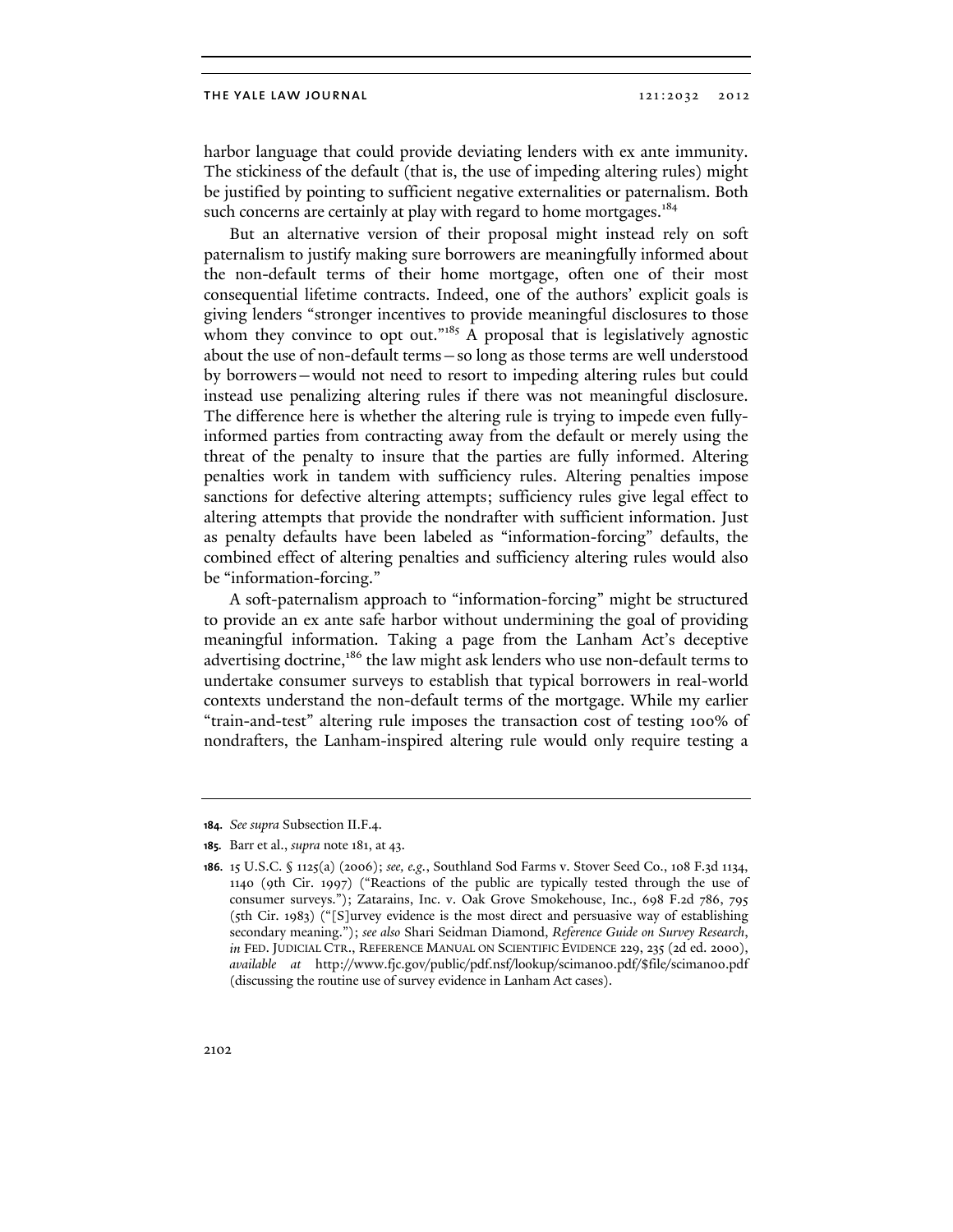subsample to assure that the disclosure was meaningful for the typical consumer given the totality of the circumstances. Lanham-inspired altering rule requirements accordingly could economize on transaction costs and could provide lenders with more of an ex ante safe harbor without sacrificing the legal goal of actually educating nondrafters through the altering rule.<sup>187</sup>

A similar approach might be used to enhance the informed consent of Internet users regarding privacy waivers. Deviations from default privacy protection on websites like Facebook would be immune from potential ex post liability only if the websites established in advance with consumer testing that typical consumers in the study could accurately describe the privacy protection on their account.<sup>188</sup> (Many readers of this Article would not be able to accurately describe the privacy protection on their Facebook accounts.)

# *B. Competition-Enhancing Altering Rules*

Regulating opt-out with regard to non-price terms can indirectly enhance price competition. Impeding altering rules, which in equilibrium induce more standardization among the non-price terms, can promote market competition over price by facilitating comparison shopping. For example, Michael Barr and his coauthors explain the procompetitive effect from creating sticky mortgage terms:

[B]y barring prepayment penalties, we could reduce lock-in to bad mortgages; by barring short-term ARMs and balloon payments, we could reduce refinance pressure; in both cases, more of the cost of the loan would be pushed into interest rates and competition could focus on a consistently stated price in the form of the APR.<sup>189</sup>

**<sup>187.</sup>** In Lanham Act litigation, advertisers are only required to test consumers ex post—i.e., once the product is already on the market or the ad is already on the air—to demonstrate non-deceptiveness. But an altering rule might provide an ex ante safe harbor for contract drafters who tested in advance of litigation the impact of their disclosures. Phase 3 of the FDA drug review process (safety/effectiveness testing in a broad sample before the product goes on the market) is an example of testing that occurs before a product is marketed. *See The FDA's Drug Review Process: Ensuring Drugs Are Safe and Effective*, U.S. FOOD & DRUG ADMIN., http://www.fda.gov/drugs/resourcesforyou/consumers/ucm143534.htm (last updated Nov. 8, 2011).

**<sup>188.</sup>** Because consumer surveys of this kind have substantial fixed-cost components, lawmakers might choose to limit the advance-testing requirement to sites with more than a certain number of registered users.

**<sup>189.</sup>** Barr et al., *supra* note 181, at 42.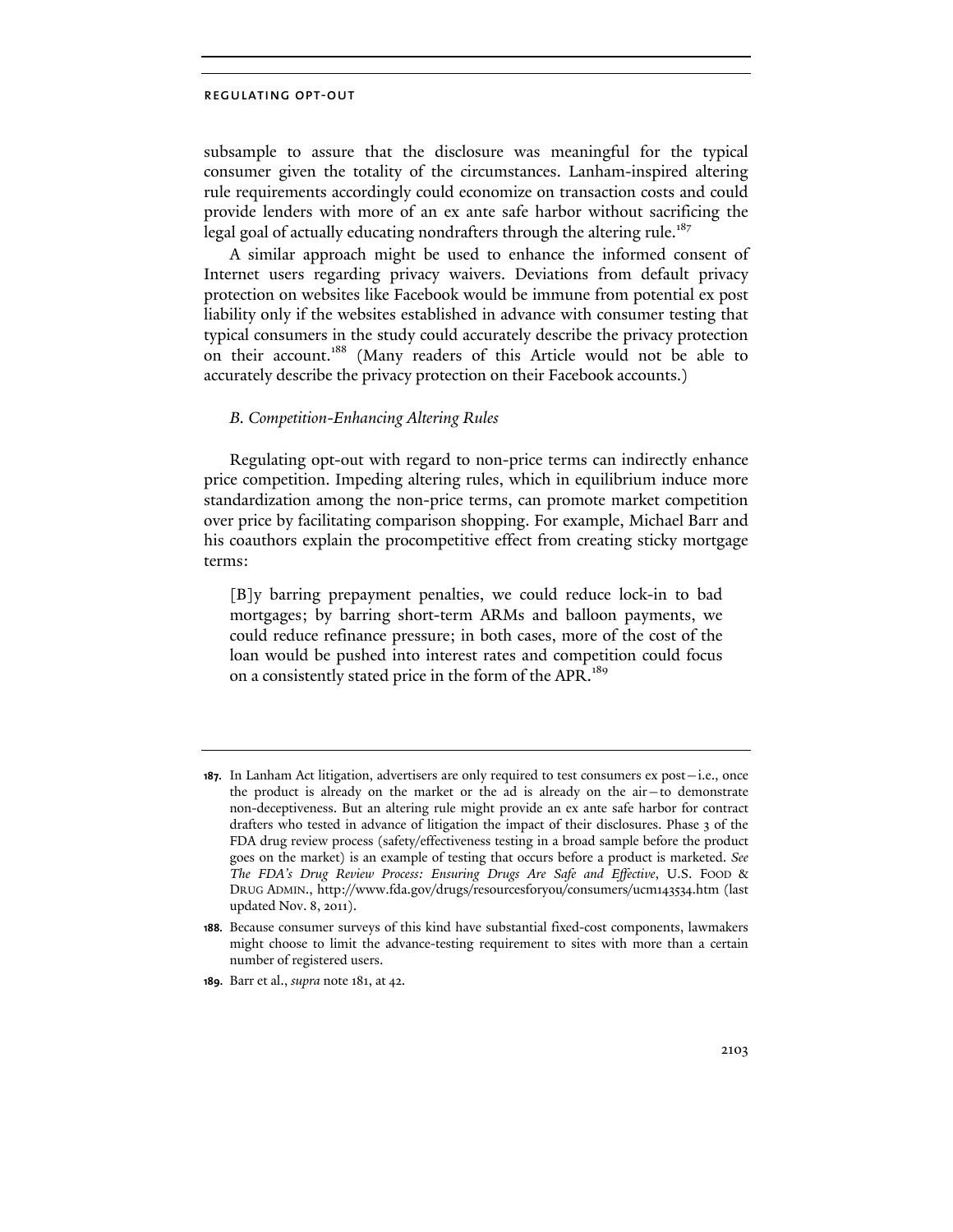Standardizing non-price terms can thus lead to more competitive price terms, because it can become easier for consumers to make apples-to-apples comparisons and assess the lowest-price offer.<sup>190</sup>

But it is possible to use penalty altering rules to induce meaningful disclosure of information related to the competitiveness of the offered price. Normally, penalty altering rules will be framed to better inform contractors about the terms of the contract. Soft paternalism might thus justify penalizing drafters who inadequately inform nondrafters that they are agreeing to prepayment penalties or waiving their privacy rights. But altering penalties at times can also be crafted to provide contractors (usually buyers) with better information about whether the contract has a competitive price. The goal of such regulation will not be to give contractors better information about the price term, but rather information about whether the price term is supracompetitive—that is, whether the same goods or service might be had from another seller at a lower price. As a conceptual matter, altering penalties could be used to induce the production of information wholly unrelated to the contract. One could imagine lenders being able to include a prepayment penalty only if they educated borrowers about the benefits of voter registration or organ donation. But competition-enhancing altering rules have an obvious connection to the contract itself.

Normally, the law puts very few conditions on contractors' freedom to displace the reasonable price default.<sup>191</sup> In most markets, the unconscionability law at most sets a theoretical cap on the amount that a seller can charge. But instead of (or in addition to) creating a price ceiling, lawmakers could, consistent with contractual freedom, require that sellers offering a sufficiently high price include information that would allow buyers to better assess whether the price was competitive. A regulation implementing the Home Ownership and Equity Protection Act already implements a version of this enhanced disclosure. High interest rates or high fees trigger a lender

**<sup>190.</sup>** However, a plain-vanilla rule might impede market entrants from offering innovative financial products that are differentiated from the incumbents' plain-vanilla offerings. *See*  Joshua D. Wright, *The Antitrust-Consumer Protection Paradox: Two Policies at War with Each Other*, 121 YALE L.J. 2216 (2012); *see also* BARRY NALEBUFF & IAN AYRES, WHY NOT?: HOW TO USE EVERYDAY INGENUITY TO SOLVE PROBLEMS BIG AND SMALL 145 (2006) (discussing three different types of mortgage products that are currently unavailable in the United States).

**<sup>191.</sup>** *See* U.C.C. § 2-305(1) (2003) ("The parties if they so intend can conclude a contract for sale even though the price is not settled. In such a case the price is a reasonable price at the time for delivery . . . ."); *see also* Ayres & Gertner, *Filling Gaps*, *supra* note 3, at 95-97 (discussing the fact that price and quantity defaults are starkly different).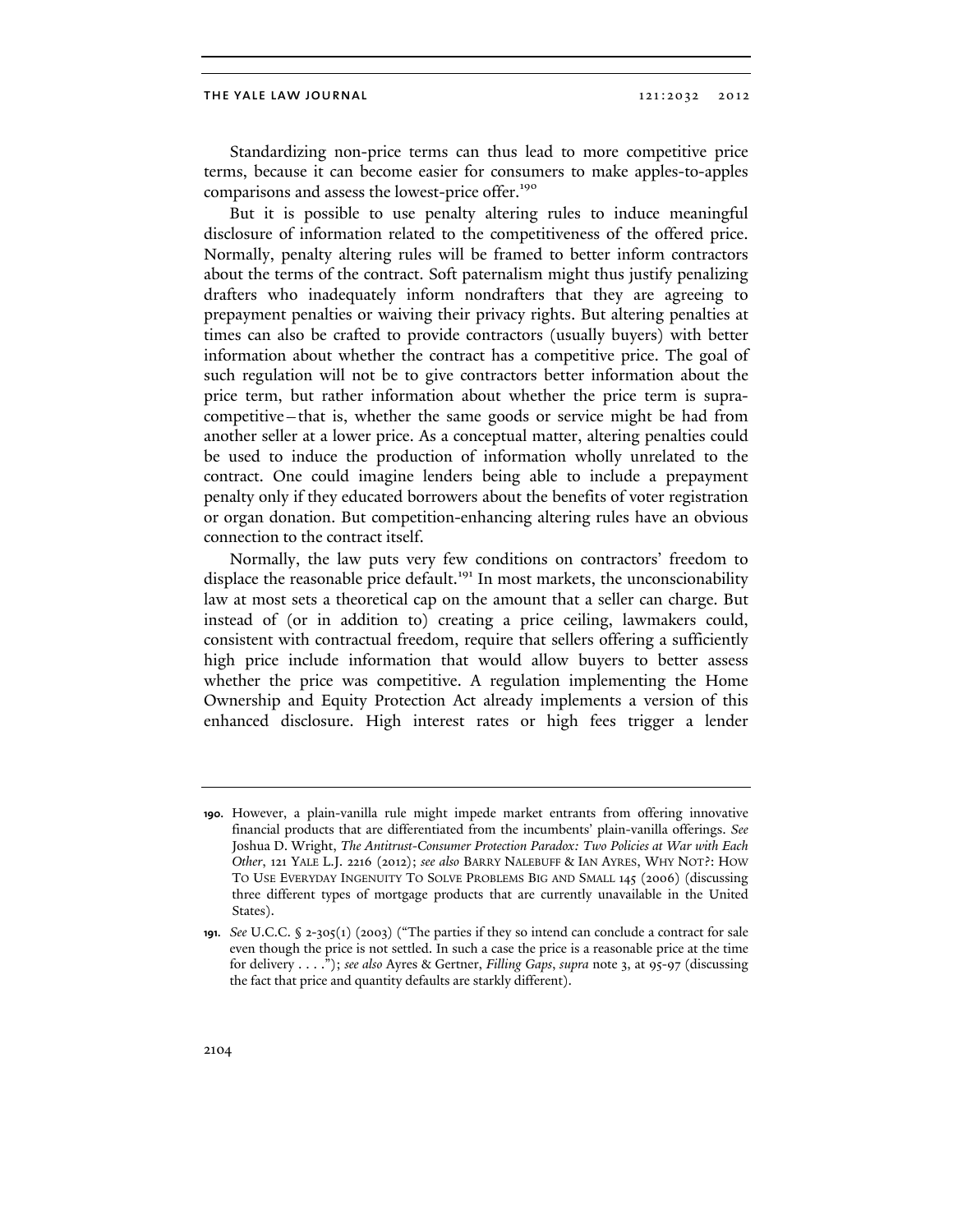requirement of enhanced disclosure and a three-day cooling-off period.<sup>192</sup> Vermont has gone further by requiring lenders on "high rate" loans to disclose "in a size equal to at least 14 point bold type and otherwise distinguishable from all other text":

YOU MAY BE ELIGIBLE FOR A LOAN WITH EITHER A LOWER INTEREST RATE, FEWER POINTS, OR BOTH, FROM ANOTHER LENDER.<sup>193</sup>

The lender is even required to inform the borrowers that that "they can obtain a list of other lenders by calling or writing to the Department of Banking, Insurance, Securities and Health Care Administration (the Department), including the Department's telephone number and mailing address."<sup>194</sup>

Two categories of information are particularly likely to spur price competition: information on markups and information about the price of comparable sales. The first category concerns disclosure of information about a seller's markup (or related information concerning a seller's cost or a seller's expected profit on the contract). In markets where consumers may be imperfectly informed about the competitive price, markup information can partially substitute for information about the broader market price.<sup>195</sup> If you are about to agree to pay \$23,000 to a dealership to buy a car and suddenly learn that the dealership will earn a \$9000 profit, you are more likely to continue to bargain or search at other dealerships than you are if you learn that

**<sup>192.</sup>** The enhanced disclosure is triggered for "high-cost" loans if the loan's annual percentage rate exceeds the rate on Treasury securities with a comparable maturity by eight percentage points or if certain fees on the loan exceed \$400, a figure that is adjusted annually (\$592 for 2011). *See* 12 C.F.R. §226.32 (2010); Maman, *supra* note 177, at 215-16.

**<sup>193.</sup>** B-98-2 VT. CODE R. § 3(A) (1999).

**<sup>194.</sup>** B-98-2 VT. CODE R. § 3(C) (1999). This regulatory scheme is an altering rule that has three procompetitive effects:

<sup>[</sup>I]t alerts borrowers to the fact that their broker might not be offering the best deal; it encourages borrowers to shop around for better loan terms; and it operates as an interest rate "ceiling", discouraging lenders from offering higher interest loans for fear that the borrower will be driven to other lenders because of the mandatory disclosure requirements.

Raymond H. Brescia, *Trust in the Shadows: Law, Behavior, and Financial Re-Regulation*, 57 BUFF. L. REV. 1361, 1430-33 (2009).

**<sup>195.</sup>** Ian Ayres & F. Clayton Miller, "*I'll Sell It to You at Cost": Legal Methods To Promote Retail Markup Disclosure*, 84 NW. U. L. REV. 1047 (1990).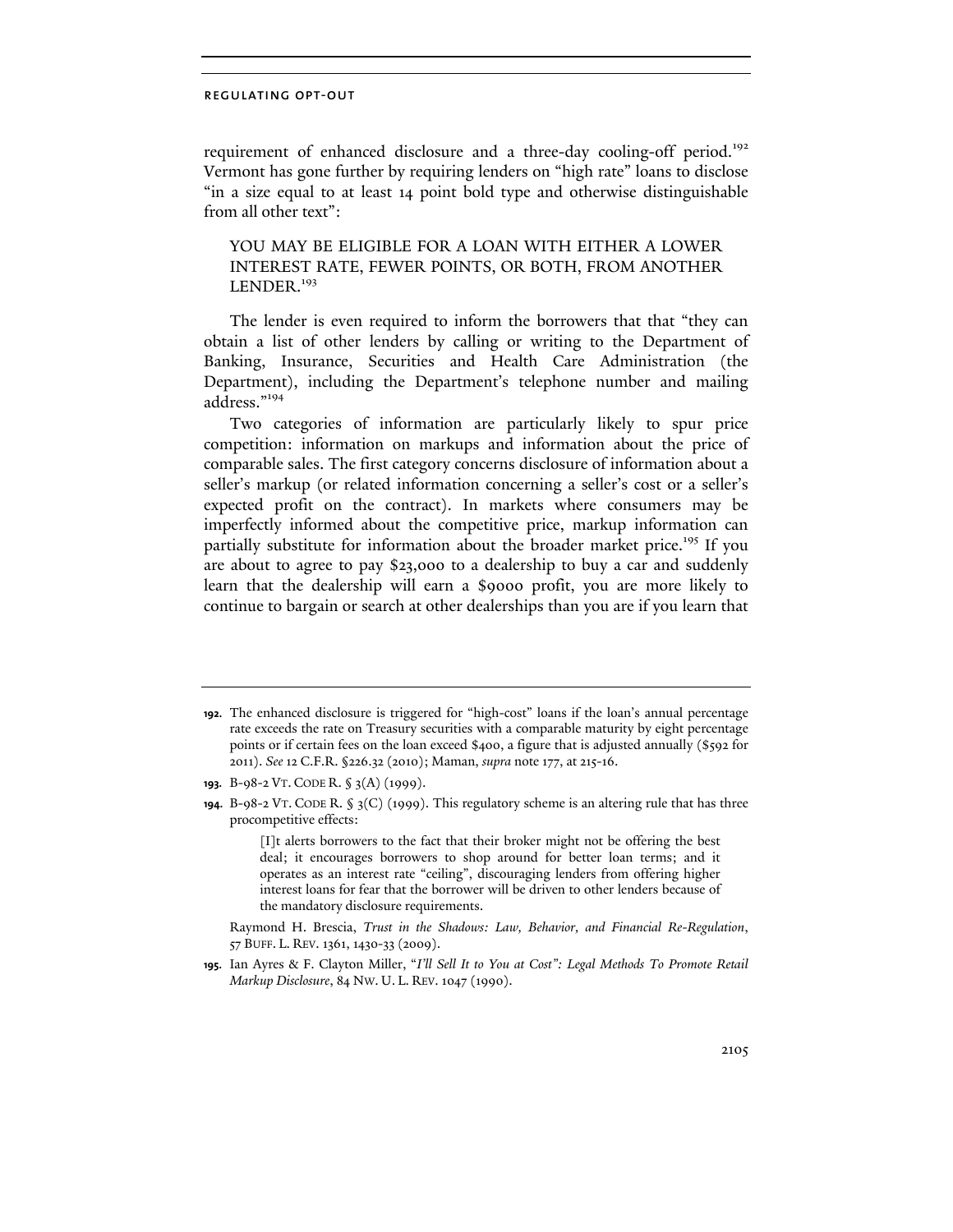the dealer will earn only a \$900 profit.<sup>196</sup> The truth-in-lending requirement that brokered mortgage contracts disclose the "yield spread premium" on a loan is just this kind of price-enhancing altering rule.<sup>197</sup> Borrowers who learn that their broker is about to earn \$14,000 for three hours of work might be more likely to search for better terms than borrowers who learn that their broker is earning \$1200.198

The second category of competition-enhancing information concerns the price at which comparable goods or services are selling in the market. The potential value of comparable price information to imperfectly informed consumers is manifest in their commonplace use in real estate negotiations or more recently by real estate websites like Zillow, which estimate the value of a residence by comparing it to the recent sale prices of nearby homes.<sup>199</sup> An altering rule could enhance market competition in select settings by penalizing sellers who fail to provide comparable information. The Home Ownership and Equity Protection Act already includes a trigger for enhanced disclosure if the APR sufficiently exceeds the "average prime offer rate" (APOR) of a comparable transaction by  $1.5\%$ <sup>200</sup> but it might be worthwhile to supplement the enhanced disclosure on these "higher-priced mortgage loans" with information emphasizing that the loan's APR is so much higher than the APRs on comparable transactions. Someone who learns that borrowers with similar

**<sup>196.</sup>** Markup information is at best an imperfect proxy. An inefficient seller may have high costs, and thus may offer an above-market price even though it is not making an unusually high profit. Or an unusually efficient seller, who has been able to produce a quality good at a lower price, may offer a competitive price even though it is making an unusually high profit.

**<sup>197.</sup>** Under the Real Estate Settlement Procedures Act of 1974, Pub. L. No. 95-533, 88 Stat. 1724, originators have been required to disclose both direct compensation and yield spread premiums paid to mortgage brokers for loan originations. *See* Howell E. Jackson & Laurie Burlingame, *Kickbacks or Compensation: The Case of Yield Spread Premiums*, 12 STAN.J.L. BUS. & FIN. 289 (2007).

**<sup>198.</sup>** However, for such competition-enhancing markup disclosure to be effective, the information must be disclosed in ways that it is actually understood and made salient to the borrower. Regulations promulgated by the Department of Housing and Urban Development provide that the "mortgage broker's fee must be itemized in the Good Faith Estimate and on the HUD–1 Settlement Statement." 24 C.F.R. § 3500 app. B, illus. 13 (2010). It is unlikely that the placement of this information in these forms is an effective manner of conveying the information.

**<sup>199.</sup>** ZILLOW, http://www.zillow.com (last visited Dec. 5, 2011); *see also* Michael E. Doversberger, *Conveyancing at a Crossroads: The Transition to E-Conveyancing Applications in the U.S. and Abroad*, 20 IND. INT'L & COMP. L. REV. 281, 303-04 (2010) (discussing the impact of websites like Zillow on information-gathering).

**<sup>200.</sup>** *E.g.*, 15 U.S.C. § 1639h (2010) (requiring the creditor to obtain an appraisal and make that appraisal available to the borrower of a "higher-risk mortgage").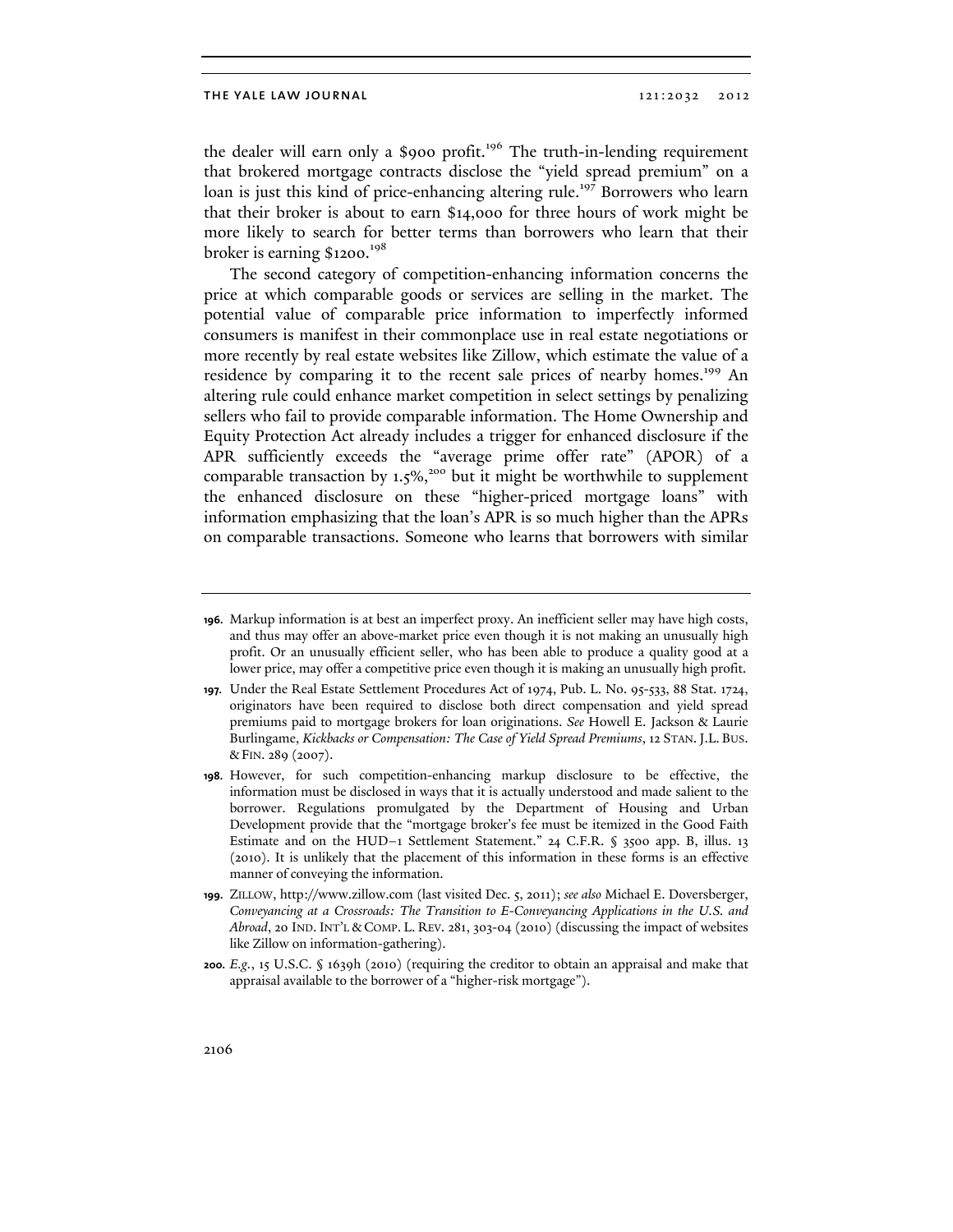credit scores and loan-to-value ratios were able to borrow at substantially lower interest rates might be more likely to continue searching for financing with better terms. Similarly, a state might require dealerships to disclose to a buyer the average DMV sale price on similar cars whenever the dealership is about to sell a car for more than 110% of the average price.<sup>201</sup> A buyer who was about to pay \$29,000 for a new Dodge Ram pickup might be more inclined to continue bargaining or searching at other dealerships if she learned that the average price in the state's DMV data for the same model with similar features was only \$24,000.

Requiring disclosure of markup or comparable price information is consistent with contractual freedom. Contractors would remain free to contract for any price, but a condition of contracting for presumptively anticompetitive prices would be that the seller would need to provide additional information alerting buyers to this possible anticompetitiveness. This kind of disclosure is a penalty altering rule. Contractors are free to displace the reasonable price default with a high price but will be penalized if they don't adequately provide buyers with the competition-enhancing information.<sup>202</sup> The costs of compliance with markup or comparable price disclosure militate against imposing such requirements across the board.<sup>203</sup> But in markets where there are concerns that some consumers are being exploited, a persuasive softpaternalism case can be made for such altering penalties.

In rare cases, lawmakers might go even further and require not just disclosure of historical comparable prices but disclosure of contemporaneous offers from other sellers. For example, retail foreign exchange providers could be required to disclose the current spot price at which two currencies are trading if the foreign exchange providers are about to deviate by more than a specified percentage. Contemporaneous offer disclosure might even take the form of providing bona fide offers from other sellers. The insurance company Progressive voluntarily discloses this kind of information—and thereby signals the competitiveness of its pricing—by providing the premiums currently

**<sup>201.</sup>** *See* Peter Schuck & Ian Ayres, Op-Ed., *Car Buying, Made Simpler*, N.Y. TIMES, Apr. 13, 1997, at F12.

**<sup>202.</sup>** A system mandating representations of certain facts (and the associated implicit promise that the representation is true) might dampen certain types of competition. For example, a seller that must disclose its markup might have reduced incentives to search for cheaper input prices.

**<sup>203.</sup>** The cost of compliance in markup disclosure is higher for non-retailers who must develop attribution rules for production. Markup disclosure carries the additional cost that it may retard the incentives of sellers to search for lower price inputs. Ayres & Miller, *supra* note 195, at 1081.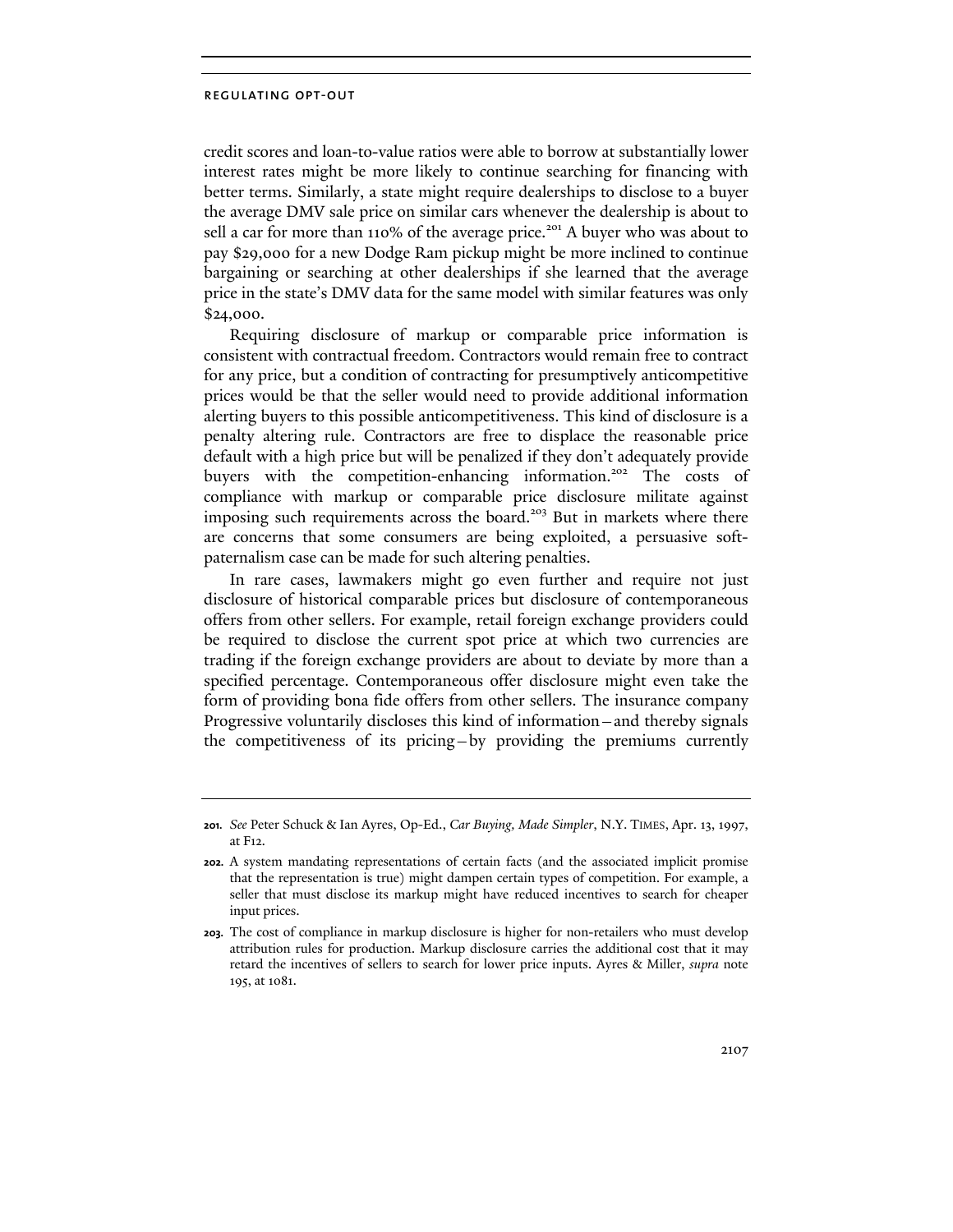offered by its competitors. Barry Nalebuff and I have proposed a version of this altering rule for credit cards. Our proposed altering rule would require credit card issuers to disclose the results of a "market test" before they unilaterally raise the interest on a user's credit card:

At the time when the lender proposes a unilateral change, [the credit card issuer] would be required to put the existing account balance up for auction on a LendingTree-like service that would allow other credit card issuers to bid for a chance to issue a new card and take over the existing balance.

 Borrowers wouldn't be forced to switch to the auction winner. They'd just be given the option. When an existing credit card issuer proposes a rate increase, it would be required to pass on the terms of the winning bid and a comparison with its own terms, and the borrower would decide whether he wanted to make the switch.

 A market test would distinguish between good and bad interest hikes. Issuers would not be deterred from making interest increases that were driven by increased risk because they would not be concerned that competitors would undercut their offers. But unfavorable changes in interest rates or late fees that were just trying to squeeze out higher profit might be deterred. The issuer would have to worry that a competitor would steal the business.<sup>204</sup>

Our proposal is another example of an altering penalty, because credit-card issuers who unilaterally raise the preexisting APR would be penalized if they fail to provide information about the price at which alternative sellers are willing to sell. Contemporaneous offer information is not costless to provide (although in the Internet age, the price of automated market testing and disclosure is drastically falling), but it provides the most direct evidence of whether the contract price is competitive.

While penalty altering rules as complements to legally preferred errorreducing altering methods at first may seem like esoteric and interventionist policy tools, they resonate with libertarian notions of informed consent. Instead of limiting freedom of contract with mandatory rules backed up with mandatory penalties or forcing opt-out with penalty defaults, the purpose of altering penalties is simply to make sure that contractors are sufficiently informed. The law is agnostic about whether the contractors displace the

**<sup>204.</sup>** Ian Ayres & Barry Nalebuff, *A Market Test for Credit Cards*, FORBES, July 13, 2009, http://www.forbes.com/forbes/2009/0713/opinions-market-credit-cards-why-not.html.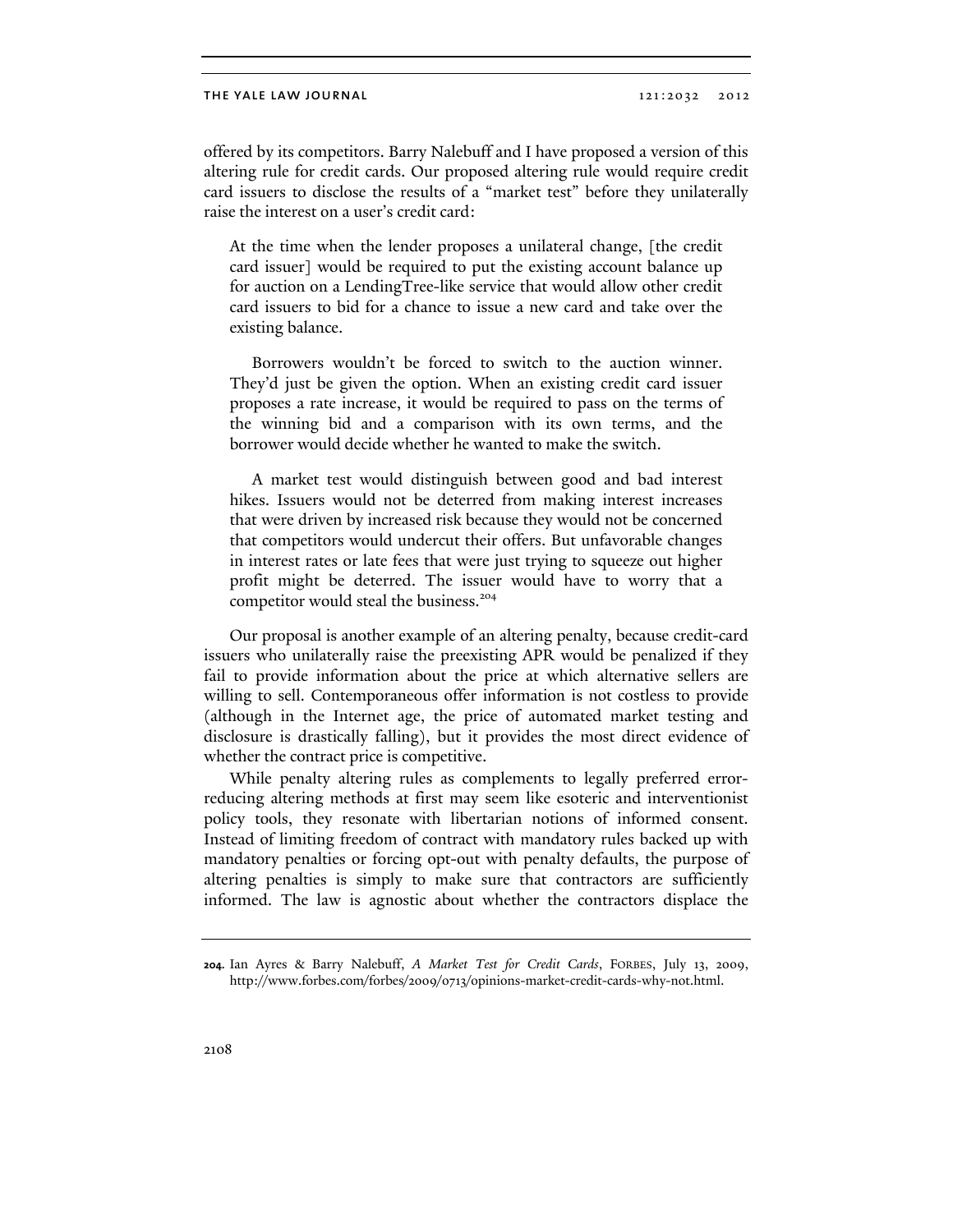default so long as they understand the terms of the contract (and possibly whether those terms are competitive). Properly conceived, altering penalties when used with error-reducing altering rules help assure that contracting creates value. Society can infer value creation (in the absence of negative externalities) from the contractors' "revealed preference" for the benefits and burdens of a contract. But this revealed preference inference is appropriate only if the parties are sufficiently informed of the legal consequences of their consent. While this Section has suggested far-reaching possibilities for improving the quality of contractor consent, the thrust of altering penalties can be seen in very familiar cases. Through the lens of this Article, one could interpret *Williams v. Walker-Thomas Furniture*<sup>205</sup> as an altering penalty decision in which the seller was penalized primarily for the opaqueness of the crosscollateralization agreement.<sup>206</sup> From this vantage, altering penalties are autonomy-enhancing rules. They, like penalty defaults, are the kind of penalties that even libertarians can love.<sup>207</sup>

# **v. discriminatory altering rules**

One of the values of theorizing altering rules as a distinct category of law is that it not only allows for the development of better tailored interventions, but it can also make visible legal issues that have as yet gone unnoticed. Framing *existing* legal conflicts in terms of altering categories is not likely to be particularly enlightening. It would be possible to characterize several constitutional disputes concerning the burdening of fundamental rights in altering terms.208 For example, in *Planned Parenthood v. Casey*, the pivotal

**208.** *See* Michael C. Dorf, *Incidental Burdens on Fundamental Rights*, 109 HARV. L. REV. 1175 (1996). Similarly, Article IV, Section 1 of the United States Constitution establishes not only

**<sup>205.</sup>** 350 F.2d 445 (D.C. Cir. 1965).

**<sup>206.</sup>** The substance of the agreement is much less problematic because: (a) overcollateralized loans are unproblematically the norm in housing markets; and (b) the value of any excess collateral levied upon beyond the level of indebtedness would need to be disgorged to the borrower. *See* Douglas G. Baird, *The Boilerplate Puzzle*, 104 MICH. L. REV. 933, 944-45 (2006) ("Walker-Thomas took the security interest in Williams's other household goods because these assets were exempt [from creditor levy]. . . . If Williams is to give up her right to protect exempt property, she should know that she has the right and that she is giving it up.").

**<sup>207.</sup>** Altering penalties can also be deployed in support of impeding altering rules to help reduce negative externalities and paternalism concerns. When lawmakers craft impeding altering rules that deviate from transaction cost minimization, the complementary use of altering penalties will often be needed to channel contractors who attempt to opt out into using the higher-cost impeding methods.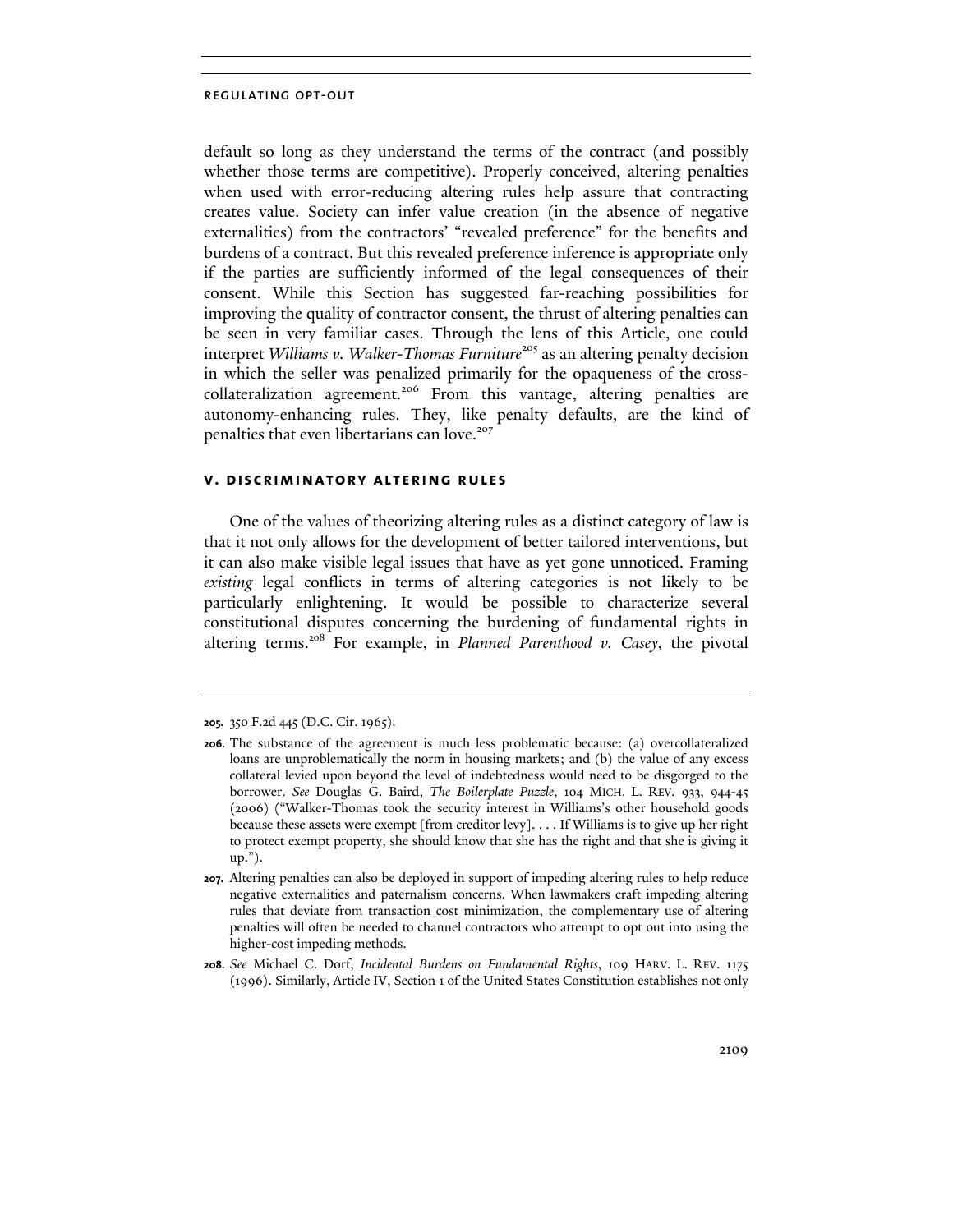opinion of Justices O'Connor, Kennedy, and Souter found that a statute that has "'the purpose or effect of placing a substantial obstacle in the path of a woman seeking an abortion of a nonviable fetus' constitutes an undue (and therefore unconstitutional) burden on a woman's right to decide whether to have an abortion."<sup>209</sup> One can consider statutes that mandate that women be given counseling before an abortion as a kind of altering rule. Under this reading, the mandated counseling is a necessary (altering) prerequisite to the woman's ability to opt out of the no abortion default. Under the *Casey* standard, one can ask whether the purpose or effect of the counseling requirement is to impede or merely to assure that abortion consent is fully informed. Through the altering lens, it is easy to see that many of the abortion statutes track the strategies (including cooling-off periods) discussed above. The translation into altering-speak, however, adds little value in determining whether the restrictions are constitutionally infirm.

But in other contexts, reconceptualizing law in terms of altering rules can make visible legal issues that have largely gone unobserved. This Part will give an example of this visualization value by exploring the relationship between tailored rules and discrimination. It has long been understood that the law might tailor defaults to provide different presumptive rules for different classes of contractors.<sup>210</sup> For example, Michael Barr and his coauthors have suggested in the mortgage context the potential usefulness of "smart defaults":

With a handful of key facts, an optimal default might be offered to an individual borrower. The optimal default would consist of a mortgage or set of mortgages that most closely align with the set of mortgages that the typical borrower with that income, age, and education would

a default (that "Full Faith and Credit shall be given in each State to the public Acts, Records, and judicial Proceedings of every other State") but also an altering rule ("Congress may by general Laws prescribe . . . the Effect thereof."). U.S. CONST. art. IV, § 1. Scholars disagree, however, about whether the Constitution places a mandatory floor on the ability of Congress to restrict States' "Full Faith and Credit" obligations. *Compare, e.g.*, Andrew Koppelman, *Dumb and DOMA: Why the Defense of Marriage Act is Unconstitutional*, 83 IOWA L. REV. 1, 18 (1997) ("No.") *with, e.g.*, Ralph U. Whitten, *The Original Understanding of the Full Faith and Credit Clause and the Defense of Marriage Act*, 32 CREIGHTON L. REV. 255 (1998) ("Yes.").

**<sup>209.</sup>** Dorf, *supra* note 208, at 1219 (quoting Planned Parenthood of Se. Pa. v. Casey, 505 U.S. 833, 877 (1992) (plurality opinion) (emphasis omitted)).

**<sup>210.</sup>** *See* Ayres, *supra* note 13; Ayres & Gertner, *Filling Gaps*, *supra* note 3; Ayres & Gertner, *Strategic Contractual Inefficiency*, *supra* note 3.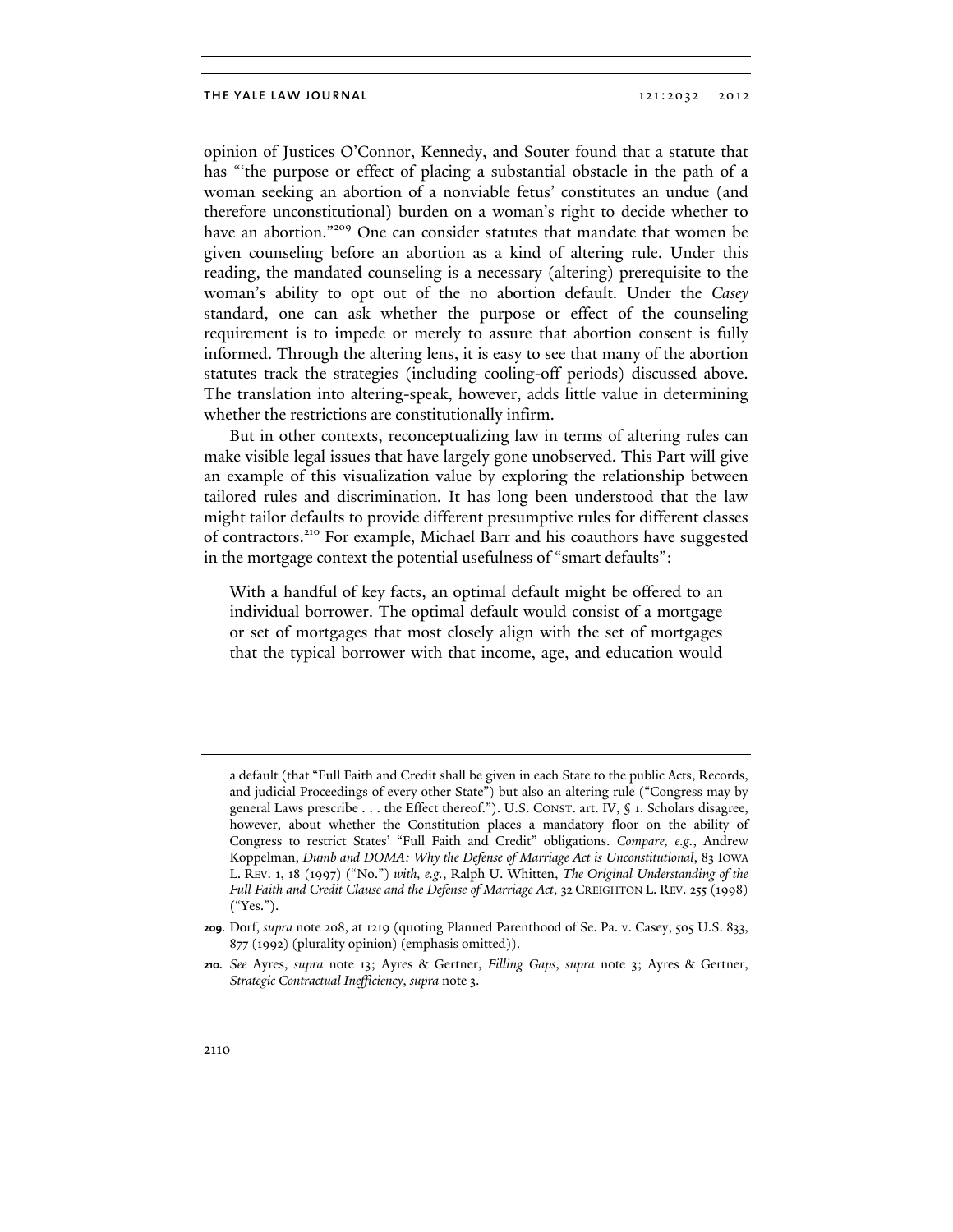prefer. For example, a borrower with rising income prospects might appropriately be offered a five-year adjustable-rate mortgage.<sup>211</sup>

Tailoring the default terms of a contract to different types of parties might be a way of more granularly providing the terms that individual contractors want (or imposing more exquisitely tailored penalties to induce contracting).<sup>212</sup>

Tailoring is discrimination by another name. To provide different defaults to different contractor types is for the law to discriminate between the two types in the provision of defaults. Tailored defaults treat different contractors disparately by presuming different meanings of their silence. So an initial question is whether discriminatory defaults contingent on traditionally protected characteristics violate our civil rights laws. But we can go further and ask the analogous altering question. The law might also discriminate in the altering rules it has established. Whether or not the law discriminates among contractor classes in a default setting, it might independently establish disparate mechanisms for different contracting types to opt out. Do discriminatory altering rules violate the law? Do non-discriminatory but impeding altering rules (which artificially increase the difficulty of altering) violate the law if they have unjustified disparate impacts or make it more difficult for contractors to avoid the effect of discriminatory defaults? This Section asks these questions by exploring the naming defaults and altering rules that my spouse and I encountered when we married.<sup>213</sup>

When Jennifer Brown and I married in Missouri in 1993, the state provided both defaults and altering rules that discriminated on the basis of sex. The application for a marriage certificate, which had to be signed by both the husband- and wife-to-be, included a box that had to be checked if the wife-tobe was to retain her premarital name.<sup>214</sup> If the box was not checked, the wifeto-be's legal last name would automatically be changed at the time of marriage to that of the husband-to-be. There were no naming boxes on the form concerning possible name changes of the husband-to-be. If the husband-to-be

**<sup>211.</sup>** Barr et al., *supra* note 181, at 45.

**<sup>212.</sup>** It is useful to distinguish tailoring from setting standards—in part because the law could choose to have defaults that are tailored standards. *See* Ayres, *supra* note 13. Under a tailored standard regime, the law would provide different default standards to different contractor types.

**<sup>213.</sup>** Some of the analysis in this Section is presaged by the penetrating analysis (including the first analysis of name-changing altering rules) in Elizabeth F. Emens, *Changing Name Changing: Framing Rules and the Future of Marital Names*, 74 U. CHI. L. REV. 761 (2007).

**<sup>214.</sup>** I speak of the spouses–to-be in gendered terms because at that time (as is sadly true today) my home state of Missouri did not see fit to extend equal marriage rights to same-sex couples.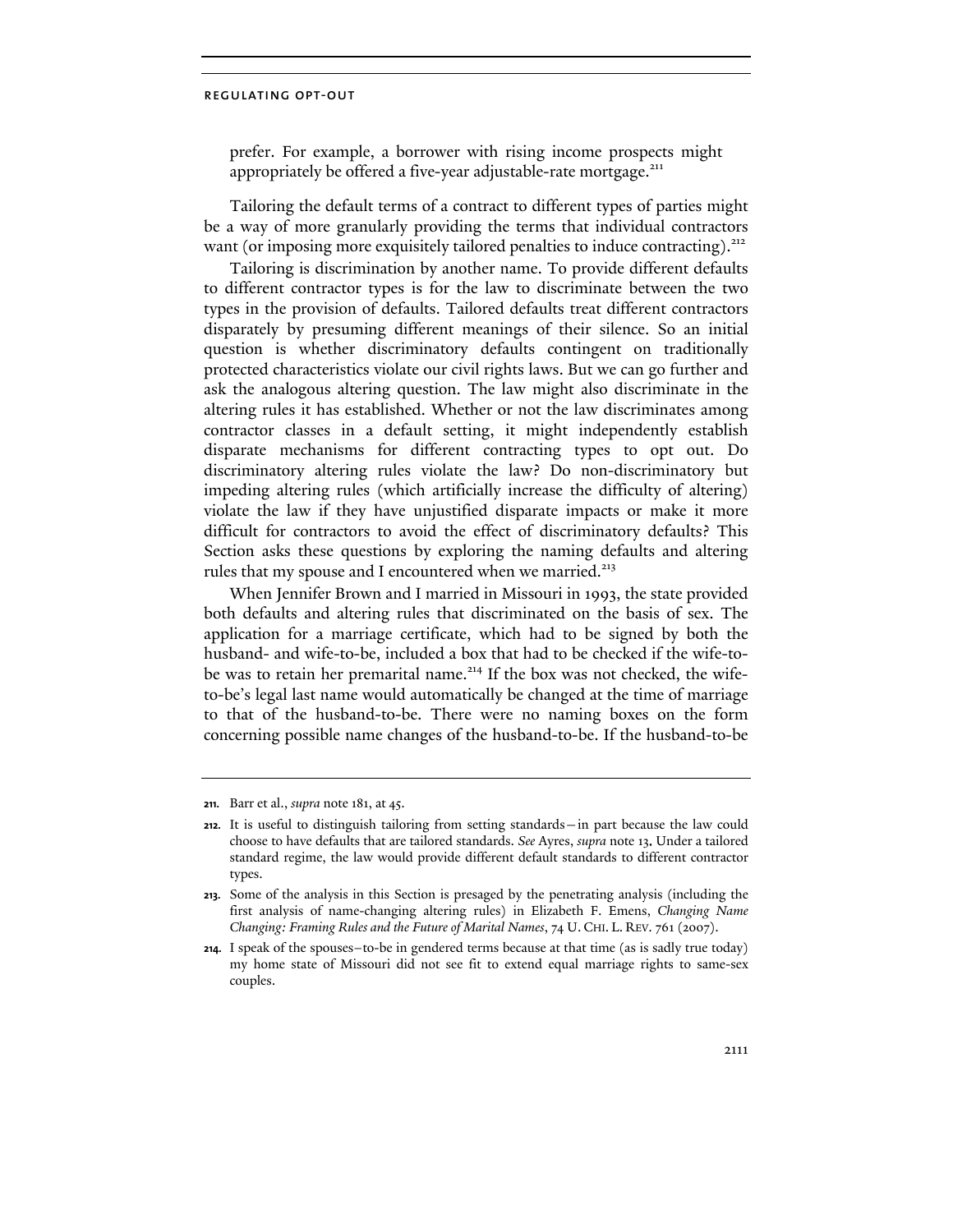wished to change his premarital surname to that of his spouse, he would need to separately petition the court to change his legal name.

By now, the reader should be able to see that Missouri provided both discriminatory defaults and discriminatory altering rules. The naming defaults discriminated on the basis of sex, because the man by default retained his premarital name, while the woman's name by default changed to that of the husband-to-be. But more subtly you should see that the naming altering rules also discriminated on the basis of sex. The latter was not a foregone conclusion. A state might establish discriminatory defaults but nondiscriminatory altering rules. Missouri might have added to the same application form a box that if checked would automatically change at marriage the man's last name to that of his wife-to-be. But instead Missouri offered two very different types of altering rules. $215$ 

At first glance, the altering rule for the wife-to-be seems less burdensome than that of the husband-to-be. She just needs to check a box, while he needs to separately petition the court. But one gains a different perspective if one looks at the signature requirements under the two rules. Both rules require two signatures to opt out—but the law requires different kinds of signatures when opting out of the female default than when opting out of the male default. To contract around the female default so that the wife-to-be will retain her premarital name, the law requires not just that a box be checked on the application, but that the application must be signed by *both* the prospective spouses. In contrast, to contract around the male default so that the husbandto-be will change his name to that of his wife-to-be, the law requires only the signature of the husband-to-be (on the separate petition to change his legal name) and the signature of a judge (granting the petition). The altering rules discriminate on the basis of sex because a husband-to-be by withholding his signature could, by vetoing the marriage, veto his wife's attempt to opt out, while in contrast a wife-to-be cannot block her husband's attempt to opt out.<sup>216</sup>

Stepping back, one can ask whether the state's naming discrimination was unconstitutional. Some courts might resist even framing the issue in these terms. They might view the collection of state practices as not really discriminating because a woman is free to choose either to retain or change her name. Implicit in this kind of conclusion is the thought that default

**<sup>215.</sup>** Missouri is not alone in this practice. *See* Emens, *supra* note 213, at 764 ("[T]hrough both formal and informal means, states make any name change other than her becoming *Mrs. His Name* more difficult.").

**<sup>216.</sup>** This assumes that wives-to-be could not (or not as easily) obtain a name change by independently petitioning a court. *See* Emens, *supra* note 213, at 765 (describing informal barriers as "desk-clerk law").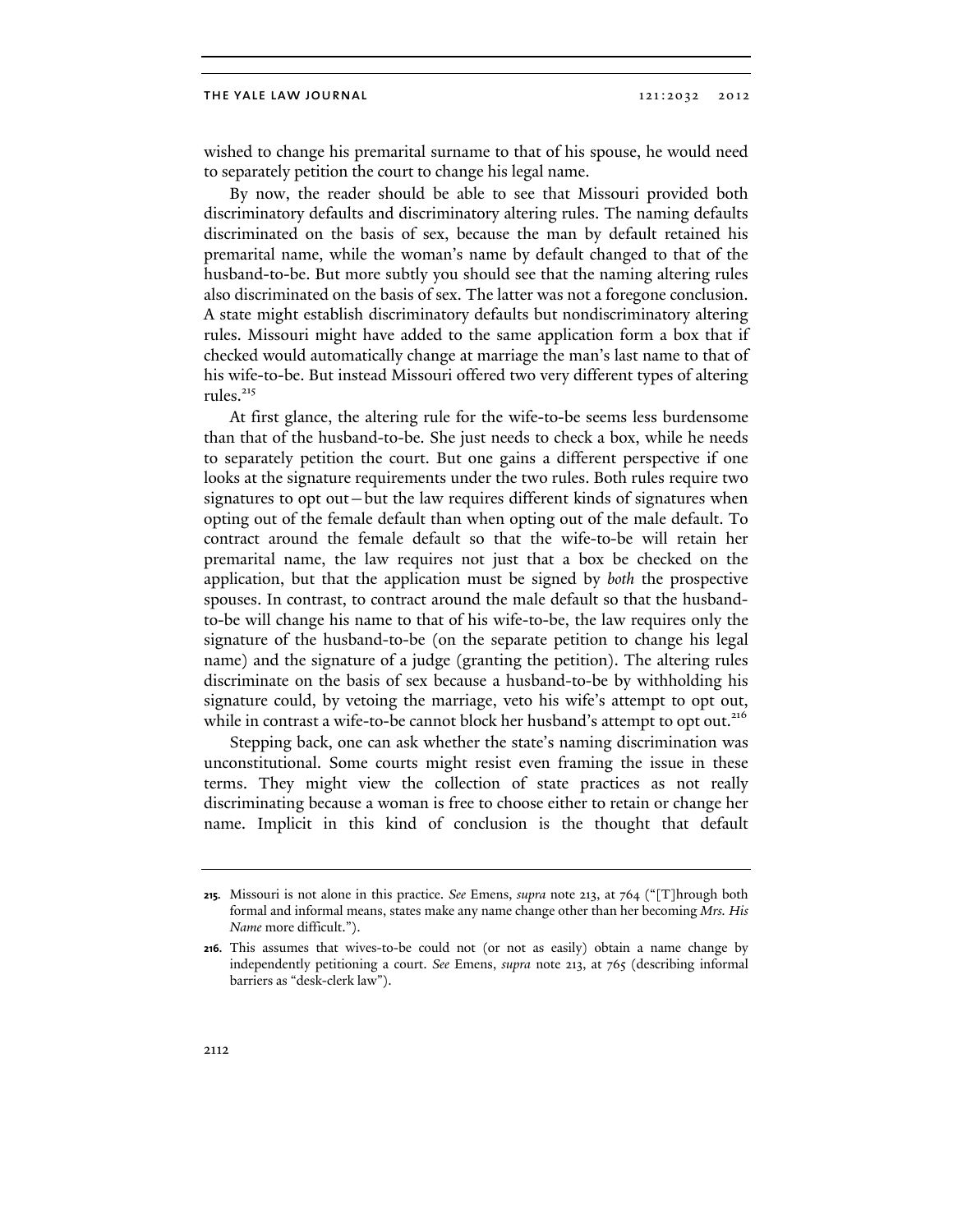discrimination creates at most de minimis harm. Bernie Black famously described corporate law defaults as "trivial" because corporations could so easily opt out that the legal choice of default had in equilibrium no impact on the substantive choices of corporations.<sup>217</sup> Courts analogously might view the state policies as discriminatory in at most this trivial sense. One could counter that civil rights law at times has been concerned about symbolic harms—for example, where same-sex partners "merely" have to use different words to describe their legal relationship that is substantively equivalent to marriage. We can also see that the state policies discriminate not just in the default married names, but in the altering rules governing opt-out. As a formal matter, the disparate state treatment on account of sex should trigger intermediate scrutiny under the Equal Protection Clause.<sup>218</sup> The State of Missouri would bear the burden of showing that the discriminatory defaults and altering rules were "substantially related" to an "important" government interest.<sup>219</sup> Again, making visible the discriminatory altering rules clarifies the nature of the state's burden. If a court reached the scrutiny issue, the state would need to justify why it imposed different signature requirements on the two forms of opt-out. Indeed, asking the formal intermediate scrutiny question flips the triviality argument and forces the state to explain how differing defaults could further an important government interest.

While I am inclined to think that the state could not meet its constitutional burden, the larger point here is that altering rule analysis has helped in framing the issues. While behavioral economics scholars have come to see the power of defaults, this Missouri marriage example shows that discriminatory altering rules can be more problematic than merely discriminatory defaults. Indeed, if Missouri had discriminatory defaults but nondiscriminatory "check the box" opt-out rules, it would probably be harder to convince the judge to see state discrimination. In contrast, if the state had nondiscriminatory "keep your premarital name" defaults for both husbands- and wives-to-be, but imposed more onerous requirements on women who wanted to switch to their spouses' names, it would be easier for a court to see the discriminatory altering rule as a potentially unconstitutional burden.

**<sup>217.</sup>** Bernard S. Black, *Is Corporate Law Trivial?: A Political and Economic Analysis*, 84 NW. U. L. REV. 542 (1990).

**<sup>218.</sup>** *See* United States v. Virginia, 518 U.S. 515, 533 (1996); Craig v. Boren, 429 U.S. 190, 197  $(1976).$ 

**<sup>219.</sup>** *Craig*, 429 U.S. at 197.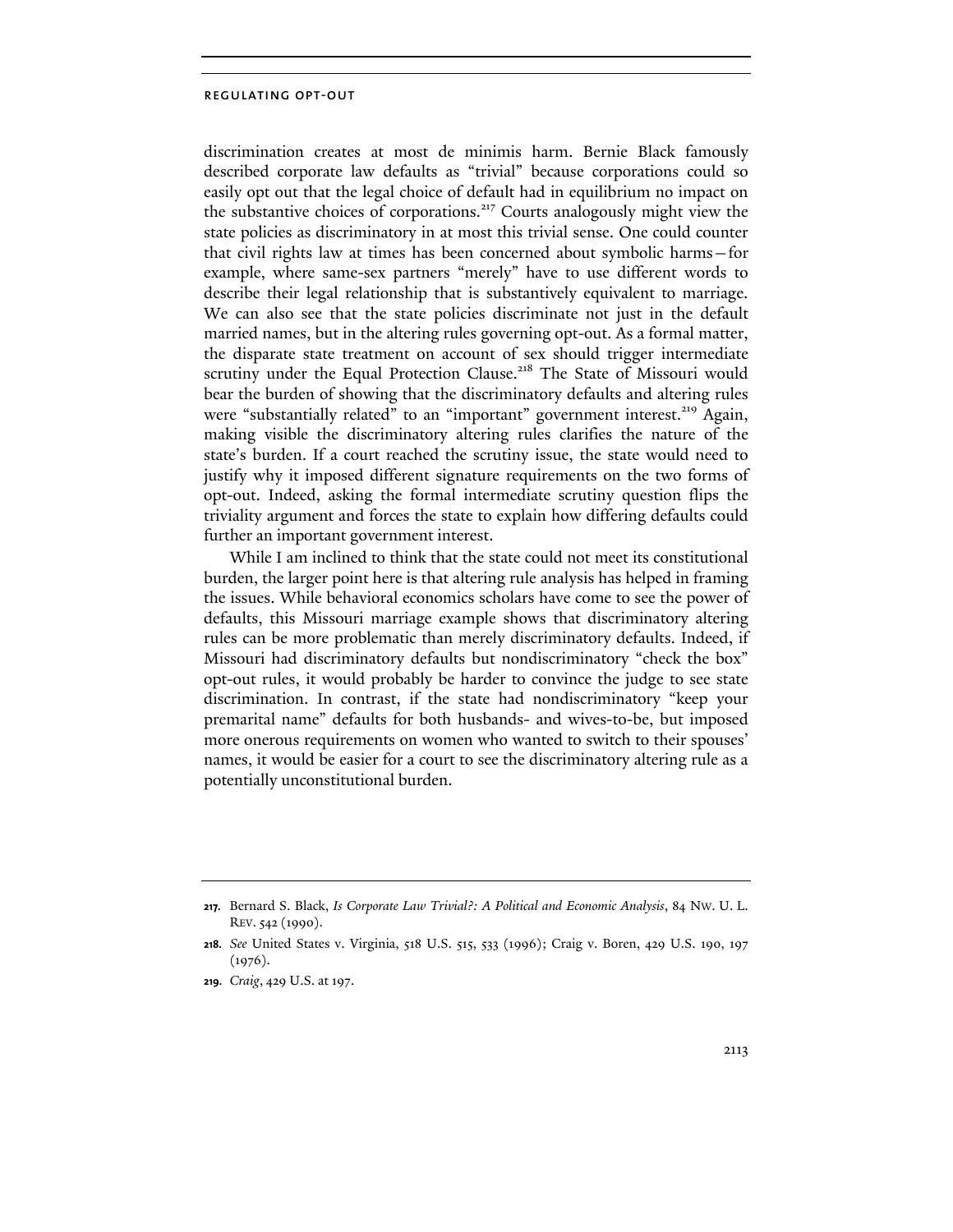# **conclusion: altering rules matter**

Behavioral economics often points to the power of default settings in changing equilibrium behavior without formally restricting contractual freedom. Want to induce more people to contribute to their 401(k) plan? Change the default from presumed non-contribution to presumed contribution.220 Want to induce more people to donate their organs for transplantation when they die? Change the default from a presumption of non-consent to presumed consent.<sup>221</sup>

Too often, however, default theorists (including me) have failed to consider the impact of the mechanism that the law might allow or demand for contracting around defaults. The law need not—and often does not—passively respond to all and any altering attempts by simply providing the interpretation that most likely reflects the parties' manifested intent. The law can choose to impose exclusive or nonexclusive modes of displacement—adding necessary and sufficient conditions for altering default legal consequences. The law can include altering instructions on a menu of substantive default alternatives or not. To reduce the risk of party error, the law can—and at times does—require conspicuous, specific, unambiguous, or carefully negating altering rules. But the law can go further and require "thought-inducing," "train-and-test," or "password" altering rules to further reduce the likelihood of party error (albeit at the cost of increased transaction costs). The law can even impose altering penalties if the attempt at default displacement fails to meet requisite preconditions. When externalities or paternalism concerns are sufficiently great, lawmakers can, instead of imposing mandatory rules, create sticky defaults by using "impeding" altering rules that seek to deter a subset of contractors from opting for an alternative (which, absent the altering rule, they would have preferred).

The proliferation of these adjectival altering categories underscores the richness of the altering toolbox that is available to lawmakers. But this Article has attempted to do more than just catalog a dry descriptive list of possibilities.

**<sup>220.</sup>** In 2006, President Bush signed the Pension Protection Act of 2006, Pub. L. No. 109-280, 120 Stat. 780 (codified as amended in scattered sections of 29 U.S.C.), *available at*  http://www.gpo.gov/fdsys/pkg/PLAW-109publ280/pdf/PLAW-109publ280.pdf. Pursuant to that Act, the Department of Labor promulgated a regulation facilitating default choices through automatic enrollment in 401(k) retirement plans. *See* Default Investment Alternatives Under Participant Directed Individual Account Plans, 29 C.F.R. § 2550 (2011); *see also* U.S. DEP'T OF LABOR, AUTOMATIC ENROLLMENT 401(K) PLANS FOR SMALL BUSINESSES (2010), *available at* http://www.dol.gov/ebsa/pdf/automaticenrollment401kplans.pdf.

**<sup>221.</sup>** *See* BARRY NALEBUFF & IAN AYRES, WHY NOT? HOW TO USE EVERYDAY INGENUITY TO SOLVE PROBLEMS BIG AND SMALL 129-30 (2003).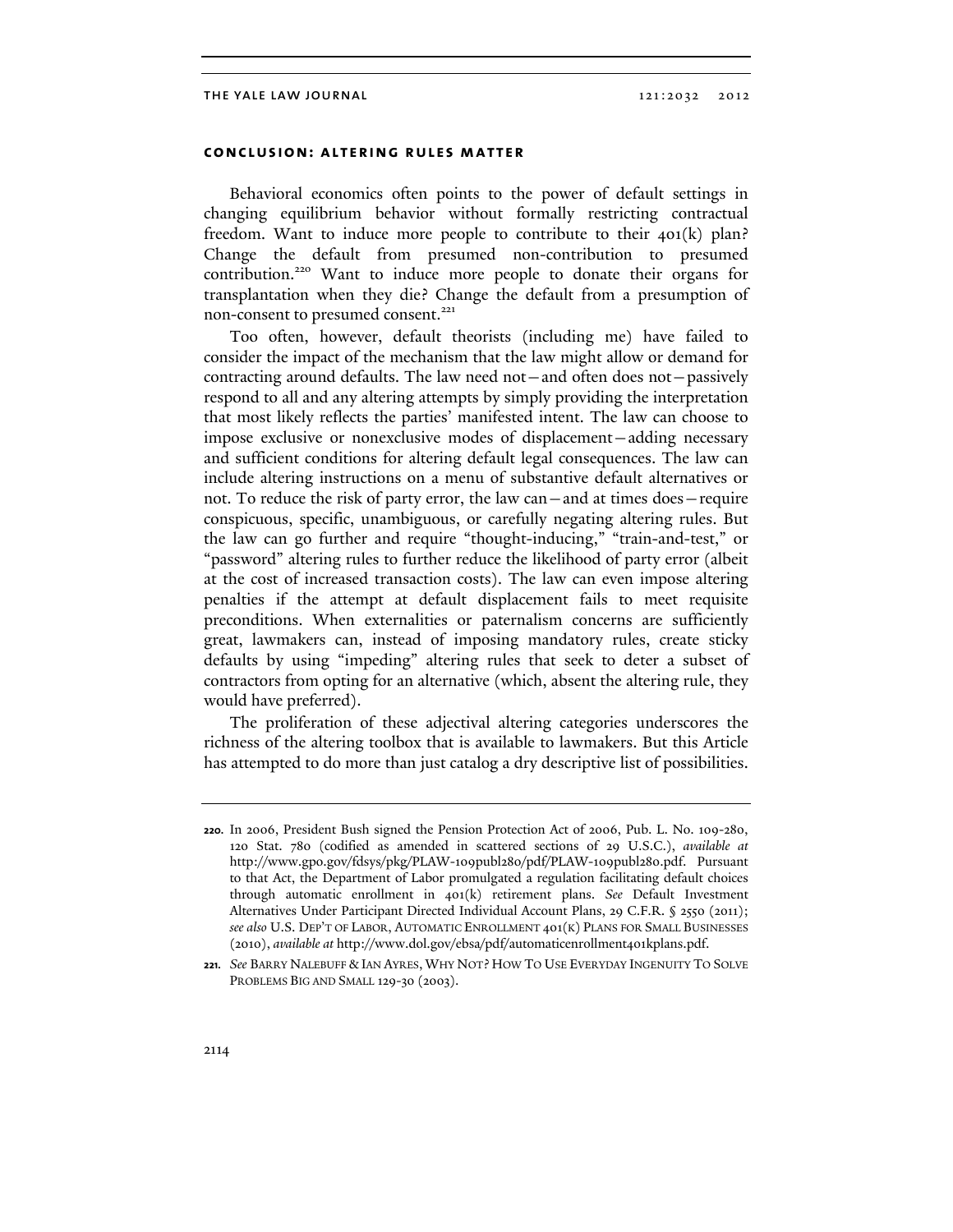Part II used a fairly simple model to show when the goal of minimizing altering costs should give way to interest in minimizing party or judicial error. And Part IV showed that externalities or paternalism concerns might at times justify even more costly altering rules which seek not to better educate the parties but to partially restrain opt-out. The larger point is that lawmakers not only have the option of deploying a diverse set of altering rule tools, but that these tools can be *valuable*. The kinds of altering rules described above are more than theoretical set-spanning possibilities, they are tools that should be considered for use in particular contexts.

Finally, the descriptive richness of altering rules places new demands on law students and practitioners who merely want to know the content of the law. To fully understand the mailbox rules, a lawyer must know not only the content of the rule itself and whether it is merely a default, but the necessary and sufficient conditions for contracting around it. One cannot effectively practice as a transactional lawyer or as a litigator or as a judge unless one can identify the likely legal response to particular opt-out attempts. Indeed, as shown in the prior discrimination examples, some issues are easier to identify through a lens that more crisply distinguishes defaults from menus from altering rules.

Like the Molière character who had for years been speaking prose without knowing it, $222$  lawmakers have been regulating opt-out for years without having a specific term for this type of regulation. Indeed, many of the examples of altering rules that I have analyzed come from actual practice—including the actual practice of software programmers. A central goal of this Article is to show that explicitly thinking of altering rules as a distinct category of rulemaking can pay large dividends. The setting of an altering rule is too complex for lawmakers to simply say the law should do what the parties say. The optimal setting of altering rules will be made in conjunction with the setting of optimal defaults and both the default and the altering rules will tend to grow out of the problems the lawmaker is trying to solve. A closer understanding of altering rule theory may ultimately strengthen our theories of default choice. This is true in part because any tool that one discovers that has

**<sup>222.</sup>** MOLIÈRE, LE BOURGEOIS GENTILHOMME act 2, sc. 4 (Jean Serroy ed., Gallimard 1998) (1690), *translated in* THE YALE BOOK OF QUOTATIONS 530 (Fred R. Shapiro ed., 2006):

MAITRE DE PHILOSOPHE: [T]out ce qui n'est point prose est vers; et tout ce qui n'est point vers est prose. (*All that is not prose is verse; and all that is not verse is prose.*) . . . .

MONSIEUR JOURDAN: Par ma foi! il y a plus de quarante ans que je dis de la prose sans que j'en susse rien . . . . (*Good heavens! For more than forty years I have been speaking prose without knowing it.*).